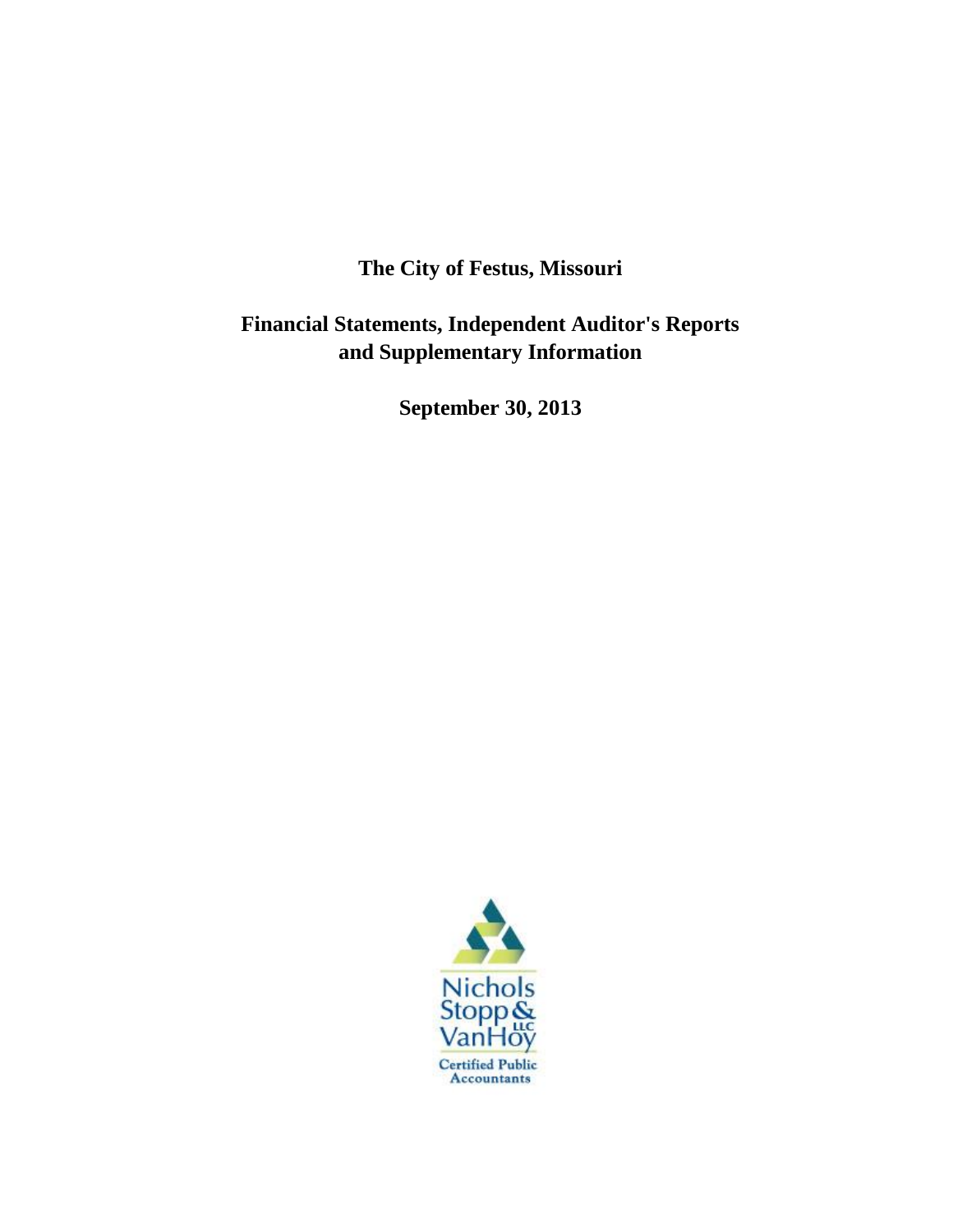# **The City of Festus, Missouri Table of Contents For the year ended September 30, 2013**

| 4<br><b>Basic Financial Statements</b><br>Government-Wide Financial Statements:<br>15<br><b>Fund Financial Statements:</b><br>-17<br>Reconciliation of the Balance Sheet of Governmental Funds<br>-18<br>Combined Statement of Revenues, Expenditures, and<br>-19<br>Reconciliation of the Statement of Revenues, Expenditures and Changes<br>20<br>Proprietary Fund Statements:<br>21<br>22<br>23<br>-24<br><b>Required Supplemental Information</b><br>Schedule of Revenues, Expenditures and Changes in Fund Balance -<br>-45<br>Schedule of Revenues, Expenditures and Changes in Fund Balance -<br>46<br>Schedule of Revenues, Expenditures and Changes in Fund Balance -<br>47<br>Schedule of Revenues, Expenditures and Changes in Fund Balance -<br>48<br>49 | <b>Financial Section</b> | Page |
|----------------------------------------------------------------------------------------------------------------------------------------------------------------------------------------------------------------------------------------------------------------------------------------------------------------------------------------------------------------------------------------------------------------------------------------------------------------------------------------------------------------------------------------------------------------------------------------------------------------------------------------------------------------------------------------------------------------------------------------------------------------------|--------------------------|------|
|                                                                                                                                                                                                                                                                                                                                                                                                                                                                                                                                                                                                                                                                                                                                                                      |                          |      |
|                                                                                                                                                                                                                                                                                                                                                                                                                                                                                                                                                                                                                                                                                                                                                                      |                          |      |
|                                                                                                                                                                                                                                                                                                                                                                                                                                                                                                                                                                                                                                                                                                                                                                      |                          |      |
|                                                                                                                                                                                                                                                                                                                                                                                                                                                                                                                                                                                                                                                                                                                                                                      |                          |      |
|                                                                                                                                                                                                                                                                                                                                                                                                                                                                                                                                                                                                                                                                                                                                                                      |                          |      |
|                                                                                                                                                                                                                                                                                                                                                                                                                                                                                                                                                                                                                                                                                                                                                                      |                          |      |
|                                                                                                                                                                                                                                                                                                                                                                                                                                                                                                                                                                                                                                                                                                                                                                      |                          |      |
|                                                                                                                                                                                                                                                                                                                                                                                                                                                                                                                                                                                                                                                                                                                                                                      |                          |      |
|                                                                                                                                                                                                                                                                                                                                                                                                                                                                                                                                                                                                                                                                                                                                                                      |                          |      |
|                                                                                                                                                                                                                                                                                                                                                                                                                                                                                                                                                                                                                                                                                                                                                                      |                          |      |
|                                                                                                                                                                                                                                                                                                                                                                                                                                                                                                                                                                                                                                                                                                                                                                      |                          |      |
|                                                                                                                                                                                                                                                                                                                                                                                                                                                                                                                                                                                                                                                                                                                                                                      |                          |      |
|                                                                                                                                                                                                                                                                                                                                                                                                                                                                                                                                                                                                                                                                                                                                                                      |                          |      |
|                                                                                                                                                                                                                                                                                                                                                                                                                                                                                                                                                                                                                                                                                                                                                                      |                          |      |
|                                                                                                                                                                                                                                                                                                                                                                                                                                                                                                                                                                                                                                                                                                                                                                      |                          |      |
|                                                                                                                                                                                                                                                                                                                                                                                                                                                                                                                                                                                                                                                                                                                                                                      |                          |      |
|                                                                                                                                                                                                                                                                                                                                                                                                                                                                                                                                                                                                                                                                                                                                                                      |                          |      |
|                                                                                                                                                                                                                                                                                                                                                                                                                                                                                                                                                                                                                                                                                                                                                                      |                          |      |
|                                                                                                                                                                                                                                                                                                                                                                                                                                                                                                                                                                                                                                                                                                                                                                      |                          |      |
|                                                                                                                                                                                                                                                                                                                                                                                                                                                                                                                                                                                                                                                                                                                                                                      |                          |      |
|                                                                                                                                                                                                                                                                                                                                                                                                                                                                                                                                                                                                                                                                                                                                                                      |                          |      |
|                                                                                                                                                                                                                                                                                                                                                                                                                                                                                                                                                                                                                                                                                                                                                                      |                          |      |
|                                                                                                                                                                                                                                                                                                                                                                                                                                                                                                                                                                                                                                                                                                                                                                      |                          |      |
|                                                                                                                                                                                                                                                                                                                                                                                                                                                                                                                                                                                                                                                                                                                                                                      |                          |      |
|                                                                                                                                                                                                                                                                                                                                                                                                                                                                                                                                                                                                                                                                                                                                                                      |                          |      |
|                                                                                                                                                                                                                                                                                                                                                                                                                                                                                                                                                                                                                                                                                                                                                                      |                          |      |
|                                                                                                                                                                                                                                                                                                                                                                                                                                                                                                                                                                                                                                                                                                                                                                      |                          |      |
|                                                                                                                                                                                                                                                                                                                                                                                                                                                                                                                                                                                                                                                                                                                                                                      |                          |      |
|                                                                                                                                                                                                                                                                                                                                                                                                                                                                                                                                                                                                                                                                                                                                                                      |                          |      |
|                                                                                                                                                                                                                                                                                                                                                                                                                                                                                                                                                                                                                                                                                                                                                                      |                          |      |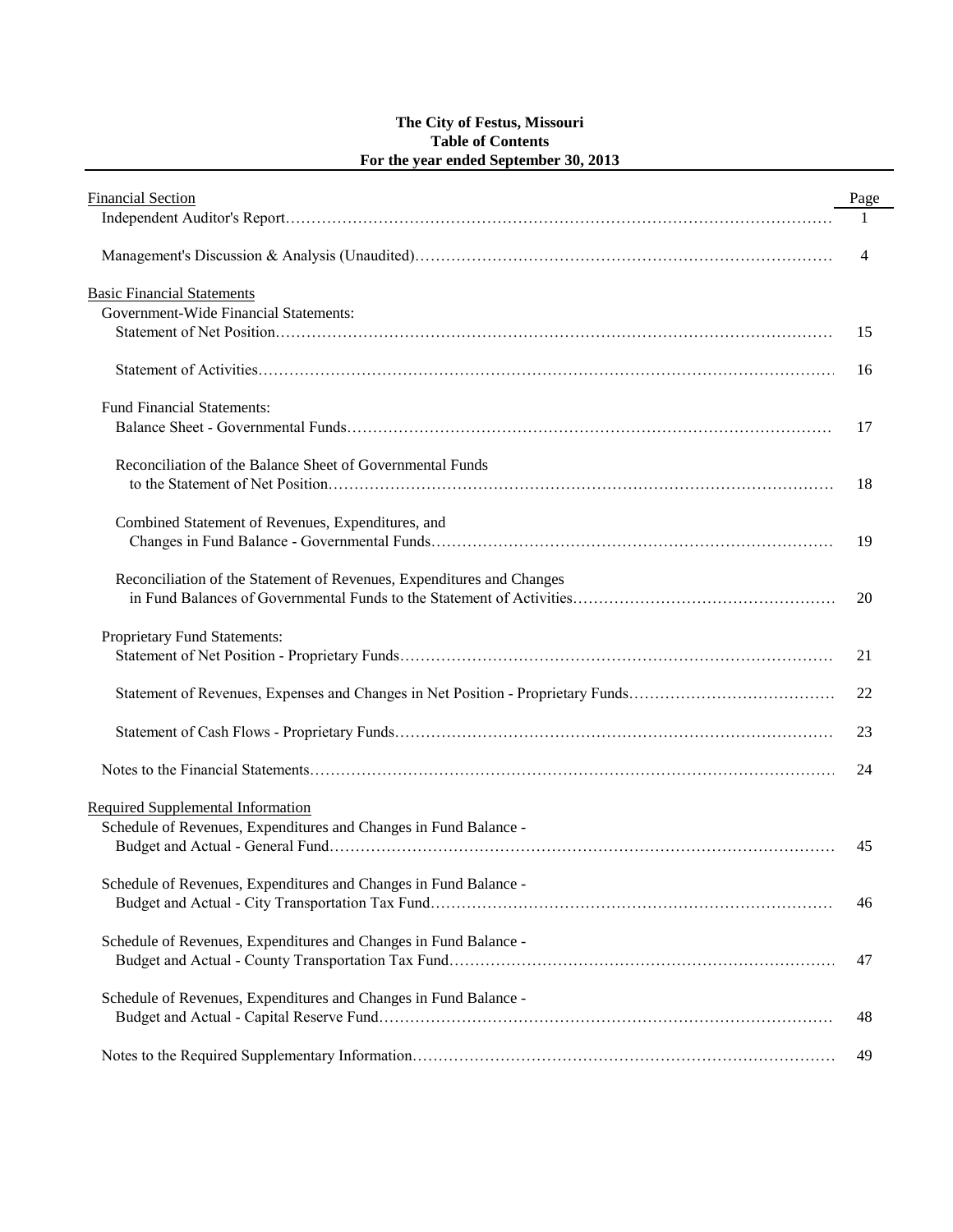# **The City of Festus, Missouri Table of Contents For the year ended September 30, 2013**

| Supplementary Information                                                                                                                                          |    |
|--------------------------------------------------------------------------------------------------------------------------------------------------------------------|----|
|                                                                                                                                                                    | 50 |
| Combining Schedule of Revenues, Expenditures and Changes in Fund Balances -                                                                                        |    |
|                                                                                                                                                                    | 51 |
| Schedule of Revenues, Expenditures and Changes in Fund Balance -                                                                                                   |    |
|                                                                                                                                                                    | 52 |
| Statement of Revenues, Expenditures and Changes in Fund Balance -                                                                                                  |    |
|                                                                                                                                                                    | 53 |
| Statement of Revenues, Expenditures and Changes in Fund Balance -                                                                                                  |    |
|                                                                                                                                                                    | 54 |
| Statement of Revenues, Expenditures and Changes in Fund Balance -                                                                                                  |    |
|                                                                                                                                                                    | 55 |
| Statement of Revenues, Expenditures and Changes in Fund Balance -                                                                                                  |    |
|                                                                                                                                                                    | 56 |
| Schedule of Revenues, Expenditures and Changes in Fund Balance -                                                                                                   |    |
|                                                                                                                                                                    | 57 |
| Schedule of Revenues, Expenditures and Changes in Fund Balance -                                                                                                   |    |
|                                                                                                                                                                    | 58 |
| Schedule of Revenues, Expenditures and Changes in Fund Balance -                                                                                                   |    |
|                                                                                                                                                                    | 59 |
| Schedule of Revenues, Expenditures and Changes in Fund Balance -                                                                                                   |    |
|                                                                                                                                                                    | 60 |
| Schedule of Revenues, Expenditures and Changes in Fund Balance -                                                                                                   |    |
|                                                                                                                                                                    | 61 |
| Schedule of Revenues, Expenditures and Changes in Fund Balance -                                                                                                   |    |
|                                                                                                                                                                    | 62 |
| <b>Federal Compliance Section</b>                                                                                                                                  |    |
| Report on Internal Control Over Financial Reporting and on Compliance                                                                                              |    |
| And Other Matters Based on an Audit of Financial Statements                                                                                                        | 63 |
|                                                                                                                                                                    |    |
| Report on Compliance with Requirements That Could Have a Direct and Material Effect<br>On Each Major Program and on Internal Control Over Compliance in Accordance |    |
|                                                                                                                                                                    | 65 |
|                                                                                                                                                                    | 67 |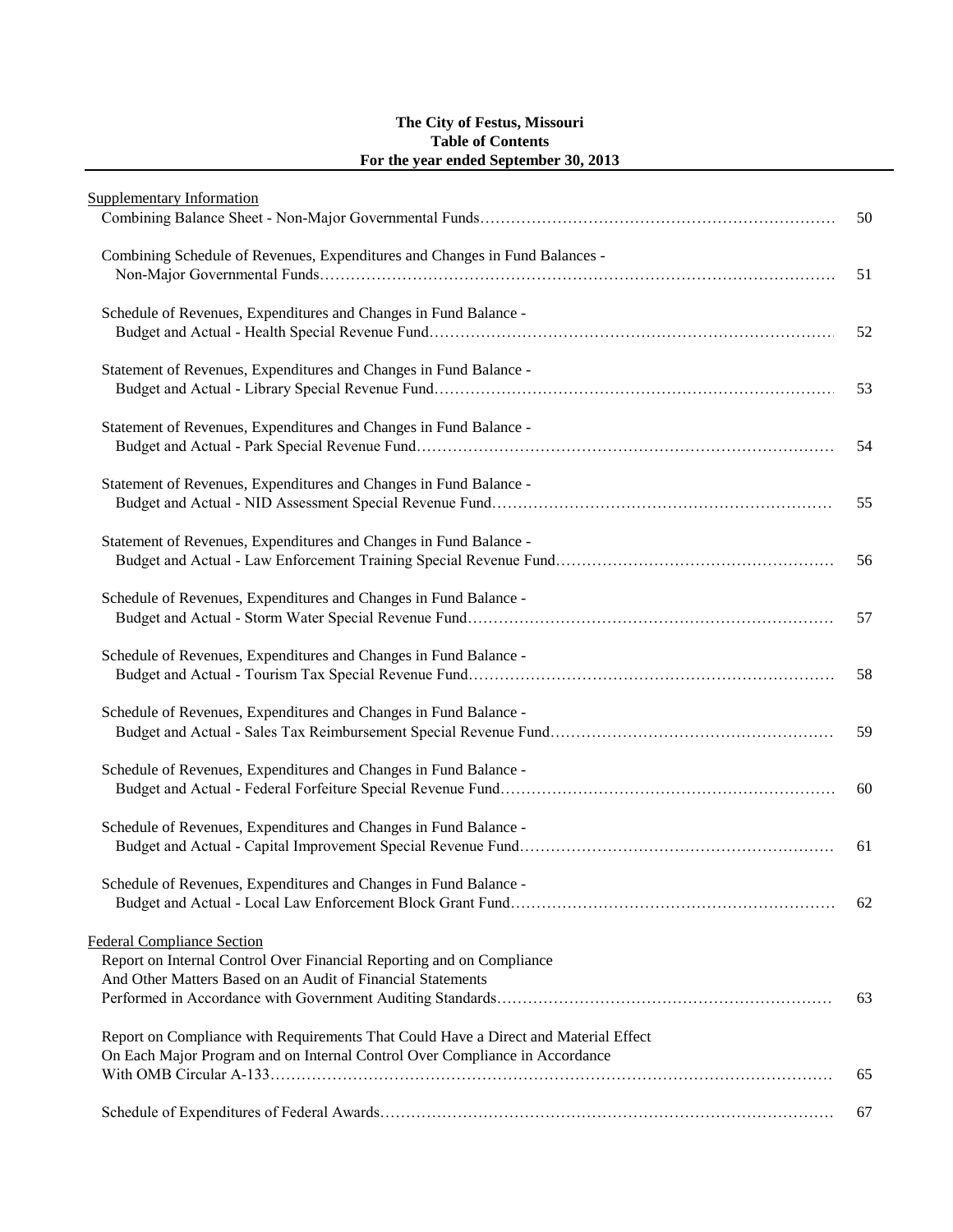# **The City of Festus, Missouri Table of Contents For the year ended September 30, 2013**

| Federal Compliance Section (continued) |     |
|----------------------------------------|-----|
|                                        | -69 |
|                                        | 70  |
|                                        |     |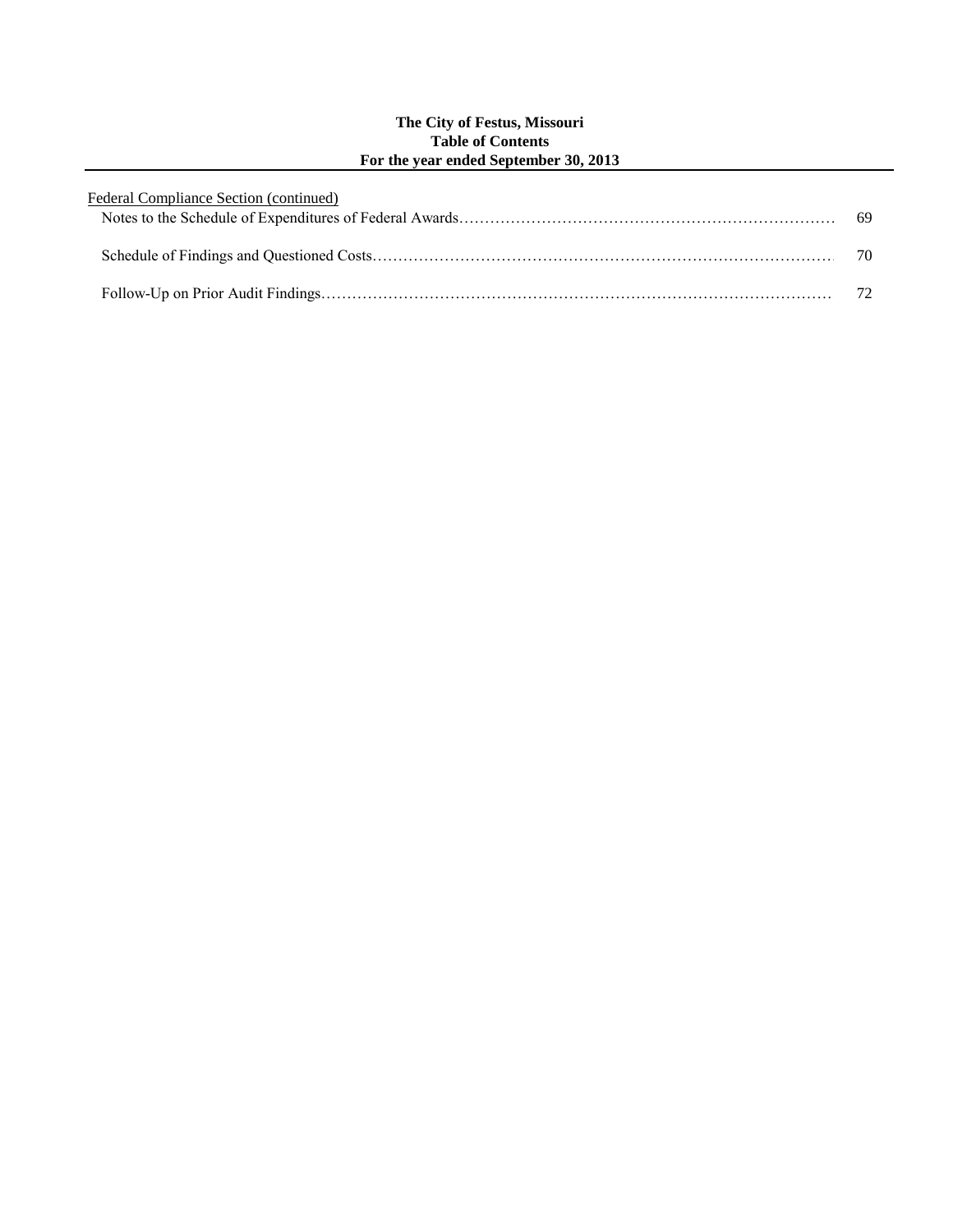### INDEPENDENT AUDITOR'S REPORT



10425 Old Olive Street Road, Suite 101

**Creve Coeur,** Missouri 63141

PHONE: 314-569-3800 FAX: 314-569-0020

www.nsvcpa.com

Honorable Mayor and City Council City of Festus, Missouri

We have audited the accompanying financial statements of the governmental activities, the business-type activities, each major fund, and the aggregate remaining fund information of City of Festus, Missouri, (the City) as of and for the year ended September 30, 2013, and the related notes to the financial statements, which collectively comprise the City's basic financial statements as listed in the table of contents.

### **Management's Responsibility for the Financial Statements**

Management is responsible for the preparation and fair presentation of these financial statements in accordance with accounting principles generally accepted in the United States of America; this includes the design, implementation, and maintenance of internal control relevant to the preparation and fair presentation of financial statements that are free from material misstatement, whether due to fraud or error.

### **Auditor's Responsibility**

Our responsibility is to express opinions on these financial statements based on our audit. We conducted our audit in accordance with auditing standards generally accepted in the United States of America. Those standards require that we plan and perform the audit to obtain reasonable assurance about whether the financial statements are free from material misstatement.

An audit involves performing procedures to obtain audit evidence about the amounts and disclosures in the financial statements. The procedures selected depend on the auditor's judgment, including the assessment of the risks of material misstatement of the financial statements, whether due to fraud or error. In making those risk assessments, the auditor considers internal control relevant to the entity's preparation and fair presentation of the financial statements in order to design audit procedures that are appropriate in the circumstances, but not for the purpose of expressing an opinion on the effectiveness of the entity's internal control. Accordingly, we express no such opinion. An audit also includes evaluating the appropriateness of accounting policies used and the reasonableness of significant accounting estimates made by management, as well as evaluating the overall presentation of the financial statements.

We believe that the audit evidence we have obtained is sufficient and appropriate to provide a basis for our audit opinions.

### **Opinions**

As more fully described in Note 12, the City has not determined the cost of its defined benefit pension plan in accordance with accounting principles generally accepted in the United State of America (GASB 45), which require the cost of employees' pensions to be recognized over the employees' respective service periods and a liability to be recognized when the accumulated benefit obligation exceeds the fair value of plan assets. The effects of that departure on the financial statements are not reasonably determinable.

In our opinion, except for the effect of the matter described in the preceding paragraph, the financial statements referred to above present fairly, in all material respects, the respective financial position of the governmental activities, the business-type activities, each major fund, and the aggregate remaining fund information of the City of Festus,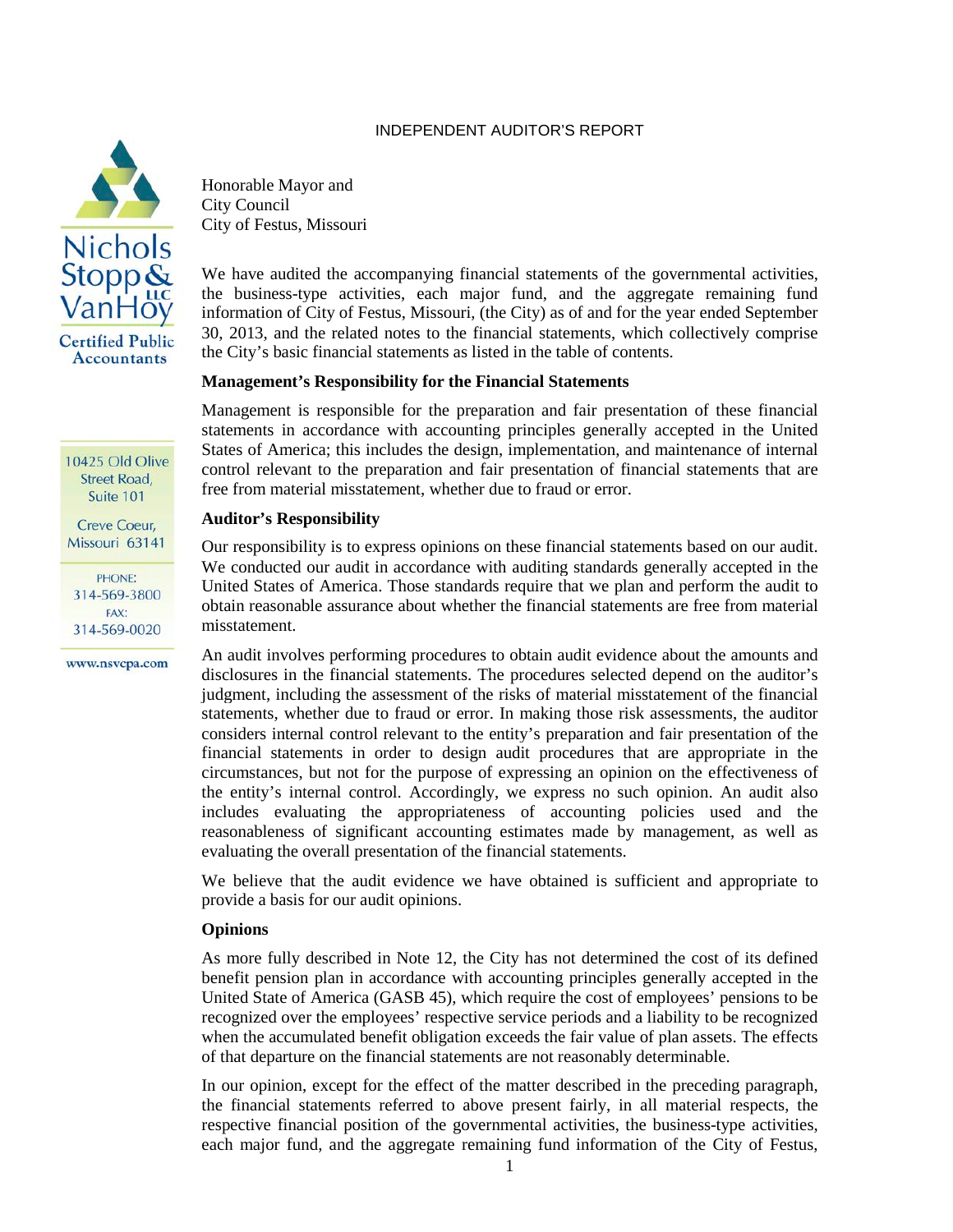Missouri, as of September 30, 2013, and the respective changes in financial position and, where applicable, cash flows thereof for the year then ended in accordance with accounting principles generally accepted in the United States of America.

As described in Note 14, the City has adopted the provisions of Governmental Accounting Standards Board Statement No. 63, *Reporting Deferred Outflows, Deferred Inflows and Net Position* and Statement No. 65, *Items Previously Reported as Assets and Liabilities*. Our opinion is not modified with respect to this matter.

#### **Other Matters**

#### *Required Supplementary Information*

Accounting principles generally accepted in the United States of America require that the management's discussion and analysis and budgetary comparison information on pages 4-14 and 45-49 be presented to supplement the basic financial statements. Such information, although not a part of the basic financial statements, is required by the Governmental Accounting Standards Board, who considers it to be an essential part of financial reporting for placing the basic financial statements in an appropriate operational, economic, or historical context. We have applied certain limited procedures to the required supplementary information in accordance with auditing standards generally accepted in the United States of America, which consisted of inquiries of management about the methods of preparing the information and comparing the information for consistency with management's responses to our inquiries, the basic financial statements, and other knowledge we obtained during our audit of the basic financial statements. We do not express an opinion or provide any assurance on the information because the limited procedures do not provide us with sufficient evidence to express an opinion or provide any assurance.

#### *Other Information*

Our audit was conducted for the purpose of forming opinions on the financial statements that collectively comprise the City of Festus, Missouri's basic financial statements. The combining and individual nonmajor fund financial statements and nonmajor budgetary comparison information are presented for purposes of additional analysis and are not a required part of the basic financial statements. The schedule of expenditures of federal awards is presented for purposes of additional analysis as required by U.S. Office of Management and Budget Circular A-133, *Audits of States, Local Governments, and Non-Profit Organizations*, and is also not a required part of the basic financial statements.

The combining and individual nonmajor fund financial statements, nonmajor budgetary comparison information, and the schedule of expenditures of federal awards are the responsibility of management and were derived from and relate directly to the underlying accounting and other records used to prepare the basic financial statements. Such information has been subjected to the auditing procedures applied in the audit of the basic financial statements and certain additional procedures, including comparing and reconciling such information directly to the underlying accounting and other records used to prepare the basic financial statements or to the basic financial statements themselves, and other additional procedures in accordance with auditing standards generally accepted in the United States of America. In our opinion, the information is fairly stated, in all material respects, in relation to the basic financial statements as a whole.

### **Other Reporting Required by** *Government Auditing Standards*

In accordance with *Government Auditing Standards*, we have also issued our report dated May 22, 2014, on our consideration of the City of Festus, Missouri's internal control over financial reporting and on our tests of its compliance with certain provisions of laws,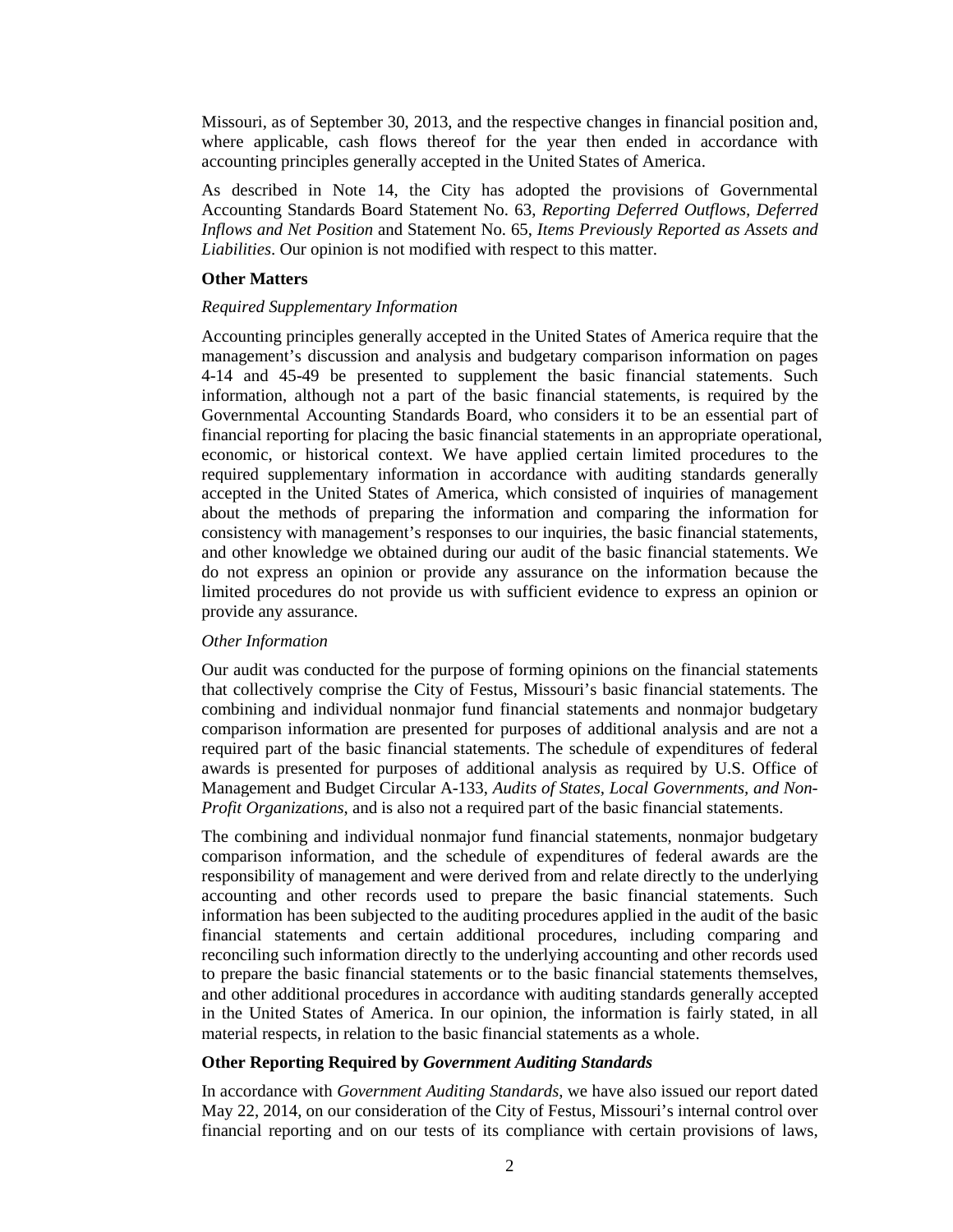regulations, contracts, and grant agreements and other matters. The purpose of that report is to describe the scope of our testing of internal control over financial reporting and compliance and the results of that testing, and not to provide an opinion on internal control over financial reporting or on compliance. That report is an integral part of an audit performed in accordance with *Government Auditing Standards* in considering City of Festus, Missouri's internal control over financial reporting and compliance.

Nuchols, Stopp, & Vantfay, SLC

Creve Coeur, Missouri May 22, 2014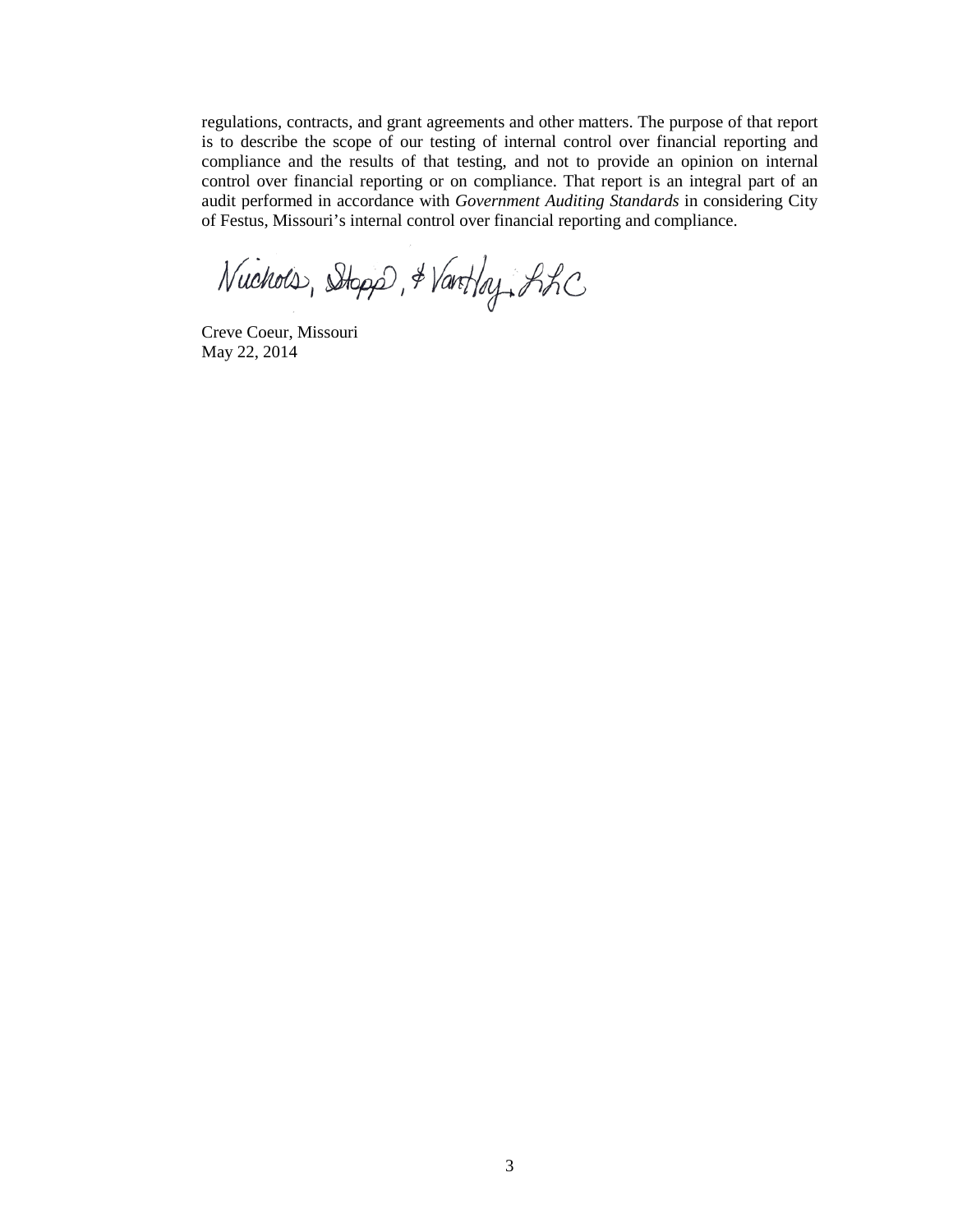As management of the City of Festus, Missouri, we offer readers of the City of Festus's Financial Statements this narrative overview and analysis of the financial activities of the City of Festus, Missouri for the Fiscal Year ended September 30, 2013. We encourage readers to consider the information presented here along with the City's financial statements, including the footnotes and supplementary information that follow this Management's Discussion and Analysis.

# **FINANCIAL HIGHLIGHTS**

- The assets of the City, as reported by the Statement of Net Position, exceeded its liabilities at the close of the most recent fiscal year by \$ 39,182,869 (net position). Of this amount, \$ 6,018,425 (unrestricted) may be used to meet the City's ongoing obligations to its citizens and creditors in accordance with the City's fund designation and fiscal policies.
- As of the close of the 2013 fiscal year, the City of Festus' Governmental Fund Statements reported combined ending fund balances of \$ 11,912,216 an increase of \$ 965,526 in comparison with the prior year, after adjustments. 26 % of this total amount is available for spending at the government's discretion (General Fund unassigned balance) and an additional 69% is available for spending in the Special Revenue Funds. Of these amounts the City is working on new reserve policy which for General Fund would require a balance equal to 50% of budgeted operating expenditures.
- As of the close of the 2013 fiscal year, the City of Festus' Proprietary Fund reported ending net position of \$12,251,918, an increase of \$ 712,972 in comparison with the prior year, after adjustments.
- At the end of the current fiscal year, unassigned fund balance for the general fund was \$ 3,118,547 or 54.4% of total general fund expenditures or 62.4% of operating expenditures.
- The City's total debt decreased by \$ 699,816 during the current fiscal year to a total of \$12,563,265.

# **OVERVIEW OF THE FINANCIAL STATEMENTS**

This discussion and analysis is intended to serve as an introduction to the City of Festus, Missouri's basic financial statements. The City of Festus, Missouri's basic financial statements are comprised of three components: 1) governmentwide financial statements, 2) fund financial statements, and 3) notes to the financial statements. This report also contains required supplementary information and other supplementary information in addition to the basic financial statements.

# **GOVERNMENT-WIDE FINANCIAL STATEMENTS**

The *government-wide financial statements* are designed to provide readers with a broad overview of the City of Festus, Missouri's finances, in a manner similar to a private-sector business. Note the government-wide financial statements exclude fiduciary fund activities.

The two government-wide statements are the *statement of net position* and the *statement of activities*. These statements report the City's net assets and how they have changed.

The *statement of net position* presents information on all the City of Festus' assets and liabilities, with the difference between the two reported as *net position.* Over time, increases or decreases in net position may serve as a useful indicator of whether the financial position of the City of Festus, Missouri is improving or deteriorating.

The *statement of activities* presents information showing how the City's net position changed during the most recent fiscal year. All changes in net position are reported as soon as the underlying event giving rise to the change occurs, *regardless of the timing and related cash flows.* Thus, revenues and expenses are reported in this statement for some items that will only result in cash flows in future fiscal periods (e.g., uncollected taxes and accrued vacation leave).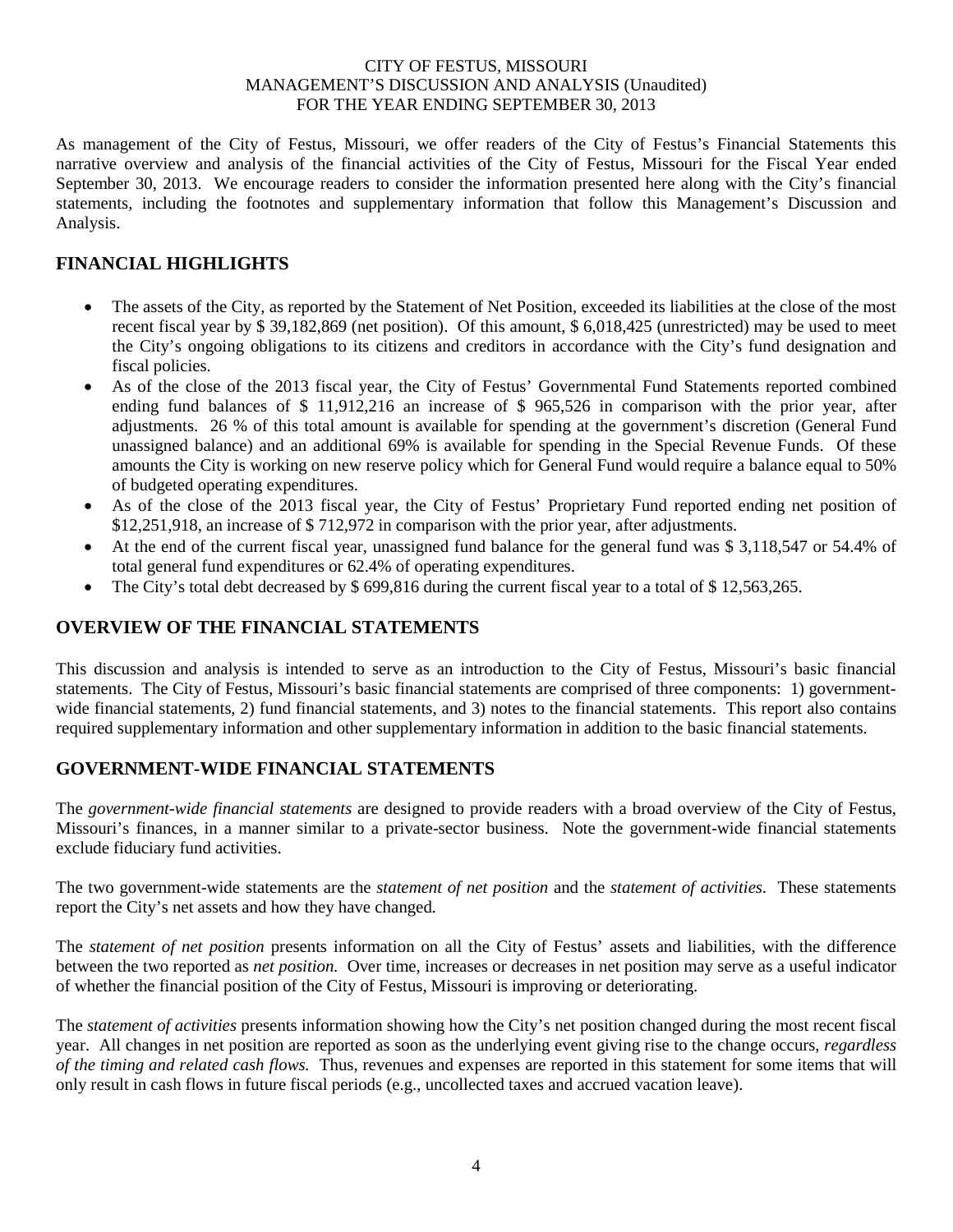# **GOVERNMENT-WIDE FINANCIAL STATEMENTS (continued)**

The government-wide financial statements distinguish functions of the City of Festus, Missouri that are principally supported by taxes and intergovernmental revenues *(governmental activities),* from other functions that are intended to recover all or a significant portion of their costs through user fees and charges *(business-type activities)*. Not only do the government-wide financial statements include the City itself (known as the primary government). The *governmental activities* of the City of Festus, Missouri include general government, judicial, building and planning, public safety, parks and recreation, public works and a public library. The City of Festus, Missouri operates one *business-type activity* that is a water and sewer department.

# **FUND FINANCIAL STATEMENTS**

A *fund* is a grouping of related accounts that is used to maintain control over resources that have been segregated for specific activities or objectives. The City of Festus, Missouri like other state and local governments, uses fund accounting to ensure and demonstrate compliance with finance-related legal requirements. All of the funds of the City of Festus, Missouri can be divided into two categories: governmental funds and proprietary funds.

# **GOVERNMENTAL FUNDS**

*Governmental funds* are used to account for essentially the same functions reported as *governmental activities* in the government-wide financial statements. However, unlike the government-wide financial statements, governmental fund financial statement focus on *near-term inflows and outflows of expendable resources,* as well as on *balances of expendable resources* available at the end of the fiscal year. Such information may be useful in evaluating a government's near-term financing requirements.

Because the focus of governmental funds is narrower than that of the government-wide financial statements, it is useful to compare the information presented for *governmental funds* with similar information presented for *governmental activities*  in the government-wide financial statements. By doing so, readers may better understand the long-term impact of the government's near-term financial decisions. Both the governmental fund balance sheet and the governmental fund statement of revenues, expenditures, and changes in the fund balance provide a reconciliation to facilitate this comparison between *governmental funds* and the government-wide *financial statements.*

The City of Festus, Missouri maintains fifteen individual governmental funds. Information is presented separately in the governmental fund balance sheet and in the governmental fund statement of revenues, expenditures, and changes in fund balances for the General Fund, City Transportation Tax Fund, County Transportation Tax Fund, and Capital Reserve Fund, which are considered to be a major funds. Data from the other governmental funds are combined into a single, aggregated presentation called "other governmental funds". Individual fund data for each of these non-major governmental funds is provided in the form of *combining statements* in the other supplementary information section in this report.

The City of Festus, Missouri adopts an annual appropriated budget for all of its major governmental funds and all other governmental funds. Budgetary comparison statements have been provided for all budgeted funds to demonstrate legal compliance with the respective adopted budget.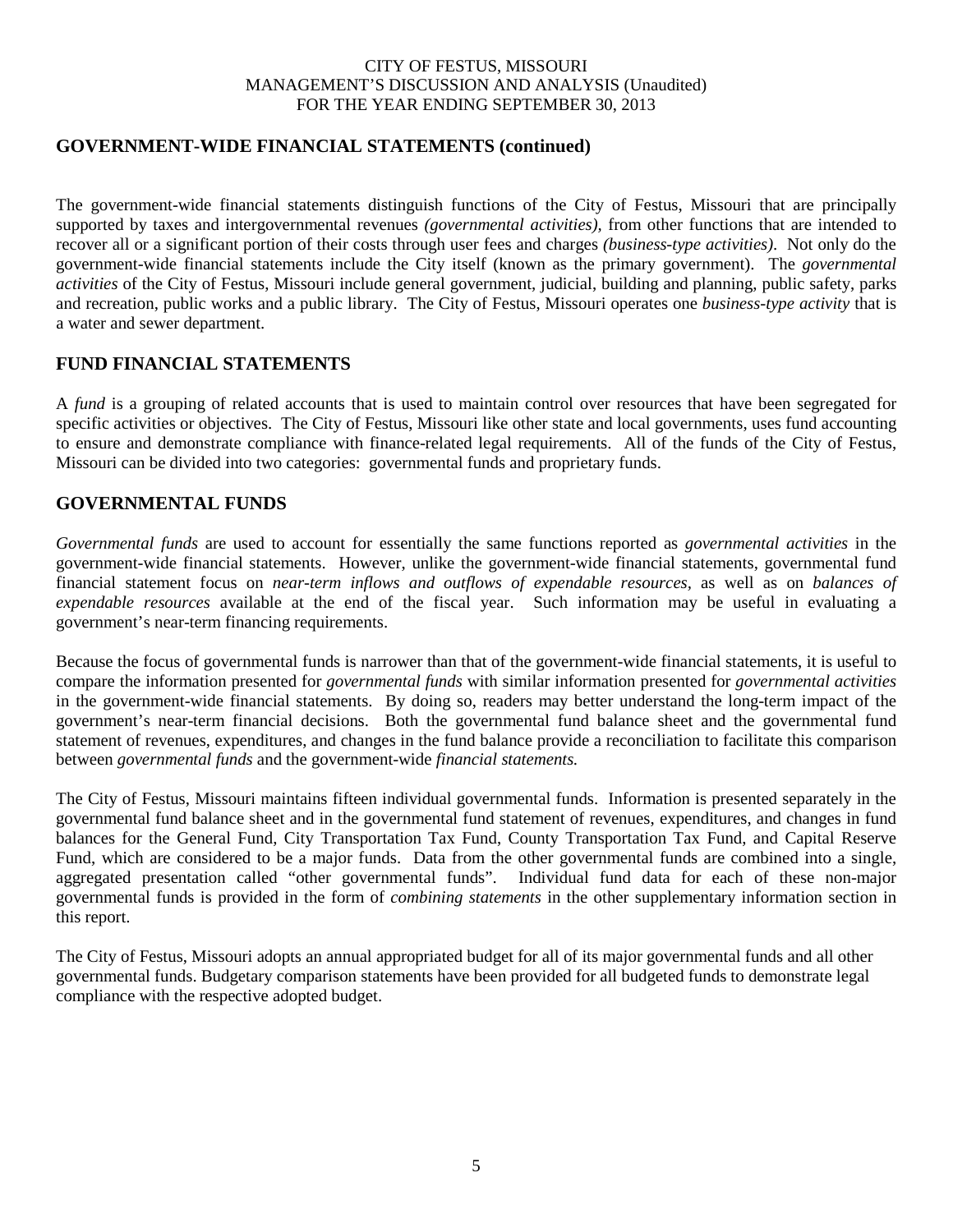# **PROPRIETARY FUNDS**

Proprietary funds are used to account for operations that are financed and operated in a manner similar to private business enterprises where the intent of the governing body is that the costs of providing goods or services to the general public on a continuing basis be financed or recovered primarily through user charges; or where the governing body has decided that periodic determination of revenues earned, expenses incurred and/or net income is appropriate for capital maintenance, public policy, management control, accountability or other purposes. The City has one enterprise fund, which is the water and sewer fund. The proprietary fund financial statements provide information for the Water and Sewer fund since it is considered to be a major fund of the City. .

# **NOTES TO THE BASIC FINANCIAL STATEMENTS**

The notes provide additional information that is essential to a full understanding of the data provided in the governmentwide and fund financial statements.

# **OTHER INFORMATION**

In addition to the basic financial statements and accompanying notes, this report also presents certain *required supplementary information* concerning the City of Festus's progress in funding its obligations to provide pension benefits to its employees**.**

# **OTHER SUPPLEMENTARY INFORMATION**

The combining and individual fund statements, referred to earlier in connection with non-major governmental funds, are presented immediately following the required supplementary information.

# **GOVERNMENT-WIDE FINANCIAL ANALYSIS-FINANCIAL ANALYSIS OF THE CITY AS A WHOLE**

This is the tenth year that the City has presented its financial statements under the reporting model required by the Governmental Accounting Standards Board Statement No. 34 (GASB 34), *Basic Financial Statements and Management's Discussion and Analysis for State and Local Governments.* Therefore, a comparative analysis of government-wide data is provided.

As noted earlier, net position may serve over time as a useful indicator of a government's financial position. In the case of the City of Festus, Missouri, assets exceeded liabilities by \$ 39,182,869 at the close of the most recent fiscal year.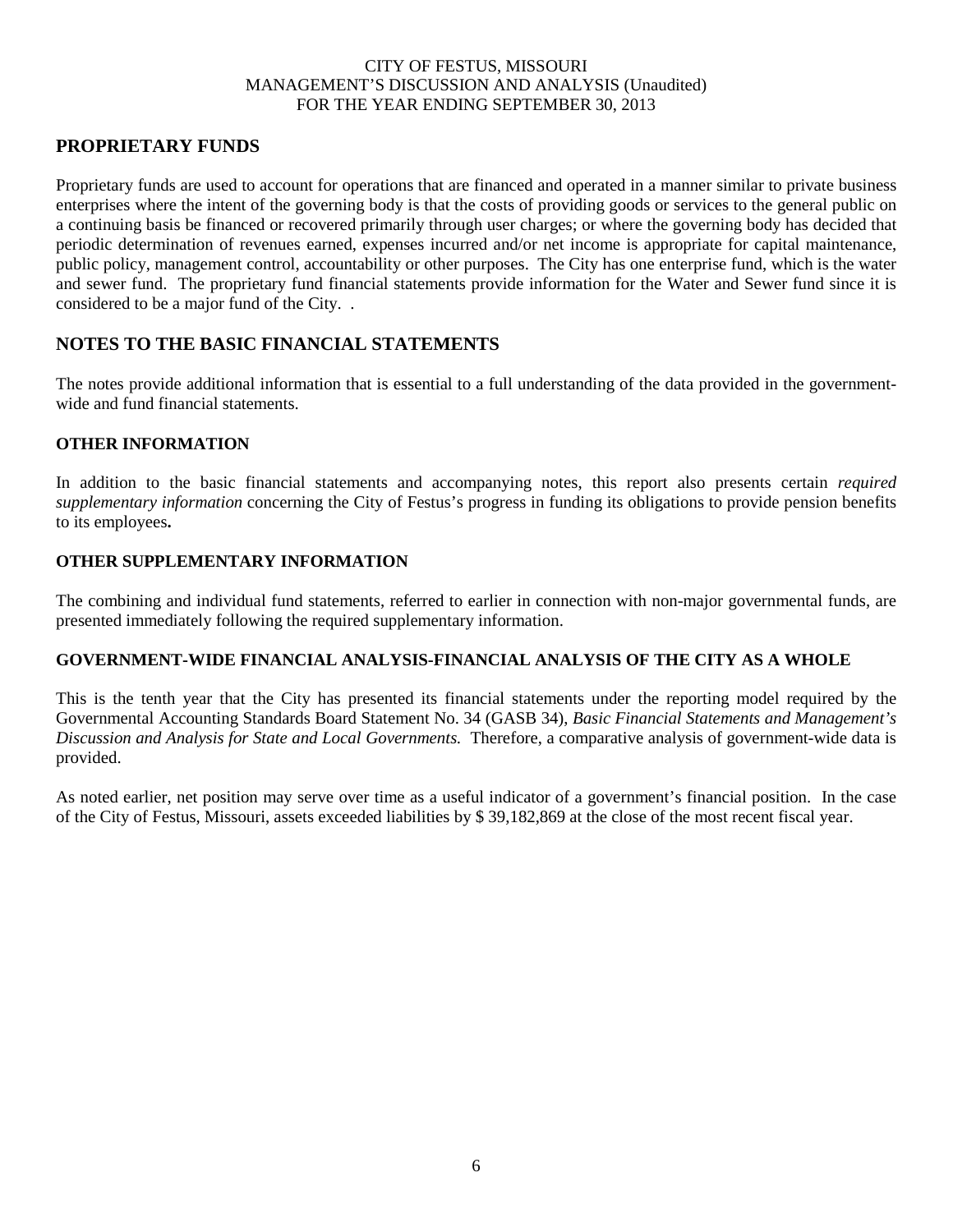|                                   |              | Governmental      | <b>Business-Type</b> |              |              | <b>Total</b> |
|-----------------------------------|--------------|-------------------|----------------------|--------------|--------------|--------------|
|                                   |              | <b>Activities</b> | <b>Activities</b>    |              |              |              |
|                                   | 2012         | 2013              | 2012                 | 2013         | 2012         | 2013         |
| <b>Assets</b>                     |              |                   |                      |              |              |              |
| <b>Current &amp; Other Assets</b> | \$16,130,731 | \$17,193,858      | \$11,589,379         | \$11,609,911 | \$27,720,110 | \$28,803,769 |
| Capital Assets, Net               | 16,690,666   | 17,037,269        | 9,210,783            | 9,047,998    | 25,901,449   | 26,085,267   |
| <b>Total Assets</b>               | 32,821,397   | 34, 231, 127      | 20,800,162           | 20,657,909   | 53,621,559   | 54,889,036   |
| <b>Deferred OutflowsResources</b> |              |                   |                      |              |              |              |
| <b>Liabilities</b>                |              |                   |                      |              |              |              |
| Long-Term Liabilities             | 4,759,270    | 4,718,643         | 8,503,811            | 7,809,852    | 13,263,081   | 12,528,495   |
| <b>Other Liabilities</b>          | 2,413,288    | 2,581,533         | 551,049              | 596,139      | 2,964,337    | 3,177,672    |
| <b>Total Liabilities</b>          | 7,172,558    | 7,300,176         | 9,054,860            | 8,405,991    | 16,227,418   | 15,706,167   |
| <b>Deferred InflowsResources</b>  |              |                   |                      |              |              |              |
| <b>Net Position</b>               |              |                   |                      |              |              |              |
| Invested in Capital               |              |                   |                      |              |              |              |
| Assets, Net                       | 14,702,150   | 15,240,672        | 6,795,944            | 6,921,917    | 21,498,094   | 19,240,543   |
| Restricted:                       |              |                   |                      |              |              |              |
| Debt Service                      | 1,844        | 16,839            | 2,969,579            | 2,777,433    | 2,971,423    | 2,794,272    |
| <b>Enabling Legislation</b>       | 6,804,239    | 8,207,583         |                      |              | 6,804,239    | 8,207,583    |
| Unrestricted                      | 4,140,606    | 3,465,857         | 1,979,779            | 2,552,568    | 6,120,385    | 6,018,425    |
| <b>Total Net Position</b>         | \$25,648,839 | \$26,930,951      | \$11,745,302         | \$12,251,918 | \$37,394,141 | \$39,182,869 |

# **City of Festus Net Assets**

The largest portion of the City's net position reflects its investment in capital assets (e.g., land, buildings, machinery, and equipment); less any related debt used to acquire those assets that is still outstanding. The City uses these capital assets to provide services to citizens; consequently, these assets are not available for future spending. Although the City's investment in its capital assets is reported net of related debt, it should be noted that the resources needed to repay this debt must be provided from other sources, since the capital assets themselves cannot be used to liquidate these liabilities**.**

An additional portion of the City's net position 28.1 % represents resources that are subject to external restrictions on how they may be used. The remaining balance of unrestricted net assets of \$ 6,018,425 may be used to meet the City's ongoing obligations to citizens and creditors.

As of September 30, 2013, the City of Festus, Missouri is able to report positive balances in all of the net position for the current year-end.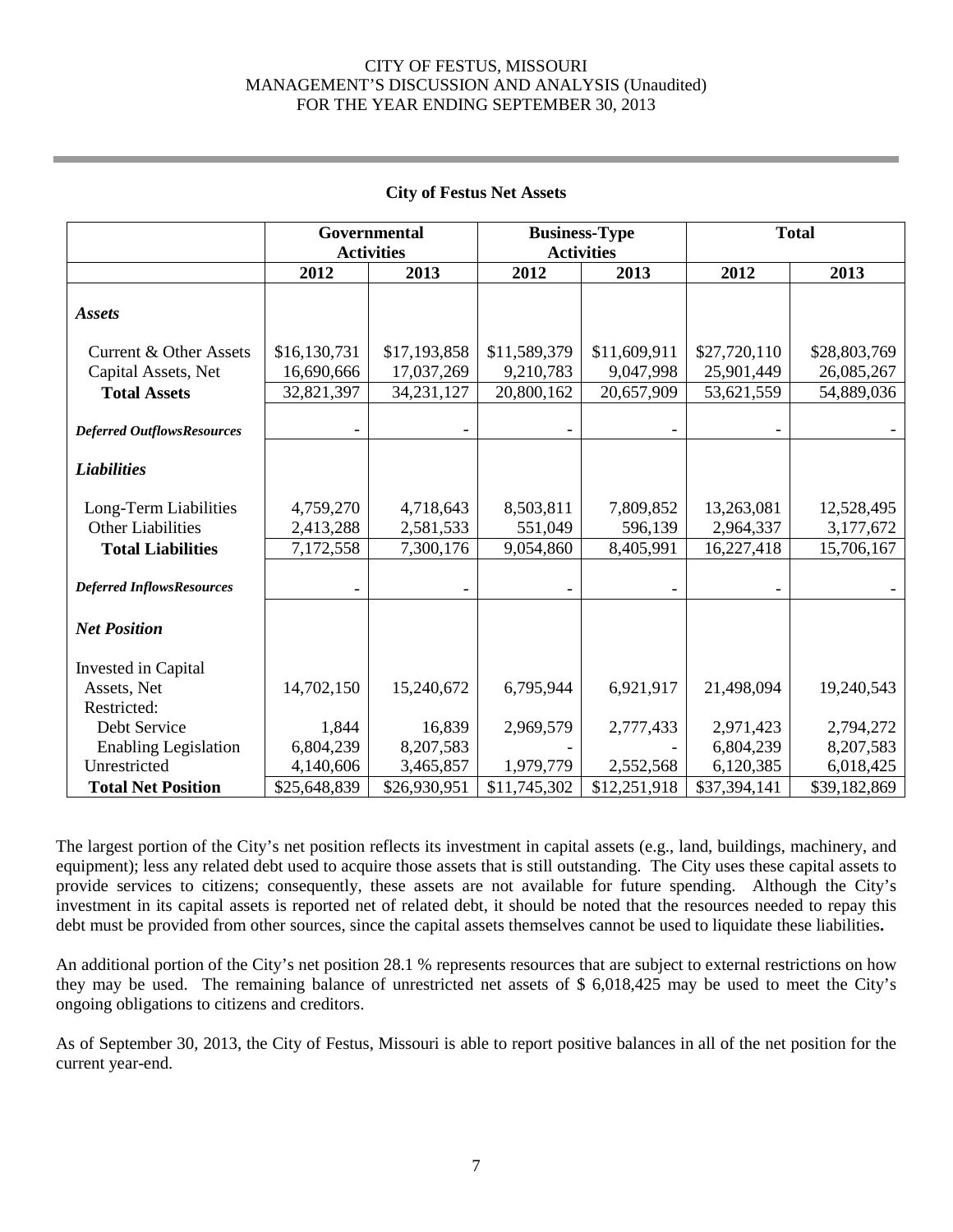Key elements of the changes in net position are as follows:

| <b>City of Festus</b><br><b>Statement of Activities</b> | Governmental<br><b>Activities</b> |             |               | <b>Business-Type</b><br><b>Activities</b> | <b>Totals</b> |             |  |  |  |
|---------------------------------------------------------|-----------------------------------|-------------|---------------|-------------------------------------------|---------------|-------------|--|--|--|
|                                                         | 2012                              | 2013        | 2012          | 2013                                      | 2012          | 2013        |  |  |  |
| <b>Revenues</b><br>Program Revenues:                    |                                   |             |               |                                           |               |             |  |  |  |
| <b>Charges for Services</b>                             | \$2,023,265                       | \$1,779,100 | \$4,367,414   | \$4,362,126                               | \$6,390,679   | \$6,141,226 |  |  |  |
| <b>Operating Grants</b>                                 | 179,729                           | 152,854     |               |                                           | 179, 729      | 152,854     |  |  |  |
| Capital Grants<br>$\&$                                  |                                   |             |               |                                           |               |             |  |  |  |
| Contributions                                           | 567,615                           | 636,031     | 102,625       | 124,122                                   | 670,240       | 760,153     |  |  |  |
| <b>General Revenues:</b>                                |                                   |             |               |                                           |               |             |  |  |  |
| <b>Taxes</b>                                            | 7,478,773                         | 7,383,808   |               |                                           | 7,478,773     | 7,383,808   |  |  |  |
| Licenses (taxes)                                        | 198,507                           | 191,184     |               |                                           | 198,507       | 191,184     |  |  |  |
| <b>Investment Income</b>                                | 34,961                            | 32,870      | 146,303       | 137,730                                   | 181,264       | 170,600     |  |  |  |
| Gain/Loss, on disposal                                  | (9,039)                           | (8,071)     | (17,673)      | (31, 861)                                 | (26, 712)     | (39, 932)   |  |  |  |
| Gain/Loss, Joint Venture                                |                                   |             |               | (11,968)                                  |               | (11,968)    |  |  |  |
| Miscellaneous                                           | 140,336                           | 149,511     | 5,922         | 5,506                                     | 146,258       | 155,017     |  |  |  |
| <b>Total Revenue</b>                                    | 10,614,147                        | 10,317,287  | 4,604,591     | 4,585,655                                 | 15,218,738    | 14,902,942  |  |  |  |
| <b>Expenses</b>                                         |                                   |             |               |                                           |               |             |  |  |  |
| Administration                                          | 675,698                           | 713,349     |               |                                           | 675,698       | 713,349     |  |  |  |
| Court                                                   | 143,274                           | 166,315     |               |                                           | 143,274       | 166,315     |  |  |  |
| <b>Building Department</b>                              | 340,057                           | 339,107     |               |                                           | 340,057       | 339,107     |  |  |  |
| Police                                                  | 2,200,661                         | 2,128,385   |               |                                           | 2,200,661     | 2,128,385   |  |  |  |
| Dispatch                                                | 507,062                           | 583,659     |               |                                           | 507,062       | 583,659     |  |  |  |
| Fire                                                    | 380,013                           | 376,516     |               |                                           | 380,013       | 376,516     |  |  |  |
| <b>Emergency Management</b>                             | 21,164                            | 17,955      |               |                                           | 21,164        | 17,955      |  |  |  |
| <b>Street</b>                                           | 1,586,648                         | 1,735,380   |               |                                           | 1,586,648     | 1,735,380   |  |  |  |
| Health                                                  | 110,483                           | 108,365     |               |                                           | 110,483       | 108,365     |  |  |  |
| Library                                                 | 329,005                           | 351,136     |               |                                           | 329,005       | 351,136     |  |  |  |
| Parks                                                   | 629,792                           | 597,129     |               |                                           | 629,792       | 597,129     |  |  |  |
| <b>Public Works</b>                                     |                                   |             |               |                                           |               |             |  |  |  |
| Non-Departmental                                        | 1,672,176                         | 1,356,719   |               |                                           | 1,672,176     | 1,356,719   |  |  |  |
| Economic Development                                    |                                   |             |               |                                           |               |             |  |  |  |
| <b>Interest and Fiscal Charges</b>                      | 111,457                           | 55,758      |               |                                           | 111,457       | 55,758      |  |  |  |
| Airport                                                 |                                   |             |               |                                           |               |             |  |  |  |
| Water and Sewer                                         |                                   |             | 4,194,885     | 4,217,683                                 | 4,194,885     | 4,217,683   |  |  |  |
| <b>Total Expenses</b>                                   | 8,707,490                         | 8,529,773   | 4,194,885     | 4,217,683                                 | 12,902,375    | 12,747,456  |  |  |  |
| Special Items:                                          |                                   |             |               |                                           |               |             |  |  |  |
| Transfers                                               | (350,000)                         | (345,000)   | 350,000       | 345,000                                   |               |             |  |  |  |
| <b>Increase (decrease)</b>                              | \$1,556,657                       | \$1,442,514 | \$<br>759,706 | \$<br>712,972                             | \$2,316,363   | \$2,155,486 |  |  |  |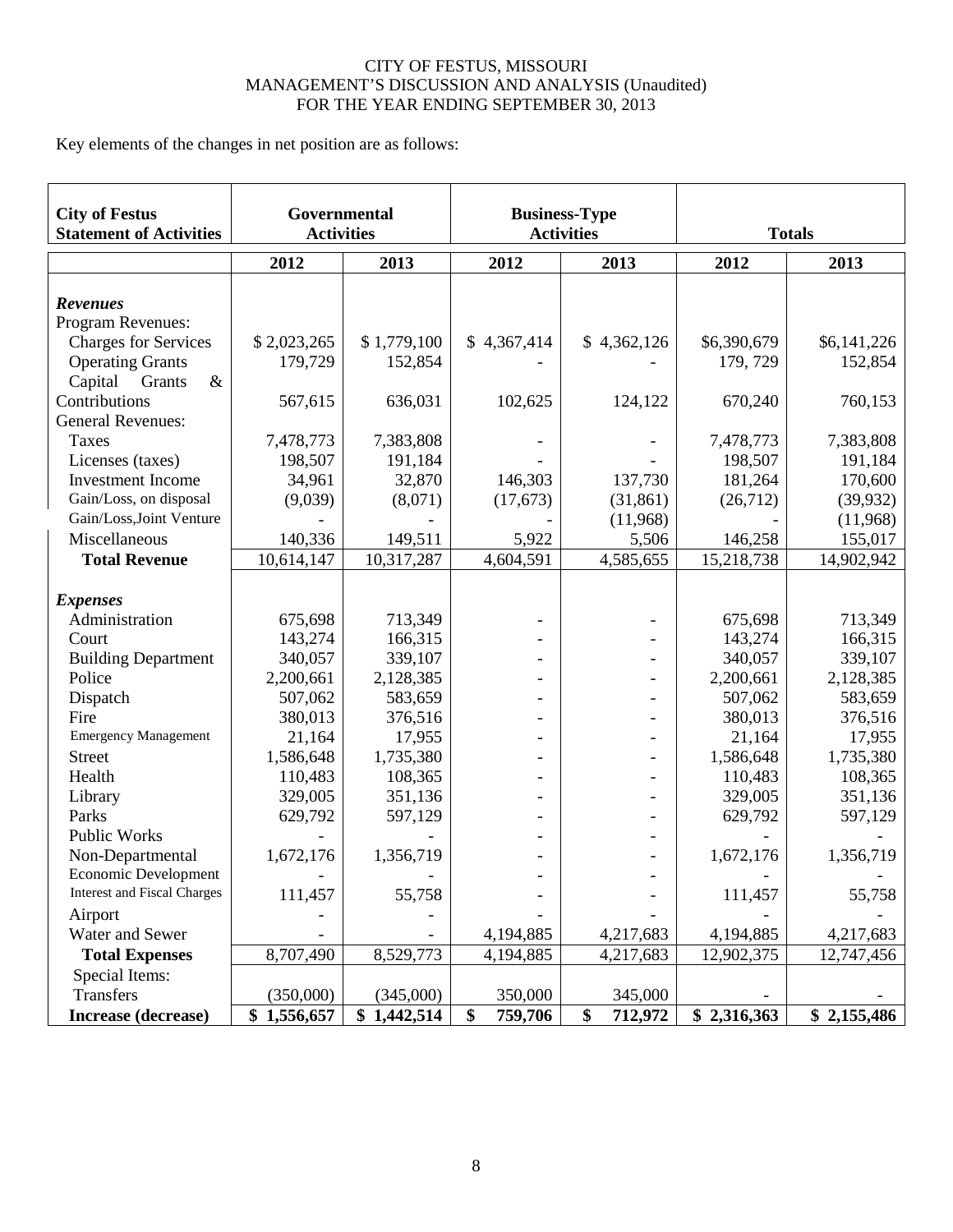# **SIGNIFICANT CHANGES IN NET ASSETS**

# **Governmental Activities:**

Some of the changes noted are:

- Property taxes increased by 2.41% or \$ 17,892 from the prior year. Taxes other increased by 7.5% for the year for the Governmental Activities Funds. The sales tax collections net of reimbursements for all governmental funds, decreased \$ 268,431 or (5.2)% - there is a decrease of (\$452,037) from County T-Tax since the prior year included deferred revenue for a street project and the street overlays were delayed for 2013. The utility gross receipts tax had an increase of \$3,633 or .4% compared to last year's receipts. The state gas tax increased by .3% and the vehicle sales tax increased by \$6,394 or 9.3% compared to last year. The City's business licenses decreased by (3.7)% and building permits increased from last year by \$34,486 and Occupancy Permits increased by \$2,525.
- The City began the collection of a two percent tourism tax in fiscal year 2003 to promote tourism in the City. In 2012 the citizens voted to increase the Tourism tax to 5%. The City has collected \$ 206,739 for the fiscal year ending 2013 and \$ 106,414 for the fiscal year ending 2012. The Tourism Board has chosen to match funds up to \$150,000 to improve the ball fields-project started 2012 and to set aside \$30,000 per year towards the cost of a concession stand at Sunset Park.
- The City has set up a special allocation fund to deposit 50% of sales tax revenues generated from the Lowe's and Home Depot stores, which will get reimbursed back to them for certain infrastructure costs (see notes to the financial statements for more detail).

# **FINANCIAL ANALYSIS OF THE CITY OF FESTUS, MISSOURI'S FUNDS**

As noted earlier, City of Festus, Missouri uses fund accounting to ensure and demonstrate compliance with financerelated legal requirements**.**

# **GOVERNMENTAL FUNDS**

The focus of the City of Festus, Missouri's governmental funds is to provide information on inflows and balances of available expendable resources. Such information is useful in assessing the City's financial requirements. In particular, unreserved fund balance may serve as a useful measure of a government's net resources available for spending at the end of the fiscal year.

At the end of year 2013, the unassigned fund balance of the general fund was \$ 3,118,547, while the total fund balance was \$3,586,110. As a measure of the general funds liquidity, it may be useful to compare both unassigned fund balance and total fund balance to total fund expenditures and transfers out. Unassigned fund balance represents 54.3% of total general fund expenditures and transfers out of \$ 5,734,479, while total fund balance represents 62.5% of total general fund expenditures and transfers out.

The fund balance of the City's general fund increased by \$ 462,035 or 14.8%, from the prior-year fund balance. The change of the current year's fund balances is due to:

• Overall General Revenue Fund revenues were down \$195,216 as compared to the previous year. There was also a increase in expenditures of approximately \$ 134,095. Also the transfers-in increased by \$ 128,944, since the Capital Reserve fund transferred funds set aside for second half of the Dispatch 911 system plus transferred for new phone system, accounting software and police vehicles. The transfers-out increased to \$ 47 in 2013.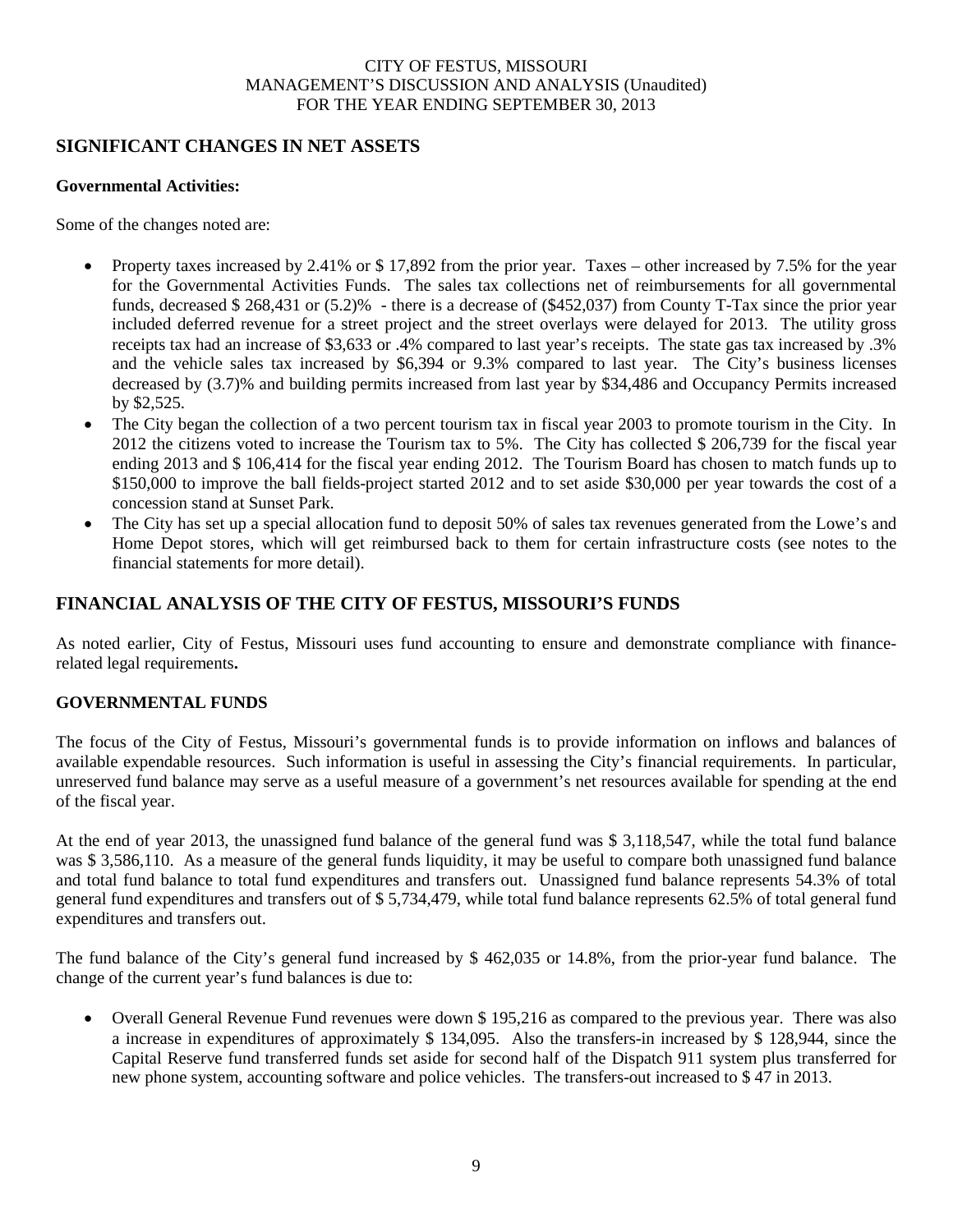# **GOVERNMENTAL FUNDS (continued)**

• General Fund expenditures increased due to various reasons including capital expenditures in 2013 of \$150,802 for console for new dispatch system, over \$133,000 for new equipped police cars and over \$82,000 for new accounting software training, servers, data transfers and first installment; other differences included -not replacing several employees for two to six months after termination and lower liability insurance.

Changes in fund balances for other major governmental funds can be described as follows:

- The City Transportation Fund balance increased by \$ 154,209 or 5.8% from the prior-year. The expenditures increased by \$ 187,387, with an increase in operating expenses of \$69,217 and an increase in capital purchases of \$ 118,650 due to increasing the street repair projects. At the end of September 30, 2013, the spendable portion of the fund balance of \$2,777,463 is available for spending at the City's discretion on transportation projects.
- The County Transportation Fund increased by \$ 258 or .1% from the prior year. At the end of September 30, 2013 the fund balance of \$230,212 is essentially a reserve needed in order to pay for expenditures up front until the City can request reimbursement through the County. There was deferred revenue in the amount of \$1,032,047 available at September 30, 2013. The overlay street project was delayed until the following budget year thus leaving the funds at County awaiting a request for reimbursement.

# **PROPRIETARY FUNDS**

Business-type activities – Water and Sewer Fund, increased the City's net position by \$ 506,616, which is an increase of more than 4.3% over the prior fiscal year. Key elements of this change are as follows:

• The City water sales decreased in the amount of \$60,157 or 2.1% from the prior year. The City sewer sales decreased in the amount of \$ 17,229 or 1.4%.

# **CAPITAL ASSETS**

The City of Festus' investment in capital assets for its governmental and business type activities as of September 30, 2013 amounts to \$26,085,268 (net of accumulated depreciation). This investment in capital assets includes land, buildings and system improvements, machinery and equipment, park facilities, roads and bridges. The increase in the City of Festus' investment in capital assets for the current fiscal year was .7%, (a 2.1% increase for governmental activities and a (1.8%) decrease for business-type activities).

Major capital asset events during the current fiscal year included the following:

# **Governmental Activities**:

- Construction in Progress decreased predominately due to Dispatch 911 project being completed and the Sunset Park outdoor lighting being capitalized.
- Buildings and Other Improvements included new dugouts out Sunset Park and a new HVAC system for the Police squad room.
- Office equipment (mainly computers, copiers and software) was purchased for various departments including the new accounting software. Also there were reductions of computers retired by various departments.
- Additions to Automotive Equipment for the year included four new police vehicles and a used SUV for Public Works. There were several police vehicles disposed of during the year and several vehicles were moved to other departments.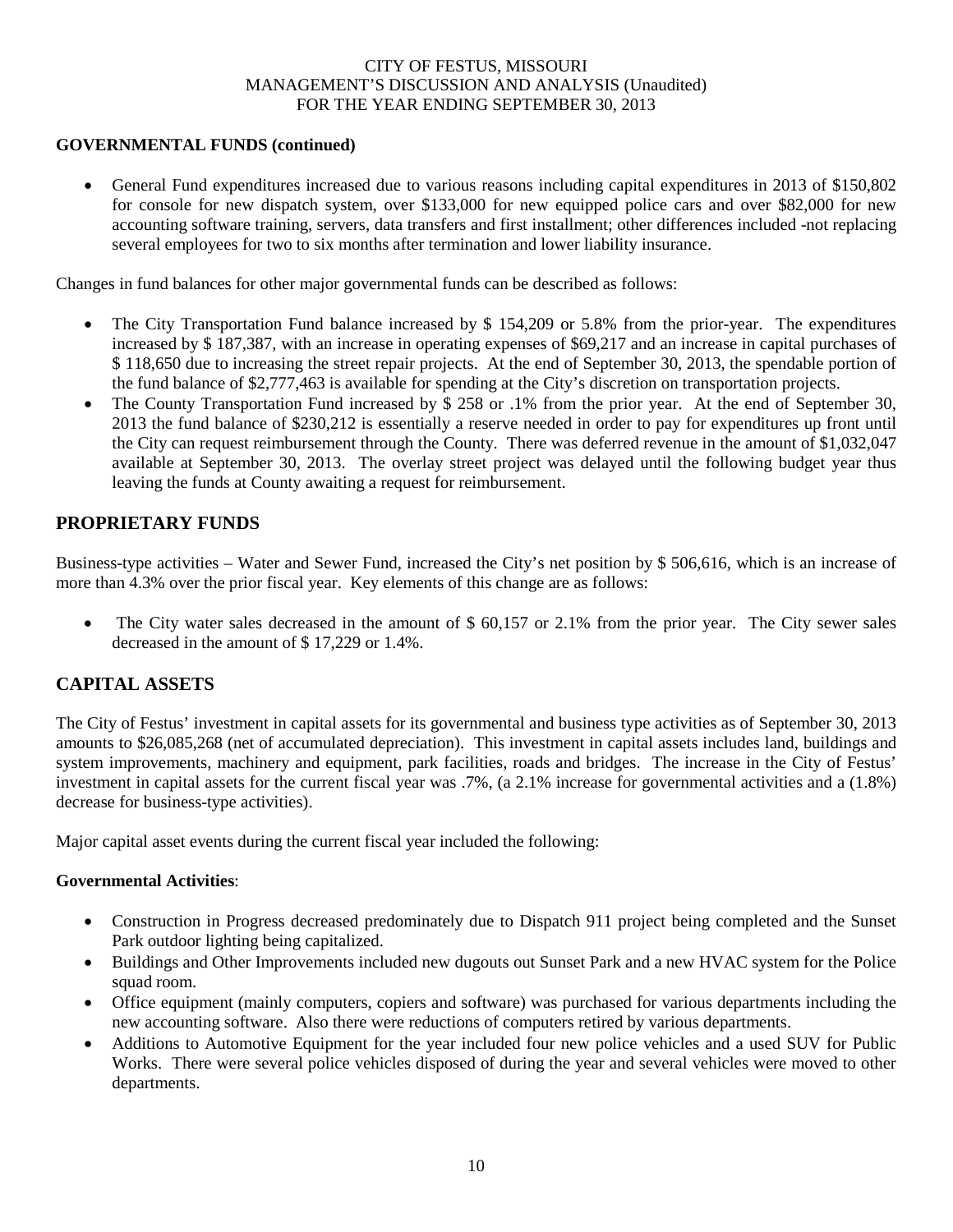### **Governmental Activities (continued)**

- Office equipment (mainly computers, copiers and software) was purchased for various departments including the new accounting software. Also there were reductions of computers retired by various departments.
- Additions to Automotive Equipment for the year included four new police vehicles and a used SUV for Public Works. There were several police vehicles disposed of during the year and several vehicles were moved to other departments.
- Machinery and equipment acquired during the year included radios and transmitter for the Fire Department; radar and video equipment for Police; 911 equipment for Dispatch; and irrigation system and dugout benches for the Parks Department. Also during the year several items were retired – including the old 911 system, damaged protective netting for ball field, and outdated vests and radar equipment from Police. Also there was a backhoe transferred to Parks from the Water Department.
- Additions to infrastructure and land improvements included street projects \$909,881 for the Central Avenue street project and \$16,678 for the N  $8<sup>th</sup>$  Street project. Also, in 2013 there was new outdoor lighting installed at ball fields and \$ 2,500 of new fencing at park.

# **Business-Type Activities**:

- Increases to Construction in Progress included Edgewood water main and Festus-Crystal City Sewer improvements of a fine screen, monorail project, and a dimminutor. The Tanglewood flushing system was completed and capitalized.
- There was additional lining added to the sewers at a cost of \$115,262.
- The Vactor truck had capitalized improvements of \$15,679.
- There were also improvements to the Valentine water main for \$30,721.

| <b>City of Festus Capital Assets</b><br>(net of depreciation) | <b>Government Activities</b> |                  | <b>Business-type Activities</b> |           | Total<br><b>Capital Assets</b> |    |            |     |            |
|---------------------------------------------------------------|------------------------------|------------------|---------------------------------|-----------|--------------------------------|----|------------|-----|------------|
|                                                               | 2012                         | 2013             |                                 | 2012      | 2013                           |    | 2012       |     | 2013       |
|                                                               |                              |                  |                                 |           |                                |    |            |     |            |
| Land                                                          | 1,506,298<br>\$              | 1,520,742<br>\$. | $\mathbf{\hat{S}}$              | 194,059   | \$<br>194,059                  | \$ | 1,700,357  | \$  | 1,714,801  |
| Assets held for sale                                          | 3,899                        |                  |                                 | 52,432    | 52,432                         |    | 56,331     |     | 52,432     |
| <b>Construction in Progress</b>                               | 400,421                      | 281,824          |                                 | 23,097    | 72,288                         |    | 423,518    |     | 354,112    |
| Systems and Improvements                                      |                              |                  |                                 | 8,151,580 | 8,027,120                      |    | 8,151,580  |     | 8,027,120  |
| Buildings and Other Improvements                              | 3,519,861                    | 3,391,355        |                                 | 73,537    | 68,867                         |    | 3,593,398  |     | 3,460,222  |
| Office Equipment                                              | 91,544                       | 296,261          |                                 |           |                                |    | 91,544     |     | 296,261    |
| Automotive Equipment                                          | 478,108                      | 373,990          |                                 | 115,537   | 83,731                         |    | 593,645    |     | 457,721    |
| Machinery and Equipment                                       | 432,075                      | 506,805          |                                 | 579,063   | 531,900                        |    | 1,011,138  |     | 1,038,705  |
| <b>Furniture and Fixtures</b>                                 |                              |                  |                                 | 2,228     | 1,956                          |    | 2,228      |     | 1,956      |
| Computer Equipment                                            |                              |                  |                                 | 11,664    | 8,566                          |    | 11,664     |     | 8,566      |
| Infrastructure                                                | 5,954,426                    | 5,611,157        |                                 |           |                                |    | 5,954,426  |     | 5,611,157  |
| Land Improvements                                             | 4,304,035                    | 5,055,135        |                                 | 7,586     | 7,079                          |    | 4,311,621  |     | 5,062,214  |
| Capital Assets, Net                                           | 16,690,667                   | 17,037,269       |                                 | 9,210,783 | 9,047,998                      |    | 25,901,450 | \$. | 26,085,267 |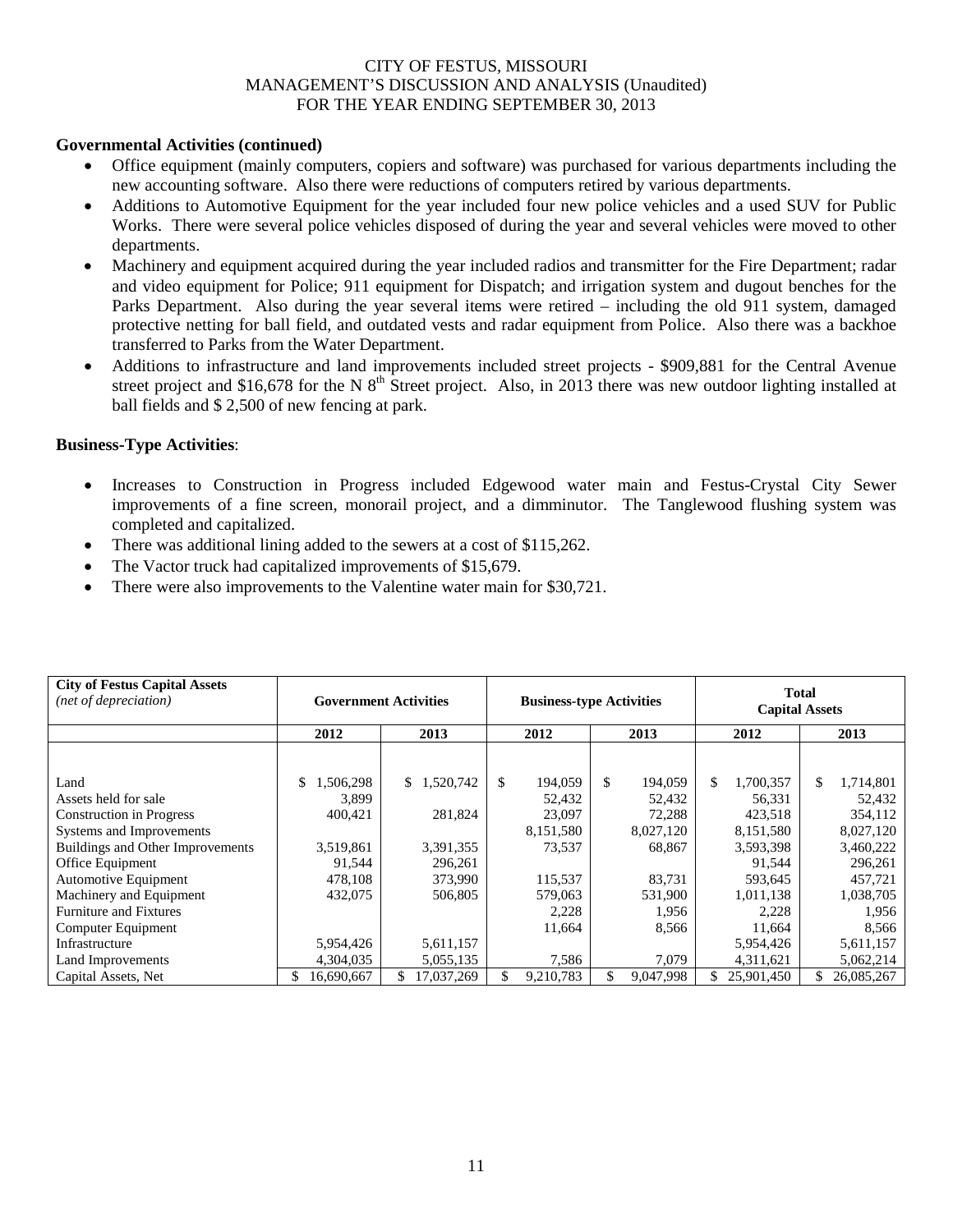# **LONG - TERM DEBT**

# **Governmental Activities:**

At the end of September 30, 2013 the City had outstanding long-term debt obligations for governmental activities in the amount of \$ 4,718,643 compared to \$4,759,270 in 2012. The City's obligations include a Neighborhood Improvement District Bonds in the amount of \$382,611 that will be assessed to property owners benefiting from improvements within the Bailey Station, Tanglewood, and Alexander Heights Subdivisions over the next 10 years. Capital lease obligations outstanding totaled \$63,987, which include a capital lease for accounting software and a capital lease for a voice recorder. The 2012 Certificate of Participation was issued to refinance the lease purchase of the Library building. The Notes Payable is the balance due to Lowe's and Home Depot for reimbursement of infrastructure costs, which is to be repaid with a specified portion of the sales tax collected by those companies. (See Notes to the Financial Statement - Long Term Debt for further clarification of the agreements).

# **Business-type Activities:**

At the end of September 30, 2013, the City had outstanding long-term debt obligations for business-type activities in the amount of \$ 7,844,622 compared to \$ 8,503,811 in 2012. The Neighborhood Improvement District (NID) Bonds totaling \$145,558, net of discount, have various maturity dates out to 2022. The Certificates of Participation Series 2005 is for the installation of the 18" parallel sewer line, net of the discount and the \$ 776,808 is due in annual installments through 2025. The revenue bonds consist of various series and installments, which are due through July 2023. The notes payable includes the SRF-2001C and SRF-2002B. (See Notes to the Financial Statement - Long Term Debt for further clarification of the agreements).

| <b>City of Festus</b><br><b>Outstanding Long-Term</b><br>Debt Obligations<br>September 30, | <b>Governmental Activities</b>                                  |              |                                | <b>Business-Type Activities</b>                       | <b>Totals</b>    |                  |  |  |  |  |  |  |
|--------------------------------------------------------------------------------------------|-----------------------------------------------------------------|--------------|--------------------------------|-------------------------------------------------------|------------------|------------------|--|--|--|--|--|--|
|                                                                                            | 2012                                                            | 2013         | 2012                           | 2013                                                  | 2012             | 2012             |  |  |  |  |  |  |
| Capital Leases                                                                             | \$<br>82,062                                                    | \$<br>63,987 | \$<br>$\overline{\phantom{a}}$ | $\boldsymbol{\mathsf{S}}$<br>$\overline{\phantom{0}}$ | 82,062<br>\$     | 63,987           |  |  |  |  |  |  |
| Revenue Bonds                                                                              |                                                                 |              | 5,411,783                      | 4,929,549                                             | 5,411,783        | 4,929,549        |  |  |  |  |  |  |
| <b>NID</b>                                                                                 | 415,095                                                         | 382,611      | 159,913                        | 145,558                                               | 575,008          | 528,169          |  |  |  |  |  |  |
| Certificates of Participation                                                              | 1,440,000                                                       | 1,350,000    | 821,139                        | 776,808                                               | 2,261,139        | 2,126,808        |  |  |  |  |  |  |
| Net Pension Obligation ***                                                                 |                                                                 | 164,967      |                                | 34,770                                                |                  | 199,737          |  |  |  |  |  |  |
| Notes Payable                                                                              | 2,822,113                                                       | 2,757,078    | 2,110,976                      | 1,957,937                                             | 4,933,089        | 4,715,015        |  |  |  |  |  |  |
| <b>Total</b>                                                                               | \$4,759,270                                                     | \$4,718,643  | \$8,503,811                    | 7,844,622<br>\$.                                      | 13,263,081<br>S. | 12,563,265<br>\$ |  |  |  |  |  |  |
|                                                                                            | <b>***</b> See Note 5 for information on Net Pension Obligation |              |                                |                                                       |                  |                  |  |  |  |  |  |  |

# **SIGNIFICANT VARIANCES BETWEEN BUDGETS AND ACTUAL EXPENDITURES**

In the general fund, the following significant variances occurred between budget, amended (final) budget and actual expenditures:

General revenues showed an increase of \$125,598 over the amended budget. Conservatism was used in designating a budget amount for Property Taxes, Sales Tax, Utility Gross Receipts, Merchants Licenses and Building Permits, and all had revenues higher than budget. The major reason for the increase was sales tax which was \$90,423 over budgeted. The areas where the revenues were under budget included court fines which we thought would come in higher based on the previous year. Also under budget was the traffic grants, which due to turn over in staff the City was unable cover the full amount of the grant.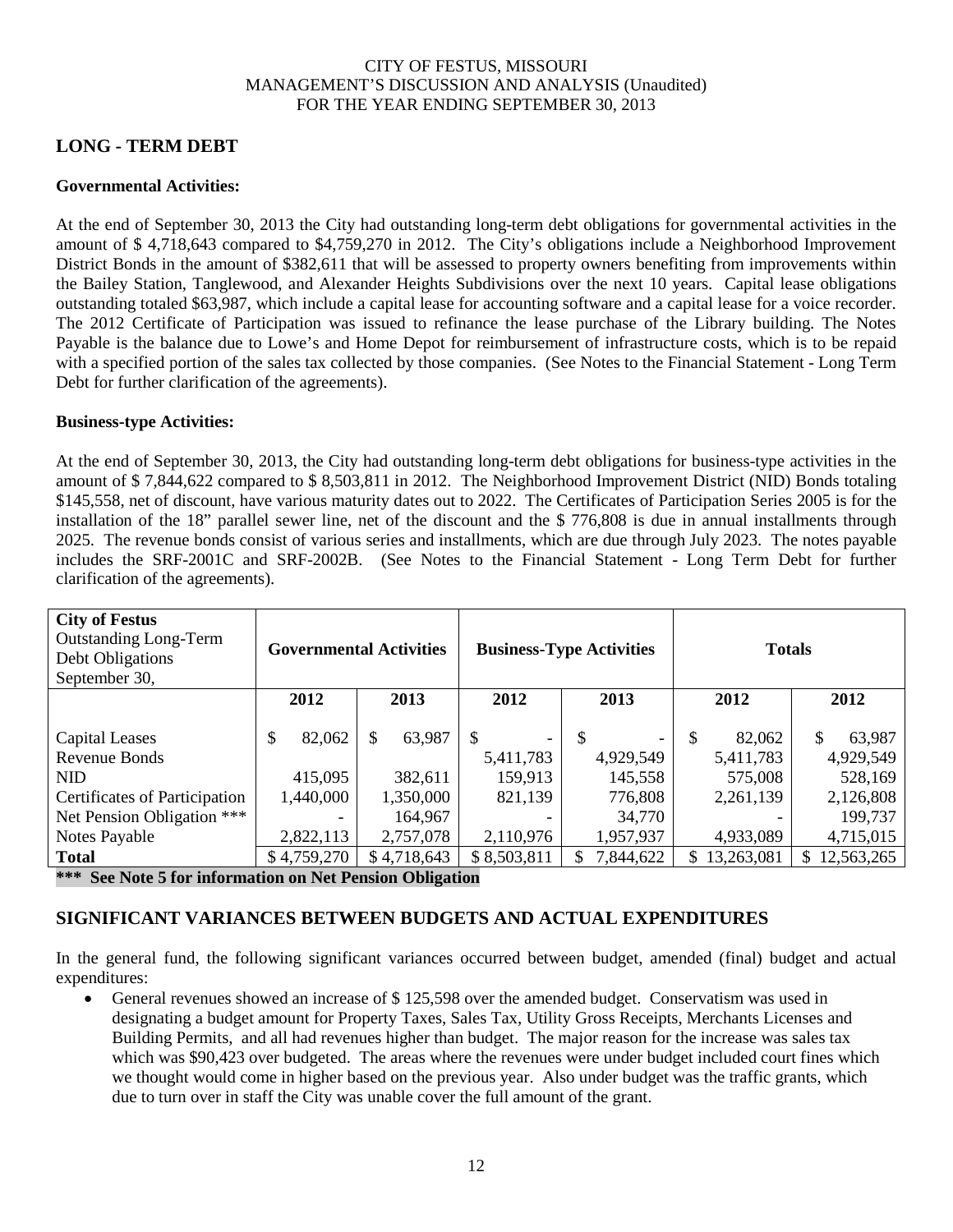# **SIGNIFICANT VARIANCES BETWEEN BUDGETS AND ACTUAL EXPENDITURES (continued)**

- Under administration, the department was under total operating budget by \$68,465 or 90%. This included savings of over \$2,800 in bank fees, over \$17,500 in legal fees, over \$3,500 in utility bills, over \$10,500 in salaries & benefits and over \$15,900 in maintenance contracts.
- The court was \$7,421, under operating budget for the year. Their office supplies and printing were \$3,980 under amount budgeted.
- The building department was under budget on the unemployment expense and the vehicle expenses for gas and maintenance. The building department was \$ 17,257 or 5% under budget.
- The police department was under budget by \$132,103 or 6%, which included over \$85,300 in savings in wages and benefits, the savings can be attributed to not replacing officers for several months after leaving. In addition there was \$4,648 under amount budgeted for utilities and almost \$18,000 under amount budgeted for vehicle expenses.
- Dispatch was \$18,858 under budget in total, which includes savings in benefits, utilities, maintenance contracts, and training.
- The Fire department volunteer firefighters were 22% under budget and the vehicle and maintenance expenses were \$3,277 under budget due mainly to only spending 64% of their heavy equipment maintenance line. Total expenses were under budget by \$33,423.
- The Emergency Management budget was under by 54% or \$10,618, primarily due to not needing to spend monies on the Citizen Corp or to replenish the emergency supplies.
- The street department was under budget by \$39,169 or 12%.
- The non-departmental budget was under operating budget by \$ 24,455 or 3%. The retiree/COBRA insurance benefits were under budget by \$15,954 and the rental building expenses were \$8,808 under budget. However the street light electricity was over budget by \$9,715.

Other significant variances occurred between budget, amended budget and actual expenditures for other major governmental funds can be described below:

- The City's Transportation Tax Fund showed sales tax revenues coming in \$ 44,165 more than what was budgeted and the investment income coming in \$ 1,551 more than budget. Plus there were insurance claims of \$ 16,316 and asset sales of \$ 2,000 that had not been budgeted. The grant revenue was \$ 30,527 under amount budgeted due to delays in the Central Avenue project. There was a budget amendment for grant revenue reducing the amount by \$ 787,607 for the American Legion and Horine Road projects delayed until the following year.
- Operating expenditures for the City's Transportation Tax Fund were \$ 237,476 or 24% under the amount budgeted. The primary categories for this were wages and benefits under budget, in part due to the allowing of comp time rather than paid overtime. Other areas of budget savings include material and supply, which was \$84,453 or 40% under budget, and special expenses, which were \$ 62,070 under budget. The capital outlay being over budget is due to a wrong estimation of the Central Avenue project progress.
- The County Transportation Tax Fund showed taxes under budget by \$ 510,517, since the tax revenues are requested from County after we spend the money on a Capital project. Capital Outlay expenditures in this fund were under budget by \$ 5,517, since the overlay project budgeted was not started and the expenditures will need to be re-budgeted next year.

Variances noted in non-major governmental funds, include:

- Property taxes in all funds were 4% over what was projected, due to a higher collection rate of delinquent taxes.
- The Library Fund's Fines & Penalties was over budget by 13% or \$ 4,339. The Library operating expenses were under budget by \$17,334, with majority of savings in salaries and benefits.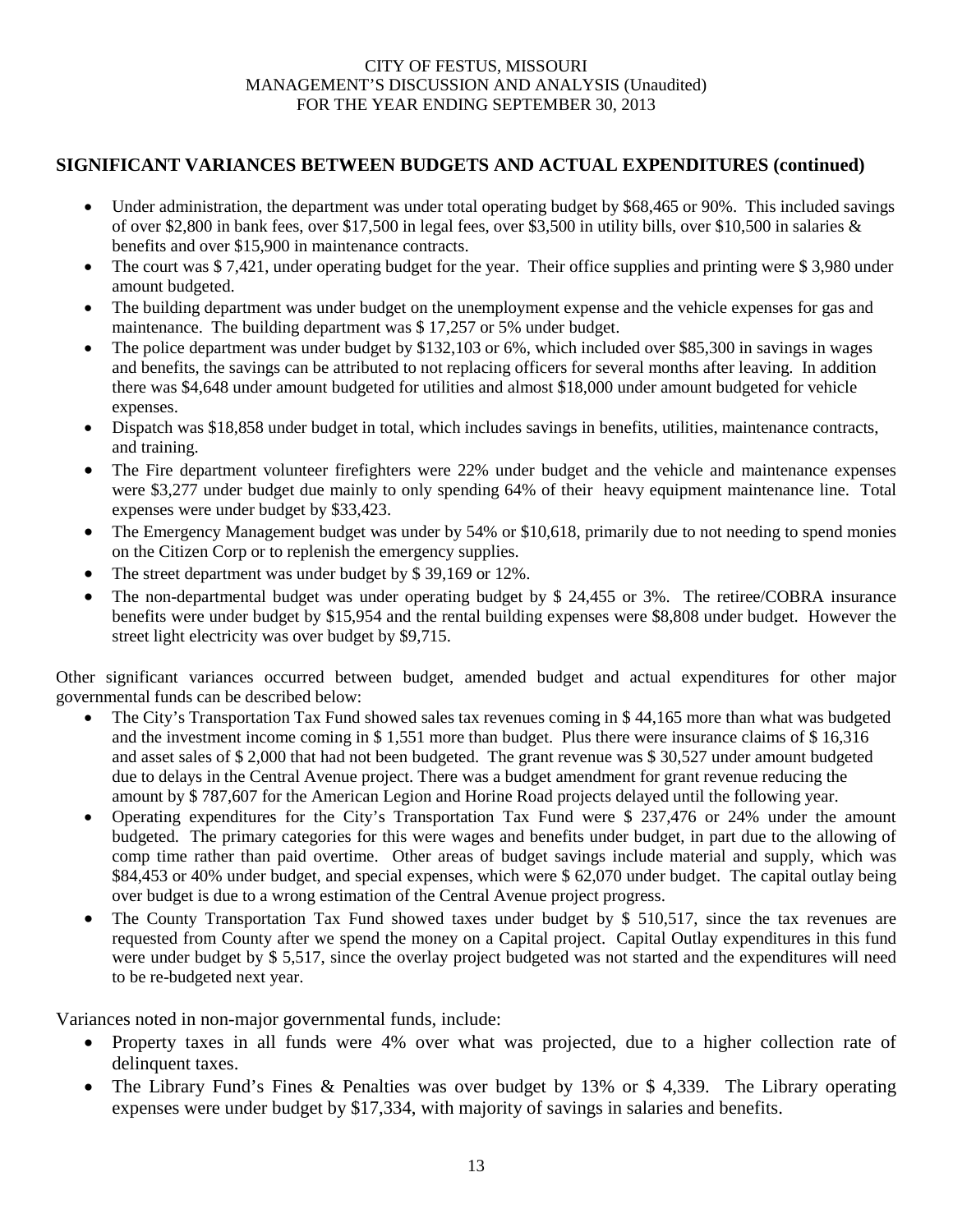# **SIGNIFICANT VARIANCES BETWEEN BUDGETS AND ACTUAL EXPENDITURES (continued)**

- The Park Fund operating expenses were under budget by \$ 72,530, this is in part due to \$45,735 of wages and benefits being capitalized, thus the capital expenses were over budget. Also the equipment maintenance was under budget by \$8,092 or 26%.
- The Storm Water Fund showed operating expenses under budget by \$83,049 due to not proceeding with as many storm drain projects and the capital portion of the budget was under by \$5,632 since the lining of the pipes was under the anticipated amount. There was a \$40,000 CDBG grant received that was not included in the budget.
- Tourism Fund taxes were \$86,739 over budget due to collecting back taxes, which is also why the fines and penalties are over budget. The expenses were under budget in part due to a delay in getting MODOT approval to put a welcome sign up on the highway.
- NID Assessment Fund's revenues were over budget by \$15,759 or 31% due to collection of delinquent years assessments.

# **REQUESTS FOR INFORMATION**

This financial report is designed to provide a general overview of the City of Festus, Missouri's finances for all those with an interest in the government's finances. Questions concerning any of the information provided in this report or requests for additional financial information should be addressed to the Office of the Director of Finance and Administration, 711 West Main Street, Festus, MO 63028.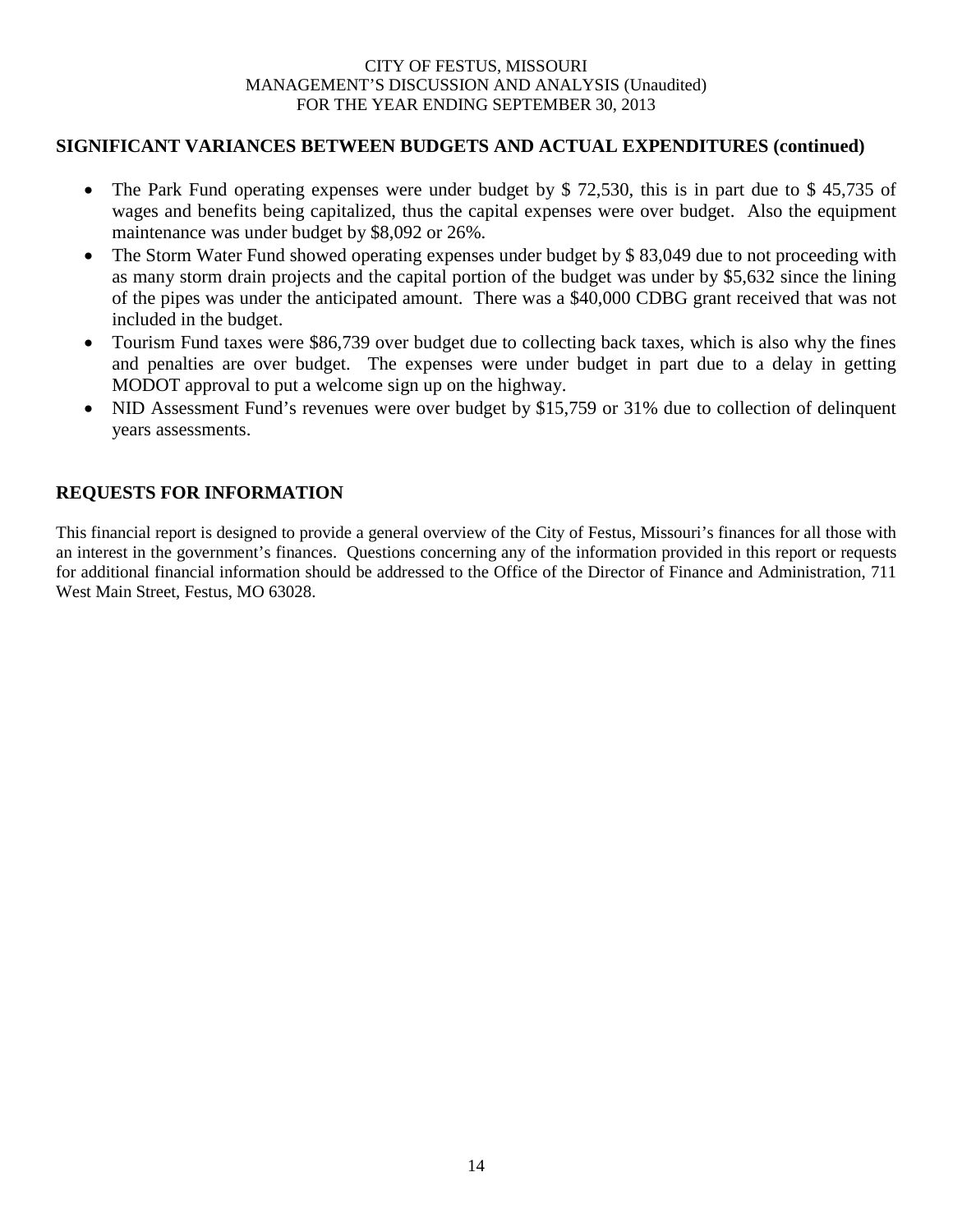#### **The City of Festus, Missouri Statement of Net Position September 30, 2013**

|                                          |                            | Primary Government   |                             |
|------------------------------------------|----------------------------|----------------------|-----------------------------|
|                                          | Governmental               | <b>Business Type</b> |                             |
|                                          | Activities                 | Activities           | Total                       |
| <b>Assets</b>                            |                            |                      |                             |
| Cash and cash equivalents                | \$<br>5,686,322            | \$<br>2,074,315      | \$<br>7,760,637             |
| Investments                              | 5,286,758                  | 1,729,978            | 7,016,736                   |
| Restricted cash and cash equivalents     | 50,085                     | 333,401              | 383,486                     |
| Restricted investments                   | 15,205                     | 2,858,337            | 2,873,542                   |
| Receivables, net                         |                            |                      |                             |
| Taxes                                    | 5,073,652                  |                      | 5,073,652                   |
| Special assessments                      | 451,585                    | 122,796              | 574,381                     |
| Service charges                          |                            | 493,677              | 493,677                     |
| Interest                                 | 2,569                      | 31,164               | 33,733                      |
| Grants                                   | 65,787                     |                      | 65,787                      |
| Court                                    | 258,654                    |                      | 258,654                     |
| Other                                    | 117,659                    | 61,601               | 179,260                     |
| Prepaid items                            | 185,582                    | 35,627               | 221,209                     |
| Inventory                                |                            | 143,181              | 143,181                     |
| Investment in joint venture              |                            | 3,725,834            | 3,725,834                   |
| Capital assets:                          |                            |                      |                             |
| Land and construction in progress        | 1,802,566                  | 266,346              | 2,068,912                   |
| Other capital assets, net                | 15,234,703                 | 8,781,652            | 24,016,355                  |
| <b>Total Assets</b>                      | 34,231,127                 | 20,657,909           | 54,889,036                  |
| <b>Deferred Outflows of Resources</b>    |                            |                      |                             |
| <b>Liabilities</b>                       |                            |                      |                             |
| Checks written in excess of cash balance |                            |                      |                             |
| Accounts payable                         | 281,713                    | 154,325              | 436,038                     |
| Accrued payroll                          | 212,525                    | 41,031               | 253,556                     |
| Accrued payroll liabilities-other        | 41,044                     | 14,831               | 55,875                      |
| Accrued interest                         | 8,445                      | 69,706               | 78,151                      |
| Deposits payable                         |                            | 281,438              | 281,438                     |
| Fund held for others                     | 42,914                     |                      | 42,914                      |
| Unearned revenue                         | 1,775,314                  |                      | 1,775,314                   |
| Other liabilities                        | 219,578                    | 38                   | 219,616                     |
| Noncurrent liabilities:                  |                            |                      |                             |
| Due Within One Year                      | 145,369                    | 792,587              | 937,956                     |
| Due in More Than One Year                | 4,573,274                  | 7,052,035            | 11,625,309                  |
| <b>Total Liabilities</b>                 | 7,300,176                  | 8,405,991            | 15,706,167                  |
| <b>Deferred Inflows of Resources</b>     |                            |                      |                             |
|                                          |                            |                      |                             |
| <b>Net Position</b>                      |                            |                      |                             |
| Invested in capital assets, net          | 15,240,672                 | 6,921,917            | 22,162,589                  |
| Restricted:                              |                            |                      |                             |
| Debt service                             | 16,839                     | 2,777,433            | 2,794,272                   |
| Enabling legislation                     | 8,207,583                  |                      | 8,207,583                   |
| Unrestricted                             | 3,465,857                  | 2,552,568            | 6,018,425                   |
| <b>Total Net Position</b>                | $\mathbb{S}$<br>26,930,951 | 12,251,918           | $\mathbf{\$}$<br>39,182,869 |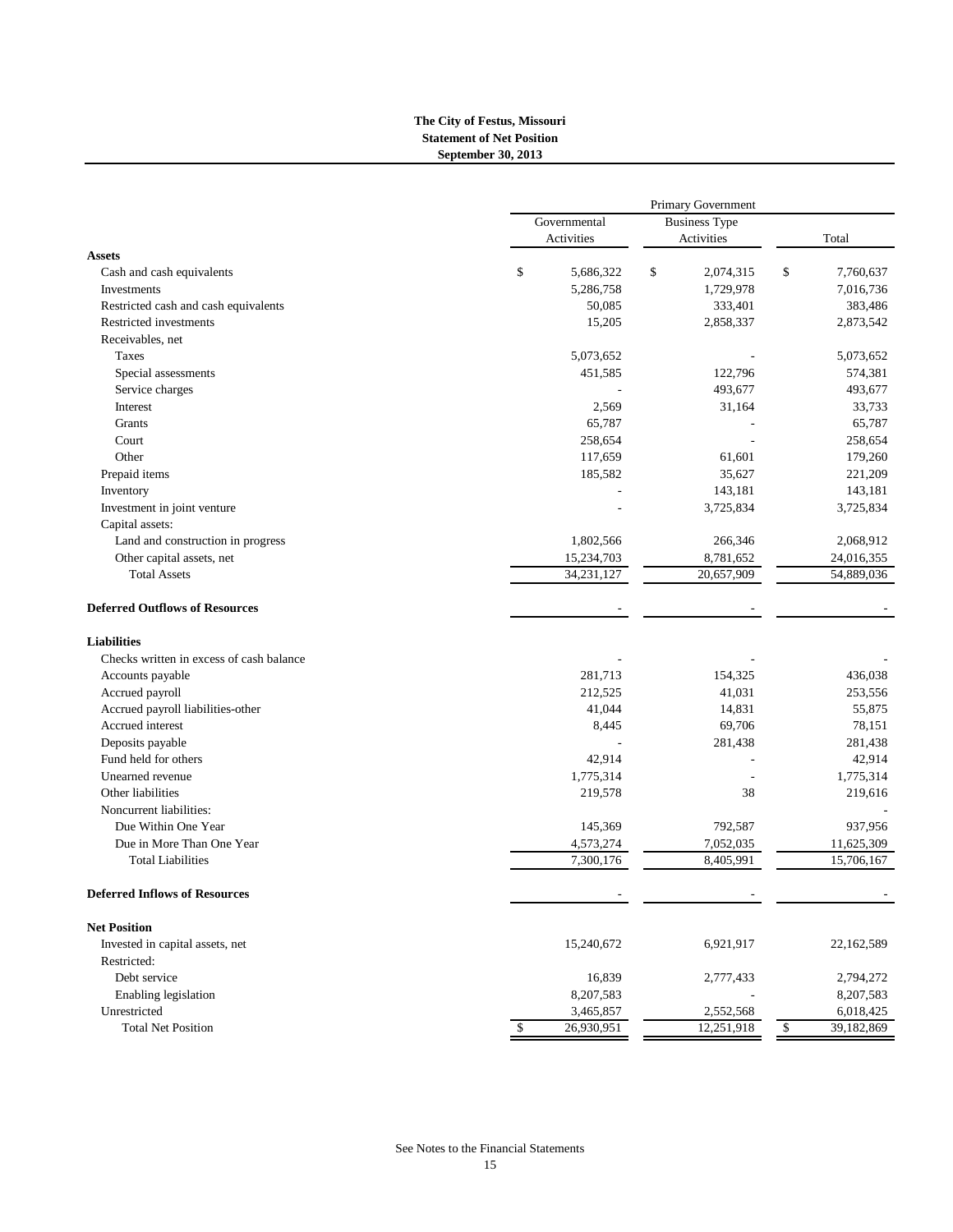|                                                                                              |    |                                                         |               |                                                                                                                                                                                                                                  |            | saariiriit ol Achvine<br>For the year ended September 30, 2013 |               |                             |                                                   |                                                                                                        |                    |                                                    |                    |                                                                                             |
|----------------------------------------------------------------------------------------------|----|---------------------------------------------------------|---------------|----------------------------------------------------------------------------------------------------------------------------------------------------------------------------------------------------------------------------------|------------|----------------------------------------------------------------|---------------|-----------------------------|---------------------------------------------------|--------------------------------------------------------------------------------------------------------|--------------------|----------------------------------------------------|--------------------|---------------------------------------------------------------------------------------------|
|                                                                                              |    |                                                         |               |                                                                                                                                                                                                                                  |            | Program Cash Receipts                                          |               |                             | Net (Expense) Revenue and Changes in Net Position |                                                                                                        |                    |                                                    |                    |                                                                                             |
|                                                                                              |    | Expenses                                                |               | Charges for<br>Services                                                                                                                                                                                                          |            | Operating                                                      |               | Capital                     | Primary Government                                |                                                                                                        |                    |                                                    |                    |                                                                                             |
| Functions/Programs                                                                           |    |                                                         |               |                                                                                                                                                                                                                                  |            | Grants and<br>Contributions                                    |               | Grants and<br>Contributions |                                                   | Governmental<br>Activities                                                                             |                    | Business-Type<br>Activities                        |                    | Total                                                                                       |
| <b>Primary Government:</b><br>Governmental Activities:<br>Administration<br>Court            | \$ | 713,349<br>166,315                                      | \$            | 577,414                                                                                                                                                                                                                          | \$         | 3,750                                                          | \$            |                             | $\mathbf S$                                       | (709, 599)<br>411,099                                                                                  | \$                 |                                                    | \$                 | (709, 599)<br>411,099                                                                       |
| <b>Building Department</b><br>Police<br>Dispatch<br>Fire<br><b>Emergency Management</b>      |    | 339,107<br>2,128,385<br>583,659<br>376,516<br>17,955    |               | 100,374<br>10,235<br>75,818<br>14,850                                                                                                                                                                                            |            | 34,765                                                         |               |                             |                                                   | (238, 733)<br>(2,083,385)<br>(507, 841)<br>(361, 666)<br>(17,955)                                      |                    |                                                    |                    | (238, 733)<br>(2,083,385)<br>(507, 841)<br>(361, 666)<br>(17, 955)                          |
| Street<br>Health<br>Library<br>Parks<br>Non-departmental                                     |    | 1,735,380<br>108,365<br>351,136<br>597,129<br>1,356,719 |               | 61,819<br>15,652<br>60,772<br>53,715<br>808,451                                                                                                                                                                                  |            | 13,896<br>669<br>99,774                                        |               | 636,031                     |                                                   | (1,037,530)<br>(92, 713)<br>(276, 468)<br>(542, 745)<br>(448, 494)                                     |                    |                                                    |                    | (1,037,530)<br>(92, 713)<br>(276, 468)<br>(542, 745)<br>(448, 494)                          |
| <b>Interest and Fiscal Charges</b><br><b>Total Government Activities</b>                     |    | 55,758<br>8,529,773                                     | \$            | 1,779,100                                                                                                                                                                                                                        | \$         | 152,854                                                        | \$            | 636,031                     | \$                                                | (55,758)<br>(5,961,788)                                                                                | \$                 |                                                    | $\mathbf{\$}$      | (55,758)<br>(5,961,788)                                                                     |
| <b>Business-type Activities:</b><br>Water and Sewer<br><b>Total Business-type Activities</b> | -S | 4,217,683<br>4,217,683                                  | \$            | 4,362,126<br>4,362,126                                                                                                                                                                                                           | $\sqrt{3}$ | $\sim$                                                         | $\mathcal{S}$ | 124,122<br>124,122          | \$                                                | $\omega$                                                                                               | $\sqrt[6]{3}$      | 268,565<br>268,565                                 | $\frac{1}{2}$      | 268,565<br>268,565                                                                          |
| <b>Total Primary Government</b>                                                              |    | 12,747,456                                              | $\mathbf{\$}$ | 6,141,226                                                                                                                                                                                                                        | \$         | 152,854                                                        | \$            | 760,153                     | \$                                                | (5,961,788)                                                                                            | $\mathbb{S}$       | 268,565                                            | \$                 | (5,693,223)                                                                                 |
|                                                                                              |    |                                                         |               | <b>General Revenues</b><br>Taxes:<br>Sales tax<br>Property tax<br>Taxes - other<br>Licenses (taxes)<br>Investment income<br>Gain/Loss on Disposal of Assets<br>Miscellaneous<br>Transfers (net)<br><b>Total General Revenues</b> |            |                                                                |               |                             | \$                                                | 4,938,168<br>802,452<br>1,643,188<br>191,184<br>32,870<br>(8,071)<br>149,511<br>(345,000)<br>7,404,302 | \$<br>$\mathbb{S}$ | 137,730<br>(43,829)<br>5,506<br>345,000<br>444,407 | \$<br>$\mathbb{S}$ | 4,938,168<br>802,452<br>1,643,188<br>191,184<br>170,600<br>(51,900)<br>155,017<br>7,848,709 |
|                                                                                              |    |                                                         |               | <b>Change in Net Position</b>                                                                                                                                                                                                    |            |                                                                |               |                             |                                                   | 1,442,514                                                                                              |                    | 712,972                                            |                    | 2,155,486                                                                                   |
|                                                                                              |    |                                                         |               | Net Position, October 1 (restated)                                                                                                                                                                                               |            |                                                                |               |                             |                                                   | 25,488,437<br>11,538,946                                                                               |                    |                                                    |                    | 37,027,383                                                                                  |

# **The City of Festus, Missouri Statement of Activities**

See Notes to the Financial Statements

**Net Position, September 30 8** 26,930,951 **\$** 12,251,918 **\$** 39,182,869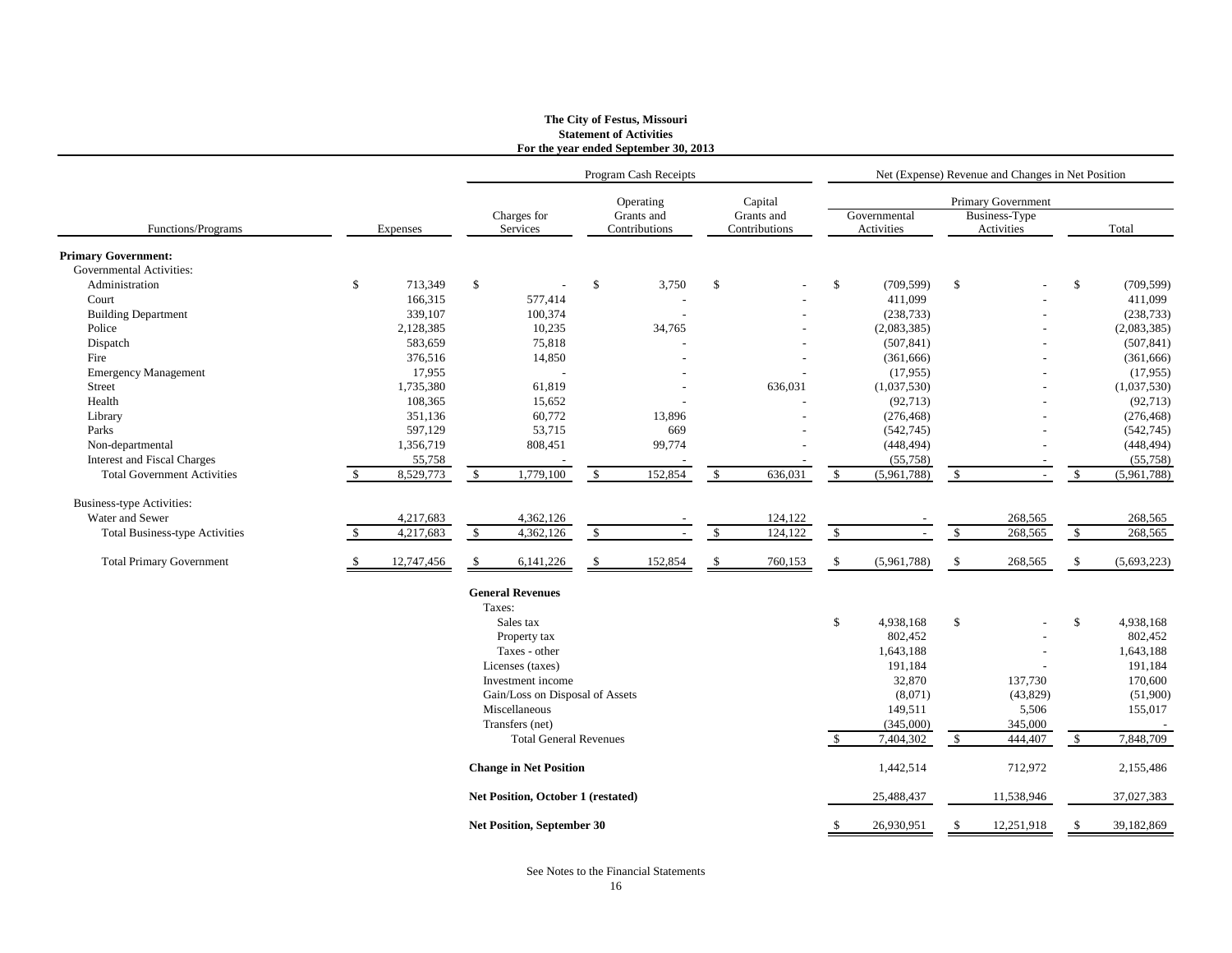| The City of Festus, Missouri<br><b>Balance Sheet - Governmental Funds</b><br>September 30, 2013 |                            |               |                               |    |                                 |              |                    |               |                                |                         |                                |  |
|-------------------------------------------------------------------------------------------------|----------------------------|---------------|-------------------------------|----|---------------------------------|--------------|--------------------|---------------|--------------------------------|-------------------------|--------------------------------|--|
| <b>Assets</b>                                                                                   | General Fund               |               | City<br>Transportation<br>Tax |    | County<br>Transportation<br>Tax |              | Capital<br>Reserve |               | Other<br>Governmental<br>Funds |                         | Total<br>Governmental<br>Funds |  |
| Cash and cash equivalents                                                                       | $\mathcal{S}$<br>1,564,476 | \$.           | 1,070,476                     | \$ | 221,152                         | $\mathbb{S}$ | 289,785            | \$            | 2,540,433                      | $\overline{\mathbf{s}}$ | 5,686,322                      |  |
| Investments                                                                                     | 1,266,096                  |               | 1,568,403                     |    |                                 |              | 1,618,208          |               | 834,051                        |                         | 5,286,758                      |  |
| Restricted cash                                                                                 | 11,694                     |               |                               |    |                                 |              |                    |               |                                |                         | 11,694                         |  |
| Restricted investments                                                                          | 15,205                     |               | Ĭ.                            |    |                                 |              |                    |               |                                |                         | 15,205                         |  |
| Receivables, net                                                                                |                            |               |                               |    |                                 |              |                    |               |                                |                         |                                |  |
| Taxes                                                                                           | 635,800                    |               | 217,215                       |    | 1,044,836                       |              |                    |               | 418,723                        |                         | 2,316,574                      |  |
| Special assessments                                                                             |                            |               |                               |    |                                 |              |                    |               | 451,585                        |                         | 451,585                        |  |
| Interest                                                                                        | 693                        |               | 872                           |    |                                 |              | 445                |               | 559                            |                         | 2,569                          |  |
| Grants                                                                                          | 8,158                      |               | 56,654                        |    |                                 |              |                    |               | 975                            |                         | 65,787                         |  |
| Court                                                                                           | 258,654                    |               |                               |    |                                 |              |                    |               |                                |                         | 258,654                        |  |
| Other                                                                                           | 89,508                     |               | 343                           |    |                                 |              |                    |               | 27,808                         |                         |                                |  |
|                                                                                                 |                            |               |                               |    |                                 |              |                    |               |                                |                         | 117,659                        |  |
| Prepaid items                                                                                   | 134,205                    |               | 28,809                        |    |                                 |              |                    |               | 22,568                         |                         | 185,582                        |  |
| Due from other funds                                                                            | 301,191                    |               |                               |    |                                 |              |                    |               |                                |                         | 301,191                        |  |
| <b>Total Assets</b>                                                                             | 4,285,680                  |               | 2,942,772                     |    | 1,265,988                       |              | 1,908,438          |               | 4,296,702                      |                         | 14,699,580                     |  |
| <b>Deferred Outflows of Resources</b>                                                           |                            |               |                               |    |                                 |              |                    |               |                                |                         |                                |  |
| <b>Total Assets and Deferred</b><br><b>Outflows of Resources</b>                                | 4,285,680                  | \$            | 2,942,772                     | \$ | 1,265,988                       | \$           | 1,908,438          | <sup>\$</sup> | 4,296,702                      | S                       | 14,699,580                     |  |
| <b>Liabilities</b>                                                                              |                            |               |                               |    |                                 |              |                    |               |                                |                         |                                |  |
| Checks written in excess of cash balance                                                        | \$                         | $\mathsf{\$}$ |                               | \$ |                                 | \$           |                    | \$            |                                | \$                      |                                |  |
| Accounts payable                                                                                | 104,560                    |               | 75,958                        |    | 3,729                           |              |                    |               | 97,466                         |                         | 281,713                        |  |
| Accrued payroll                                                                                 | 67,356                     |               | 5,977                         |    |                                 |              |                    |               | 8,999                          |                         | 82,332                         |  |
| Accrued payroll liabilities - other                                                             | 30,426                     |               | 3,609                         |    |                                 |              |                    |               | 7,009                          |                         | 41,044                         |  |
| Due to other funds                                                                              |                            |               |                               |    |                                 |              |                    |               | 301,191                        |                         | 301,191                        |  |
| Funds held for others                                                                           | 42,914                     |               |                               |    |                                 |              |                    |               |                                |                         | 42,914                         |  |
| Unearned revenue                                                                                | 23,995                     |               |                               |    | 1,032,047                       |              |                    |               | 9,033                          |                         | 1,065,075                      |  |
| Accrued interest                                                                                |                            |               |                               |    |                                 |              |                    |               | 1,702                          |                         | 1,702                          |  |
| Other liabilities                                                                               | 157,806                    |               | 43,266                        |    |                                 |              |                    |               | 18,506                         |                         | 219,578                        |  |
|                                                                                                 | 427,057                    |               | 128,810                       |    | 1,035,776                       |              |                    |               | 443,906                        |                         | 2,035,549                      |  |
| <b>Total Liabilities</b>                                                                        |                            |               |                               |    |                                 |              |                    |               |                                |                         |                                |  |
| <b>Deferred Inflows of Resources</b><br>Unavailable resources - property taxes                  | 13,859                     |               |                               |    |                                 |              |                    |               | 27,717                         |                         | 41,576                         |  |
|                                                                                                 |                            |               |                               |    |                                 |              |                    |               |                                |                         |                                |  |
| Unavailable resources - special assessments                                                     |                            |               |                               |    |                                 |              |                    |               | 451,585                        |                         | 451,585                        |  |
| Unavailable resources - court bonds                                                             | 258,654                    |               |                               |    |                                 |              |                    |               |                                |                         | 258,654                        |  |
| <b>Total Deferred Inflows of Resources</b>                                                      | 272,513                    |               |                               |    |                                 |              |                    |               | 479.302                        |                         | 751,815                        |  |
| <b>Fund Balance</b>                                                                             |                            |               |                               |    |                                 |              |                    |               |                                |                         |                                |  |
| Nonspendable:                                                                                   |                            |               |                               |    |                                 |              |                    |               |                                |                         |                                |  |
| Prepaid items                                                                                   | 134,205                    |               | 28,809                        |    |                                 |              |                    |               | 22,568                         |                         | 185,582                        |  |
| Interfund advances                                                                              | 301,191                    |               |                               |    |                                 |              |                    |               |                                |                         | 301,191                        |  |
| Restricted:                                                                                     |                            |               |                               |    |                                 |              |                    |               |                                |                         |                                |  |
| Debt service                                                                                    |                            |               |                               |    |                                 |              |                    |               | 16.839                         |                         | 16.839                         |  |
| Special revenue fund                                                                            |                            |               | 2,777,463                     |    | 230,212                         |              | 1,908,438          |               | 3,291,470                      |                         | 8,207,583                      |  |
| Assigned:                                                                                       |                            |               |                               |    |                                 |              |                    |               |                                |                         |                                |  |
| Encumbrances                                                                                    | 32,167                     |               | 7,690                         |    |                                 |              |                    |               | 42,617                         |                         | 82,474                         |  |
| Unassigned:                                                                                     |                            |               |                               |    |                                 |              |                    |               |                                |                         |                                |  |
| General fund                                                                                    | 3,118,547                  |               |                               |    |                                 |              |                    |               |                                |                         | 3,118,547                      |  |
| <b>Total Fund Balances</b>                                                                      | 3,586,110                  |               | 2,813,962                     |    | 230,212                         |              | 1,908,438          |               | 3,373,494                      |                         | 11,912,216                     |  |
| <b>Total Liabilities, Deferred Inflows</b>                                                      |                            |               |                               |    |                                 |              |                    |               |                                |                         |                                |  |
| of Resources, and Fund Balances                                                                 | \$<br>4,285,680            | \$            | 2,942,772                     |    | 1,265,988                       | \$.          | 1,908,438          |               | 4,296,702                      | \$                      | 14,699,580                     |  |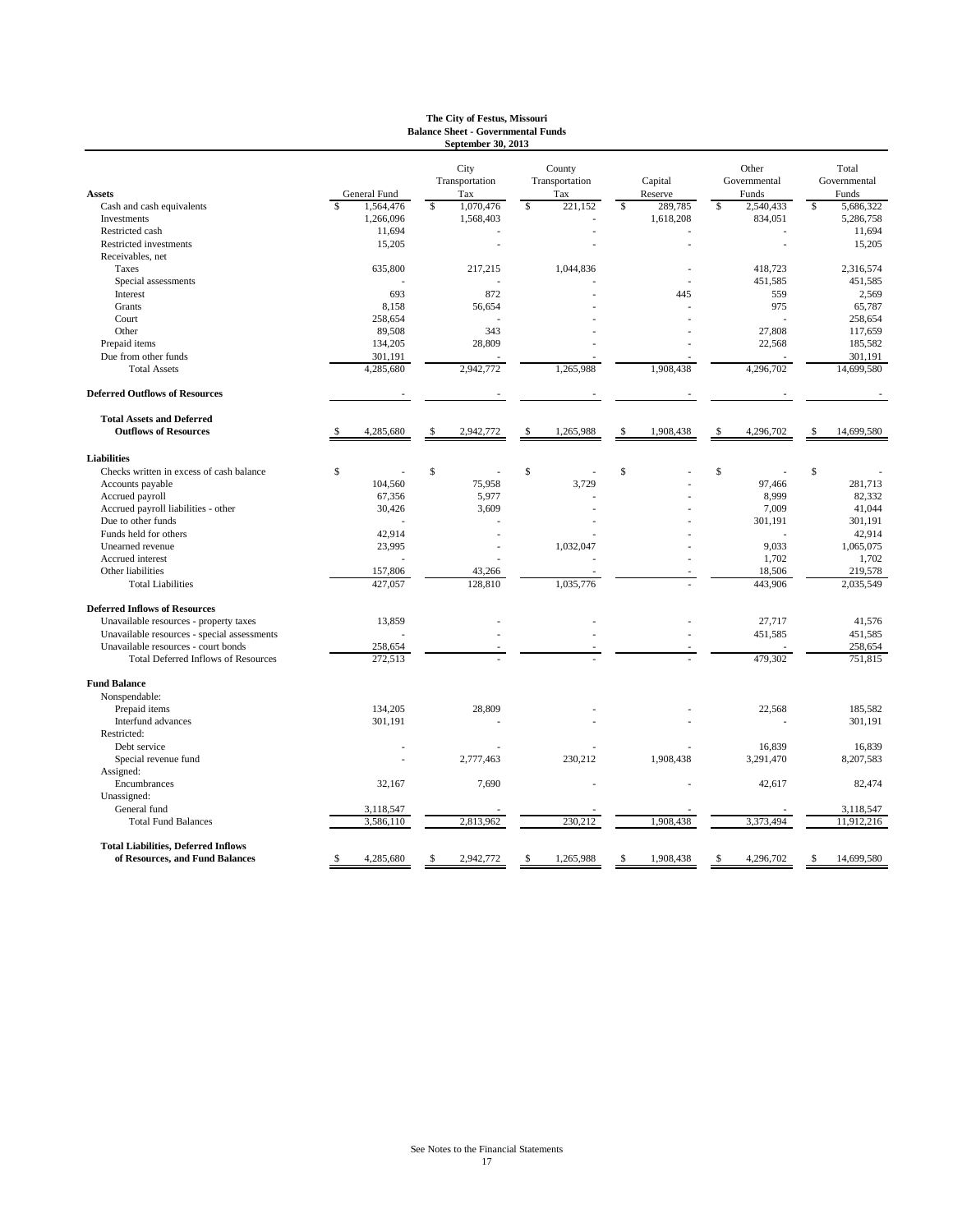# **The City of Festus, Missouri Reconciliation of the Balance Sheet of Governmental Funds to the Statement of Net Position For the year ended September 30, 2013**

| <b>Total Fund Balances - Governmental Funds</b>                                                                                                                                                         | \$11,912,216          |
|---------------------------------------------------------------------------------------------------------------------------------------------------------------------------------------------------------|-----------------------|
| Amounts reported for governmental activities in the statement of net assets are different because:                                                                                                      |                       |
| Certain assets are not available to pay for current period expenditures and, therefore, are deferred in the<br>funds                                                                                    | 2,795,469             |
| Capital assets used in governmental activities are not financial resources and, therefore, are not reported in<br>the funds                                                                             | 17,037,269            |
| Receivables not collected in the current period are not available to pay current expenditures, and, therefore,<br>are not reported in the funds                                                         | 41,576                |
| Certain long-term liabilities are not due and payable in the current period and, therefore, are not reported as<br>liabilities in the governmental funds. Long-term liabilities at year-end consist of: |                       |
| Accrued compensated balances                                                                                                                                                                            | (130, 193)            |
| Accrued net pension obligation<br>Accrued interest payable                                                                                                                                              | (164, 967)<br>(6,743) |
| Bonds and notes payable outstanding                                                                                                                                                                     | (4,553,676)           |
| Net Position of Governmental Activities                                                                                                                                                                 | \$26,930,951          |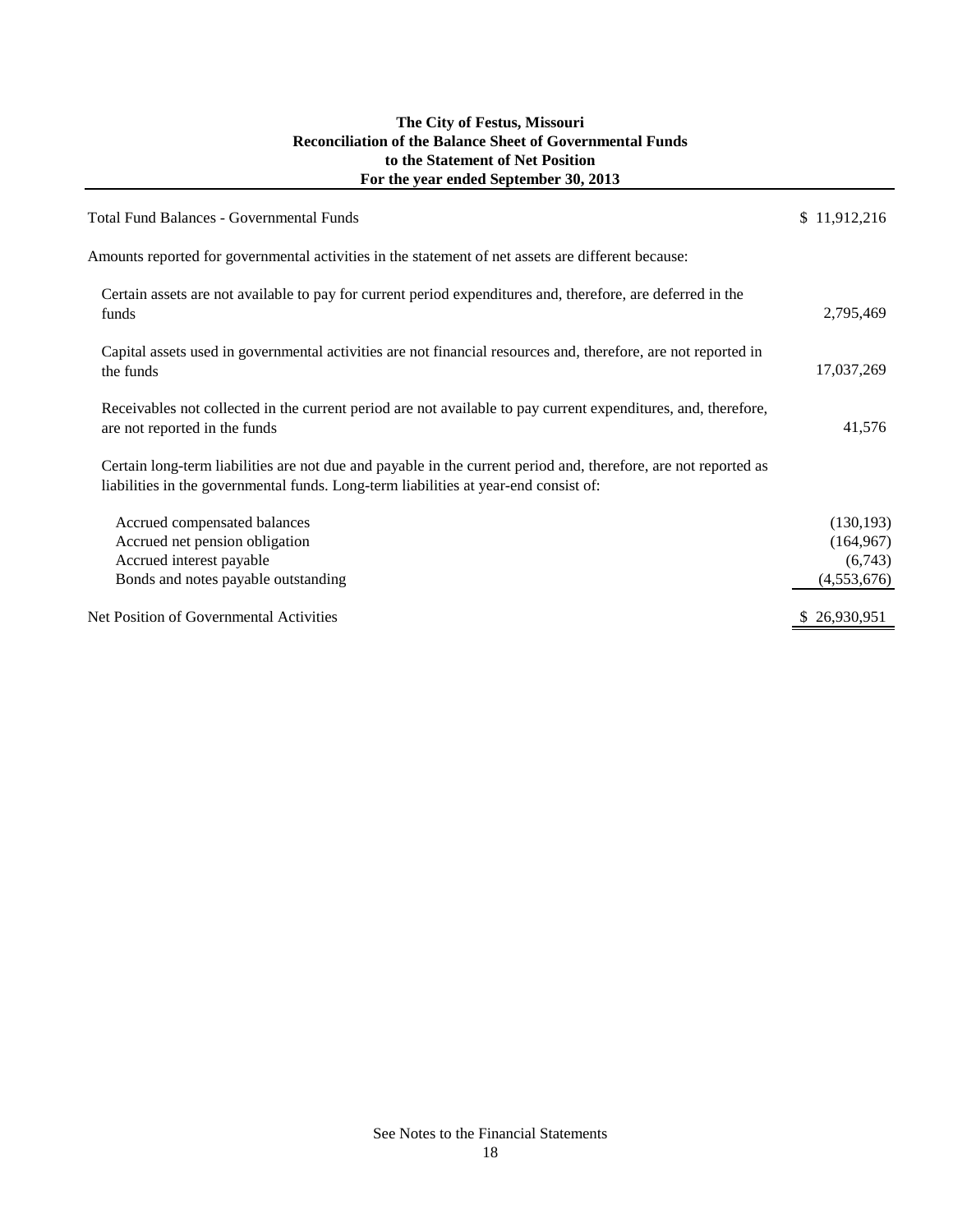| For the year ended September 30, 2013  |               |                 |              |                               |               |                                 |              |                    |               |                                |                          |                                |  |
|----------------------------------------|---------------|-----------------|--------------|-------------------------------|---------------|---------------------------------|--------------|--------------------|---------------|--------------------------------|--------------------------|--------------------------------|--|
| <b>Revenues</b>                        |               | General<br>Fund |              | City<br>Transportation<br>Tax |               | County<br>Transportation<br>Tax |              | Capital<br>Reserve |               | Other<br>Governmental<br>Funds |                          | Total<br>Governmental<br>Funds |  |
| Property taxes                         | <sup>\$</sup> | 253,625         | $\mathbb{S}$ |                               | \$            |                                 | \$           |                    | $\sqrt[6]{3}$ | 507,251                        | $\mathcal{S}$            | 760,876                        |  |
| Taxes - other                          |               | 3,754,872       |              | 1,152,665                     |               | 39,483                          |              |                    |               | 1,634,336                      |                          | 6,581,356                      |  |
| Intergovernmental                      |               |                 |              |                               |               |                                 |              |                    |               | 7,898                          |                          | 7,898                          |  |
| Special assessments                    |               |                 |              |                               |               |                                 |              |                    |               | 61,819                         |                          | 61,819                         |  |
| Grant revenue                          |               | 30,438          |              | 636,031                       |               |                                 |              | 2,700              |               | 51,812                         |                          | 720,981                        |  |
| Licenses and permits                   |               | 289,733         |              | 1,825                         |               |                                 |              |                    |               | 482                            |                          | 292,040                        |  |
| Fines and penalties                    |               | 579,962         |              | J.                            |               |                                 |              |                    |               | 55,260                         |                          | 635,222                        |  |
| Investment income                      |               | 8,172           |              | 9,551                         |               | 258                             |              | 5,477              |               | 5,333                          |                          | 28,791                         |  |
| Building lease payments                |               | 59,360          |              |                               |               |                                 |              |                    |               |                                |                          | 59,360                         |  |
| Other                                  |               | 82,645          |              | 59,030                        |               |                                 |              |                    |               | 109,491                        |                          | 251,166                        |  |
| Service charges                        |               | 884,269         |              |                               |               |                                 |              |                    |               |                                |                          | 884,269                        |  |
| <b>Total Revenues</b>                  | $\mathcal{S}$ | 5,943,076       | \$           | 1,859,102                     | \$            | 39,741                          | $\sqrt{2}$   | 8,177              | $\mathbb{S}$  | 2,433,682                      | $\overline{\mathcal{S}}$ | 10,283,778                     |  |
| <b>Expenditures</b>                    |               |                 |              |                               |               |                                 |              |                    |               |                                |                          |                                |  |
| Current:                               |               |                 |              |                               |               |                                 |              |                    |               |                                |                          |                                |  |
| Administration                         | \$            | 599,970         | \$           |                               | $\mathcal{S}$ |                                 | \$           |                    | \$            |                                | \$                       | 599,970                        |  |
| Court                                  |               | 163,993         |              |                               |               |                                 |              |                    |               |                                |                          | 163,993                        |  |
| Building department                    |               | 315,837         |              |                               |               |                                 |              |                    |               |                                |                          | 315,837                        |  |
| Police                                 |               | 1,999,730       |              |                               |               |                                 |              |                    |               | 12,441                         |                          | 2,012,171                      |  |
| Dispatch                               |               | 530,383         |              |                               |               |                                 |              |                    |               |                                |                          | 530,383                        |  |
| Fire                                   |               | 184,041         |              |                               |               |                                 |              |                    |               |                                |                          | 184,041                        |  |
|                                        |               | 9,132           |              |                               |               |                                 |              |                    |               |                                |                          | 9,132                          |  |
| Emergency management<br>Street         |               | 275,405         |              | 756,457                       |               |                                 |              |                    |               |                                |                          | 1,031,862                      |  |
| Health                                 |               |                 |              |                               |               |                                 |              |                    |               | 96,294                         |                          | 96,294                         |  |
|                                        |               |                 |              |                               |               |                                 |              |                    |               |                                |                          |                                |  |
| Library                                |               |                 |              |                               |               |                                 |              |                    |               | 251,164                        |                          | 251,164                        |  |
| Parks                                  |               |                 |              |                               |               |                                 |              |                    |               | 457,198                        |                          | 457,198                        |  |
| Non-departmental                       |               | 921,345         |              |                               |               |                                 |              | 2,700              |               | 277,226                        |                          | 1,201,271                      |  |
| Capital outlay                         |               | 526,860         |              | 944,355                       |               | 39,483                          |              |                    |               | 347,604                        |                          | 1,858,302                      |  |
| Debt service:                          |               |                 |              |                               |               |                                 |              |                    |               |                                |                          |                                |  |
| Principal                              |               | 168,871         |              | 96                            |               |                                 |              |                    |               | 32,730                         |                          | 201,697                        |  |
| Interest and fiscal charges            |               | 38,865          |              |                               |               |                                 |              |                    |               | 21,071                         |                          | 59,937                         |  |
| <b>Total Expenditures</b>              |               | 5,734,432       | $\mathbb{S}$ | 1,700,909                     | \$            | 39,483                          | $\mathbb{S}$ | 2,700              | \$            | 1,495,728                      | $\mathbb{S}$             | 8,973,252                      |  |
| <b>Excess (Deficiency) of Revenues</b> |               |                 |              |                               |               |                                 |              |                    |               |                                |                          |                                |  |
| over Expenditures                      |               | 208,644         |              | 158,193                       |               | 258                             |              | 5,477              |               | 937,954                        |                          | 1,310,526                      |  |
| <b>Other Financing Sources (Uses)</b>  |               |                 |              |                               |               |                                 |              |                    |               |                                |                          |                                |  |
| Lease purchase proceeds                | \$            |                 | \$           |                               | \$            |                                 | \$           | $\overline{a}$     | $\mathbb{S}$  | ÷,                             | $\mathbb{S}$             |                                |  |
| Transfers in                           |               | 253,438         |              |                               |               |                                 |              |                    |               | 446,695                        |                          | 700,133                        |  |
| Transfers out                          |               | (47)            |              | (3,984)                       |               |                                 |              | (315,938)          |               | (725, 164)                     |                          | (1,045,133)                    |  |
| <b>Total Other Financing Sources</b>   | \$            | 253,391         | \$           | (3,984)                       | \$            | $\overline{\phantom{a}}$        | \$           | (315,938)          | $\sqrt[6]{3}$ | (278, 469)                     | \$                       | (345,000)                      |  |
| <b>Net Change in Fund Balance</b>      |               | 462,035         |              | 154,209                       |               | 258                             |              | (310, 461)         |               | 659,485                        |                          | 965,526                        |  |
| Fund Balance (Deficit), October 1      |               | 3,124,075       |              | 2,659,753                     |               | 229,954                         |              | 2,218,899          |               | 2,714,009                      |                          | 10,946,690                     |  |
| Fund Balance (Deficit), September 30   | <sup>\$</sup> | 3,586,110       | -S           | 2,813,962                     | -S            | 230,212                         | \$           | 1,908,438          | -S            | 3,373,494                      | \$                       | 11,912,216                     |  |

#### **The City of Festus, Missouri Combined Statement of Revenue, Expenditures and Changes in Fund Balance Governmental Funds**

See Notes to the Financial Statements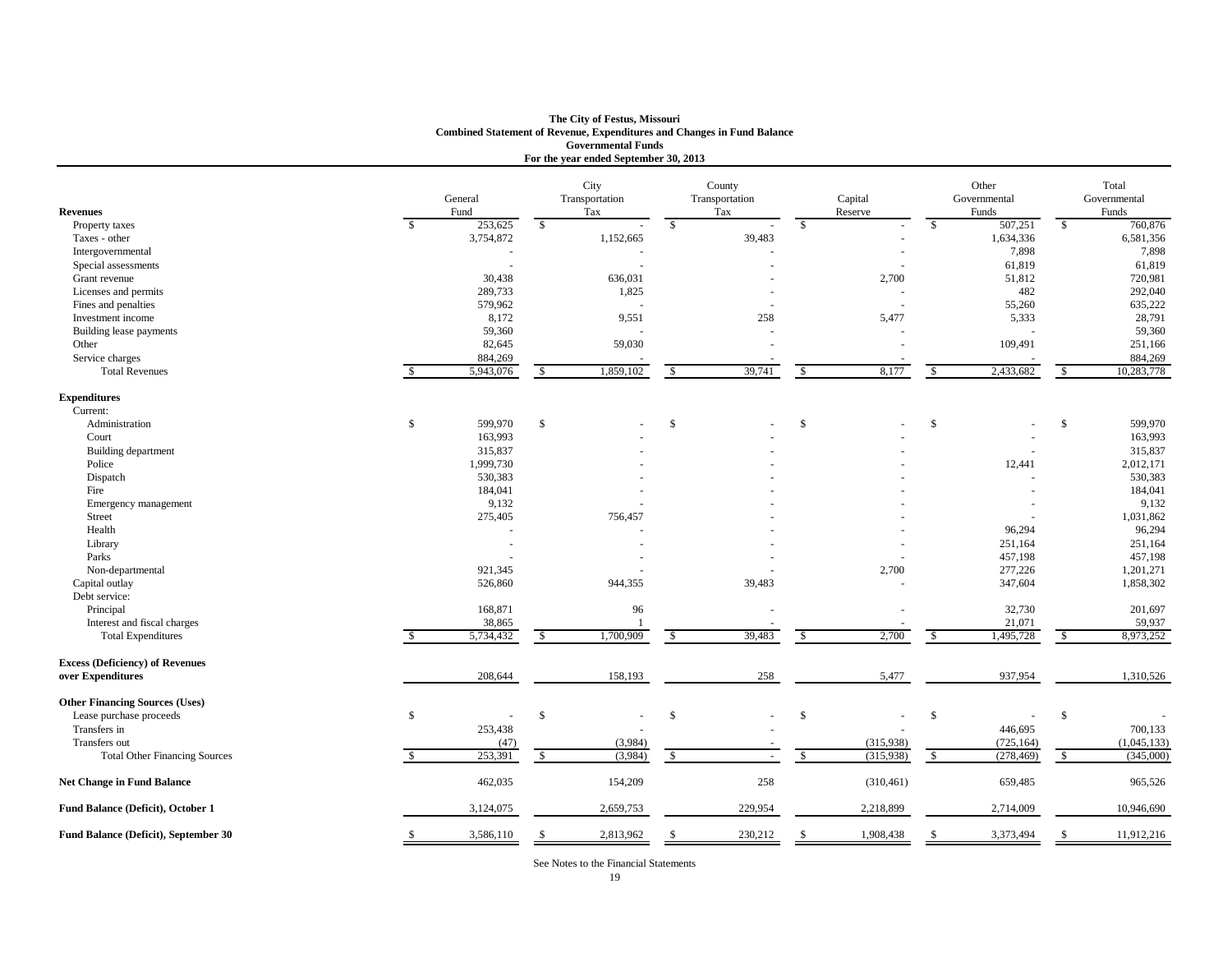### **The City of Festus, Missouri Reconciliation of the Statement of Revenue, Expenditures and Changes in Fund Balances of Governmental Funds to the Statement of Activities For the year ended September 30, 2013**

\$ 965,526

Net Change in Fund Balances - Governmental Funds

Amounts reported for governmental activities in the statement of activities are different because:

Capital outlays are reported in governmental funds as expenditures. However, in the statement of activities, the cost of those assets are allocated over estimated useful lives and reported as depreciation expense. This is the amount by which capital outlays over the capitalization threshold exceeded the depreciation in the current period.

| Capital outlays                    | 1.640.924   |
|------------------------------------|-------------|
| Depreciation expense               | (1,286,250) |
|                                    | 354,674     |
| Gain/(Loss) on capital assets sold | (8,071)     |

Revenues in the statement of activities that do not provide current financial resources are not reported as revenue in the funds.

| Interest earned on 2005 COP cash account |        |
|------------------------------------------|--------|
| Deferred property tax revenue            | 41.576 |
|                                          | 41.580 |

The issuance of long-term debt (e.g., bonds, leases) provides current financial resources to governmental funds, while the repayment of the principal of long-term debt consumes the current financial resources of governmental funds. Neither transaction, however, has any effect on net assets. Also, governmental funds report the effect of premiums, discounts and similar items when debt is first issued, whereas these amounts are deferred and in the treatment of long-term debt and related items.

| Repayments:                             |           |
|-----------------------------------------|-----------|
| Capital lease obligations payable       | 110,398   |
| Neighborhood Improvement District Bonds | 32,485    |
| Certificates of Participation           | 90,000    |
|                                         | 232,883   |
| Payment of Interest on Long-Term Debt   | 4,179     |
| New capital lease proceeds              | (92, 324) |
| Pension obligations                     | (46,061)  |

Some expenses reported in the statement of activities do not require the use of current financial resources and, therefore, are not reported as expenditures in governmental funds:

| Compensated absences                              | (9,872)     |
|---------------------------------------------------|-------------|
| Change in Net Position of Governmental Activities | \$1,442,514 |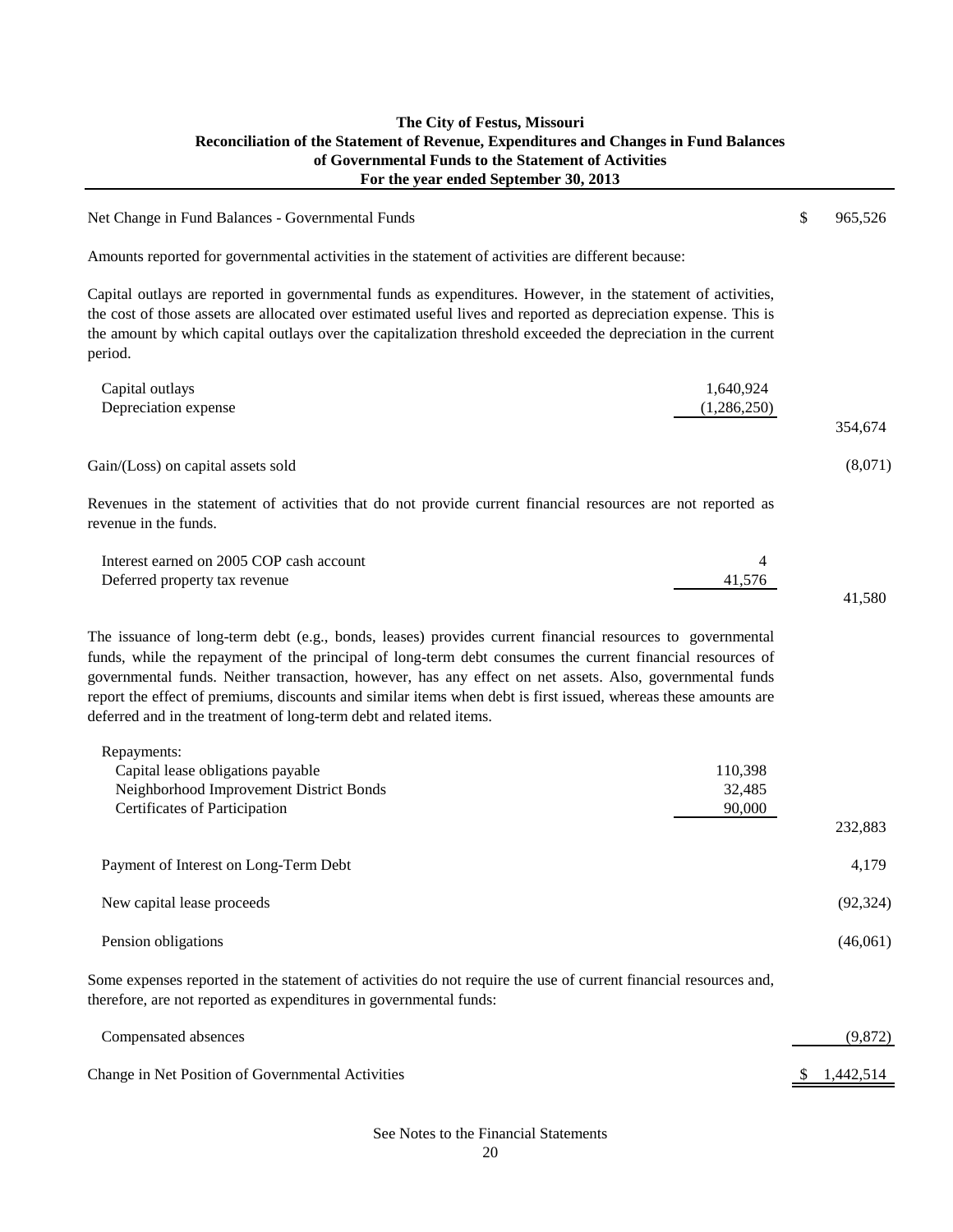#### **The City of Festus, Missouri Statement of Net Position Proprietary Funds September 30, 2013**

| <b>Assets</b>                                                                        | Water &<br>Sewer |
|--------------------------------------------------------------------------------------|------------------|
| <b>Current Assets</b>                                                                |                  |
| Cash and cash equivalents                                                            | \$<br>2,074,315  |
| Investments                                                                          | 1,729,978        |
| Restricted cash and cash equivalents                                                 | 333,401          |
| Restricted investments                                                               | 2,858,337        |
| Receivables, net                                                                     |                  |
| Special assessments                                                                  | 122,796          |
| Service charges                                                                      | 493,677          |
| Interest                                                                             | 31,164           |
| Grants                                                                               |                  |
| Other                                                                                | 61,601           |
| Prepaid items                                                                        | 35,627           |
|                                                                                      | 143,181          |
| Inventory                                                                            |                  |
| <b>Total Current Assets</b>                                                          | 7,884,077        |
| <b>Noncurrent Assets</b>                                                             | 3,725,834        |
| Investments in joint venture                                                         |                  |
| Non-depreciable capital assets:                                                      |                  |
| Land and construction in progress                                                    | 266,346          |
| Depreciable capital assets:                                                          |                  |
| Other capital assets, net                                                            | 8,781,652        |
| <b>Total Noncurrent Assets</b>                                                       | 12,773,832       |
| <b>Deferred Outflows of Resources</b>                                                |                  |
| <b>Total Assets and Deferred Outflows of Resources</b>                               | 20,657,909       |
| <b>Liabilities</b>                                                                   |                  |
| <b>Current Liabilities</b>                                                           |                  |
| Checks written in excess of cash balance                                             | \$               |
| Accounts payable                                                                     | 154,325          |
| Payroll and compensated absences payable                                             | 41,031           |
| Accrued payroll liabilities - other                                                  | 14,831           |
| Accrued interest                                                                     | 69,706           |
| Revenue bonds and NID bonds payable, net of discounts and premiums - current portion | 637,515          |
| Notes payable - current portion                                                      | 155,072          |
| Deposits payable                                                                     | 281,438          |
| Due to other funds                                                                   |                  |
| Other liabilities                                                                    |                  |
|                                                                                      | 38               |
| <b>Total Current Liabilities</b>                                                     | 1,353,956        |
| <b>Long-Term Liabilities</b>                                                         |                  |
| Revenue bonds and NID bonds payable, net of discounts and premiums                   | 5,214,400        |
| Net pension obligation                                                               | 34.770           |
| Notes payable                                                                        | 1,802,865        |
| <b>Total Long-Term Liabilities</b>                                                   | 7,052,035        |
| <b>Total Liabilities</b>                                                             | 8,405,991        |
| <b>Deferred Inflows of Resources</b>                                                 |                  |
| <b>Net Position</b>                                                                  |                  |
| Invested in Capital Assets, Net of Related Debt                                      | 6,921,917        |
| Restricted for:                                                                      |                  |
| Debt reserve funds                                                                   | 2,777,433        |
| Unrestricted                                                                         | 2,552,568        |
| <b>Total Net Position</b>                                                            | 12,251,918       |
|                                                                                      |                  |
| Total Liabilities, Deferred Inflows of Resources, and Net Position                   | \$<br>20,657,909 |
|                                                                                      |                  |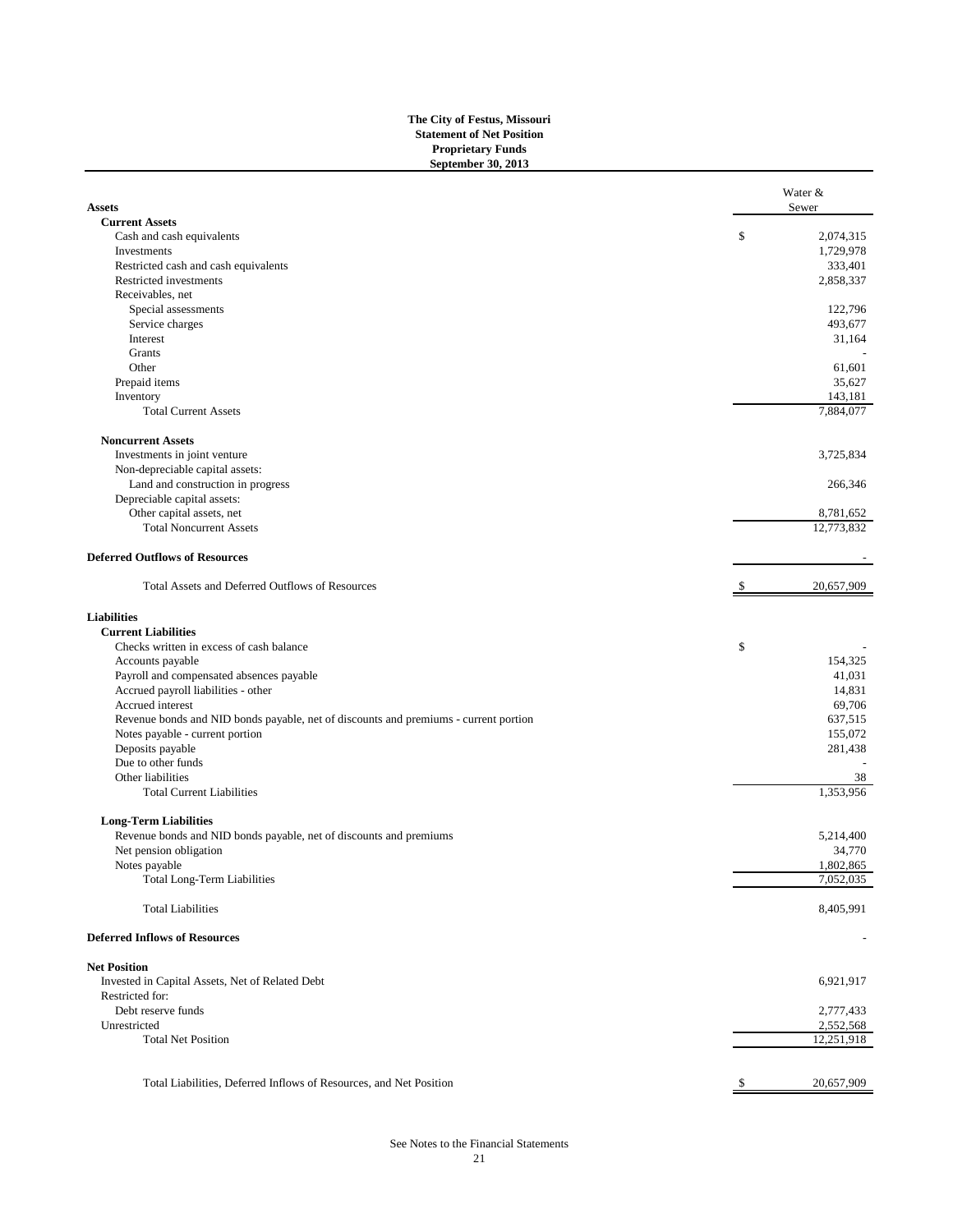|                                                          | Water &<br>Sewer |
|----------------------------------------------------------|------------------|
| <b>Operating Revenues</b>                                |                  |
| Water and sewer collections and fees                     | \$<br>4,279,925  |
| Grant revenues                                           | 42,403           |
| Other revenues                                           | 39,798           |
| <b>Total Operating Revenues</b>                          | 4,362,126        |
| <b>Operating Expenses</b>                                |                  |
| Personnel expenses                                       | 946,369          |
| Materials and supplies                                   | 214,501          |
| Purchased water                                          | 1,565,850        |
| Utilities and maintenance                                | 242,860          |
| Depreciation and amortization                            | 537,396          |
| Treatment plant                                          | 271,103          |
| Other                                                    | 149,263          |
| <b>Total Operating Expenses</b>                          | 3,927,342        |
| Operating Income (Loss)                                  | 434,784          |
| <b>Non-operating Revenues (Expenses)</b>                 |                  |
| Interest income                                          | 137,730          |
| Miscellaneous income                                     | 5,506            |
| Gain (loss) on disposal of assets                        | (43,829)         |
| Interest expense                                         | (290, 341)       |
| <b>Total Non-operating Revenues (Expenses)</b>           | (190, 934)       |
| Income (Loss) Before Capital Contributions and Transfers | 243,850          |
| Capital contributions                                    | 124,122          |
| Transfers in (out)                                       | 345,000          |
|                                                          | 469,122          |
| Change in Net Position                                   | 712,972          |
| Net Position, October 1 (restated)                       | 11,538,946       |
| Net Position, September 30                               | \$<br>12,251,918 |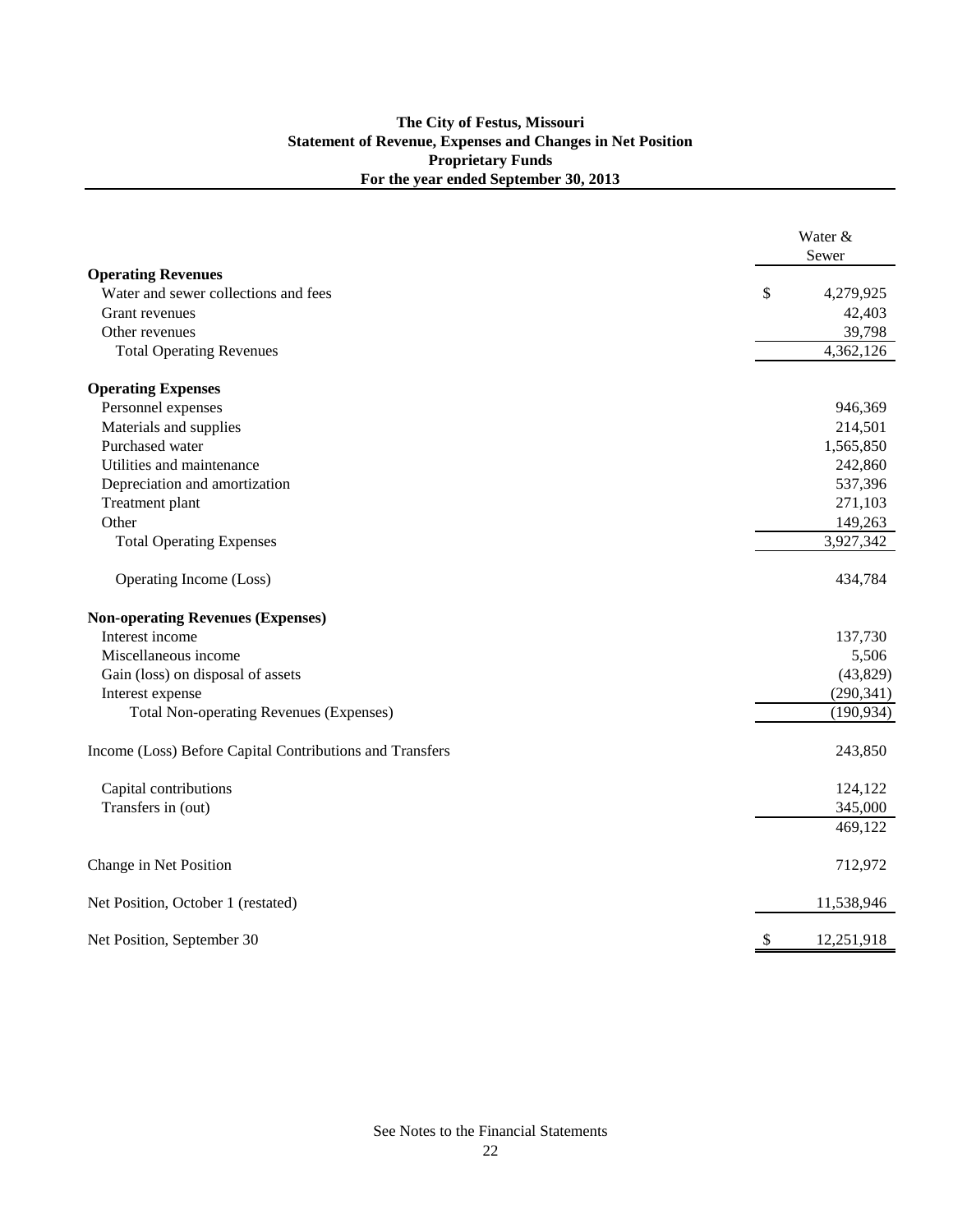#### **The City of Festus, Missouri Statement of Cash Flows Proprietary Funds For the year ended September 30, 2013**

|                                                                                                                                     |    | Water and<br>Sewer |  |
|-------------------------------------------------------------------------------------------------------------------------------------|----|--------------------|--|
| Increase (Decrease) in Cash and Cash Equivalents:                                                                                   |    |                    |  |
| Cash Flows from Operating Activities:                                                                                               |    |                    |  |
| Receipts from customers                                                                                                             | \$ | 4,268,145          |  |
| Payments to suppliers                                                                                                               |    | (2,245,690)        |  |
| Payments to employees                                                                                                               |    | (935, 523)         |  |
| Other receipts (payments)                                                                                                           |    | (94, 117)          |  |
| Net Cash Flows from Operating Activities                                                                                            |    | 992,815            |  |
| Cash Flows from Noncapital Financing Activities:                                                                                    |    |                    |  |
| Grants and other contributions                                                                                                      |    | 172,931            |  |
| Transfer in (out)                                                                                                                   |    | 345,000            |  |
| Net Cash Used by Noncapital Financing Activities                                                                                    |    | 517,931            |  |
| Cash Flows from Capital and Related Financing Activities:                                                                           |    |                    |  |
| Payments of long-term debt                                                                                                          |    | (770, 693)         |  |
| Interest on debt                                                                                                                    |    | (296, 661)         |  |
| Acquisition and construction of capital assets                                                                                      |    | (239, 596)         |  |
| Net Cash Used by Capital and Related Financing Activities                                                                           |    | (1,306,950)        |  |
| Cash Flows from Investing Activities:                                                                                               |    |                    |  |
| Proceeds from sale of investments                                                                                                   |    | 2,205,030          |  |
| Purchase of investments                                                                                                             |    | (2,779,060)        |  |
| Miscellaneous income                                                                                                                |    | 5,506              |  |
| Interest on investments                                                                                                             |    | 139,860            |  |
| Net Cash Used by Investing Activities                                                                                               |    | (428, 664)         |  |
| Net Increase in Cash and Cash Equivalents                                                                                           | \$ | (224, 868)         |  |
| Cash and Cash Equivalents, October 1                                                                                                |    | 2,632,584          |  |
| Cash and Cash Equivalents, September 30                                                                                             | S  | 2,407,716          |  |
|                                                                                                                                     |    |                    |  |
| Reconciliation of Operating Income (Loss) to Net Cash Provided by (Used in) Operating Activities:<br><b>Operating Profit (Loss)</b> | \$ | 434,784            |  |
| Adjustments to reconcile operating income (loss) to net cash provided                                                               |    |                    |  |
| by (used in) operating activities:                                                                                                  |    |                    |  |
| Depreciation expense                                                                                                                |    | 540,496            |  |
| Amortization expense                                                                                                                |    | (3,100)            |  |
| (Increase) decrease in:                                                                                                             |    |                    |  |
| Accounts receivable                                                                                                                 |    | (4, 444)           |  |
| Prepaid items                                                                                                                       |    | 12,651             |  |
| Inventories                                                                                                                         |    | (4,212)            |  |
| Increase (decrease) in:                                                                                                             |    |                    |  |
| Accounts payable                                                                                                                    |    | (2,218)            |  |
| Deposits payable                                                                                                                    |    | 8,012              |  |
| Accrued payroll liabilities                                                                                                         |    | 10,846             |  |
| Net cash provided by (used in) operating activities                                                                                 | \$ | 992,815            |  |
|                                                                                                                                     |    |                    |  |

Noncash Capital and Related Financing and/or Investing Activities:

None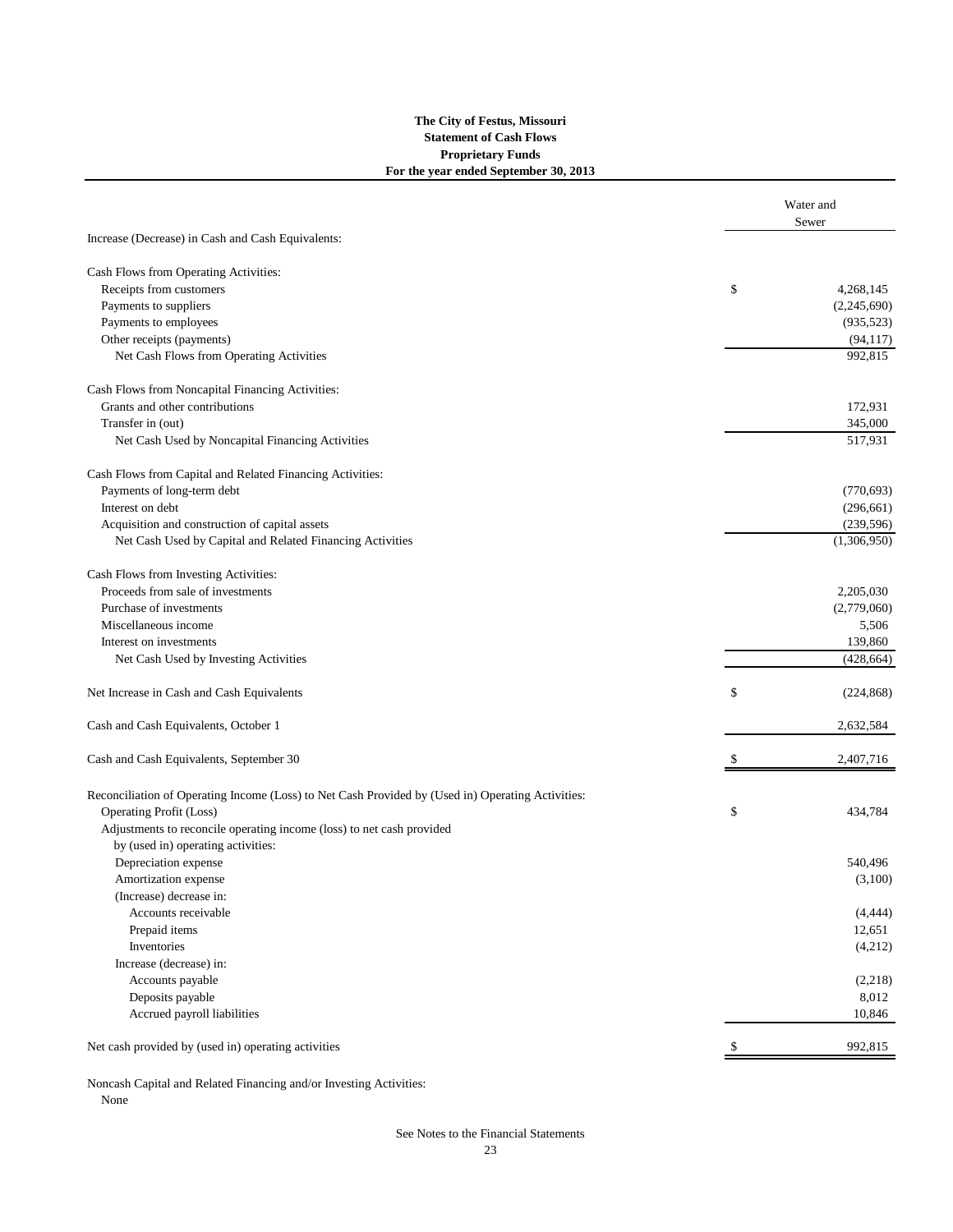#### **Note 1 - Summary of Significant Accounting Policies**

The significant accounting and financial reporting policies applied by the City of Festus, Missouri (the City) conform to U.S. generally accepted accounting principles as applicable to governmental entities. The following is a summary of the more significant policies:

### **The Financial Reporting Entity**

The City defines its financial reporting entity in accordance with provisions established by the Governmental Accounting Standards Board (GASB). Such standards require inclusion of component units based upon whether the City's governing body has any significant amount of financial accountability for potential component units (PCU). The City is financially accountable if it appoints a voting majority of a PCU's governing body and is able to impose its will on the PCU or there is a potential for the PCU to provide specific financial benefits to, or impose specific financial burdens on, the City. The City's financial reporting entity consists of the City (the primary government); the City has determined that there are no other governmental units that should be included in the financial statements.

#### **Government-wide and Fund Financial Statements**

The government-wide financial statements (i.e., the statement of net assets and the statement of activities) report information on all of the nonfiduciary activities of the primary government and its component unit. For the most part, the effect of interfund activity has been removed from these statements.

Governmental activities, which normally are supported by taxes and intergovernmental revenues, are reported separately from business-type activities, which rely to a significant extent on fees and charges for support. Likewise, the primary government is reported separately from certain legally separate component units for which the primary government is financially accountable.

The statement of activities demonstrates the degree to which the direct expenses of a given function or segment is offset by program revenues. Direct expenses are those that are clearly identifiable with a specific function or segment. Program revenues include 1) charges to customers or applicants who purchase, use, or directly benefit from goods, services, or privileges provided by a given function or segment and 2) grants and contributions that are restricted to meeting the operational or capital requirements of a particular function or segment. Taxes and other items not properly included among program revenues are reported instead as general revenues.

Separate financial statements are provided for governmental funds and proprietary funds. Major individual governmental funds and major individual enterprise funds are reported as separate columns in the fund financial statements.

#### **Measurement Focus, Basis of Accounting, and Financial Statement Presentation**

The government-wide financial statements are reported using the economic resources measurement focus and the accrual basis of accounting, as are the proprietary fund financial statements. Revenues are recorded when earned and expenses are recorded when a liability is incurred, regardless of the timing of related cash flows. Property taxes are recognized as revenues in the year for which they are levied. Grants and similar items are recognized as revenue as soon as all eligibility requirements imposed by the provider have been met.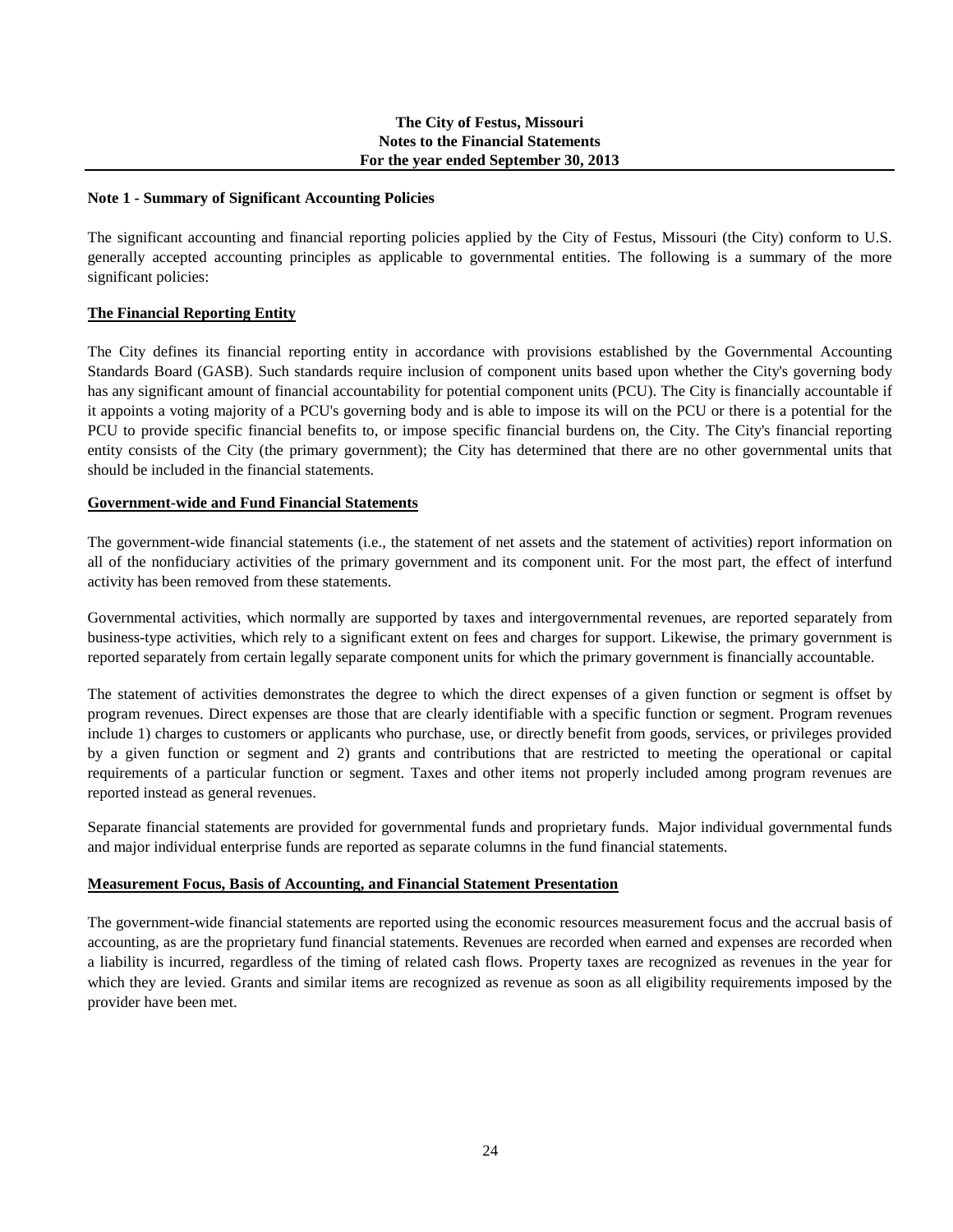### **The City of Festus, Missouri Notes to the Financial Statements For the year ended September 30, 2013**

#### **Note 1 - Summary of Significant Accounting Policies (continued)**

#### **Measurement Focus, Basis of Accounting, and Financial Statement Presentation (continued)**

Governmental fund financial statements are reported using the current financial resources measurement focus and the modified accrual basis of accounting. Revenues are recognized as soon as they are both measureable and available. Revenues are considered to be available when they are collectible within the current period or soon enough thereafter to pay liabilities of the current period. For this purpose, the City considers revenues to be available if they are collected within 60 days of the end of the current fiscal period. Expenditures generally are recorded when a liability is incurred, as under accrual accounting. However, debt service expenditures, as well as expenditures related to claims and judgments and compensated absences, are recorded only when payment is due (i.e. matured).

Property taxes, sales taxes, franchise taxes, fines, and interest associated with the current fiscal period are all considered to be susceptible to accrual and so have been recognized as revenues of the current fiscal period. Only the portion of special assessments receivable due within the current fiscal period is considered to be susceptible to accrual as revenue of the current period. All other revenue items are considered to be measurable and available only when cash is received by the City.

The City reports the following major governmental funds:

*General Fund -* The General Fund is the primary operating fund of the city. It is used to account for all financial resources except those required to be accounted for in another fund.

*City Transportation Tax Fund -* The City Transportation Tax Fund is comprised of taxes collected to maintain roads and streets within the city.

*County Transportation Tax Fund -* The County Transportation Tax Fund is comprised of taxes collected to maintain roads and streets within the city.

*Capital Reserve Fund -* The Capital Reserve Fund is comprised of monies from General Fund that have been set aside for future capital projects.

The City reports the following major proprietary funds:

*Water and Sewer Fund* - The Water and Sewer Fund is used to account for operations that are financed and operated in a manner similar to private business enterprises - where the intent of the governing body is that the costs of providing goods or services to the general public on a continuing basis be financed or recovered primarily through user charges; or where the governing body has decided that periodic determination of revenues earned, expenses incurred, and/or net income is appropriate for capital maintenance, public policy, management control, accountability, or other purposes.

Private-sector standards of accounting and financial reporting issued prior to December 1, 1989, generally are followed in both the government-wide and proprietary fund financial statements to the extent that those standards do not conflict with or contradict guidance of the GASB. Governments also have the option of following subsequent private-sector guidance for their business type activities and enterprise funds, subject to this same limitation. The City has elected not to follow subsequent privatesector guidance.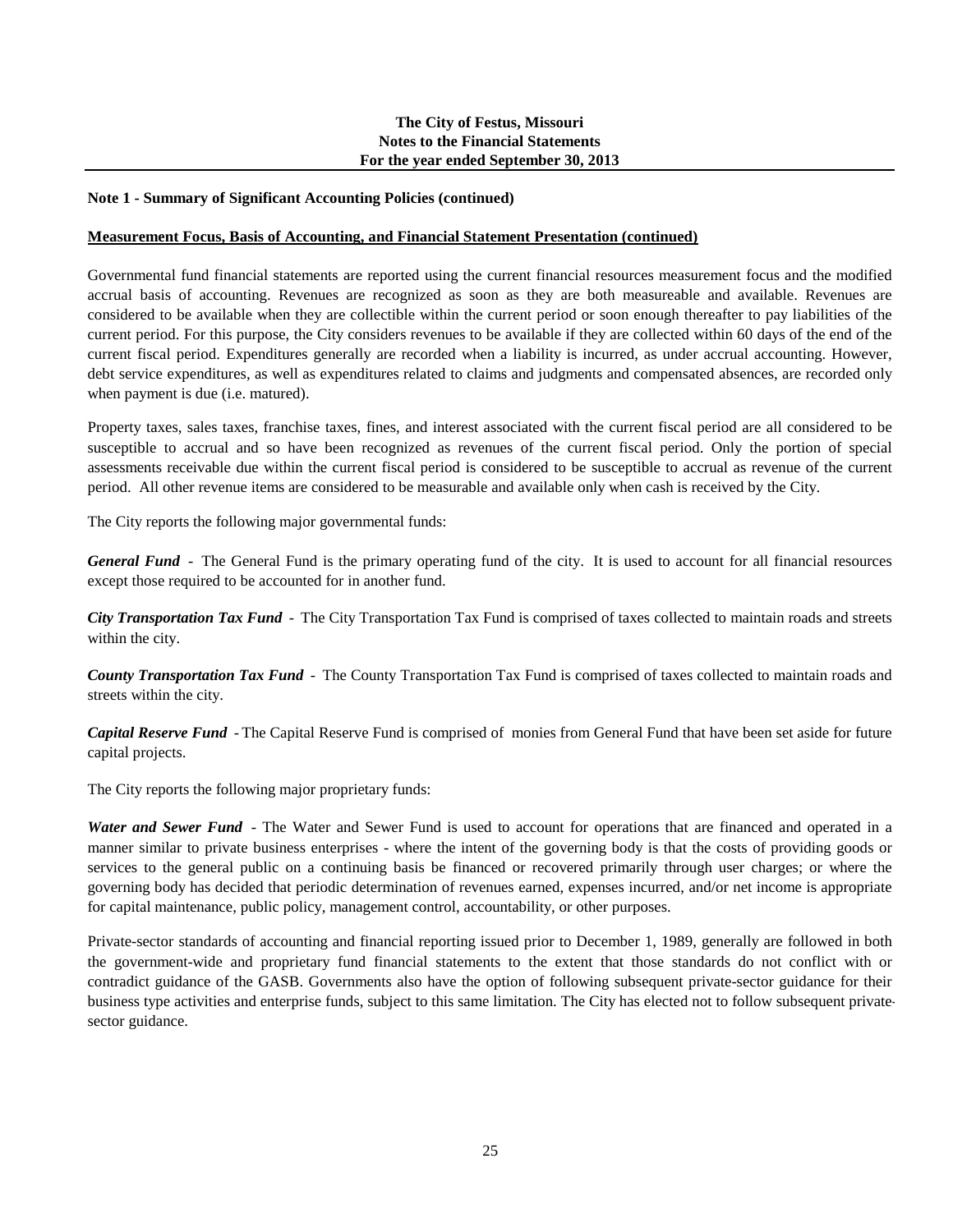### **The City of Festus, Missouri Notes to the Financial Statements For the year ended September 30, 2013**

#### **Note 1 - Summary of Significant Accounting Policies (continued)**

#### **Measurement Focus, Basis of Accounting, and Financial Statement Presentation (continued)**

Amounts reported as program revenues include 1) charges to customers or applicants for goods, services, or privileges provided, 2) operating grants and contributions, and 3) capital grants and contributions, including special assessments. Internally dedicated resources are reported as general revenues rather than as program revenues. Likewise, general revenues include all taxes.

Proprietary funds distinguish operating revenues and expenses from nonoperating items. Operating revenues and expenses generally result from providing services and producing and delivering goods in connection with a proprietary fund's principal ongoing operations. The principal operating revenues of the Water and Sewer Enterprise Fund is charges for sales and services. Operating expenses for the Enterprise Fund include the cost of sales and services, administrative expenses and depreciation on capital assets. All revenues and expenses not meeting this definition are reported as nonoperating revenues and expenses.

When both restricted and unrestricted resources are available for use, it is the City's policy to use restricted resources first, then unrestricted resources as they are needed.

#### **Encumbrances**

Encumbrances represent commitments related to unperformed contracts for goods or services. Encumbrances accounting - under which purchase orders, contracts, and other commitments for the expenditure of resources are recorded to reserve that portion of the applicable appropriation - is utilized in the governmental funds. Encumbrances outstanding at year-end are reported as reservations of fund balance and do not constitute expenditures or liabilities because the commitments will be honored during the subsequent year.

#### **Cash, Cash Equivalents, and Investments**

State statutes authorize the City to invest in obligations of the U.S. Treasury, federal agencies, commercial paper, corporate bonds, and repurchase agreements. The City considers all highly liquid debt instruments purchased with a maturity of three months or less to be cash equivalents. GASB Statement No. 31, *Accounting and Financial Reporting for Certain Investments and for External Investment Pools*, requires that all investments be reported in the financial statements at fair value. Fair value is established as readily determinable current market value for equity and debt securities.

#### **Allowance for Uncollectable Accounts**

Allowance for uncollectable accounts is as follows:

|                                                            |    | Sept. 30, 2013 |
|------------------------------------------------------------|----|----------------|
| Governmental Activities - General Fund                     | -8 | 58.443         |
| Business-type Activities - Water and Sewer Enterprise Fund |    | 72,555         |
|                                                            |    | 130.998        |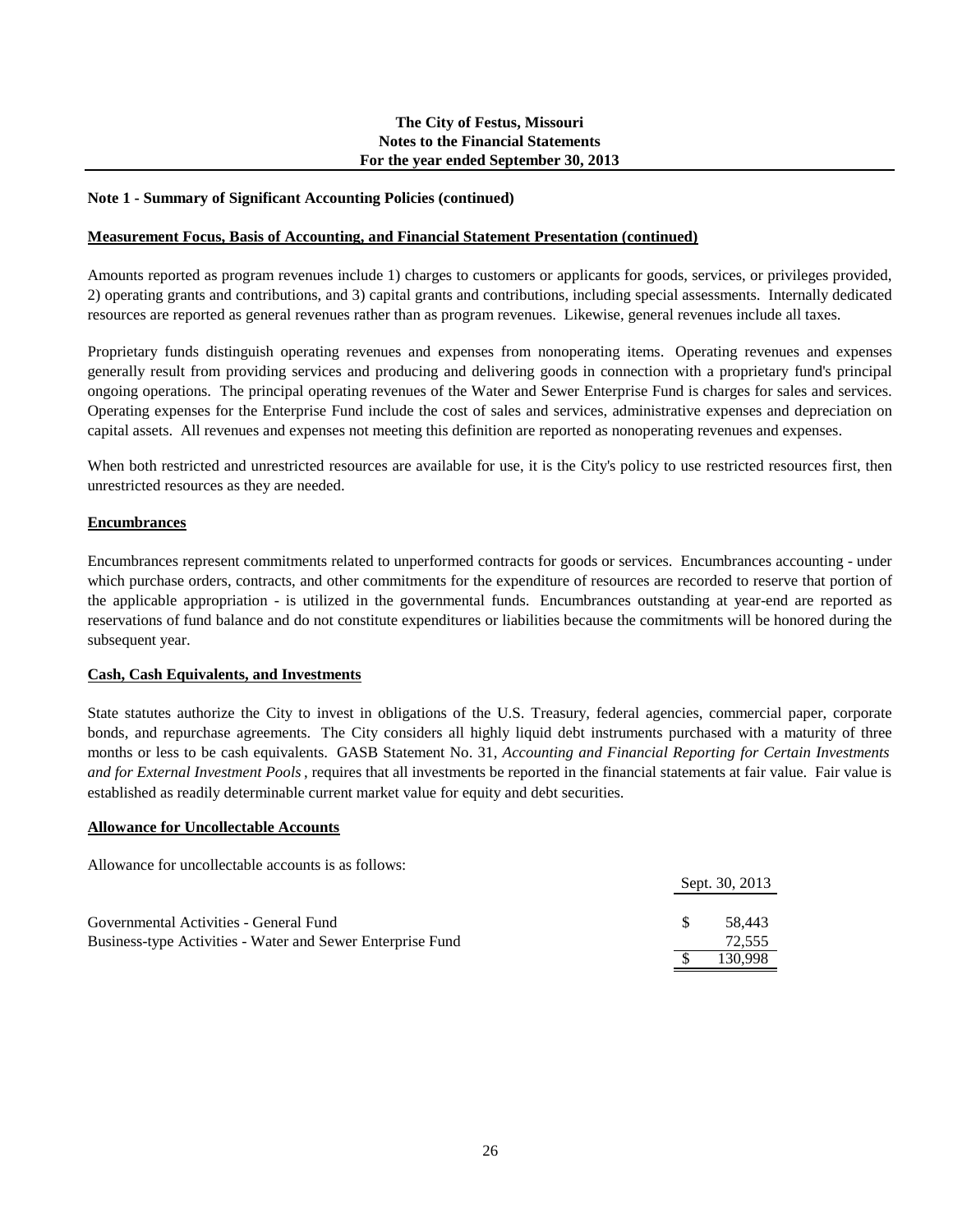#### **Due To/From Other Funds**

Noncurrent portions of long-term interfund loans receivable (reported in "advances to" asset accounts) are equally offset by fund balance reserve account which indicates that they do not constitute "available spendable resources" since they are not a component of net current assets. Current portions of long-term interfund loans receivable (reported in "due from" asset accounts) are considered "available spendable resources" and are subject to elimination upon consolidation. Any residual balances outstanding between the governmental activities and business-type activities are reported in the government-wide statements as "internal balances."

#### **Inventory and Prepaid Items**

All inventories are valued at cost using the first-in/first-out (FIFO) method. Inventories of proprietary funds are recorded as expenditures when consumed rather than when purchased.

Certain payments to vendors reflect costs applicable to future accounting periods and are recorded as prepaid items in both government-wide and fund financial statements.

#### **Restricted Assets**

Certain proceeds of the Water and Sewer Enterprise Fund revenue bonds, as well as certain resources set aside for their repayment, are classified as restricted assets on the balance sheet because their use is limited by applicable bond covenants.

#### **Capital Assets**

Capital assets which include property, equipment, and infrastructure (e.g., roads, bridges, sidewalks, and similar items) are reported in the applicable governmental or business-type activities columns in the government-wide financial statements. Capital assets are defined by the City as assets with an initial cost of more than \$1,000 and an estimated useful life in excess of one year. Such assets are recorded at historical cost or estimated historical cost if purchased or constructed. Donated capital assets are recorded at estimated fair market value at the date of donation.

In accordance with GASB Statement No. 34, *Basic Financial Statements - and Management's Discussion and Analysis - for State and Local Governments*, infrastructure assets constructed, purchased, or donated effective October 1, 2003 are reported in the government-wide financial statements.

The cost of normal maintenance and repairs that do not add to the value of the asset or materially extend assets lives are not capitalized.

Depreciation is being computed on the straight-line method, using asset lives as follows:

| Asset                            | <b>Years</b> |  |  |
|----------------------------------|--------------|--|--|
|                                  |              |  |  |
| Buildings and other improvements | $15 - 30$    |  |  |
| Office equipment                 | $3-10$       |  |  |
| Automotive equipment             | $4-6$        |  |  |
| Machinery and equipment          | $5 - 7$      |  |  |
| Infrastructure                   | $20 - 50$    |  |  |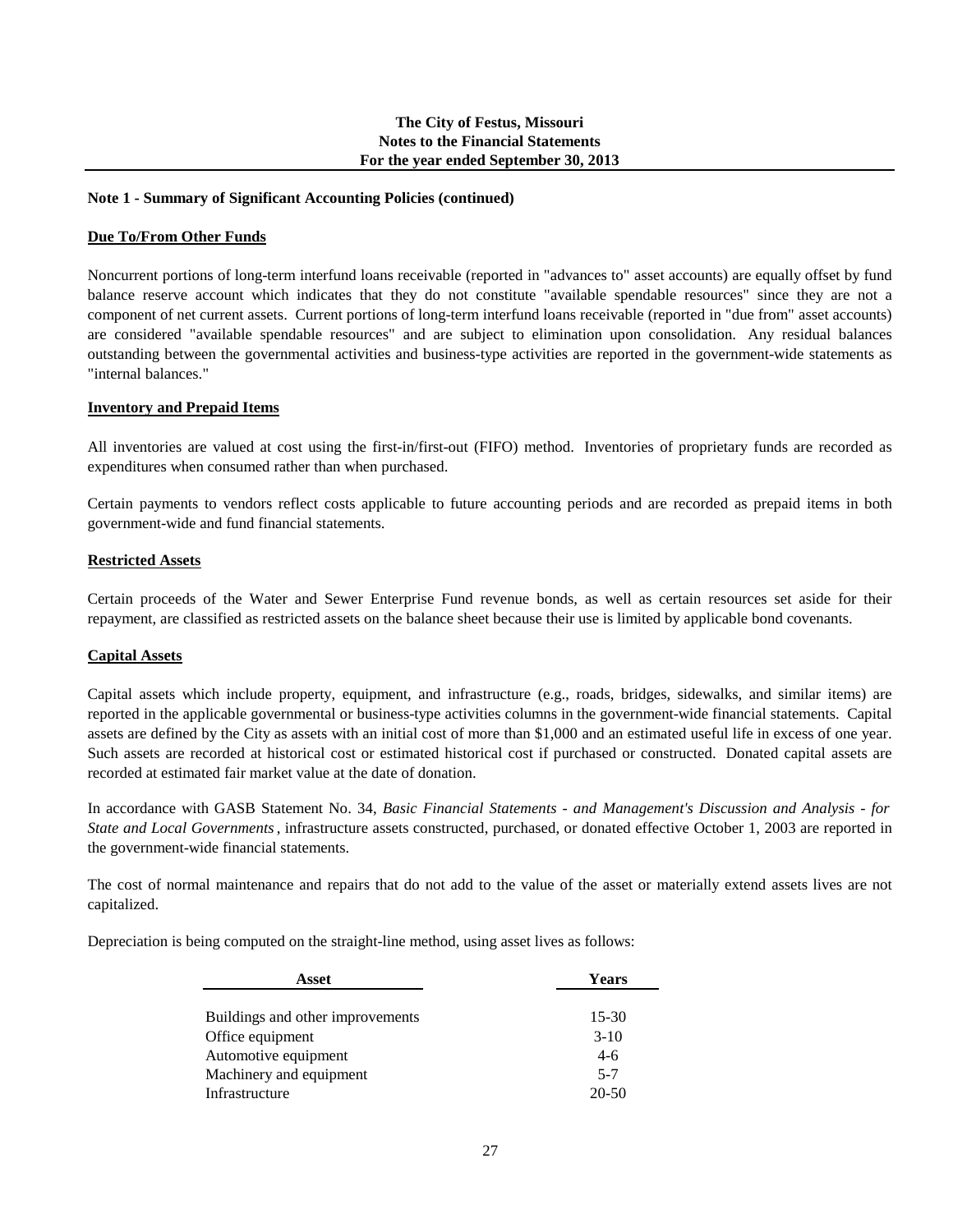#### **Compensated Absences**

#### Vacation

Vested or accumulated vacation leave that is expected to be liquidated with expendable available financial resources is reported as an expenditure and a fund liability of the governmental fund that will pay it. Vested or accumulated vacation leave of proprietary funds is recorded as an expense and liability of those funds as the benefits accrue to employees. The entire accumulated vacation leave is accrued when incurred in the government-wide financial statements. For governmental funds, the expenditure for vacation leave is recorded in the fund when the employees who have accumulated vacation leave are paid. Therefore, current portion of the liability is not reported in the governmental funds. A schedule of the accrual for vacation leave follows:

|                                                            |   | <b>Total</b>     |   | <b>Amounts</b><br>Due Within<br><b>One Year</b> |  |  |
|------------------------------------------------------------|---|------------------|---|-------------------------------------------------|--|--|
| Governmental Activities<br><b>Business Type Activities</b> | S | 97,721<br>17,318 | S | 97,721<br>17,318                                |  |  |
|                                                            |   | 115,039          |   | 115,039                                         |  |  |

#### Sick Leave

Sick leave is accumulated by eligible employees at a rate of 1 day for every full month of service and is available for use after six months of being a regular full-time employee. Unused accumulated sick leave is not eligible to be paid to the employee when separation of employment occurs and consequently is accounted for in the period the sick leave is taken and no liability is recorded.

#### Compensatory Time

A non-exempt employee who works more than 40 hours during a work week can receive a comparable amount of compensatory time off during the same work week after approval by the department supervisor. If the supervisor determines that the comp time cannot be taken during the same work week, the supervisor shall grant the accrual of comp time at the rate of one and one-half times or grant pay at the rate of one and one-half times the employee's regular hourly rate. An employee may accrue up to a maximum of 100 hours of banked comp time.

#### **Unearned Revenue**

Unearned revenue is composed of protested utility taxes, insurance proceeds and other items which are measureable but not available and, therefore, not recognized as revenue in the accompanying governmental fund financial statements.

#### **Long-Term Obligations**

In the government-wide financial statements and proprietary fund types in the fund financial statements, long-term debt and other long-term obligations are reported as liabilities in the applicable governmental activities, business-type activities, or proprietary fund type statement of net position. Bond premiums and discounts, as well as issuance costs, are deferred and amortized over the life of the bonds using the straight-line method. Bonds payable are reported net of the applicable bond premium or discount. Bond issuance costs are reported and amortized over the term of the related debt.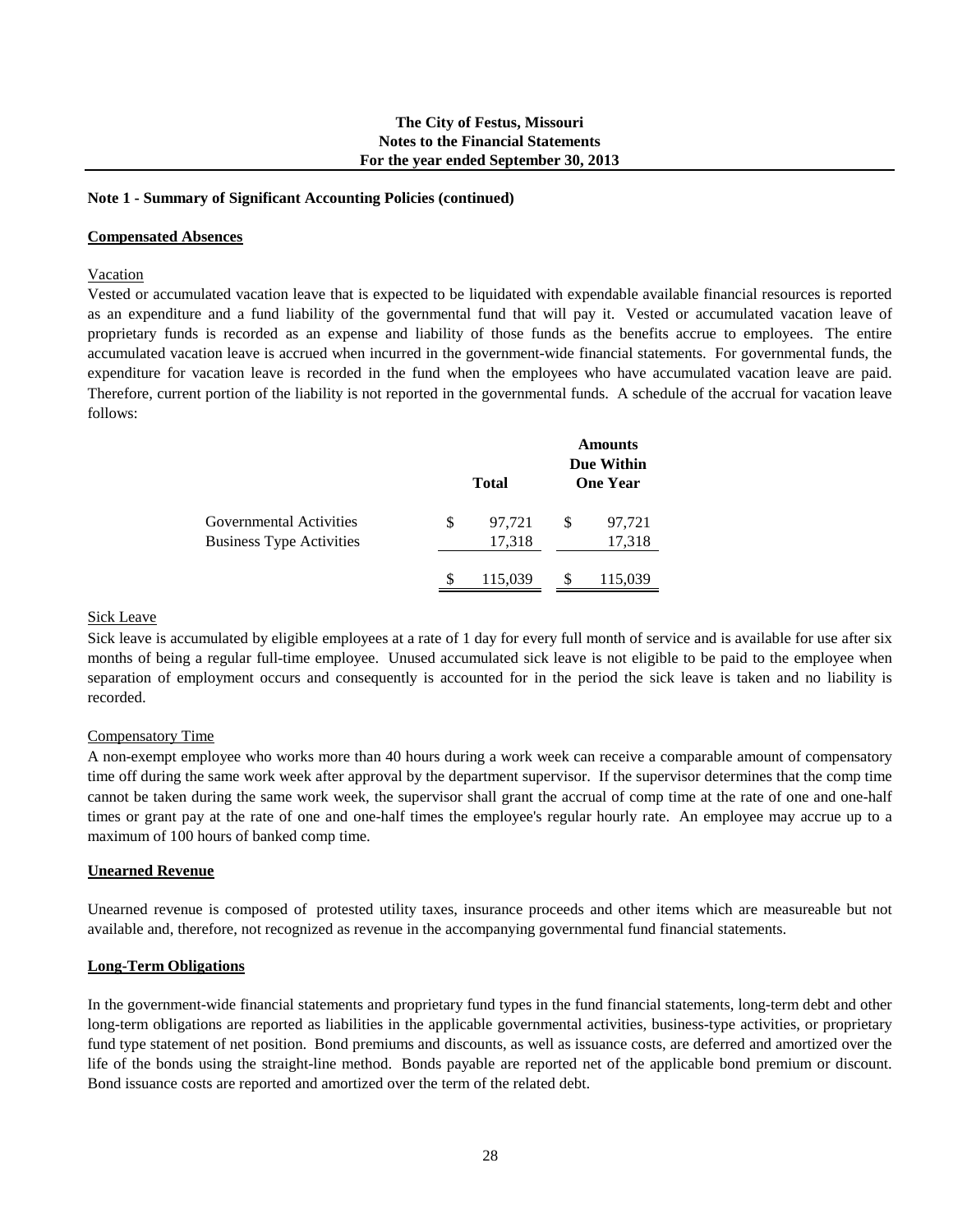#### **Long-Term Obligations (continued)**

In the fund financial statements, governmental fund types recognize bond premiums and discounts, as well as bond issuance costs, during the current period. The face amount of debt issued is reported as other financing sources. Premiums received on debt issuances are reported as other financing sources while discounts on debt issuances are reported as other financing uses. Issuance cost, whether or not withheld from the actual debt proceeds received, are reported as debt service expenditures.

#### **Fund Equity**

The government-wide and proprietary financial statements are classified in the following categories:

*Invested in Capital Assets, Net of Related Debt* - represents capital assets, net of accumulated depreciation, less the outstanding balance of any notes, leases or other borrowings that are attributable to the acquisition, construction or improvements of the assets. New assets invested in capital assets, net of related debt, excludes unspent bond and loan proceeds.

*Restricted* - represents net position that is legally restricted or identified for specific purposes by outside parties or by law through constitutional provisions or enabling legislation

*Unrestricted* - represents net position that is the residual assets and represent assets available for future operations or distribution

The governmental fund equities, under GASB Statement No. 54, *Fund Balance Reporting and Governmental Fund Type Definitions*, are classified in the following categories:

*Nonspendable* - represents fund balances that cannot be spent because they are either a) not in spendable form (i.e. inventory and prepaid items) or b) legally or contractually required to be maintained intact

*Restricted* - represents fund balances that can be used only for specific purposes due to a) constitutional provisions or enabling legislation or b) externally imposed constraints such as creditors, grantors, laws or other governments

*Committed* - represents fund balances that can be used only for specific purposes pursuant to constraints imposed by the City Council through an ordinance or resolution

*Assigned* - represents fund balances that are any amounts for which it is the City's intent that the funds be used for specific purposes but there is no legal or binding restrictions or commitments (i.e. assignments made by the City's management)

*Unassigned* - represents fund balances that are residual amounts for the government's general fund and includes all spendable amounts not contained in the other classifications

#### **Property Taxes**

The City's property tax calendar is as follows:

- Property is assessed by the County on January 1 each year.
- The tax levy ordinance is adopted and filed with the county clerk on or before September 1.
- Property taxes are due to be collected on or before December 31.
- Property taxes attach as an enforceable lien on property as of January 1.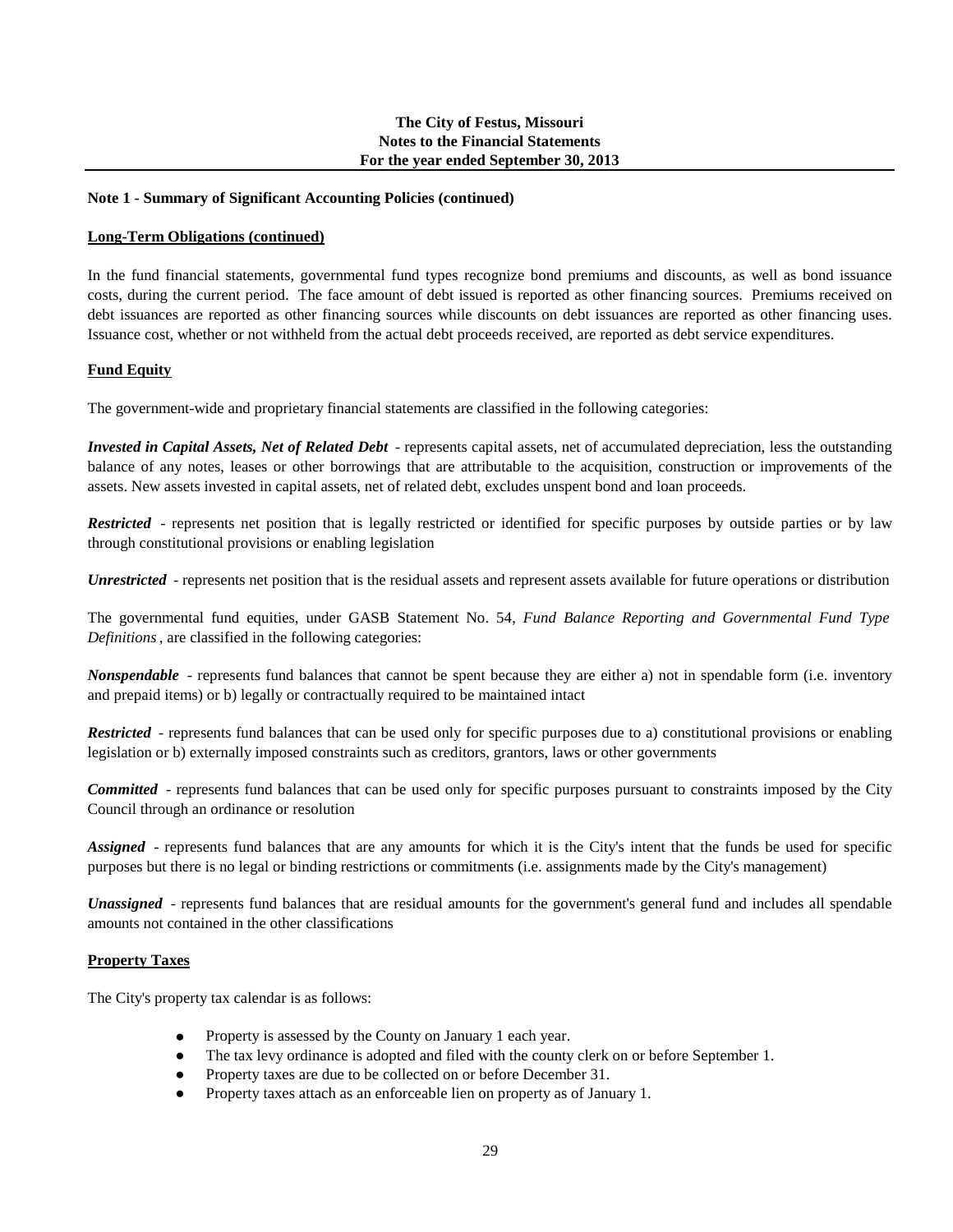#### **Grant Revenue**

Resources received by the City from other governments are accounted for within applicable funds based on the purpose and requirements of each grant. Revenues are recognized on an accounting basis consistent with the Fund's measurement objective.

Revenues related to expenditure-driven grants are recognized to the extent expenditures are incurred. Any excess or deficiency of grant revenues received compared to expenditures incurred is recorded as deferred revenue or amounts receivable from the grantor.

#### **Interfund Transactions**

In the fund financial statements, the City has the following types of transactions among funds:

*Transfers* - Legally authorized transfers are reported when incurred as transfers in by the recipient fund and as transfers out by the disbursing fund.

Elimination of interfund activity has been made for governmental activities in the government-wide financial statements.

#### **Use of Estimates**

The preparation of basic financial statements in conformity with U.S. generally accepted accounting principles requires management to make estimates and assumptions that affect the amounts reported in the basic financial statements and the accompanying notes. Actual results could differ from those estimates.

### **Note 2 - Cash and Investments**

Deposits and investments held by at the City at September 30, 2013 consisted of the following:

| <b>Type</b>                                       | <b>Maturities</b> | 2013<br>Cost |
|---------------------------------------------------|-------------------|--------------|
| <b>Unrestricted Deposits:</b>                     |                   |              |
| Petty cash                                        | n/a               | \$<br>2.344  |
| Demand deposits                                   | n/a               | 7,758,293    |
| <b>Total Unrestricted Deposits</b>                |                   | 7,760,637    |
| <b>Restricted Deposits:</b>                       |                   |              |
| Demand deposits                                   | n/a               | 383,486      |
| <b>Total Restricted Deposits</b>                  |                   | 383,486      |
| <b>Total Unrestricted and Restricted Deposits</b> |                   | 8,144,123    |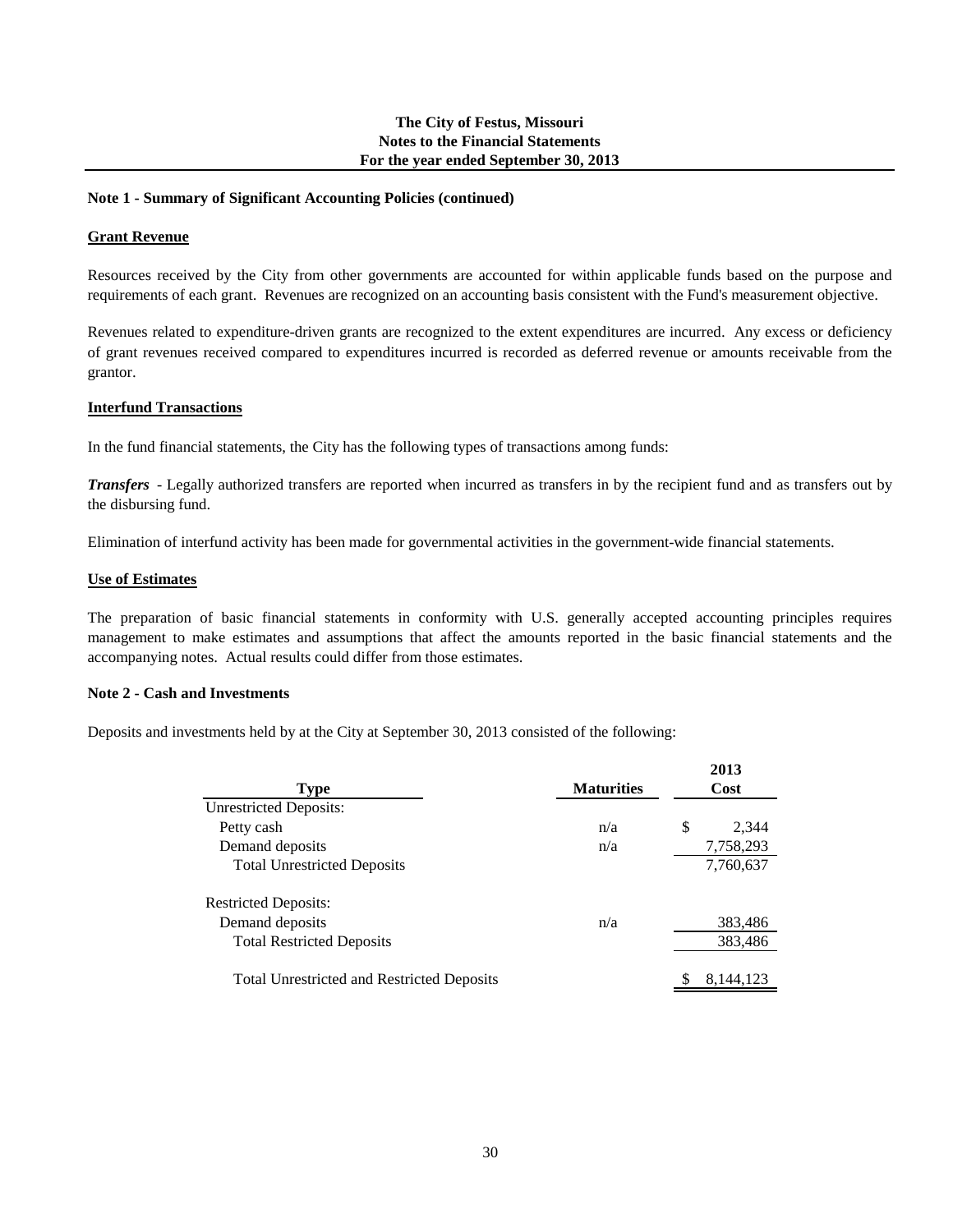#### **Note 2 - Cash and Investments (continued)**

| <b>Unrestricted Investments:</b>                     |          |               |
|------------------------------------------------------|----------|---------------|
| Certificate of deposit                               | 11/29/13 | \$<br>249,000 |
| Certificate of deposit                               | 12/2/13  | 249,000       |
| Certificate of deposit                               | 1/5/14   | 1,387,670     |
| Certificate of deposit                               | 1/10/14  | 245,000       |
| Certificate of deposit                               | 1/12/14  | 500,000       |
| Certificate of deposit                               | 2/3/14   | 249,000       |
| Certificate of deposit                               | 2/5/14   | 249,000       |
| Certificate of deposit                               | 2/6/14   | 249,000       |
| Certificate of deposit                               | 5/23/14  | 250,000       |
| Certificate of deposit                               | 5/29/14  | 249,000       |
| Certificate of deposit                               | 6/8/14   | 267,087       |
| Certificate of deposit                               | 7/10/14  | 523,252       |
| Certificate of deposit                               | 7/28/15  | 500,000       |
| Federal Home Loan Bank callable bond                 | 2/2/16   | 499,727       |
| Certificate of deposit                               | 7/25/16  | 750,000       |
| Fannie Mae callable bond                             | 7/26/16  | 600,000       |
| <b>Total Unrestricted Investments</b>                |          | 7,016,736     |
| <b>Restricted Investments:</b>                       |          |               |
| Certificate of deposit                               | 12/15/13 | 15,205        |
| Certificate of deposit                               | 1/5/14   | 163,923       |
| Guaranteed investment contract                       | 6/30/23  | 12,721        |
| Guaranteed investment contract                       | 6/30/23  | 50,000        |
| Guaranteed investment contract                       | 6/30/23  | 1,654,757     |
| Guaranteed investment contract                       | 6/30/23  | 8,504         |
| Guaranteed investment contract                       | 6/30/23  | 303,180       |
| Guaranteed investment contract                       | 6/30/23  | 665,253       |
| <b>Total Restricted Investments</b>                  |          | 2,873,543     |
| <b>Total Unrestricted and Restricted Investments</b> |          | 9,890,279     |

Investments are recorded at cost, which approximates market.

*Interest Rate Risk* - The City's investment policy minimizes the risk that the market value of securities mature to meet cash requirements for ongoing operations and investing operating funds primarily in short-term securities. Investments in banker's acceptance and commercial paper shall mature and become payable not more than 180 days from the date of purchase. All other investments shall mature and become payable not more than five years from the date of purchase. The City's established investment policy has limited the City's investment portfolio to a weighted-average maturity that does not exceed three years.

*Credit Risk* - State law permits Cities to invest in obligations of the State of Missouri or U.S. Government and obligations of government agencies that mature or become payable in one year or less from the date of issue.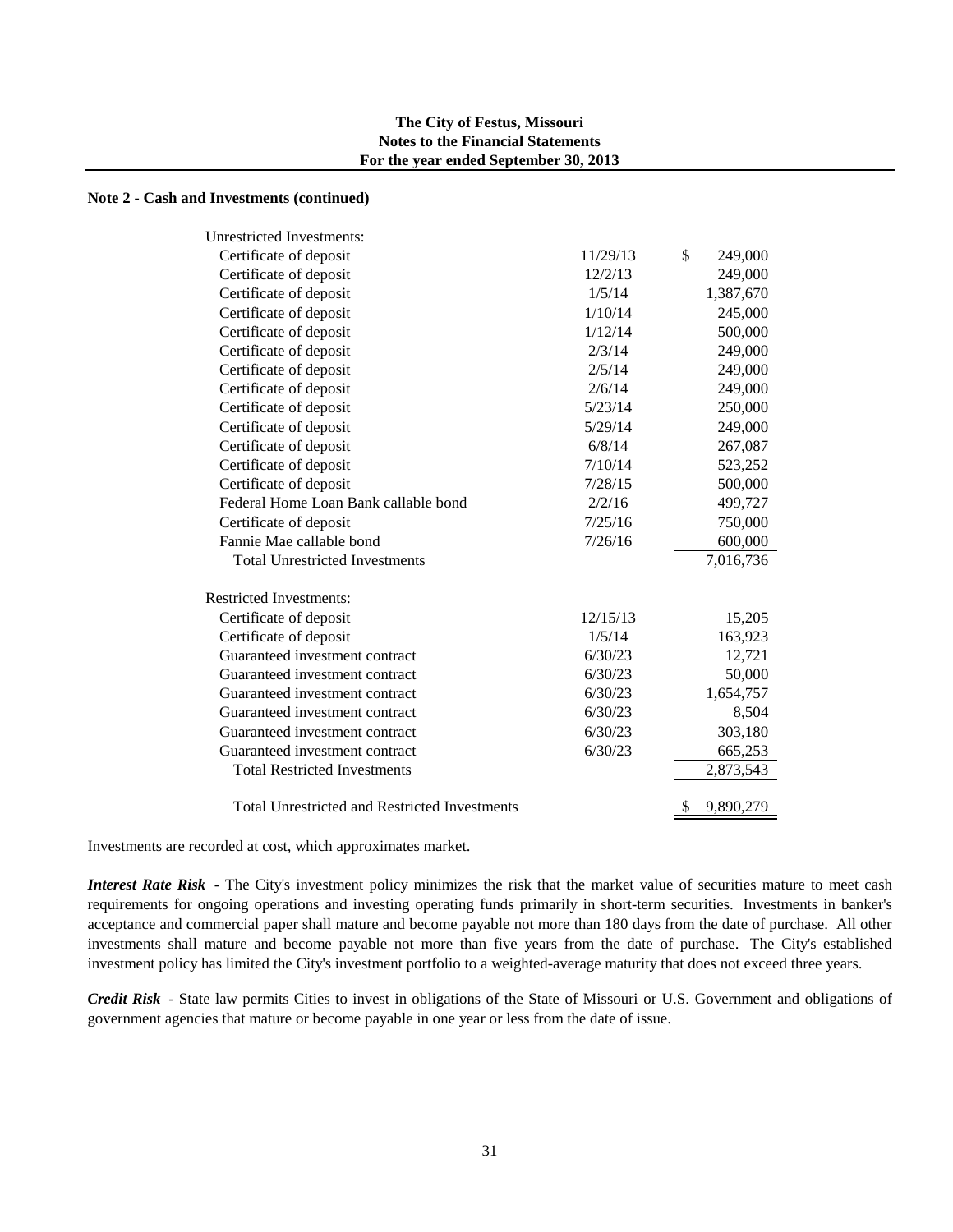### **The City of Festus, Missouri Notes to the Financial Statements For the year ended September 30, 2013**

#### **Note 2 - Cash and Investments (continued)**

*Custodial Credit Risk* - For an investment, custodial credit risk is the risk that, in the event of failure of the counter party, the City will not be able to recover the value of its investments or collateral securities that are in the possession of an outside party. State law requires depository financial institutions to pledge as collateral for public funds on deposit, governmental unit securities, which, when combined with Federal Deposit Insurance Corporation ("FDIC") insurance, are at least equal to the amount on deposit at all times.

*Concentration of Credit Risk* - The City places no limit on the amount the City may invest in any one issuer. More than 5% of the City's total unrestricted investments are with U.S. federal agencies.

#### **Note 3 - Capital Assets**

Capital asset activity for the year ended September 30, 2013 was as follows:

|                                             |    | <b>Balance</b><br>Sept. 30, 2012 |    | <b>Additions</b> |    | <b>Reductions</b> |    | <b>Balance</b><br>Sept. 30, 2013 |  |
|---------------------------------------------|----|----------------------------------|----|------------------|----|-------------------|----|----------------------------------|--|
| <b>Governmental Activities</b>              |    |                                  |    |                  |    |                   |    |                                  |  |
| Non-depreciable capital assets:             |    |                                  |    |                  |    |                   |    |                                  |  |
| Land                                        | \$ | 1,506,299                        | \$ | 14,443           | \$ |                   | \$ | 1,520,742                        |  |
| Construction in process                     |    | 400,419                          |    | 1,106,406        |    | (1,225,001)       |    | 281,824                          |  |
| <b>Total Non-depreciable capital assets</b> |    | 1,906,718                        | \$ | 1,120,849        | \$ | (1,225,001)       | \$ | 1,802,566                        |  |
| Depreciable capital assets:                 |    |                                  |    |                  |    |                   |    |                                  |  |
| Assets to be sold                           | \$ | 3,899                            | \$ |                  | \$ | (3,899)           | \$ |                                  |  |
| Buildings and other improvements            |    | 5,999,787                        |    | 75,632           |    |                   |    | 6,075,419                        |  |
| Office equipment                            |    | 288,534                          |    | 275,089          |    | (78, 458)         |    | 485,165                          |  |
| Automotive equipment                        |    | 3,638,433                        |    | 184,444          |    | (163, 663)        |    | 3,659,214                        |  |
| Machinery and equipment                     |    | 1,768,333                        |    | 275,344          |    | (124, 644)        |    | 1,919,033                        |  |
| Infrastructure                              |    | 7,530,061                        |    |                  |    |                   |    | 7,530,061                        |  |
| Land improvements                           |    | 5,625,588                        |    | 1,067,484        |    |                   |    | 6,693,072                        |  |
| Total Depreciable capital assets            |    | 24,854,635                       |    | 1,877,993        |    | (370, 664)        |    | 26,361,964                       |  |
| Less: Accumulated depreciation              |    |                                  |    |                  |    |                   |    |                                  |  |
| Buildings and other improvements            |    | 2,479,925                        |    | 204,315          |    | (176)             |    | 2,684,064                        |  |
| Office equipment                            |    | 196,989                          |    | 80,989           |    | (89,074)          |    | 188,904                          |  |
| Automotive equipment                        |    | 3,160,326                        |    | 301,332          |    | (176, 434)        |    | 3,285,224                        |  |
| Machinery and equipment                     |    | 1,336,259                        |    | 201,619          |    | (125, 651)        |    | 1,412,227                        |  |
| Infrastructure                              |    | 1,575,636                        |    | 397,706          |    | (54, 437)         |    | 1,918,905                        |  |
| Land improvements                           |    | 1,321,552                        |    | 316,385          |    |                   |    | 1,637,937                        |  |
| <b>Total Accumulated Depreciation</b>       |    | 10,070,687                       |    | 1,502,346        |    | (445, 772)        |    | 11,127,261                       |  |
| Depreciable capital assets, net             |    | 14,783,948                       | \$ | 375,647          | S  | 75,108            |    | \$15,234,703                     |  |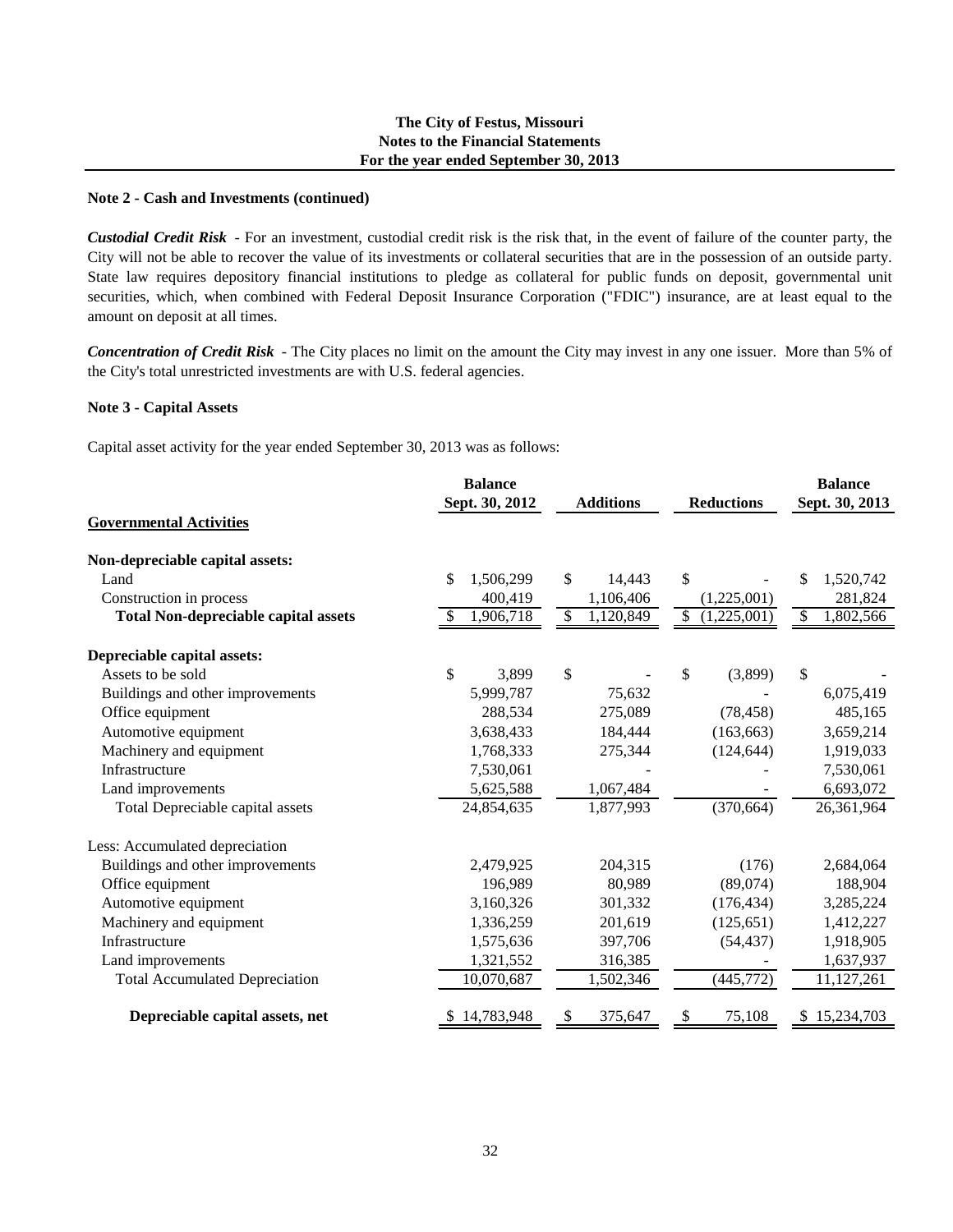# **The City of Festus, Missouri Notes to the Financial Statements For the year ended September 30, 2013**

### **Note 3 - Capital Assets (continued)**

|                                             | <b>Balance</b><br>Sept. 30, 2012 | <b>Additions</b>                   | <b>Reductions</b> | <b>Balance</b><br>Sept. 30, 2013    |  |
|---------------------------------------------|----------------------------------|------------------------------------|-------------------|-------------------------------------|--|
| <b>Business-type Activities</b>             |                                  |                                    |                   |                                     |  |
| Non-depreciable capital assets:             |                                  |                                    |                   |                                     |  |
| Land                                        | \$<br>194,059                    | \$                                 | \$                | \$<br>194,059                       |  |
| Construction in process                     | 23,097                           | 89,657                             | (40, 467)         | 72,287                              |  |
| <b>Total Non-depreciable capital assets</b> | 217,156                          | $\overline{\mathcal{S}}$<br>89,657 | \$<br>(40, 467)   | 266,346<br>$\overline{\mathcal{S}}$ |  |
| Depreciable capital assets:                 |                                  |                                    |                   |                                     |  |
| Assets to be sold                           | \$<br>52,432                     | \$                                 | \$                | \$<br>52,432                        |  |
| Systems and improvements                    | 11,204,654                       | 163,187                            | (127, 843)        | 11,239,998                          |  |
| Buildings and other improvements            | 189,905                          |                                    |                   | 189,905                             |  |
| Automotive equipment                        | 607,233                          | 32,618                             | (15,679)          | 624,172                             |  |
| Machinery and equipment                     | 1,421,050                        | 9,550                              | (56, 012)         | 1,374,588                           |  |
| Furniture and fixtures                      | 10,362                           |                                    |                   | 10,362                              |  |
| Computer equipment                          | 31,745                           | 729                                | (1,075)           | 31,399                              |  |
| Total Depreciable capital assets            | 13,517,381                       | 206,084                            | (200, 609)        | 13,522,856                          |  |
| Less: Accumulated depreciation              |                                  |                                    |                   |                                     |  |
| Systems and improvements                    | 3,045,486                        | 257,472                            | (97, 161)         | 3,205,797                           |  |
| Buildings and other improvements            | 116,369                          | 4,670                              |                   | 121,039                             |  |
| Automotive equipment                        | 491,696                          | 48,745                             |                   | 540,441                             |  |
| Machinery and equipment                     | 841,988                          | 55,534                             | (54, 834)         | 842,688                             |  |
| Furniture and fixtures                      | 8,134                            | 272                                |                   | 8,406                               |  |
| Computer equipment                          | 20,081                           | 3,915                              | (1,163)           | 22,833                              |  |
| <b>Total Accumulated Depreciation</b>       | 4,523,754                        | 370,608                            | (153, 158)        | 4,741,204                           |  |
| <b>Depreciable Capital Assets, net</b>      | 8,993,627                        | (164, 524)<br>\$                   | (47, 451)<br>\$   | 8,781,652                           |  |

Depreciation expense was charged to functions/programs of the primary government for the year ended September 30, 2013 as follows:

|                                                             | Amount       |
|-------------------------------------------------------------|--------------|
| Governmental Activities:                                    |              |
| Administration                                              | \$<br>68,732 |
| Court                                                       | 1,052        |
| Building department                                         | 9,253        |
| Police                                                      | 68,714       |
| Dispatch                                                    | 29,093       |
| Fire                                                        | 191,149      |
| <b>Street</b>                                               | 666,418      |
| <b>Emergency Management</b>                                 | 4,843        |
| Non-Departmental                                            | 25,691       |
| Health                                                      | 11,752       |
| Library                                                     | 88,108       |
| Parks                                                       | 121,445      |
| <b>Total Depreciation Expense - Governmental Activities</b> | 1,286,250    |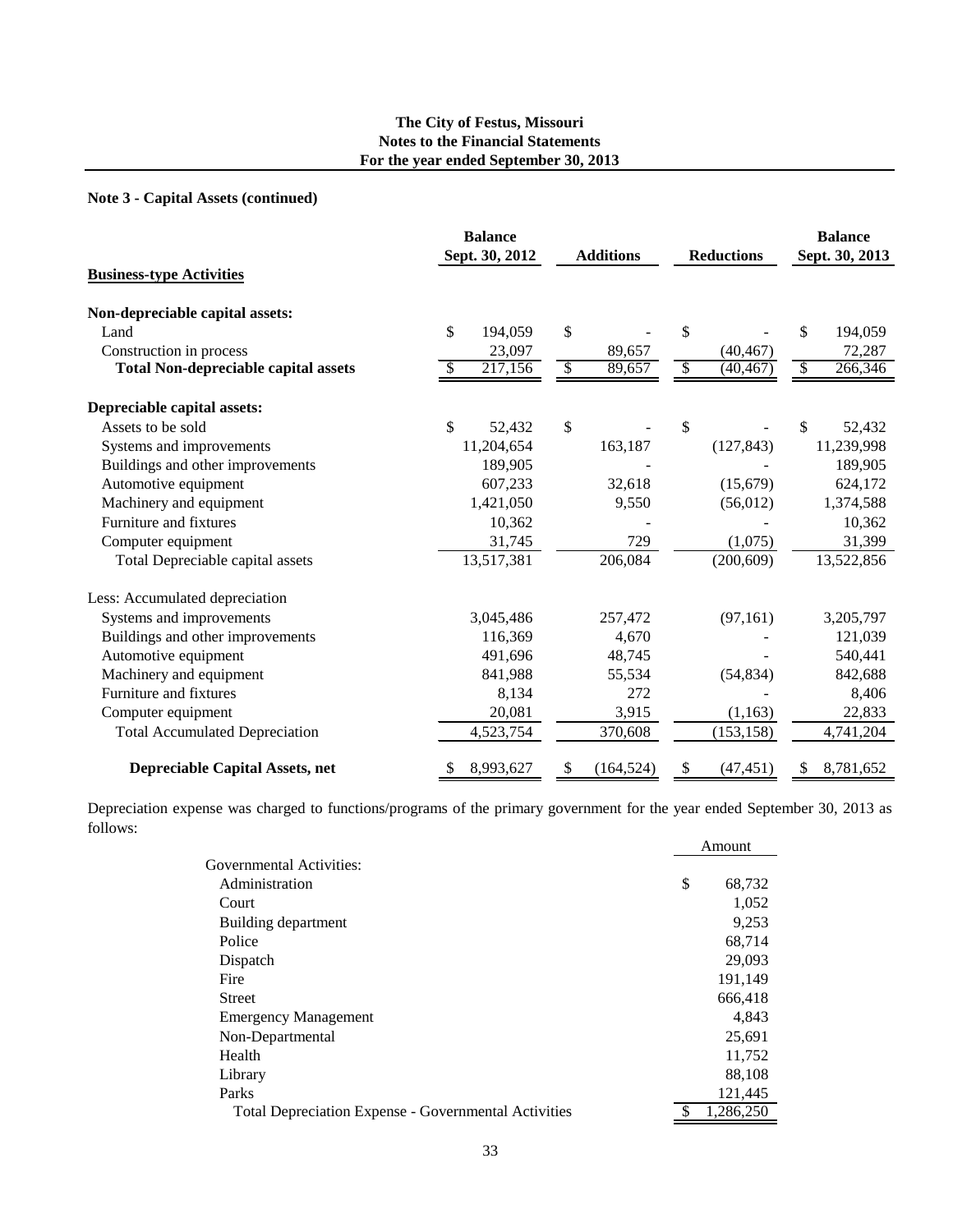# **Notes to the Financial Statements For the year ended September 30, 2013 The City of Festus, Missouri**

### **Note 3 - Capital Assets (continued)**

|                                                              | Amount  |
|--------------------------------------------------------------|---------|
| Business-type Activities:                                    |         |
| Water and Sewer                                              | 540.496 |
| <b>Total Depreciation Expense - Business-type Activities</b> | 540.496 |
|                                                              |         |

### **Note 4 - Long-Term Debt**

Long-term liability activity for the year ended September 30, 2013 was as follows:

|                                       | <b>Balance</b><br>September |           | 30, 2012 |         | <b>Additions</b><br><b>Reductions</b> |            |     | <b>Balance</b><br>September<br>30, 2013 |    | <b>Amounts</b><br><b>Due Within</b><br><b>One Year</b> |  |
|---------------------------------------|-----------------------------|-----------|----------|---------|---------------------------------------|------------|-----|-----------------------------------------|----|--------------------------------------------------------|--|
| <b>Governmental Activities:</b>       |                             |           |          |         |                                       |            |     |                                         |    |                                                        |  |
| Capital leases                        | \$                          | 82,061    | \$       | 92,324  | \$                                    | (110, 398) | \$  | 63,987                                  | \$ | 32,884                                                 |  |
| NID bonds                             |                             | 415,095   |          |         |                                       | (32, 485)  |     | 382,610                                 |    | 32,485                                                 |  |
| Certificates of Participation         |                             | 1,440,000 |          |         |                                       | (90,000)   |     | 1,350,000                               |    | 80,000                                                 |  |
| Net pension obligation (Note 5)       |                             | 118,906   |          | 46,061  |                                       |            |     | 164,967                                 |    |                                                        |  |
| Notes payable                         |                             | 2,822,114 |          |         |                                       | (65,035)   |     | 2,757,079                               |    |                                                        |  |
| <b>Total Governmental Activities:</b> |                             | 4,878,176 |          | 138,385 | \$                                    | (297, 918) | S   | 4,718,643                               | S  | 145,369                                                |  |
| <b>Business-type activities:</b>      |                             |           |          |         |                                       |            |     |                                         |    |                                                        |  |
| Revenue bonds                         | \$                          | 5,425,000 | \$       |         | \$                                    | (560,000)  | \$. | 4,865,000                               | \$ | 580,000                                                |  |
| Add: Premium                          |                             | 127,809   |          |         |                                       | (12,167)   |     | 115,642                                 |    |                                                        |  |
| Less: Discount                        |                             | (59,268)  |          | 8,177   |                                       |            |     | (51,091)                                |    |                                                        |  |
| NID Bonds                             |                             | 159,913   |          |         |                                       | (12,515)   |     | 147,398                                 |    | 12,515                                                 |  |
| Less: Discount                        |                             | (2,062)   |          | 221     |                                       |            |     | (1, 841)                                |    |                                                        |  |
| Certificates of Participation         |                             | 830,000   |          |         |                                       | (45,000)   |     | 785,000                                 |    | 45,000                                                 |  |
| Less: Discount                        |                             | (8, 861)  |          | 668     |                                       |            |     | (8,193)                                 |    |                                                        |  |
| Net pension obligation (Note 5)       |                             | 24,891    |          | 9,879   |                                       |            |     | 34,770                                  |    |                                                        |  |
| Note payable                          |                             | 2,110,976 |          |         |                                       | (153,039)  |     | 1,957,937                               |    | 155,072                                                |  |
| Total Business-type Activities:       |                             | 8,608,398 |          | 18,945  | S                                     | (782, 721) |     | 7,844,622                               |    | 792,587                                                |  |

### **Capital Leases**

|                                                                                                                                    |        | September 30,<br>2013 |
|------------------------------------------------------------------------------------------------------------------------------------|--------|-----------------------|
| <b>Governmental Activities:</b>                                                                                                    |        |                       |
| Capital lease \$12,483 for 2010 voice recorder, due in annual<br>installments through March 25, 2014, interest payable at 13.90%.  |        | 2.796                 |
| Capital lease \$92,324 for 2013 computer software, due in annual<br>installments through February 2015, interest imputed at 4.00%. |        | 61,191                |
|                                                                                                                                    | Total: | 63.987                |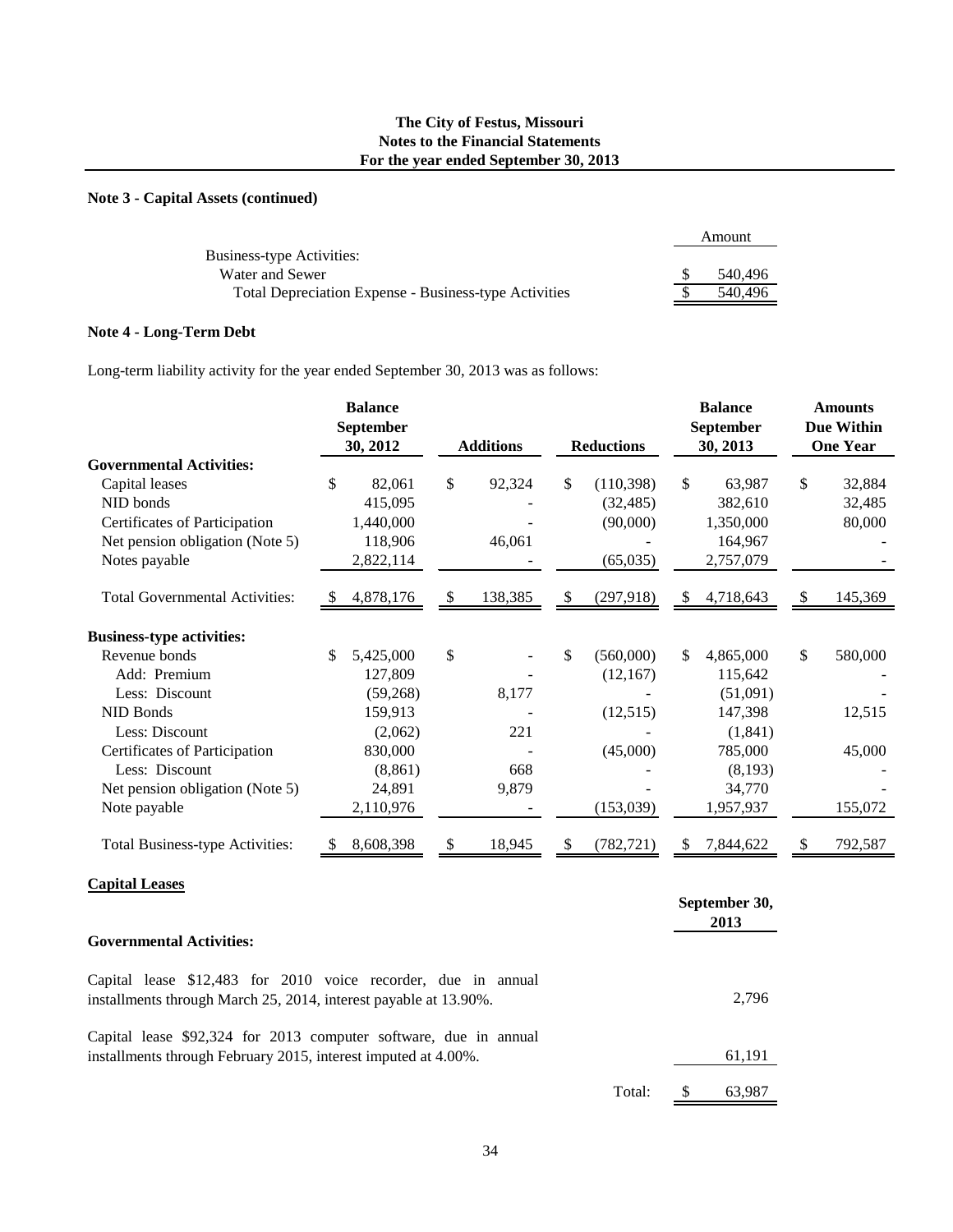#### **Capital Leases (continued)**

#### **Business-type Activities:**

There were no business-type capital leases for the year ended September 30, 2013.

The assets acquired through capital leases are as follows:

|                            | Governmental<br><b>Activities</b> |   |  |  |
|----------------------------|-----------------------------------|---|--|--|
| Assets:                    |                                   |   |  |  |
| Voice Recorder             | \$<br>12,483                      | S |  |  |
| <b>Accounting Software</b> | 61,191                            |   |  |  |
| Less: Payments/Reductions  | (9,687                            |   |  |  |
| <b>Total Assets:</b>       | 63.987                            |   |  |  |

A schedule of future minimum lease payments under the capital leases and the present value of the net minimum lease payments as of September 30, 2013 are as follows:

| For the<br>years ending<br>September 30, | Governmental<br><b>Activities</b> | <b>Activities</b> | <b>Business-type</b> | <b>Total</b> |
|------------------------------------------|-----------------------------------|-------------------|----------------------|--------------|
| 2014                                     | \$<br>36,933                      | S                 |                      | 36,933       |
| 2015                                     | 32,370                            |                   |                      | 32,370       |
| Total minimum lease payments             | \$<br>69,303                      | S                 |                      | 69,303       |
| Less: Amount representing interest       | (5,316)                           |                   |                      | (5,316)      |
| Total minimum lease payments, net        | 63,987                            |                   |                      | 63,987       |

#### **Neighborhood Improvement District Bonds**

The total amount of the Neighborhood Improvement District Bonds Series 2002 is \$875,000. This amount is split between the governmental activities and the business-type activities.

|                                                                   | September 30,<br>2013 |
|-------------------------------------------------------------------|-----------------------|
| <b>Governmental Activities:</b>                                   |                       |
| \$631,654 Neighborhood Improvement District Limited General       |                       |
| Obligation Bonds, Series 2002, due in annual installments through |                       |
| March 1, 2022, interest payable at 3% to 5.55%.                   | 382.610               |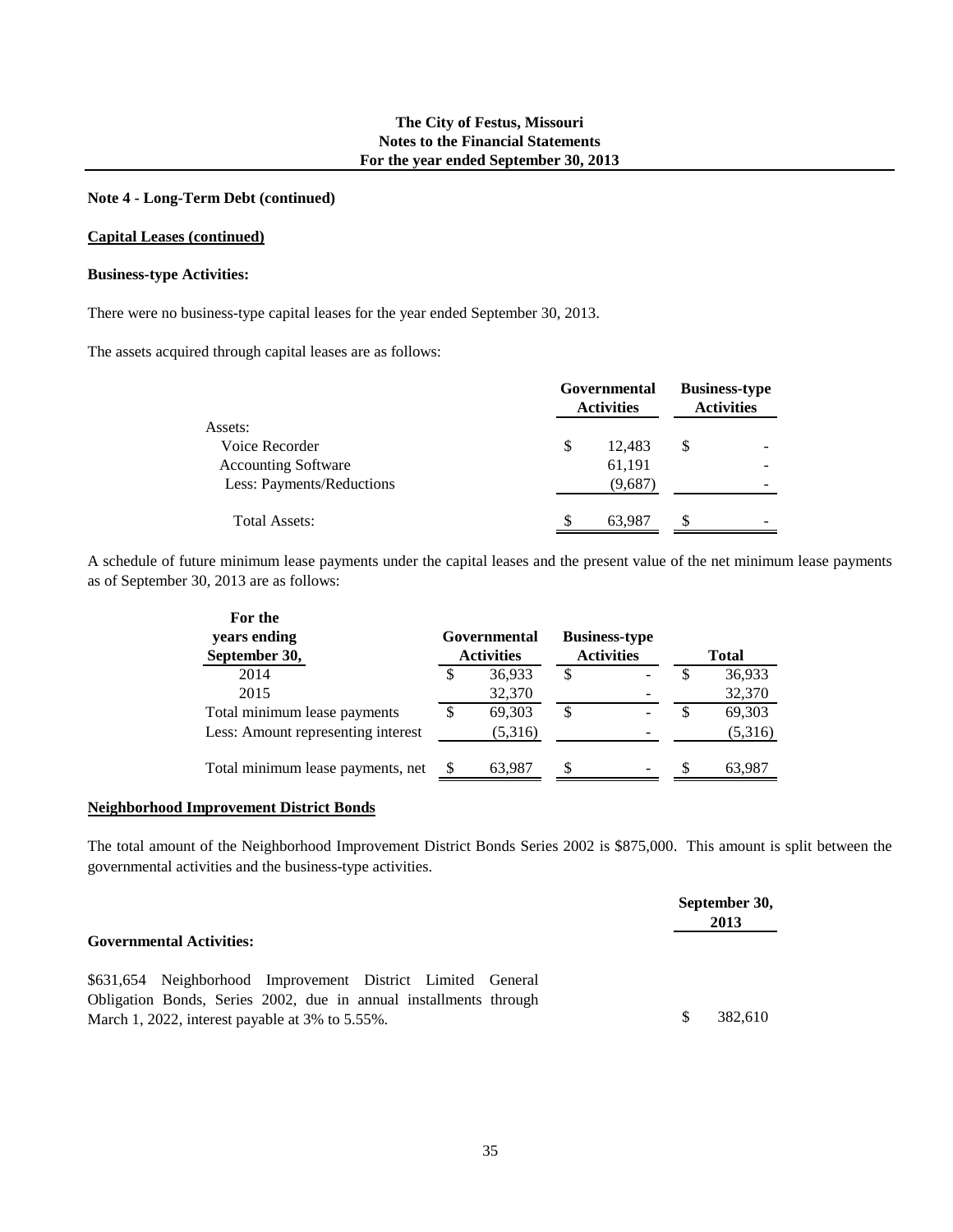#### **Neighborhood Improvement District Bonds (continued)**

#### **Business-type Activities:**

\$243,346 Neighborhood Improvement District Limited General Obligation Bonds, Series 2002, due in annual installments through March 1, 2022, interest payable at 3% to 5.55%.

 147,398 Total: \$ 530,008

Annual debt service requirements to maturity for the Neighborhood Improvement District Limited General Obligation Bonds are as follows:

| For the<br>years ending |   |                  | <b>Governmental Activities</b> |   |              |                  |   | <b>Business-type Activities</b> |              |
|-------------------------|---|------------------|--------------------------------|---|--------------|------------------|---|---------------------------------|--------------|
| September 30,           |   | <b>Principal</b> | <b>Interest</b>                |   | <b>Total</b> | <b>Principal</b> |   | <b>Interest</b>                 | <b>Total</b> |
| 2014                    | S | 32,485           | \$<br>19,580                   | S | 52,065       | \$<br>12,515     | S | 7.615                           | \$<br>20,130 |
| 2015                    |   | 36,095           | 17,878                         |   | 53,973       | 13,905           |   | 6.952                           | 20,857       |
| 2016                    |   | 36,095           | 16.042                         |   | 52,137       | 13,905           |   | 6,238                           | 20,143       |
| 2017                    |   | 39,704           | 14,075                         |   | 53,779       | 15.296           |   | 5.474                           | 20,770       |
| 2018                    |   | 43.315           | 11,911                         |   | 55.226       | 16,685           |   | 4,589                           | 21,274       |
| 2019-2022               |   | 194,921          | 22,605                         |   | 217,526      | 75,087           |   | 8,708                           | 83,795       |
|                         |   | 382,615          | 102,091                        |   | 484,706      | 147,393          |   | 39,576                          | 186,969      |

### **Certificates of Participation**

The total amount of the Certificates of Participation Series 2012 is \$1,440,000. This amount is located in the governmental activities. The total amount of the Certificates of Participation Series 2005 is \$830,000. This amount is located in the businesstype activities.

|                                                                                                                                                          |        | September 30,<br>2013 |
|----------------------------------------------------------------------------------------------------------------------------------------------------------|--------|-----------------------|
| <b>Governmental Activities:</b>                                                                                                                          |        |                       |
| \$1,440,000 Certificates of Participation, Series 2012, due in annual<br>installments through January 1, 2028, interest payable at 3.0% to 4.0%.         |        | \$<br>1.350,000       |
| <b>Business-type Activities:</b>                                                                                                                         |        |                       |
| \$1,070,000 Certificates of Participation, Series 2005, due in annual<br>installments through December 1, 2025, interest payable at 3.4% to<br>$4.5\%$ . |        | 785,000               |
|                                                                                                                                                          | Total: | 2,135,000             |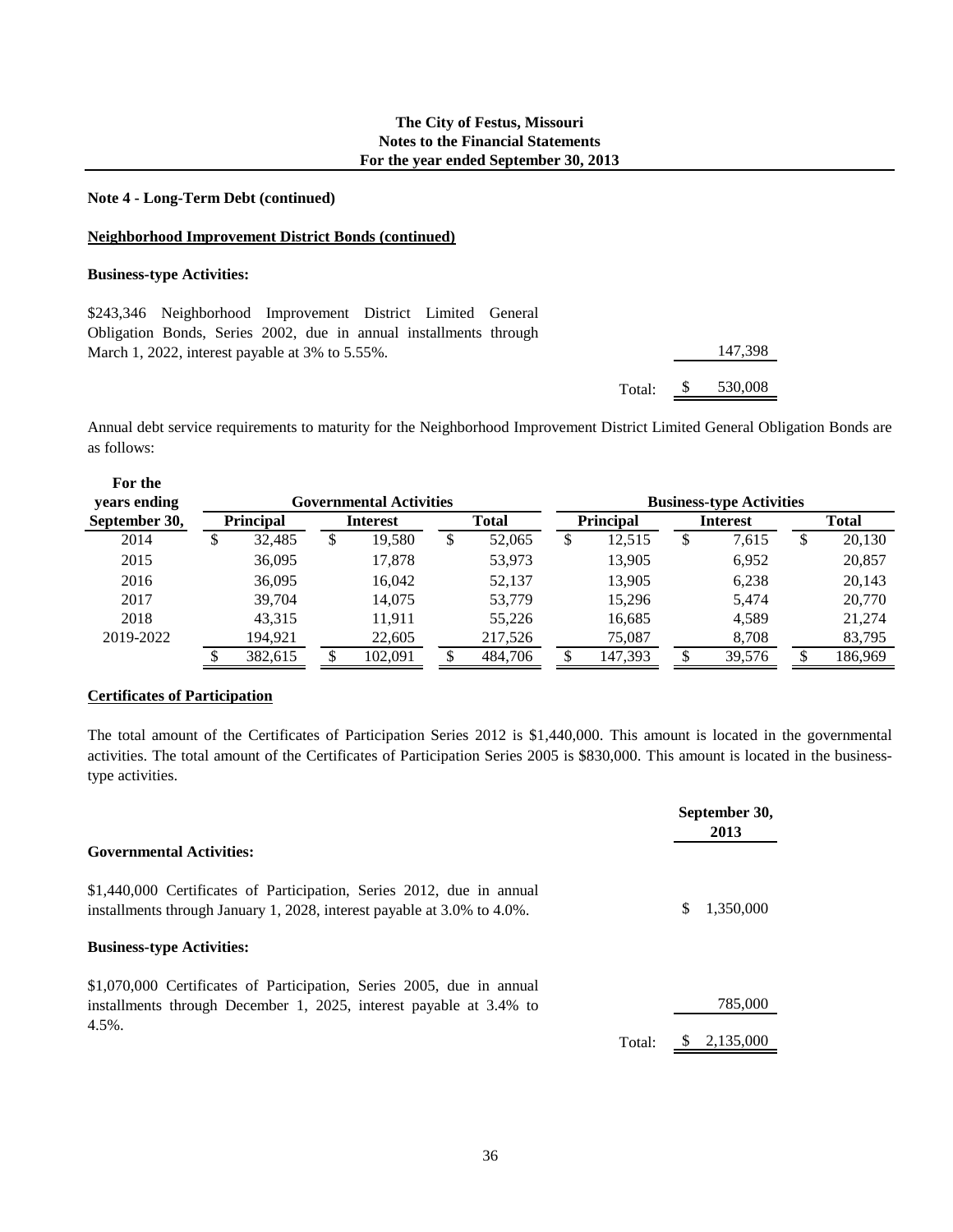#### **Certificates of Participation (continued)**

Annual debt service requirements to maturity for the Certificates of Participation Series 2012 and Series 2005 are as follows:

| years ending  | Governmental Activities |                  |    |          |       |           |              | <b>Business-type Activities</b> |   |          |                  |                 |  |              |
|---------------|-------------------------|------------------|----|----------|-------|-----------|--------------|---------------------------------|---|----------|------------------|-----------------|--|--------------|
| September 30, |                         | <b>Principal</b> |    | Interest | Total |           |              |                                 |   |          | <b>Principal</b> | <b>Interest</b> |  | <b>Total</b> |
| 2014          | S                       | 80,000           | \$ | 31,865   | S     | 111.865   | \$<br>45,000 | \$<br>33,100                    | S | 78,100   |                  |                 |  |              |
| 2015          |                         | 80,000           |    | 31,025   |       | 111,025   | 50,000       | 31,185                          |   | 81,185   |                  |                 |  |              |
| 2016          |                         | 80,000           |    | 29,985   |       | 109.985   | 50,000       | 29.110                          |   | 79.110   |                  |                 |  |              |
| 2017          |                         | 80,000           |    | 28.785   |       | 108.785   | 50,000       | 27,035                          |   | 77.035   |                  |                 |  |              |
| 2018          |                         | 85,000           |    | 27,380   |       | 112.380   | 55,000       | 24.856                          |   | 79,856   |                  |                 |  |              |
| 2019-2023     |                         | 440,000          |    | 108.710  |       | 548,710   | 310,000      | 86,333                          |   | 396,333  |                  |                 |  |              |
| 2024-2028     |                         | 505,000          |    | 41,500   |       | 546,500   | 225,000      | 15,637                          |   | 240,637  |                  |                 |  |              |
|               |                         | ,350,000         |    | 299,250  |       | 1,649,250 | 785,000      | 247,256                         |   | ,032,256 |                  |                 |  |              |

**Tax Increment Financing Debt**

#### **Governmental Activities:**

**For the**

The City has entered into an agreement on February 26, 2003 for the development of a Lowe's store within the City limits. Whereas, the City has agreed to reimburse Lowe's a portion of certain City and State infrastructure costs for up to a maximum aggregate amount of \$1,800,000 plus interest until the company either receives the total amount of the final project costs or fifteen (15) years from the full execution of this agreement. The City is to deposit 50% of the 1.5% sales tax generated from the business into a special allocation fund to be released on a quarterly basis.

The City has entered into agreement on June 25, 2003 with Home Depot for the redevelopment of the Gannon Plaza Area in the City limits to include a Home Depot store. Whereas, the City has agreed to reimburse Home Depot a portion of site preparation costs and City improvements for up to a maximum aggregate amount of \$1,800,000 plus interest until the company either receives the total amount of the final project costs or fifteen (15) years from the full execution of this agreement. A portion of the amount to be reimbursed will be comprised of sales tax reimbursement and a portion will be comprised of tax abatement. The City shall deposit 50% of the 1% sales tax generated within the redeveloped area, less the base taxable sales, into the special allocation fund to be released on an annual basis.

**September 30, 2013**

\$ 1,155,715

|        |    | 1,601,364 |
|--------|----|-----------|
|        |    |           |
| Total: | S. | 2,757,079 |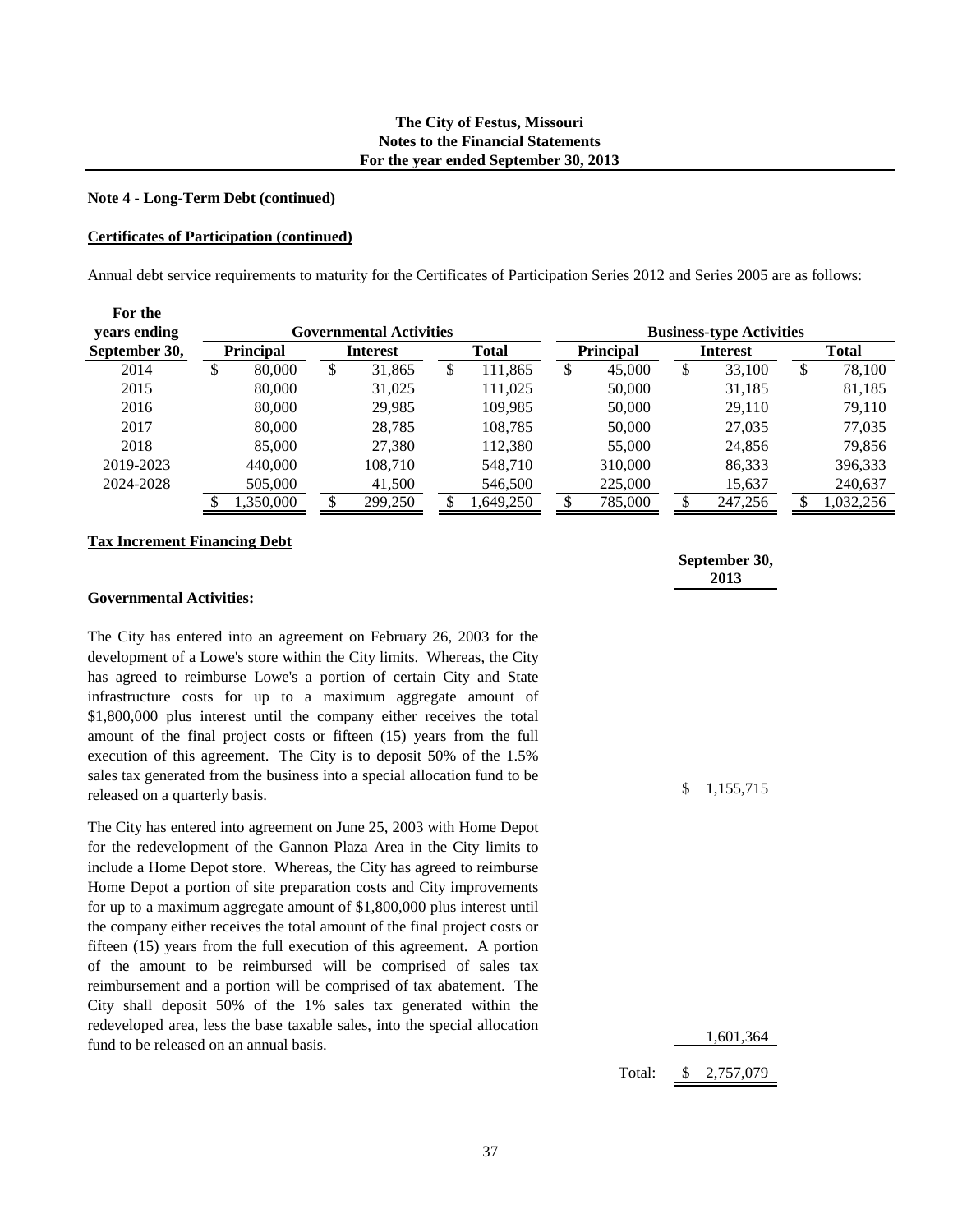### **Revenue Bonds Payable**

|                                                                                                                                |        |              | September 30,<br>2013 |
|--------------------------------------------------------------------------------------------------------------------------------|--------|--------------|-----------------------|
| <b>Business-type Activities:</b>                                                                                               |        |              |                       |
| \$3,960,000 Revenue Bonds, Series 2003, due in annual installments<br>through July 1, 2019, interest payable at 3.036%.        |        | \$           | 1,085,000             |
| \$3,575,000 Revenue Bonds, Series 2002B, due in annual installments<br>through July 2023, interest payable at 2.05% to 5.5%.   |        |              | 2,260,000             |
| \$1,885,000 Revenue Bonds, Series 2001C, due in annual installments<br>through July 1, 2022, interest payable at 3% to 5.375%. |        |              | 1,520,000             |
|                                                                                                                                | Total: | <sup>8</sup> | 4,865,000             |
|                                                                                                                                |        |              |                       |
| <b>Notes Payable</b>                                                                                                           |        |              | September 30,<br>2013 |
| <b>Business-type Activities:</b>                                                                                               |        |              |                       |
| State Revolving Fund (SRF) - 2001C, no interest                                                                                |        | \$           | 303,180               |
| State Revolving Fund (SRF) - 2002B, no interest                                                                                |        |              | 1,654,757             |
|                                                                                                                                | Total: | S.           | 1,957,937             |

Annual debt service requirements to maturity for the Revenue Bonds Series 2003, Series 2002B, Series 2001C, and Notes Payable are as follows:

| For the<br>years ending |   |                  | <b>Revenue Bonds</b> |   |              |                  | <b>Notes Pavable</b>           |   |              |
|-------------------------|---|------------------|----------------------|---|--------------|------------------|--------------------------------|---|--------------|
| September 30,           |   | <b>Principal</b> | <b>Interest</b>      |   | <b>Total</b> | <b>Principal</b> | <b>Interest</b>                |   | <b>Total</b> |
| 2014                    | S | 580,000          | \$<br>230.897        | S | 810.897      | \$<br>155.072    | \$<br>$\overline{\phantom{a}}$ | J | 155,072      |
| 2015                    |   | 640,000          | 207,424              |   | 847,424      | 156,875          |                                |   | 156,875      |
| 2016                    |   | 485,000          | 182,709              |   | 667,709      | 165,043          |                                |   | 165,043      |
| 2017                    |   | 505,000          | 158,132              |   | 663,132      | 167.910          |                                |   | 167,910      |
| 2018                    |   | 520,000          | 132,591              |   | 652,591      | 177,637          |                                |   | 177,637      |
| 2019-2023               |   | 2,135,000        | 287,731              |   | 2,422,731    | 1,135,400        |                                |   | 1,135,400    |
|                         |   | 4,865,000        | 1,199,484            |   | 6,064,484    | 1,957,937        |                                |   | 1,957,937    |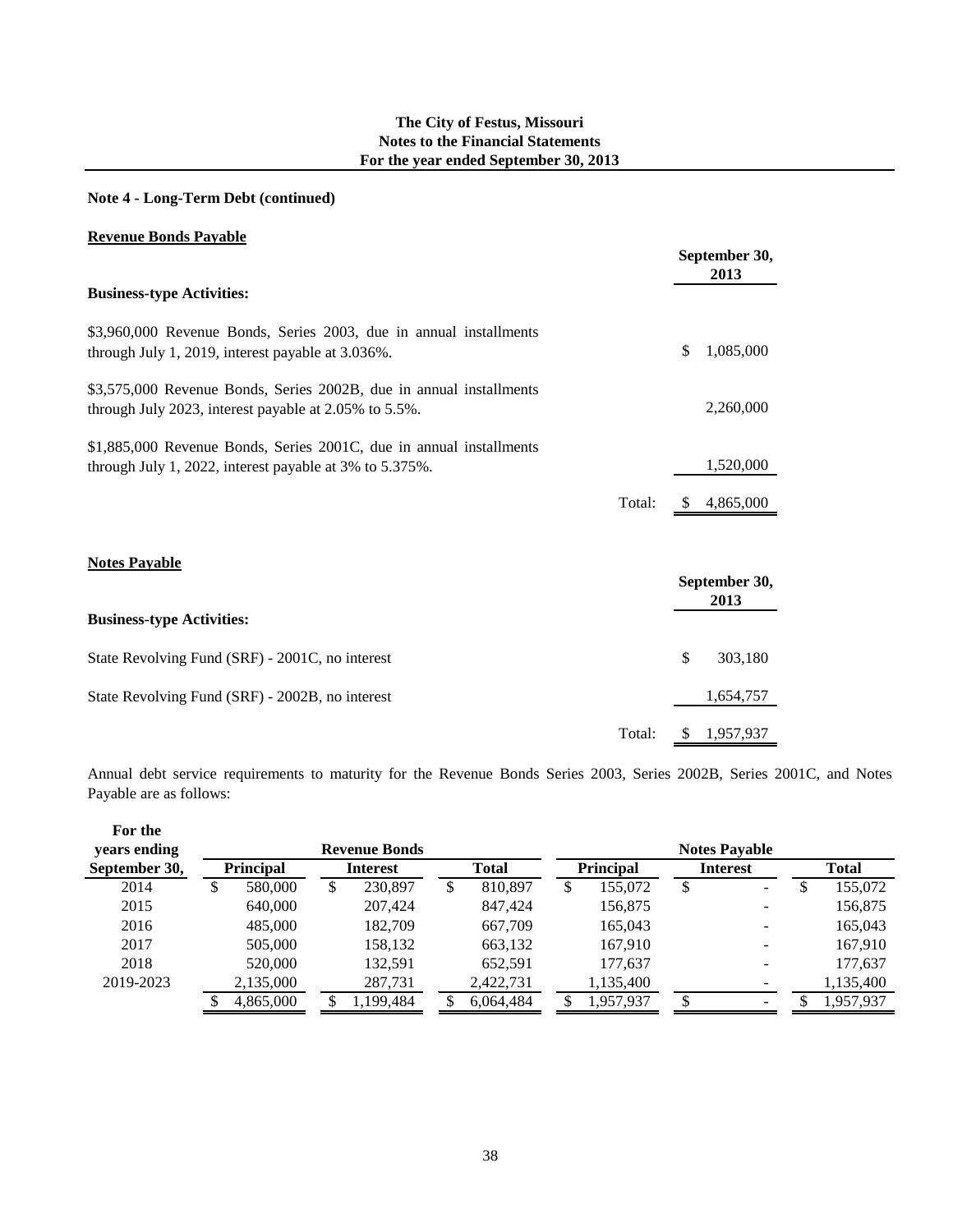#### **Notes Payable (continued)**

In conjunction with SRF - 2001C and 2002B notes, a reserve account has been established with a non-interest loan funded with federal capitalization grants and matching funds from the State of Missouri.

When fully funded, this loan (reserve account) will be funded in an amount equal to 33.33% for the Series 2001C and 70% for the Series 2002B of the outstanding principal amount of such bonds. The reserve account is held in trust. As the principal amount of such bonds is repaid, the amount held in the reserve account will be reduced such that the reserve account will equal 33.33% and 70%, respectively, of the remaining principal balance of such bonds.

The \$4,450,000 Series 2003 Revenue Bonds are in the name of the City. The Jefferson County Water Authority (the Authority), a joint venture, is using \$490,000 debt proceeds for construction costs and intends to pay the future debt service payments. Therefore, \$490,000 of the debt has been recorded on the books of the Authority.

#### **Note 5 - Employee Retirement Plan**

#### Plan Description

The City participates in LAGERS, an agent multiple-employer public employee retirement system that acts as a common investment and administrative agent for local government entities in Missouri. LAGERS is a defined benefit pension plan which provides retirement, disability, and death benefits to plan members and beneficiaries. LAGERS was created and is governed by statute, Section RSMo 70.600 - 70.555. As such, it is the system's responsibility to administer the law in accordance with the expressed intent of the General Assembly. The plan is qualified under the Internal Revenue Code Section 401(a) and it is tax exempt. The Missouri Local Government Employees Retirement System issues a publicly available financial report that includes financial statements and required supplementary information. That report may be obtained by writing to LAGERS, P.O. Box 1665, Jefferson City, MO 65102 or by calling 1-800-447-4334.

#### Funding Status

Full-time employees of the City of Festus do not contribute to the pension plan. The June 30th statutory required contribution rates are 12.6% (General), 10.8% (Police) and 21.2% (Fire) of annual covered payroll. The contribution requirements of plan members are determined by the governing body of the political subdivision. The contribution provisions of the political subdivision are established by state statute.

#### Annual Pension Cost and Net Pension Obligation (NPO)

The subdivision's annual pension cost and net pension obligation for the current year were as follows:

| Annual required contribution               | S | 477,209 |
|--------------------------------------------|---|---------|
| Interest on net pension obligation         |   | 10,425  |
| Adjustment to annual required contribution |   | (8,887) |
| Annual pension cost                        |   | 478.747 |
| Actual contributions                       |   | 422,807 |
| Increase (decrease) in NPO                 |   | 55,940  |
| NPO beginning of year                      |   | 143,797 |
| NPO end of year                            |   | 199.737 |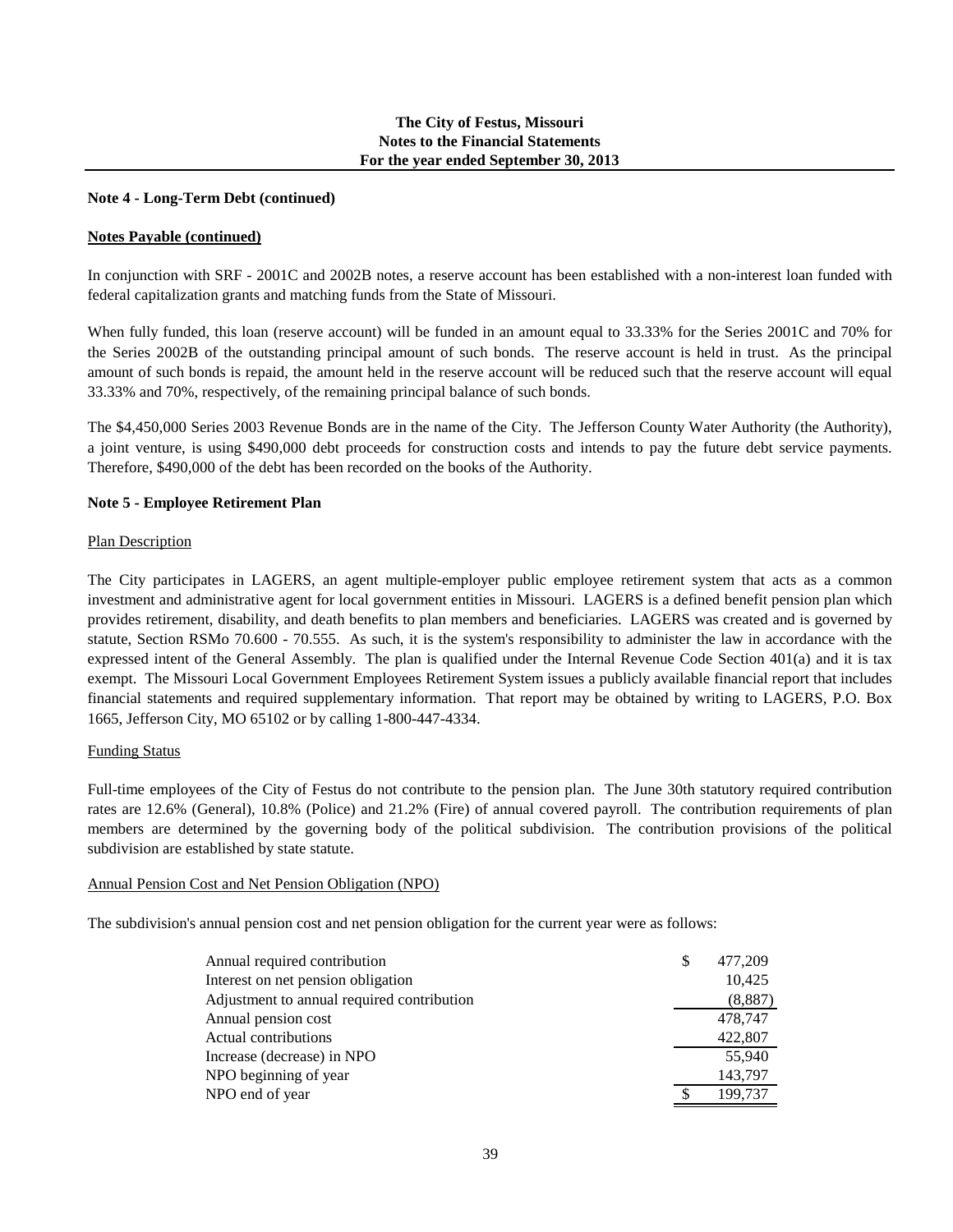#### **Note 5 - Employee Retirement Plan (continued)**

The annual required contribution (ARC) was determined as part of the February 28, 2010 and February 28, 2011 annual actuarial valuations using the entry age actuarial cost method. The actuarial assumptions as of February 28, 2013 included: (a) a rate of return on the investment of present and future assets of 7.25% per year, compounded annually, (b) projected salary increases of 3.5% per year, compounded annually, attributable to inflation, (c) additional projected salary increases ranging from 0.0% to 6.0% per year, depending on age and division, attributable to seniority/merit, (d) pre-retirement mortality based on 75% of the RP-2000 Combined Healthy Table set back 0 years for men and 0 years for women and (e) post-retirement mortality based on 105% of the 1994 Group Annuity Mortality table set back 0 years for men and 0 years for women. The actuarial value of assets was determined using techniques that smooth the effects of short-term volatility in the market value of investments over a fiveyear period. The unfunded actuarial accrued liability is being amortized as a level percentage of projected payroll on an open basis. The amortization period as of February 28, 2010 was 30 years for the General division, 30 years for the Police division and 30 years for the Fire division. The amortization period as of February 28, 2011 was 30 years for the General division, 30 years for the Police division and 30 years for the Fire division.

|                                          |                                               | Three-year Trend Information        |                                            |  |  |  |  |  |
|------------------------------------------|-----------------------------------------------|-------------------------------------|--------------------------------------------|--|--|--|--|--|
| For the<br><b>Years Ended</b><br>June 30 | <b>Annual</b><br><b>Pension</b><br>Cost (APC) | Percentage<br>of APC<br>Contributed | <b>Net</b><br><b>Pension</b><br>Obligation |  |  |  |  |  |
| 2011                                     | \$<br>456,030                                 | 83.2%                               | 76,613<br>\$                               |  |  |  |  |  |
| 2012                                     | 468,400                                       | 85.7%                               | 143,797                                    |  |  |  |  |  |
| 2013                                     | 478,747                                       | 88.3%                               | 199,737                                    |  |  |  |  |  |
|                                          | <b>Required Supplementary Information</b>     | <b>Schedule of Funding Progress</b> |                                            |  |  |  |  |  |
|                                          |                                               | (b)                                 | $(b-a)$                                    |  |  |  |  |  |
|                                          | (a)                                           | <b>Entry Age</b>                    | <b>Unfunded</b>                            |  |  |  |  |  |
| <b>Actuarial</b>                         | <b>Actuarial</b>                              | <b>Actuarial</b>                    | <b>Accrued</b>                             |  |  |  |  |  |
| <b>Valuation</b>                         | Value                                         | <b>Accrued</b>                      | <b>Liability</b>                           |  |  |  |  |  |
| <b>Date</b>                              | <b>Of Assets</b>                              | <b>Liability</b>                    | (UAL)                                      |  |  |  |  |  |
| 2/28/2011                                | \$<br>5,628,349                               | \$<br>8,383,662                     | \$<br>2,755,313                            |  |  |  |  |  |
| 2/29/2012                                | 6,325,689                                     | 8,679,415                           | 2,353,726                                  |  |  |  |  |  |
| 2/28/2013                                | 7,010,970                                     | 8,948,030                           | 1,937,060                                  |  |  |  |  |  |
|                                          |                                               |                                     | $[(b-a)/c]$                                |  |  |  |  |  |
|                                          |                                               | (c)                                 | UAL as a                                   |  |  |  |  |  |
| <b>Actuarial</b>                         | (a/b)                                         | Annual                              | Percentage                                 |  |  |  |  |  |
| <b>Valuation</b>                         | <b>Funded</b>                                 | Covered                             | <b>Of Covered</b>                          |  |  |  |  |  |
| <b>Date</b>                              | Ratio                                         | <b>Payroll</b>                      | <b>Payroll</b>                             |  |  |  |  |  |
| 2/28/2011                                | 67%                                           | \$<br>3,668,271                     | 75%                                        |  |  |  |  |  |
| 2/29/2012                                | 73%                                           | 3,787,362                           | 62%                                        |  |  |  |  |  |
| 2/28/2013                                | 78%                                           | 3,518,438                           | 55%                                        |  |  |  |  |  |

Note: The above assets and actuarial accrued liability do not include the assets and present value of benefits associated with the Benefit Reserve Fund and the Casualty Reserve Fund. The actuarial assumptions were changed in conjunction with the February 28, 2011 annual actuarial valuations. For a complete description of the actuarial assumptions used in the annual valuations, please contact the LAGERS office in Jefferson City.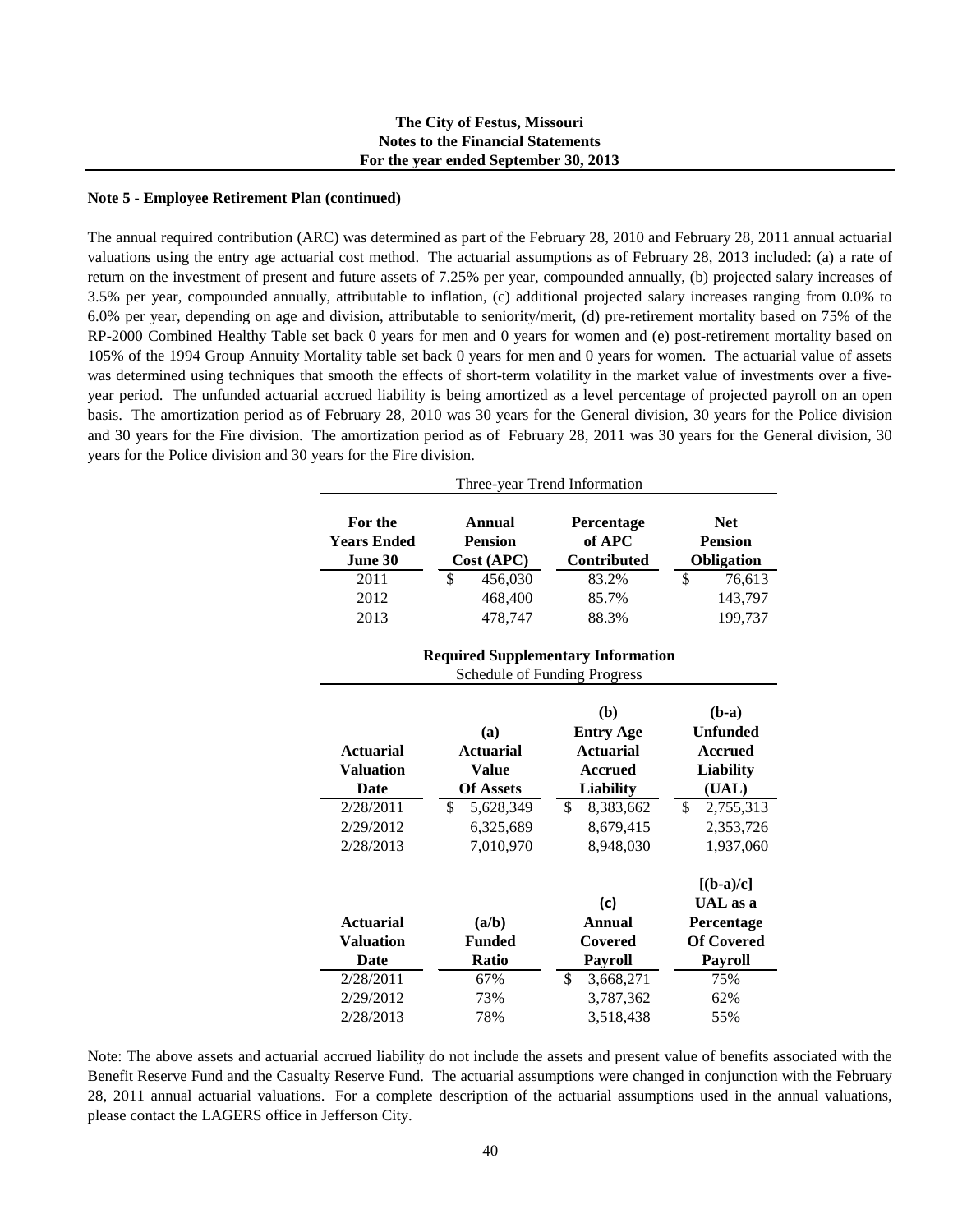#### **Note 6 - Due From and Due To Other Funds**

There were no due from/due to other fund balances at September 30, 2013. Balances in the Library Fund of (\$300,000), NID Assessment Fund of (\$1,191) and General Fund of \$301,191 have been eliminated upon consolidation in the government-wide financial statements.

#### **Note 7 - Interfund Transfers**

Individual fund transfers are as follows:

|                                  |                                       | <b>Transfers</b> | <b>Transfers</b> |    | <b>Net</b>       |
|----------------------------------|---------------------------------------|------------------|------------------|----|------------------|
|                                  | Fund                                  | In               | Out              |    | <b>Transfers</b> |
| Governmental Activities:         | General Fund                          | \$<br>253,438    | \$<br>(47)       | S  | 253,391          |
|                                  | Library Fund                          | 4,000            |                  |    | 4,000            |
|                                  | Park Fund                             | 438,664          |                  |    | 438,664          |
|                                  | Capital Reserve Fund                  |                  | (315,938)        |    | (315,938)        |
|                                  | Tourism Tax                           |                  | (80,207)         |    | (80, 207)        |
|                                  | <b>City Transportation Tax Fund</b>   |                  | (3,984)          |    | (3,984)          |
|                                  | Storm Water Tax Fund                  |                  | (299, 957)       |    | (299, 957)       |
|                                  | Capital Improvement Fund              |                  | (345,000)        |    | (345,000)        |
|                                  | <b>LLEBG</b> Fund                     | 47               |                  |    | 47               |
|                                  | NID Assessment Fund                   | 3,984            |                  |    | 3,984            |
|                                  | <b>Total Governmental Activities</b>  | 700,133          | (1,045,133)      |    | (345,000)        |
| <b>Business Type Activities:</b> | Water Administration Fund             | 345,000          |                  |    | 345,000          |
|                                  | <b>Total Business-type Activities</b> | 345,000          |                  |    | 345,000          |
|                                  | <b>Total Transfers</b>                | 1,045,133        | (1,045,133)      | -S |                  |

Interfund transfers were used to 1) move revenues from the fund that ordinance or budget requires to collect them to the fund that ordinance or budget requires to expend them, 2) use restricted revenues collected in the General Fund to finance capital improvements and other funds in accordance with budgetary authorization, or 3) move revenues in excess of current year expenditures to other funds.

### **Note 8 - Insurance**

The City is a member of the Missouri Intergovernmental Risk Management Association (MIRMA), a state-wide governmental self-insurance pool which provides property, liability, and worker's compensation coverage to its participating members in a single comprehensive multiline package. The various lines of coverage are not available individually and the membership is limited to municipalities and municipally owned utilities. The City's policy covers all real and personal property owned by the City except sewer lines. The policy is for replacement cost and expires June 30, 2014. MIRMA is funded by annual member assessments calculated at a rate per \$100 of annual payroll which applies to all lines of coverage on a composite basis.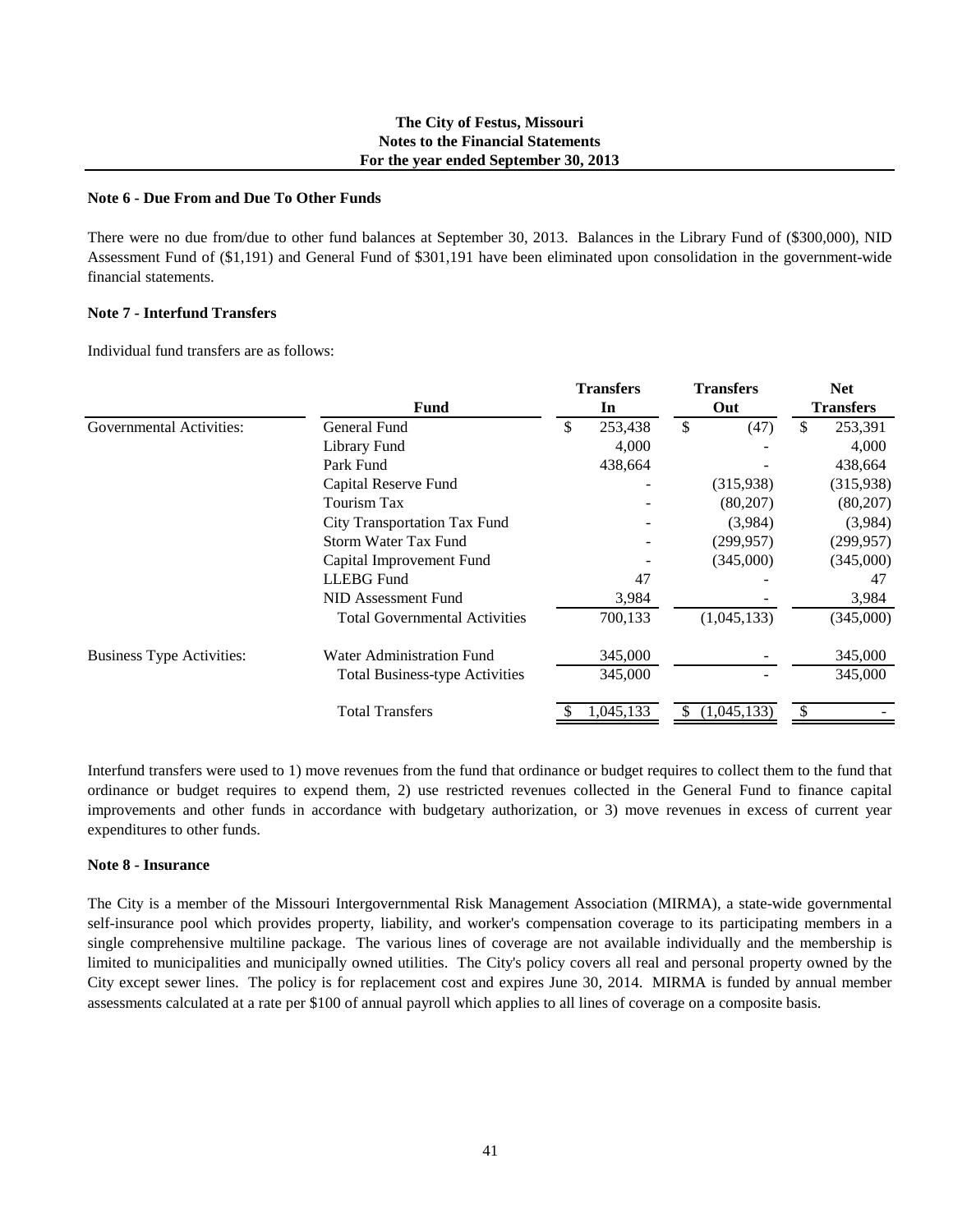#### **Note 8 - Insurance (continued)**

These funds are used to pay losses within specific risk retention limits shared equally by all members; purchase excess insurance which provides a transfer of catastrophic risk to private insurance carriers; purchase services such as claims administration, loss prevention, and data processing; and pay administrative expenses. Should actual insurance losses exceed MIRMA's estimates, the City could be required to contribute additional funds. Management believes the risk of additional loss is minimal and any additional contributions that may be required would not materially impact the overall operations of the City. The City incurred \$368,221 in insurance expense for the year ended September 30, 2013. Settled claims resulting from these risks have not exceeded coverage in any of the past three years.

#### **Note 9 - Claims and Contingencies**

### **Litigation**

The City generally follows the practice of recording liabilities resulting from claims and legal actions only when they become fixed and determinable in amount. At this time, a reasonable estimate as to the amount or range of potential loss and/or gain cannot be provided.

#### Federal and State Assisted Programs

The City has received proceeds from several federal and state grants. Periodic audits of these grants are required and certain costs may be questioned as inappropriate expenditures under the grant agreements. Such audits could result in the refund of grant monies to the grantor agencies. Management believes that any required refunds, if determined necessary, will be immaterial. No provision has been made in the accompanying financial statements for the potential refund of grant monies.

#### **Note 10 - Joint Ventures**

#### **Festus-Crystal City Sewage Treatment Commission**

The City of Festus and the City of Crystal City, Missouri participate in the Festus-Crystal City Sewage Treatment Commission (the Commission) which was formed for the purpose of operating and maintaining a sewage treatment facility for the two cities. Both City Councils appoint two members to the Commission. The City of Festus is committed to pay monthly to the Commission an amount equal to 62-64% of the previous month's costs of operation and maintenance of the shared facility and repairs. Capital expenditures are shared 50/50 by the cities. The City of Crystal City is committed to pay the remaining 36-38% of described costs. The City accounts for its participation in this joint venture under the equity method of accounting to reflect its 62-64% ownership of the Commission. The City's interest in the joint venture at September 30, 2013 is \$3,725,833. The change in value of the joint venture resulted in a loss of \$171,237 for the year ended September 30, 2013. For the year ended September 30, 2013, the City's cost for sewage treatment services provided by the Commission was \$258,953, which includes the City's share of operating expenses. Separate financial statements are prepared for the Festus-Crystal City Sewage Treatment Commission and may be obtained by contacting the administrative offices of the Commission.

The following paragraph is unaudited:

The Commission maintains its accounts on the cash basis. Total assets and equity of the Commission at September 30, 2013 were both \$25,648. Commission management stated that no long-term liabilities were outstanding at September 30, 2013. For the year ended September 30, 2013, total receipts and disbursements were \$577,276 and \$577,276, respectively, resulting in a net change in the Commission's equity of (\$0).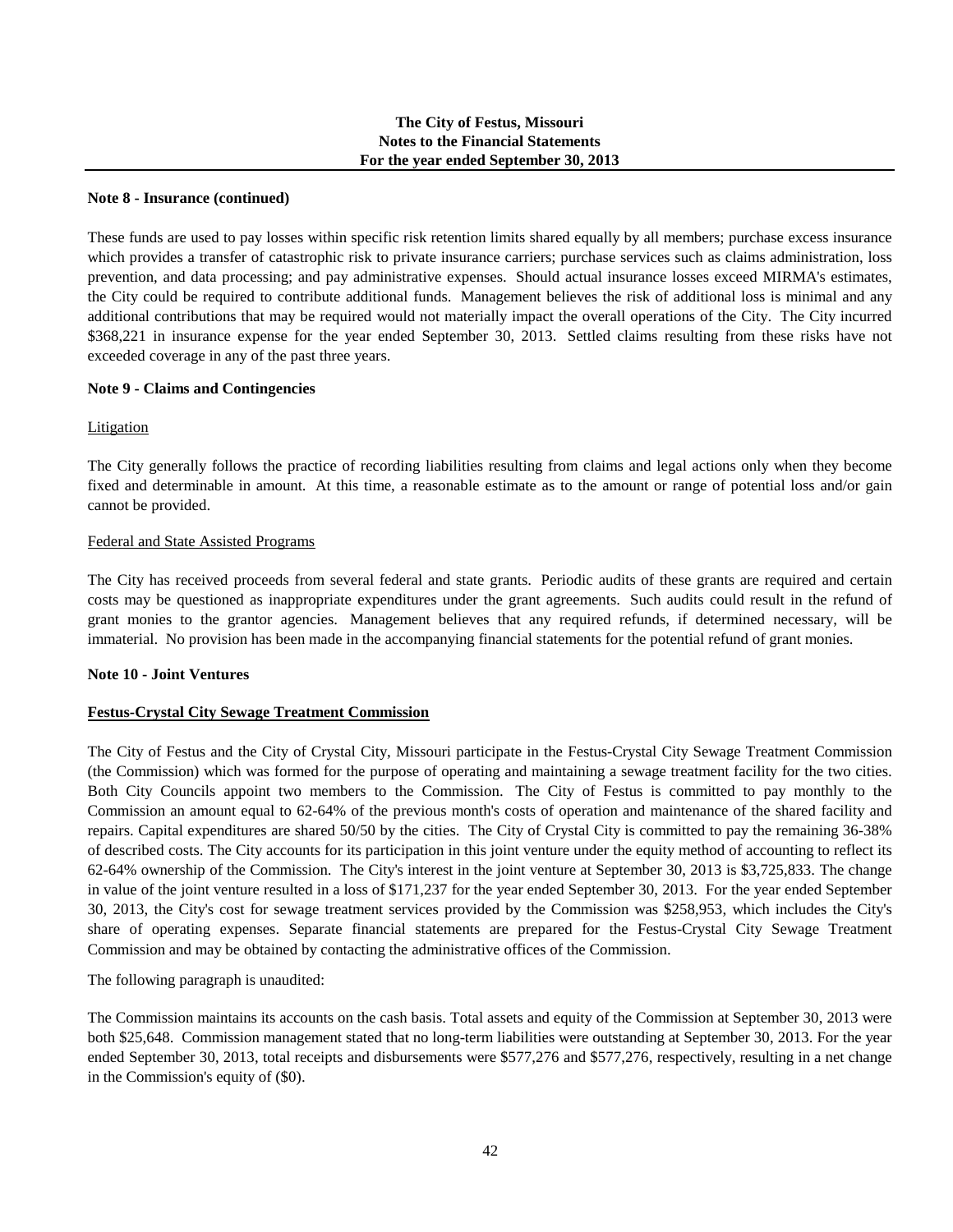#### **Note 10 - Joint Ventures (continued)**

### **Jefferson County Water Authority**

The City of Festus entered into a joint venture with the City of Herculaneum to form the Jefferson County Water Authority (JCWA) in January 2000 to provide water to the two city's residents. It has been determined that the JCWA is a joint venture with no equity interest, as defined under GASB Statement No. 14.

The JCWA is governed by an eight member board which is appointed by the City of Festus and the City of Herculaneum. Each City appoints four members to the JCWA board. The JCWA is designed to be self-sufficient.

The Authority currently makes a portion of debt service payments for the City of Festus Water Works and Sewage Revenue Refunding Bond Series 2003. Separate financial statements are prepared for the Jefferson County Water Authority and may be obtained by contacting the City of Festus.

### **Note 11 - Concentration**

The City entered into a water rate agreement to purchase all water from the Jefferson County Water Authority.

#### **Note 12 - Other Post Employment Benefits**

In addition to the pension benefits described in Note 5, the City allows employees who retire from the City to participate in the City's health, dental and vision insurance plans. Upon meeting the retirement requirements of LAGERS, the employees can elect to participate in the City's plans. The City pays for employee premiums for five years or until they reach age 65, but employees must pay for 100% of their spouse or dependents coverage for each plan they elect to participate. Future retirees will not be allowed to cover their spouse or dependents beyond the COBRA allowed time period. The difference between the amount the retiree is required to pay and the actual cost to the City is considered to be a post employment benefit. The City has not established an irrevocable trust fund for the accumulation of resources for the future payment of benefits under the plan; benefits are paid on a pay-as-you-go basis. A stand alone financial report is not available for the plan. During the year ended September 30, 2013, 8 retirees and 1 retirees' spouses participated in the City's insurance plans and paid premiums totaling \$23,946. COBRA premiums paid (not by City) totaled \$5,429.

#### **Note 13 - Operating Leases**

The City entered into a sixty month operating lease agreement with for a postage meter in August 2010. The total of the lease is \$14,221. Payments applied in fiscal year 2013 totaled \$2,844. Payments due for fiscal year 2014 and 2015 are \$2,844 and \$1,896, respectively.

#### **Note 14 - Adoption of New Accounting Pronouncements**

Effective October 1, 2012, the City adopted GASB Statement No. 63, *Reporting Deferred Outflows, Deferred Inflows and Net Position* . The objective of this statement is to provide guidance for reporting the financial statement elements of deferred outflows of resources and deferred inflows of resources. Deferred outflows represent the consumption of government's net assets that is applicable to a future period. Deferred inflows of resources represent the acquisition of net assets that is applicable to a future reporting period.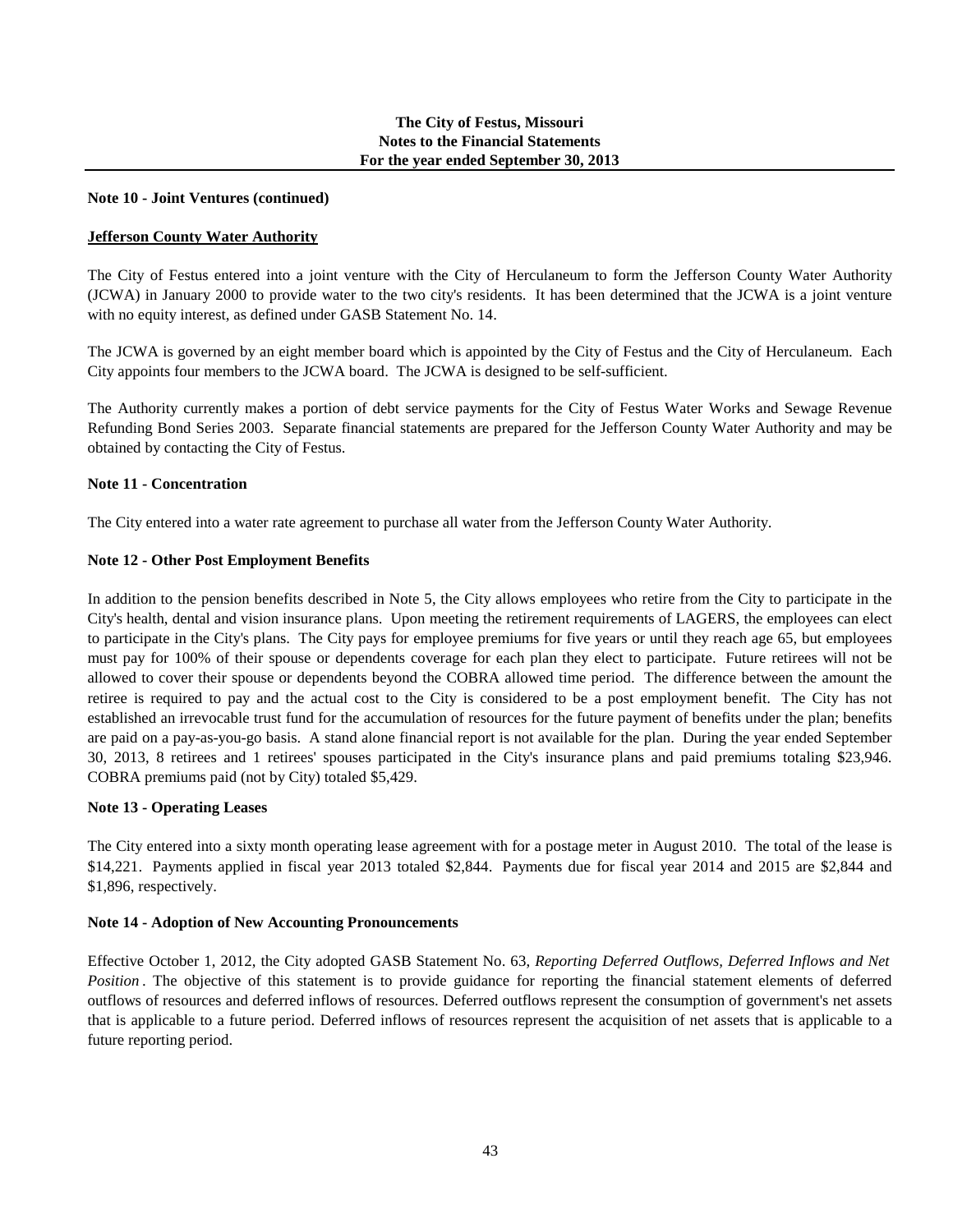#### **Note 14 - Adoption of New Accounting Pronouncements (continued)**

Effective October 1, 2012, the City adopted GASB Statement No. 65, *Items Previously Reported as Assets and Liabilities*. The objective of this statement is to establish accounting and financial reporting standards that reclassify, as deferred outflows of resources or deferred inflows of resources, certain items that were previously reported as assets and liabilities and recognizes, as outflows of resources or inflows of resources, certain items that were previously reported as assets and liabilities.

#### **Note 15 - Subsequent Events**

The City has evaluated events subsequent to September 30, 2013 to assess the need for potential recognition or disclosure in the financial statements. Such events have been evaluated through May 22, 2014, the date the financial statements were available to be issued. Based upon this evaluation, it was determined that no subsequent events occurred that require recognition or additional disclosure in the financial statements.

### **Note 16 - Prior Period Adjustments**

Due to the adoption of GASB Statement No. 65, *Items Previously Reported as Assets and Liabilities*, the City has removed bond issue costs from the books and treated the net change as a prior period adjustment to governmental and business-type activities beginning net position. There were also additional adjustments made due to incorrect reporting of long-term liabilities for net pension obligations in the prior year.

#### **Governmental Activities:**

| Beginning Net Position, as originally stated September 30, 2012 | \$25,648,839 |
|-----------------------------------------------------------------|--------------|
| Prior Period Adjustment 1                                       | (41, 496)    |
| Prior Period Adjustment 2                                       | (118,906)    |
| Beginning Net Position, as restated September 30, 2012          | \$25,488,437 |
| <u>Business-type Activities</u>                                 |              |
| Beginning Net Position, as originally stated September 30, 2012 | \$11,745,302 |
| Prior Period Adjustment 1                                       | (181, 465)   |
| Prior Period Adjustment 2                                       | (24,891)     |
| Beginning Net Position, as restated September 30, 2012          | \$11,538,946 |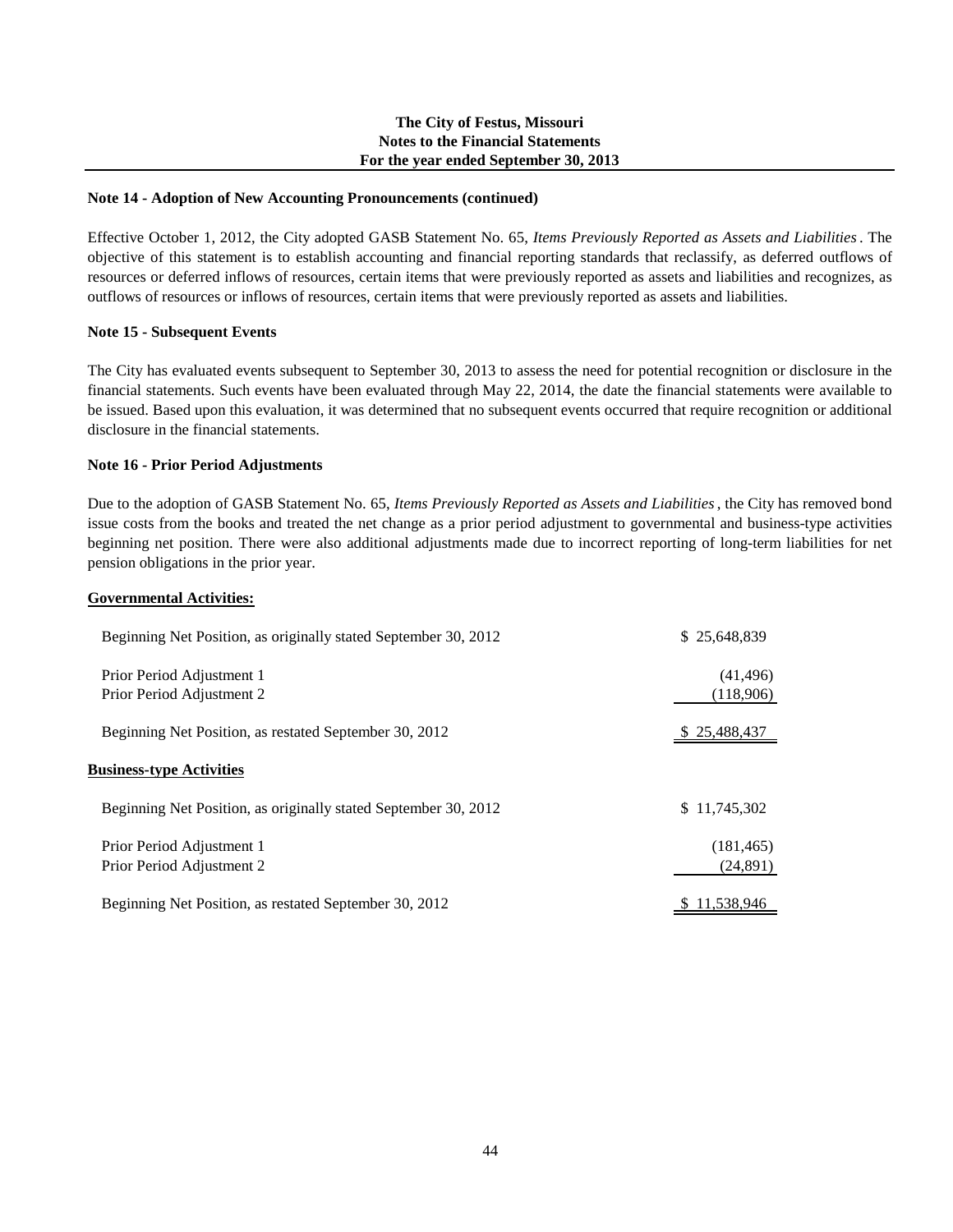# **City of Festus, Missouri Statement of Revenue, Expenditures and Changes in Fund Balance - Budget and Actual General Fund For the year ended September 30, 2013**

|                                                             |               | <b>Budgeted Amounts</b> |                 |           |                 |           | Variance with<br><b>Final Budget</b><br>Over |            |
|-------------------------------------------------------------|---------------|-------------------------|-----------------|-----------|-----------------|-----------|----------------------------------------------|------------|
| <b>Revenues</b>                                             |               | Original                |                 | Final     |                 | Actual    |                                              | (Under)    |
| Property taxes                                              | $\mathbb{S}$  | 243,665                 | $\overline{\$}$ | 243,665   | $\overline{\$}$ | 253,625   | $\overline{\mathcal{S}}$                     | 9,960      |
| Taxes - other                                               |               | 3,578,000               |                 | 3,578,000 |                 | 3,754,872 |                                              | 176,872    |
| Intergovernmental                                           |               |                         |                 |           |                 |           |                                              |            |
| Special assessments                                         |               |                         |                 |           |                 |           |                                              |            |
| Grant revenue                                               |               | 40,033                  |                 | 40,033    |                 | 30,438    |                                              | (9, 595)   |
| Licenses and permits                                        |               | 250,000                 |                 | 250,000   |                 | 289,733   |                                              | 39,733     |
| Fines and penalties                                         |               | 727,500                 |                 | 727,500   |                 | 579,962   |                                              | (147, 538) |
| Investment income                                           |               | 8,000                   |                 | 8,000     |                 | 8,172     |                                              | 172        |
| Building lease payments                                     |               | 56,040                  |                 | 56,040    |                 | 59,360    |                                              | 3,320      |
| Other                                                       |               | 54,050                  |                 | 54,050    |                 | 82,645    |                                              | 28,595     |
| Service charges                                             |               | 860,190                 |                 | 860,190   |                 | 884,269   |                                              | 24,079     |
| <b>Total Revenues</b>                                       | <sup>\$</sup> | 5,817,478               | \$              | 5,817,478 | \$              | 5,943,076 | \$                                           | 125,598    |
| <b>Expenditures</b>                                         |               |                         |                 |           |                 |           |                                              |            |
| Current:                                                    |               |                         |                 |           |                 |           |                                              |            |
| Administration                                              | \$            | 668,435                 | \$              | 668,435   | \$              | 599,970   | \$                                           | (68, 465)  |
| Court                                                       |               | 171,414                 |                 | 171,414   |                 | 163,993   |                                              | (7, 421)   |
| Building department                                         |               | 323,814                 |                 | 333,094   |                 | 315,837   |                                              | (17,257)   |
| Police                                                      |               | 2,131,833               |                 | 2,131,833 |                 | 1,999,730 |                                              | (132, 103) |
| Dispatch                                                    |               | 549,241                 |                 | 549,241   |                 | 530,383   |                                              | (18, 858)  |
| Fire                                                        |               | 217,464                 |                 | 217,464   |                 | 184,041   |                                              | (33, 423)  |
| Emergency management                                        |               | 19,750                  |                 | 19,750    |                 | 9,132     |                                              | (10,618)   |
| <b>Street</b>                                               |               | 314,574                 |                 | 314,574   |                 | 275,405   |                                              | (39,169)   |
| Non-departmental                                            |               | 945,800                 |                 | 945,800   |                 | 921,345   |                                              | (24, 455)  |
| Capital outlay                                              |               | 296,380                 |                 | 557,893   |                 | 526,860   |                                              | (31,033)   |
| Debt Service:                                               |               |                         |                 |           |                 |           |                                              |            |
| Principal                                                   |               | 168,873                 |                 | 168,873   |                 | 168,871   |                                              | (2)        |
| Interest and fiscal charges                                 |               | 38,869                  |                 | 38,869    |                 | 38,865    |                                              | (4)        |
| <b>Total Expenditures</b>                                   | \$            | 5,846,447               | \$              | 6,117,240 | \$              | 5,734,432 | $\$\,$                                       | (382, 808) |
| <b>Excess (Deficiency) of Revenues</b><br>over Expenditures |               | (28,969)                |                 | (299,762) |                 | 208,644   |                                              | 508,406    |
| <b>Other Financing Sources (Uses)</b>                       |               |                         |                 |           |                 |           |                                              |            |
| Lease purchase proceeds                                     |               |                         |                 |           |                 |           |                                              |            |
| Transfers in                                                |               | 100,000                 |                 | 253,438   |                 | 253,438   |                                              |            |
| Transfers out                                               |               | (22, 774)               |                 | (22, 774) |                 | (47)      |                                              | 22,727     |
| <b>Total Other Financing Sources (Uses)</b>                 |               | 77,226                  |                 | 230,664   |                 | 253,391   |                                              | 22,727     |
| <b>Net Change in Fund Balance</b>                           |               | 48,257                  | -S              | (69,098)  | \$              | 462,035   | - \$                                         | 531,133    |
| <b>Fund Balance, October 1</b>                              |               |                         |                 |           |                 | 3,124,075 |                                              |            |
| <b>Fund Balance, September 30</b>                           |               |                         |                 |           | \$              | 3,586,110 |                                              |            |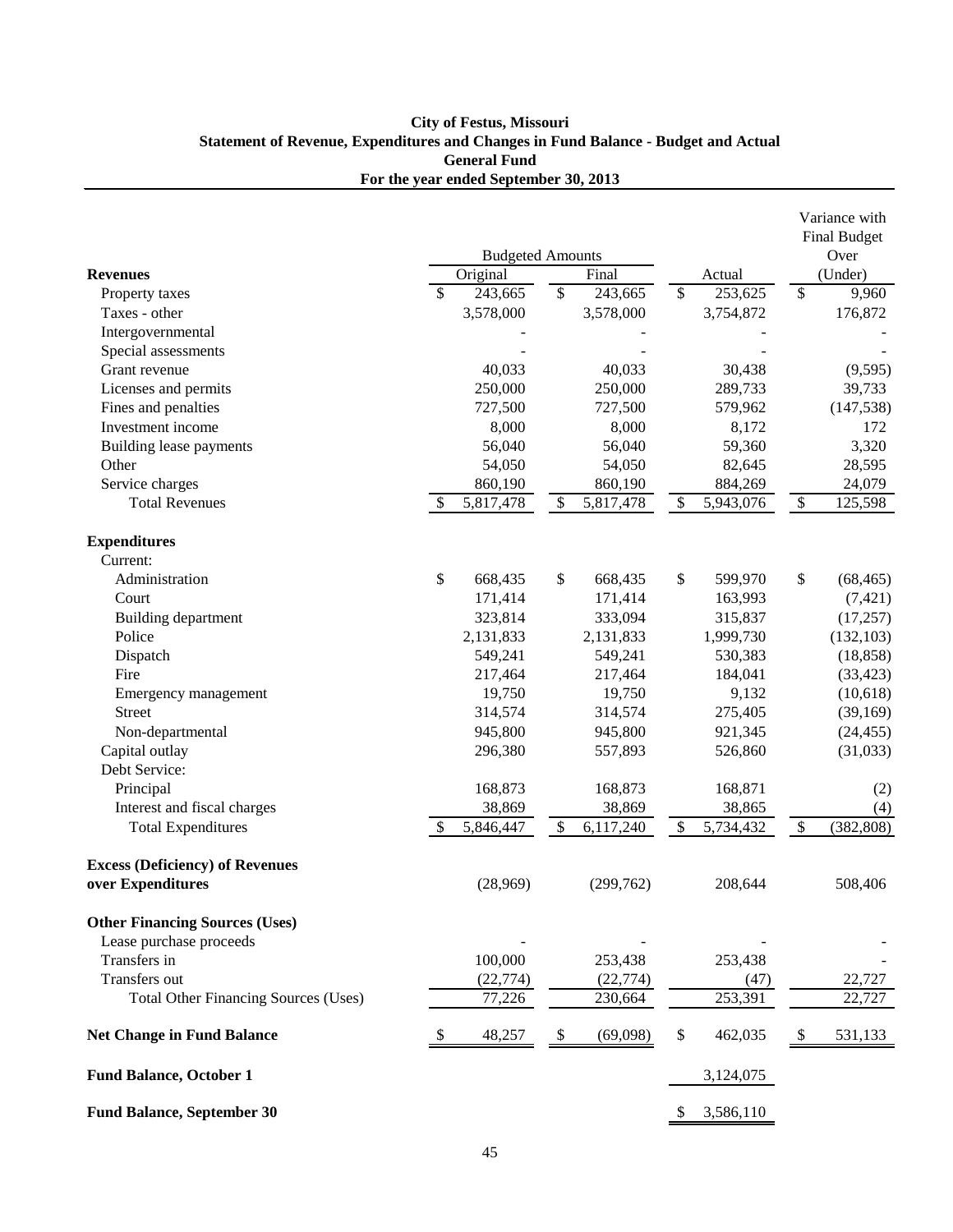# **City of Festus, Missouri Statement of Revenue, Expenditures and Changes in Fund Balance - Budget and Actual City Transportation Tax Fund For the year ended September 30, 2013**

|                                             |               |                         |               |           |                          |           |               | Variance with<br><b>Final Budget</b> |
|---------------------------------------------|---------------|-------------------------|---------------|-----------|--------------------------|-----------|---------------|--------------------------------------|
| <b>Revenues</b>                             |               | <b>Budgeted Amounts</b> |               | Final     |                          |           |               | Over                                 |
| Property taxes                              | \$            | Original                | \$            |           | $\overline{\mathcal{S}}$ | Actual    | $\mathcal{S}$ | (Under)                              |
| Taxes - other                               |               | 1,108,500               |               | 1,108,500 |                          | 1,152,665 |               | 44,165                               |
| Intergovernmental                           |               |                         |               |           |                          |           |               |                                      |
| Special assessments                         |               |                         |               |           |                          |           |               |                                      |
| Grant revenue                               |               | 1,454,165               |               | 666,558   |                          | 636,031   |               | (30,527)                             |
| Licenses and permits                        |               | 3,000                   |               | 3,000     |                          | 1,825     |               | (1,175)                              |
| Fines and penalties                         |               |                         |               |           |                          |           |               |                                      |
| Investment income                           |               | 8,000                   |               | 8,000     |                          | 9,551     |               | 1,551                                |
| Building lease payments                     |               |                         |               |           |                          |           |               |                                      |
| Other                                       |               | 1,500                   |               | 1,500     |                          | 59,030    |               | 57,530                               |
| Service charges                             |               |                         |               |           |                          |           |               |                                      |
| <b>Total Revenues</b>                       | <sup>\$</sup> | 2,575,165               | $\$$          | 1,787,558 | \$                       | 1,859,102 | $\$$          | 71,544                               |
|                                             |               |                         |               |           |                          |           |               |                                      |
| <b>Expenditures</b>                         |               |                         |               |           |                          |           |               |                                      |
| Current:                                    |               |                         |               |           |                          |           |               |                                      |
| Administration                              | \$            |                         | \$            |           | \$                       |           | \$            |                                      |
| Court                                       |               |                         |               |           |                          |           |               |                                      |
| Building department                         |               |                         |               |           |                          |           |               |                                      |
| Police                                      |               |                         |               |           |                          |           |               |                                      |
| Dispatch                                    |               |                         |               |           |                          |           |               |                                      |
| Fire                                        |               |                         |               |           |                          |           |               |                                      |
| Emergency management                        |               |                         |               |           |                          |           |               |                                      |
| <b>Street</b>                               |               | 964,911                 |               | 993,933   |                          | 756,457   |               | (237, 476)                           |
| Non-departmental                            |               |                         |               |           |                          |           |               |                                      |
| Capital outlay                              |               | 1,879,798               |               | 860,289   |                          | 944,355   |               | 84,066                               |
| Debt Service:                               |               |                         |               |           |                          |           |               |                                      |
| Principal                                   |               | 96                      |               | 96        |                          | 96        |               |                                      |
| Interest and fiscal charges                 |               |                         |               | 1         |                          |           |               |                                      |
| <b>Total Expenditures</b>                   | \$            | 2,844,806               | $\$$          | 1,854,319 | \$                       | 1,700,909 | $\$\,$        | (153, 410)                           |
| <b>Excess (Deficiency) of Revenues</b>      |               |                         |               |           |                          |           |               |                                      |
| over Expenditures                           |               | (269, 641)              |               | (66,761)  |                          | 158,193   |               | 224,954                              |
|                                             |               |                         |               |           |                          |           |               |                                      |
| <b>Other Financing Sources (Uses)</b>       |               |                         |               |           |                          |           |               |                                      |
| Lease purchase proceeds                     |               |                         |               |           |                          |           |               |                                      |
| Transfers in                                |               |                         |               |           |                          |           |               |                                      |
| Transfers out                               |               | (3,984)                 |               | (3,984)   |                          | (3,984)   |               |                                      |
| <b>Total Other Financing Sources (Uses)</b> |               | (3,984)                 |               | (3,984)   |                          | (3,984)   |               |                                      |
| <b>Net Change in Fund Balance</b>           | \$            | (273, 625)              | $\mathcal{S}$ | (70, 745) | \$                       | 154,209   | -S            | 224,954                              |
| <b>Fund Balance, October 1</b>              |               |                         |               |           |                          | 2,659,753 |               |                                      |
| <b>Fund Balance, September 30</b>           |               |                         |               |           | \$                       | 2,813,962 |               |                                      |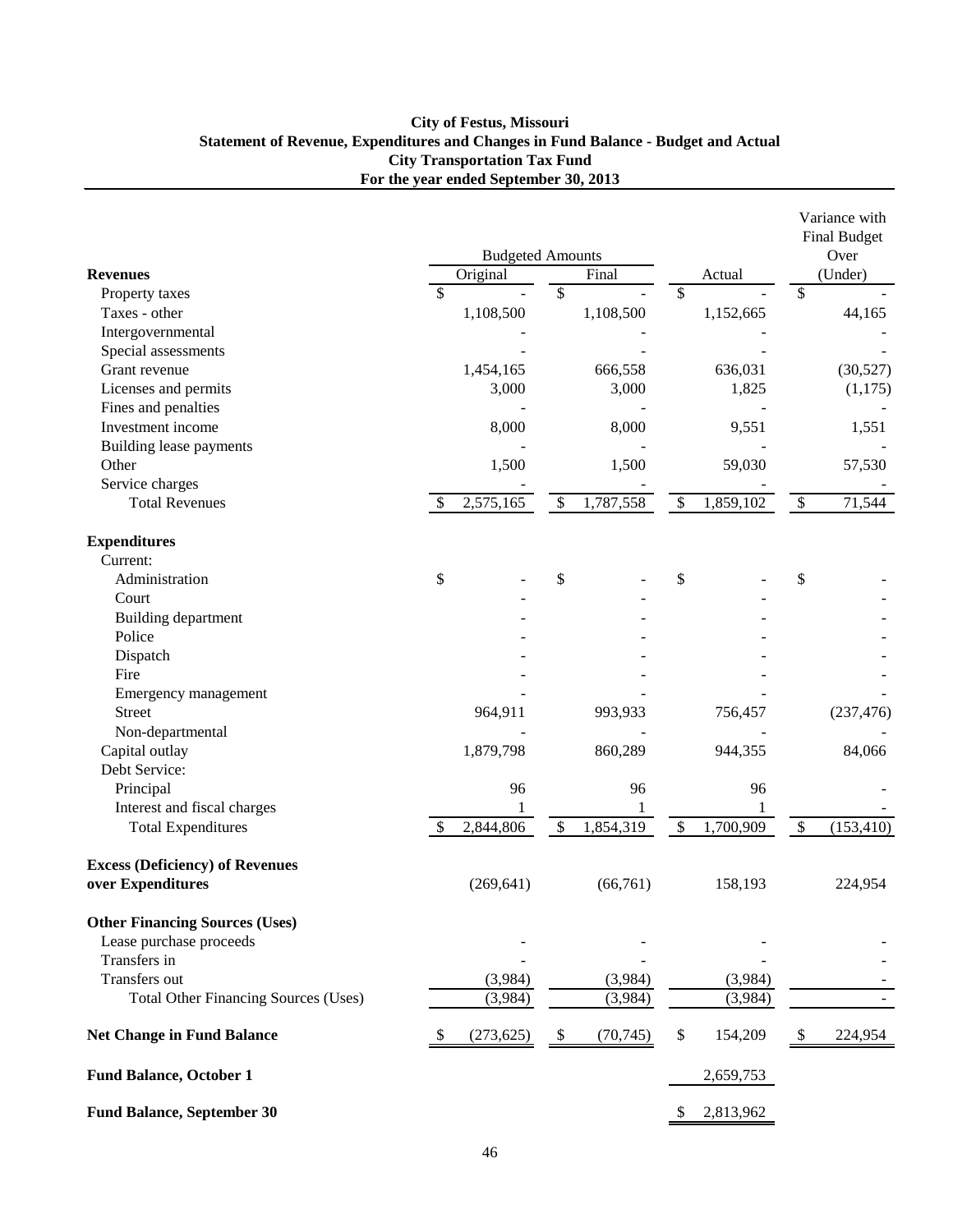# **City of Festus, Missouri Statement of Revenue, Expenditures and Changes in Fund Balance - Budget and Actual County Transportation Tax Fund For the year ended September 30, 2013**

|                                             |                           | <b>Budgeted Amounts</b> |                          |         |                          | Variance with<br><b>Final Budget</b><br>Over |                          |            |  |
|---------------------------------------------|---------------------------|-------------------------|--------------------------|---------|--------------------------|----------------------------------------------|--------------------------|------------|--|
| <b>Revenues</b>                             |                           | Original                |                          | Final   |                          | Actual                                       |                          | (Under)    |  |
| Property taxes                              | $\overline{\mathcal{S}}$  |                         | $\overline{\mathcal{S}}$ |         | \$                       |                                              | $\overline{\mathcal{S}}$ |            |  |
| Taxes - other                               |                           | 550,000                 |                          | 550,000 |                          | 39,483                                       |                          | (510, 517) |  |
| Intergovernmental                           |                           |                         |                          |         |                          |                                              |                          |            |  |
| Special assessments                         |                           |                         |                          |         |                          |                                              |                          |            |  |
| Grant revenue                               |                           |                         |                          |         |                          |                                              |                          |            |  |
| Licenses and permits                        |                           |                         |                          |         |                          |                                              |                          |            |  |
| Fines and penalties                         |                           |                         |                          |         |                          |                                              |                          |            |  |
| Investment income                           |                           | 100                     |                          | 100     |                          | 258                                          |                          | 158        |  |
| Building lease payments                     |                           |                         |                          |         |                          |                                              |                          |            |  |
| Other                                       |                           |                         |                          |         |                          |                                              |                          |            |  |
| Service charges                             |                           |                         |                          |         |                          |                                              |                          |            |  |
| <b>Total Revenues</b>                       | $\mathcal{S}$             | $\overline{550,100}$    | $\overline{\mathcal{L}}$ | 550,100 | $\mathbb{S}$             | 39,741                                       | $\sqrt{3}$               | (510, 359) |  |
| <b>Expenditures</b>                         |                           |                         |                          |         |                          |                                              |                          |            |  |
| Current:                                    |                           |                         |                          |         |                          |                                              |                          |            |  |
| Administration                              | \$                        |                         | \$                       |         | \$                       |                                              | \$                       |            |  |
| Court                                       |                           |                         |                          |         |                          |                                              |                          |            |  |
| Building department                         |                           |                         |                          |         |                          |                                              |                          |            |  |
| Police                                      |                           |                         |                          |         |                          |                                              |                          |            |  |
| Dispatch                                    |                           |                         |                          |         |                          |                                              |                          |            |  |
| Fire                                        |                           |                         |                          |         |                          |                                              |                          |            |  |
| Emergency management                        |                           |                         |                          |         |                          |                                              |                          |            |  |
| <b>Street</b>                               |                           |                         |                          |         |                          |                                              |                          |            |  |
| Non-departmental                            |                           |                         |                          |         |                          |                                              |                          |            |  |
| Capital outlay                              |                           | 532,493                 |                          | 45,000  |                          | 39,483                                       |                          | (5,517)    |  |
| Debt Service:                               |                           |                         |                          |         |                          |                                              |                          |            |  |
| Principal                                   |                           |                         |                          |         |                          |                                              |                          |            |  |
| Interest and fiscal charges                 |                           |                         |                          |         |                          |                                              |                          |            |  |
| <b>Total Expenditures</b>                   | $\boldsymbol{\mathsf{S}}$ | 532,493                 | $\overline{\mathcal{S}}$ | 45,000  | $\overline{\mathcal{L}}$ | 39,483                                       | $\overline{\mathcal{S}}$ | (5,517)    |  |
| <b>Excess (Deficiency) of Revenues</b>      |                           |                         |                          |         |                          |                                              |                          |            |  |
| over Expenditures                           |                           | 17,607                  |                          | 505,100 |                          | 258                                          |                          | (504, 842) |  |
| <b>Other Financing Sources (Uses)</b>       |                           |                         |                          |         |                          |                                              |                          |            |  |
| Lease purchase proceeds                     |                           |                         |                          |         |                          |                                              |                          |            |  |
| Transfers in                                |                           |                         |                          |         |                          |                                              |                          |            |  |
| Transfers out                               |                           |                         |                          |         |                          |                                              |                          |            |  |
| <b>Total Other Financing Sources (Uses)</b> |                           |                         |                          |         |                          |                                              |                          | ٠          |  |
| <b>Net Change in Fund Balance</b>           | -S                        | 17,607                  | -\$                      | 505,100 | \$                       | 258                                          | -\$                      | (504, 842) |  |
| <b>Fund Balance, October 1</b>              |                           |                         |                          |         |                          | 229,954                                      |                          |            |  |
| <b>Fund Balance, September 30</b>           |                           |                         |                          |         | \$                       | 230,212                                      |                          |            |  |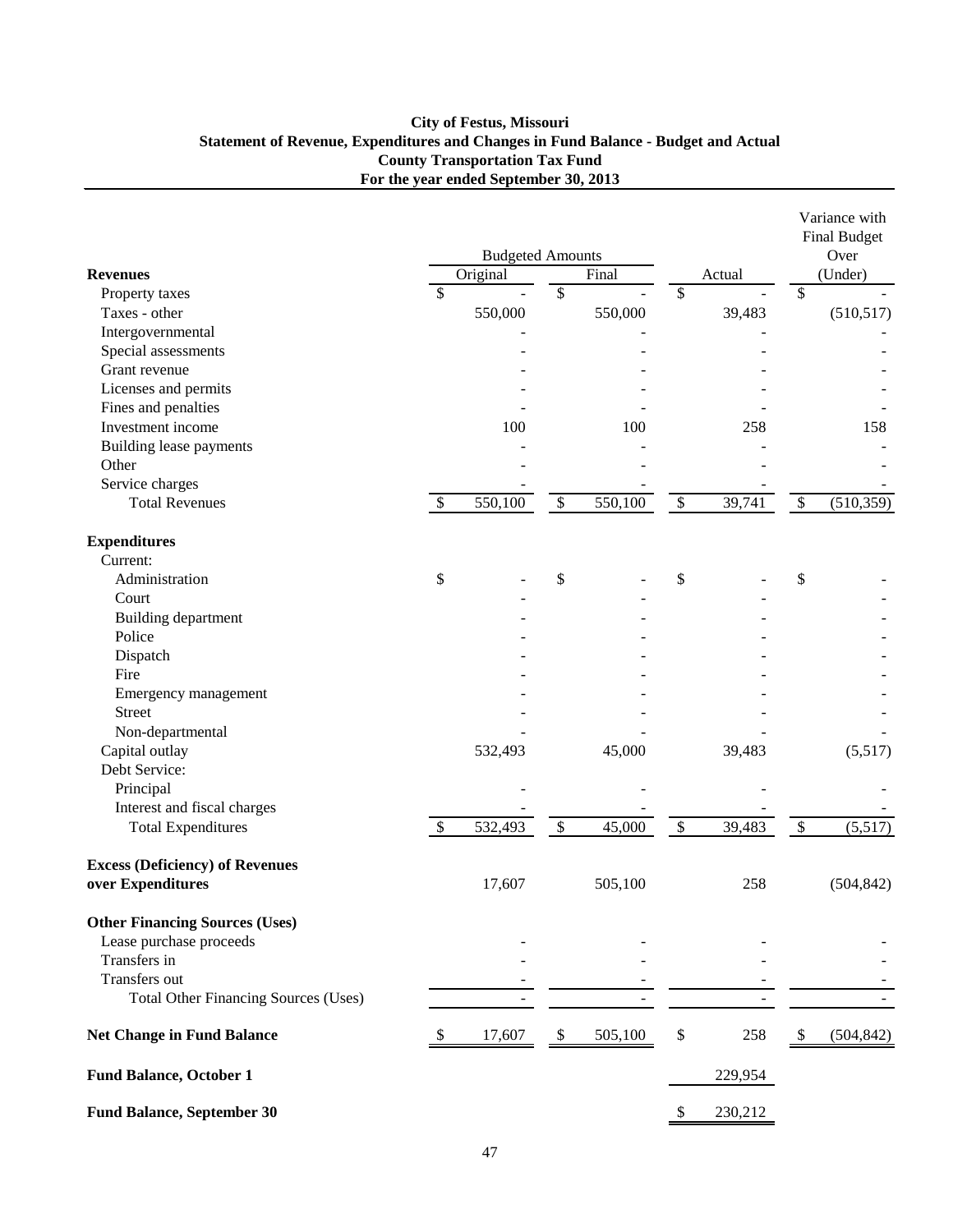# **City of Festus, Missouri Statement of Revenue, Expenditures and Changes in Fund Balance - Budget and Actual Capital Reserve Fund For the year ended September 30, 2013**

|                                             |               |                         |               |           |                 |            |                          | Variance with       |
|---------------------------------------------|---------------|-------------------------|---------------|-----------|-----------------|------------|--------------------------|---------------------|
|                                             |               |                         |               |           |                 |            |                          | <b>Final Budget</b> |
|                                             |               | <b>Budgeted Amounts</b> |               |           |                 |            |                          | Over                |
| <b>Revenues</b>                             | $\mathcal{S}$ | Original                |               | Final     |                 | Actual     | \$                       | (Under)             |
| Property taxes<br>Taxes - other             |               |                         | \$            |           | \$              |            |                          |                     |
|                                             |               |                         |               |           |                 |            |                          |                     |
| Intergovernmental<br>Special assessments    |               |                         |               |           |                 |            |                          |                     |
| Grant revenue                               |               |                         |               | 2,700     |                 |            |                          |                     |
|                                             |               |                         |               |           |                 | 2,700      |                          |                     |
| Licenses and permits<br>Fines and penalties |               |                         |               |           |                 |            |                          |                     |
| Investment income                           |               | 5,000                   |               | 5,000     |                 | 5,477      |                          | 477                 |
|                                             |               |                         |               |           |                 |            |                          |                     |
| Building lease payments<br>Other            |               |                         |               |           |                 |            |                          |                     |
| Service charges                             |               |                         |               |           |                 |            |                          |                     |
| <b>Total Revenues</b>                       | $\mathcal{S}$ | 5,000                   | $\$\,$        | 7,700     | $\overline{\$}$ | 8,177      | $\overline{\mathcal{S}}$ | 477                 |
|                                             |               |                         |               |           |                 |            |                          |                     |
| <b>Expenditures</b>                         |               |                         |               |           |                 |            |                          |                     |
| Current:                                    |               |                         |               |           |                 |            |                          |                     |
| Administration                              | \$            |                         | \$            |           | \$              |            | \$                       |                     |
| Court                                       |               |                         |               |           |                 |            |                          |                     |
| Building department                         |               |                         |               |           |                 |            |                          |                     |
| Police                                      |               |                         |               |           |                 |            |                          |                     |
| Dispatch                                    |               |                         |               |           |                 |            |                          |                     |
| Fire                                        |               |                         |               |           |                 |            |                          |                     |
| Emergency management                        |               |                         |               |           |                 |            |                          |                     |
| <b>Street</b>                               |               |                         |               |           |                 |            |                          |                     |
| Non-departmental                            |               |                         |               | 2,700     |                 | 2,700      |                          |                     |
| Capital outlay                              |               |                         |               |           |                 |            |                          |                     |
| Debt Service:                               |               |                         |               |           |                 |            |                          |                     |
| Principal                                   |               |                         |               |           |                 |            |                          |                     |
| Interest and fiscal charges                 |               |                         |               |           |                 |            |                          |                     |
| <b>Total Expenditures</b>                   | \$            |                         | $\$$          | 2,700     | $\mathbb{S}$    | 2,700      | $\overline{\$}$          |                     |
| <b>Excess (Deficiency) of Revenues</b>      |               |                         |               |           |                 |            |                          |                     |
| over Expenditures                           |               | 5,000                   |               | 5,000     |                 | 5,477      |                          | 477                 |
|                                             |               |                         |               |           |                 |            |                          |                     |
| <b>Other Financing Sources (Uses)</b>       |               |                         |               |           |                 |            |                          |                     |
| Lease purchase proceeds                     |               |                         |               |           |                 |            |                          |                     |
| Transfers in                                |               |                         |               |           |                 |            |                          |                     |
| Transfers out                               |               | (162, 550)              |               | (315,938) |                 | (315,938)  |                          |                     |
| Total Other Financing Sources (Uses)        |               | (162, 550)              |               | (315,938) |                 | (315,938)  |                          |                     |
| <b>Net Change in Fund Balance</b>           | S             | (157, 550)              | $\frac{1}{2}$ | (310,938) | $\$$            | (310, 461) | \$                       | 477                 |
| <b>Fund Balance, October 1</b>              |               |                         |               |           |                 | 2,218,899  |                          |                     |
| <b>Fund Balance, September 30</b>           |               |                         |               |           |                 | 1,908,438  |                          |                     |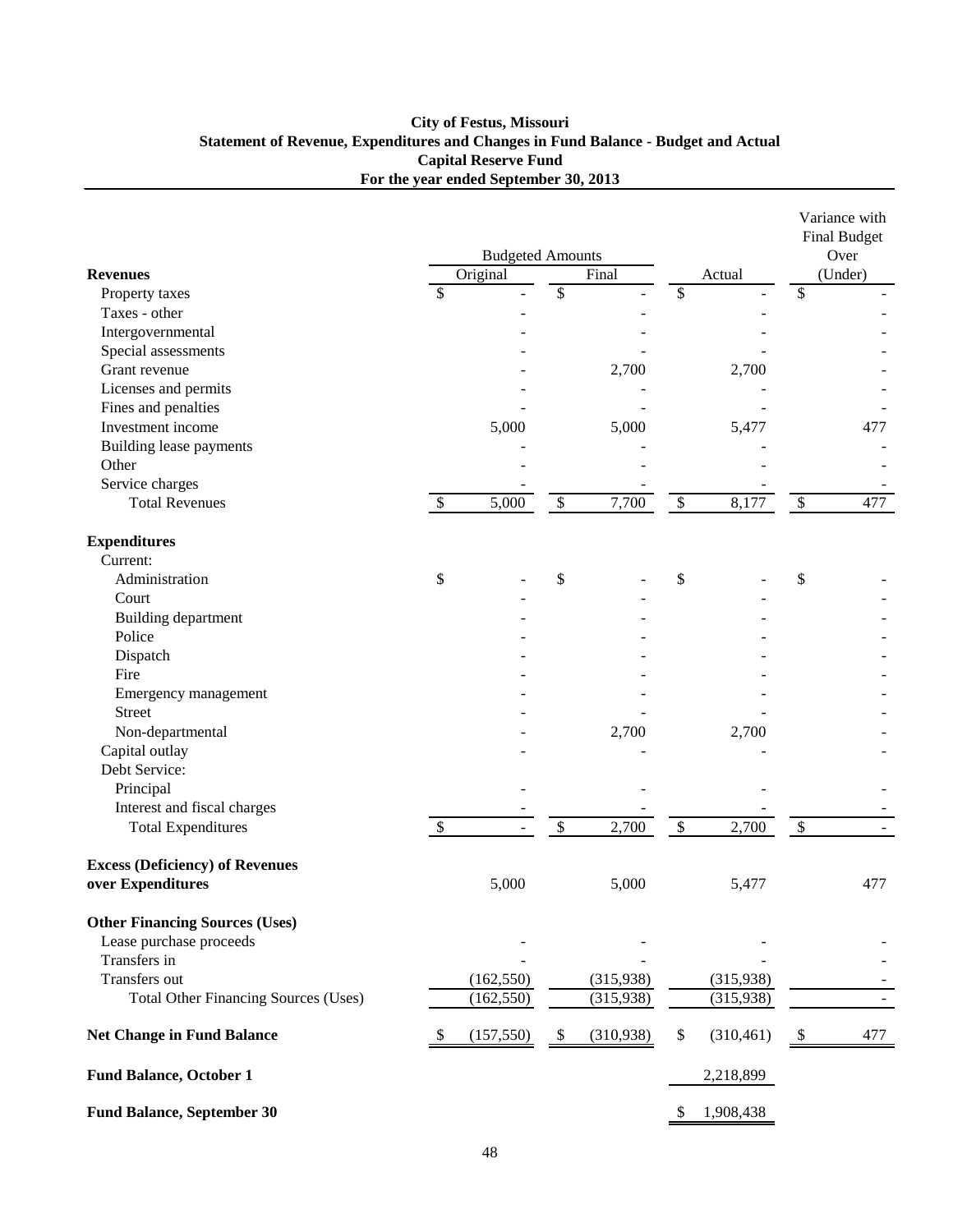#### **Note 1 - Explanation of Budgetary Process**

Budgets are adopted on an accrual basis. An annual appropriated budget is adopted for the governmental funds except proceeds from notes payable and related expenses. All annual appropriations lapse at fiscal year-end.

In August, all departments submit requests for appropriation to the City's budget committee so that a budget may be prepared. The budget is prepared by fund, function and activity, and includes information on the past year, current year estimates and requested appropriations for the next fiscal year. During September, the budget is presented to the City Council for review. Prior to October 1, the budget is enacted by the City Council through passage of an ordinance. Expenditures may not legally exceed budgeted appropriations at the activity level. Budgeted amounts in the accompanying financial statements include transfers and revisions to the original budget ordinance. The City Administrator is authorized to transfer appropriations between budget line items within departments. The City Council must approve transfers between funds and departments.

The Library has a negative fund balance due to debt.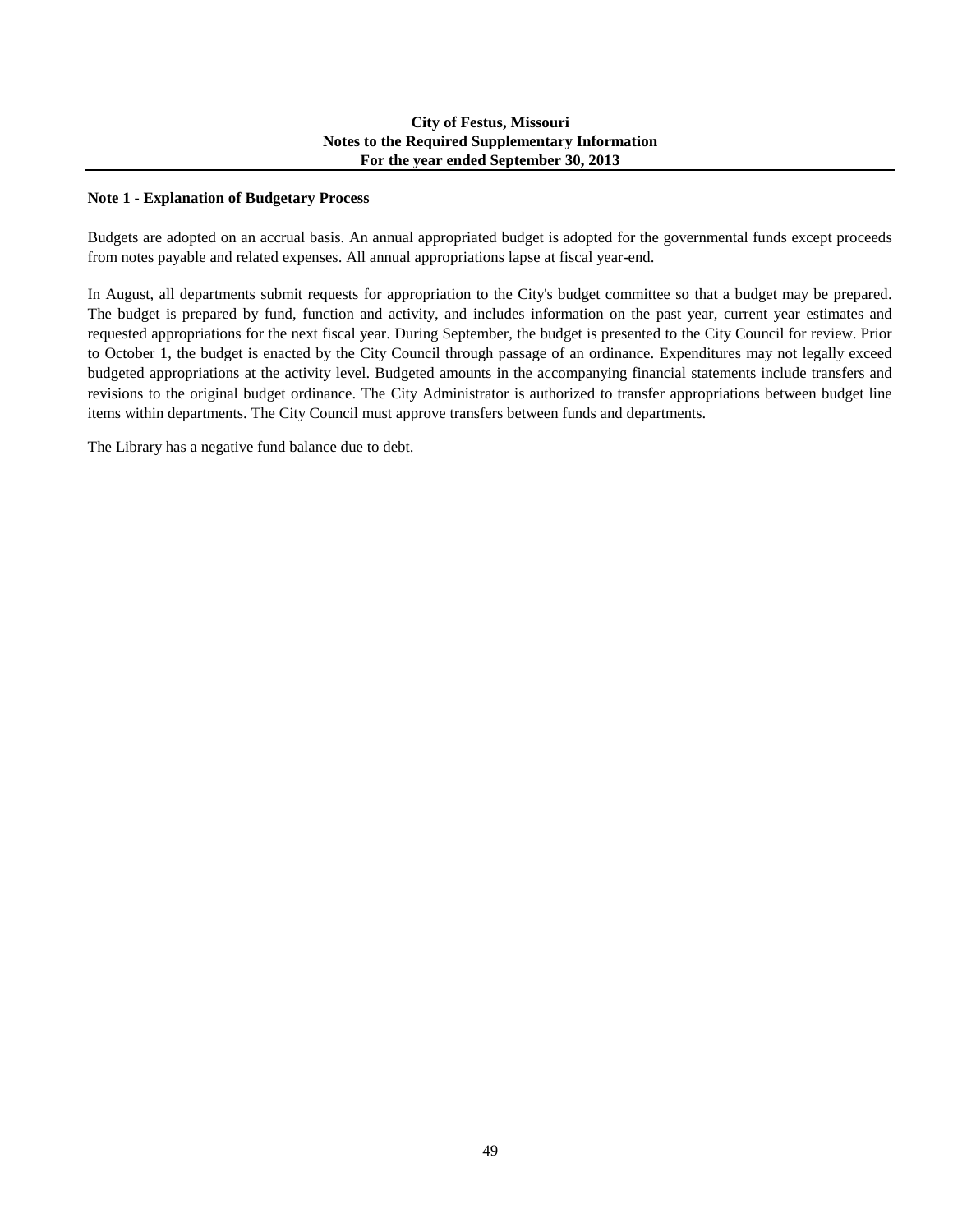#### **The City of Festus, Missouri Combining Balance Sheet - Non-Major Governmental Funds September 30, 2013**

|                                                                               |              |         |               |                |               |         |               |            |              |                    |              | <b>Special Revenue Funds</b> |               |                |               |              |               |            |               |             |                          |               |             |
|-------------------------------------------------------------------------------|--------------|---------|---------------|----------------|---------------|---------|---------------|------------|--------------|--------------------|--------------|------------------------------|---------------|----------------|---------------|--------------|---------------|------------|---------------|-------------|--------------------------|---------------|-------------|
|                                                                               |              |         |               |                |               |         |               | NID        |              | Law<br>Enforcement |              | Storm<br>Water               |               | Tourism        |               | Sales<br>Tax |               | Federal    |               | Capital     | Local Law<br>Enforcement |               |             |
| <b>Assets</b>                                                                 |              | Health  |               | Library        |               | Park    |               | Assessment |              | Training           |              | Tax                          |               | Tax            |               | Reimb.       |               | Forfeiture |               | Improvement | <b>Block Grant</b>       |               | Totals      |
| Cash and cash equivalents                                                     | $\mathbf{s}$ | 245,443 | <sup>\$</sup> | 132,032        | $\mathbb{S}$  | 215,153 | \$            | 19,732     | s            | 22,834             | - \$         | 734,326                      | $\sqrt{s}$    | 236,381        | $\mathbb{S}$  | 128,958      | $\mathbb{S}$  | 20,694     | $\sqrt{S}$    | 784,880     | $\mathbf{\hat{S}}$       | $\mathbb{S}$  | 2,540,433   |
| Investments                                                                   |              | 100,000 |               | 50,000         |               | 110,000 |               |            |              |                    |              | 250,051                      |               | 75,000         |               |              |               |            |               | 249,000     |                          |               | 834,051     |
| Restricted cash                                                               |              |         |               | ÷.             |               |         |               |            |              |                    |              |                              |               |                |               |              |               |            |               |             |                          |               |             |
| Restricted investments                                                        |              | $\sim$  |               | $\sim$         |               |         |               |            |              |                    |              |                              |               | $\overline{a}$ |               |              |               |            |               |             |                          |               |             |
| Receivables, net                                                              |              |         |               |                |               |         |               |            |              |                    |              |                              |               |                |               |              |               |            |               |             |                          |               |             |
| Taxes                                                                         |              | 7,391   |               | 10,163         |               | 64,489  |               |            |              |                    |              | 117,610                      |               | 72,430         |               | 38,092       |               |            |               | 108,548     |                          |               | 418,723     |
| Special assessments                                                           |              |         |               | $\overline{a}$ |               |         |               | 451,585    |              |                    |              |                              |               |                |               |              |               |            |               |             |                          |               | 451,585     |
| Interest                                                                      |              | 60      |               | 30             |               | 65      |               |            |              |                    |              | 148                          |               | 45             |               |              |               |            |               | 211         |                          |               | 559         |
| Grants                                                                        |              |         |               | 975            |               |         |               |            |              |                    |              |                              |               |                |               |              |               |            |               |             |                          |               | 975         |
| Court                                                                         |              |         |               | ÷,             |               |         |               |            |              |                    |              |                              |               |                |               |              |               |            |               |             |                          |               |             |
| Other                                                                         |              | 20,612  |               | 493            |               | 2,794   |               |            |              | 3,909              |              |                              |               |                |               |              |               |            |               |             |                          |               | 27,808      |
| Prepaid items                                                                 |              | 2,341   |               | 7,950          |               | 10,514  |               |            |              |                    |              | 1,763                        |               |                |               |              |               |            |               |             |                          |               | 22,568      |
| Due from other funds                                                          |              |         |               |                |               |         |               |            |              |                    |              |                              |               |                |               |              |               |            |               |             |                          |               |             |
| <b>Total Assets</b>                                                           | $\mathbb{S}$ | 375,847 | -S            | 201,643        | $\mathbb{S}$  | 403,015 | -S            | 471,317    | -S           | 26,743             | \$           | 1,103,898                    | $\mathbb{S}$  | 383,856        | <sup>\$</sup> | 167,050      | - \$          | 20,694     | $\mathbb{S}$  | 1,142,639   | - \$                     | <sup>\$</sup> | 4,296,702   |
| <b>Deferred Outflows of Resources</b>                                         |              |         |               |                |               |         |               |            |              |                    |              |                              |               |                |               |              |               |            |               |             |                          |               |             |
| <b>Total Assets and Deferred</b>                                              |              |         |               |                |               |         |               |            |              |                    |              |                              |               |                |               |              |               |            |               |             |                          |               |             |
| <b>Outflows of Resources</b>                                                  |              | 375,847 |               | 201,643        | $\mathcal{S}$ | 403,015 |               | 471,317    |              | 26,743             | \$           | 1,103,898                    | -S            | 383,856        |               | 167,050      |               | 20,694     | $\mathcal{S}$ | 1,142,639   |                          | $\mathbb{S}$  | 4,296,702   |
| <b>Liabilities</b>                                                            |              |         |               |                |               |         |               |            |              |                    |              |                              |               |                |               |              |               |            |               |             |                          |               |             |
| Checks written in excess of cash balance                                      | \$.          |         | -S            |                | $\mathcal{S}$ |         | <sup>\$</sup> |            |              |                    | \$           |                              | $\mathcal{S}$ |                |               |              |               |            | S.            |             | -S                       | -S            |             |
|                                                                               |              | 1,104   |               | 2,544          |               | 20,665  |               |            |              | 538                |              | 54,699                       |               |                |               |              |               |            |               | 17,916      |                          |               | 97,466      |
| Accounts payable                                                              |              | 1,074   |               | 2,874          |               | 4,083   |               |            |              |                    |              | 968                          |               |                |               |              |               |            |               |             |                          |               | 8,999       |
| Accrued payroll                                                               |              |         |               |                |               |         |               |            |              |                    |              |                              |               |                |               |              |               |            |               |             |                          |               |             |
| Accrued payroll liabilities-other                                             |              | 1,400   |               | 1,541          |               | 3,309   |               | ÷,         |              |                    |              | 759                          |               |                |               |              |               |            |               |             |                          |               | 7,009       |
| Due to other funds                                                            |              |         |               | 300,000        |               |         |               | 1,191      |              |                    |              |                              |               |                |               |              |               |            |               |             |                          |               | 301,191     |
| Funds held for others                                                         |              |         |               |                |               |         |               | $\sim$     |              |                    |              |                              |               |                |               |              |               |            |               |             |                          |               |             |
| Unearned revenue                                                              |              | 110     |               | 5,923          |               |         |               |            |              |                    |              | 3,000                        |               |                |               |              |               |            |               |             |                          |               | 9,033       |
| Accrued interest                                                              |              |         |               |                |               |         |               | 1,702      |              |                    |              |                              |               |                |               |              |               |            |               |             |                          |               | 1,702       |
| Other liabilities                                                             |              |         |               |                |               | 590     |               |            |              |                    |              | 17,916                       |               |                |               |              |               |            |               |             |                          |               | 18,506      |
| Noncurrent liabilities:                                                       |              |         |               |                |               |         |               |            |              |                    |              |                              |               |                |               |              |               |            |               |             |                          |               |             |
| Due Within One Year                                                           |              |         |               |                |               |         |               |            |              |                    |              |                              |               |                |               |              |               |            |               |             |                          |               |             |
| Due in More Than One Year                                                     |              |         |               |                |               |         |               |            |              |                    |              |                              |               |                |               |              |               |            |               |             |                          |               |             |
| <b>Total Liabilities</b>                                                      | $\mathbf{s}$ | 3,688   | -8            | 312,882        | $\mathcal{S}$ | 28,647  | - \$          | 2,893      | $\mathbf{s}$ | 538                | $\mathbf{s}$ | 77,342                       | $\mathbf{s}$  |                | $\mathbf{s}$  |              | $\mathcal{S}$ |            | $\mathcal{S}$ | 17.916      | - \$                     | <sup>\$</sup> | 443,906     |
| <b>Deferred Inflows of Resources</b>                                          |              |         |               |                |               |         |               |            |              |                    |              |                              |               |                |               |              |               |            |               |             |                          |               |             |
| Unavailable resources - property taxes                                        |              | 7,391   |               | 10,163         |               | 10,163  |               |            |              |                    |              |                              |               |                |               |              |               |            |               |             |                          |               | 27,717      |
| Unavailable resources - special assessments                                   |              |         |               |                |               |         |               | 451,585    |              |                    |              |                              |               |                |               |              |               |            |               |             |                          |               | 451,585     |
| Unavailable resources - court bonds                                           |              |         |               |                |               |         |               |            |              |                    |              |                              |               |                |               |              |               |            |               |             |                          |               | $\sim$      |
| Total Deferred Inflows of Resources                                           |              | 7,391   |               | 10,163         |               | 10,163  |               | 451,585    |              |                    |              |                              |               |                |               |              |               |            |               |             |                          |               | 479,302     |
| <b>Fund Balance</b>                                                           |              |         |               |                |               |         |               |            |              |                    |              |                              |               |                |               |              |               |            |               |             |                          |               |             |
| Nonspendable:                                                                 |              |         |               |                |               |         |               |            |              |                    |              |                              |               |                |               |              |               |            |               |             |                          |               |             |
| Prepaid items                                                                 | \$           | 2,341   | -S            | 7,950          | -S            | 10,514  | -S            |            |              |                    | S            | 1,763                        | -S            |                |               |              | S             |            |               |             |                          | -S            | 22,568      |
| Interfund advances                                                            |              |         |               |                |               |         |               |            |              |                    |              |                              |               |                |               |              |               |            |               |             |                          |               |             |
| Restricted:                                                                   |              |         |               |                |               |         |               |            |              |                    |              |                              |               |                |               |              |               |            |               |             |                          |               |             |
| Debt service                                                                  |              |         |               |                |               |         |               | 16,839     |              |                    |              |                              |               |                |               |              |               |            |               |             |                          |               | 16,839      |
| Special revenue funds                                                         |              | 362,427 |               | (129, 352)     |               | 333,914 |               |            |              | 26,205             |              | 1,001,953                    |               | 383,856        |               | 167,050      |               | 20,694     |               | 1,124,723   |                          |               | 3,291,470   |
| Assigned                                                                      |              |         |               |                |               |         |               |            |              |                    |              |                              |               |                |               |              |               |            |               |             |                          |               |             |
| Encumbrances                                                                  |              |         |               |                |               | 19,777  |               |            |              | $\overline{a}$     |              | 22,840                       |               |                |               |              |               |            |               |             |                          |               | 42,617      |
| Unassigned                                                                    |              |         |               |                |               |         |               |            |              |                    |              |                              |               |                |               |              |               |            |               |             |                          |               |             |
| General fund                                                                  |              |         |               |                |               |         |               |            |              |                    |              |                              |               |                |               |              |               |            |               |             |                          |               |             |
| <b>Total Fund Balance</b>                                                     | -S           | 364,768 | -S            | (121, 402)     | -8            | 364,205 |               | 16,839     | -S           | 26,205             | - \$         | 1,026,556                    | -S            | 383,856        | -S            | 167,050      | - \$          | 20,694     | $\mathbf{s}$  | 1,124,723   |                          | s             | 3.373.494   |
|                                                                               |              |         |               |                |               |         |               |            |              |                    |              |                              |               |                |               |              |               |            |               |             |                          |               |             |
| <b>Total Liabilities, Deferred Inflows</b><br>of Resources, and Fund Balances | $\mathbb{S}$ | 375,847 | -S            | 201,643        | - \$          | 403,015 | $\mathbf{s}$  | 471,317    | -S           | 26,743             | $\mathbb{S}$ | 1,103,898                    | $\mathbb{S}$  | 383,856        | <sup>\$</sup> | 167,050      | - \$          | 20,694     | $\mathcal{S}$ | 1,142,639   | - \$<br>$\sim$           |               | \$4,296,702 |
|                                                                               |              |         |               |                |               |         |               |            |              |                    |              |                              |               |                |               |              |               |            |               |             |                          |               |             |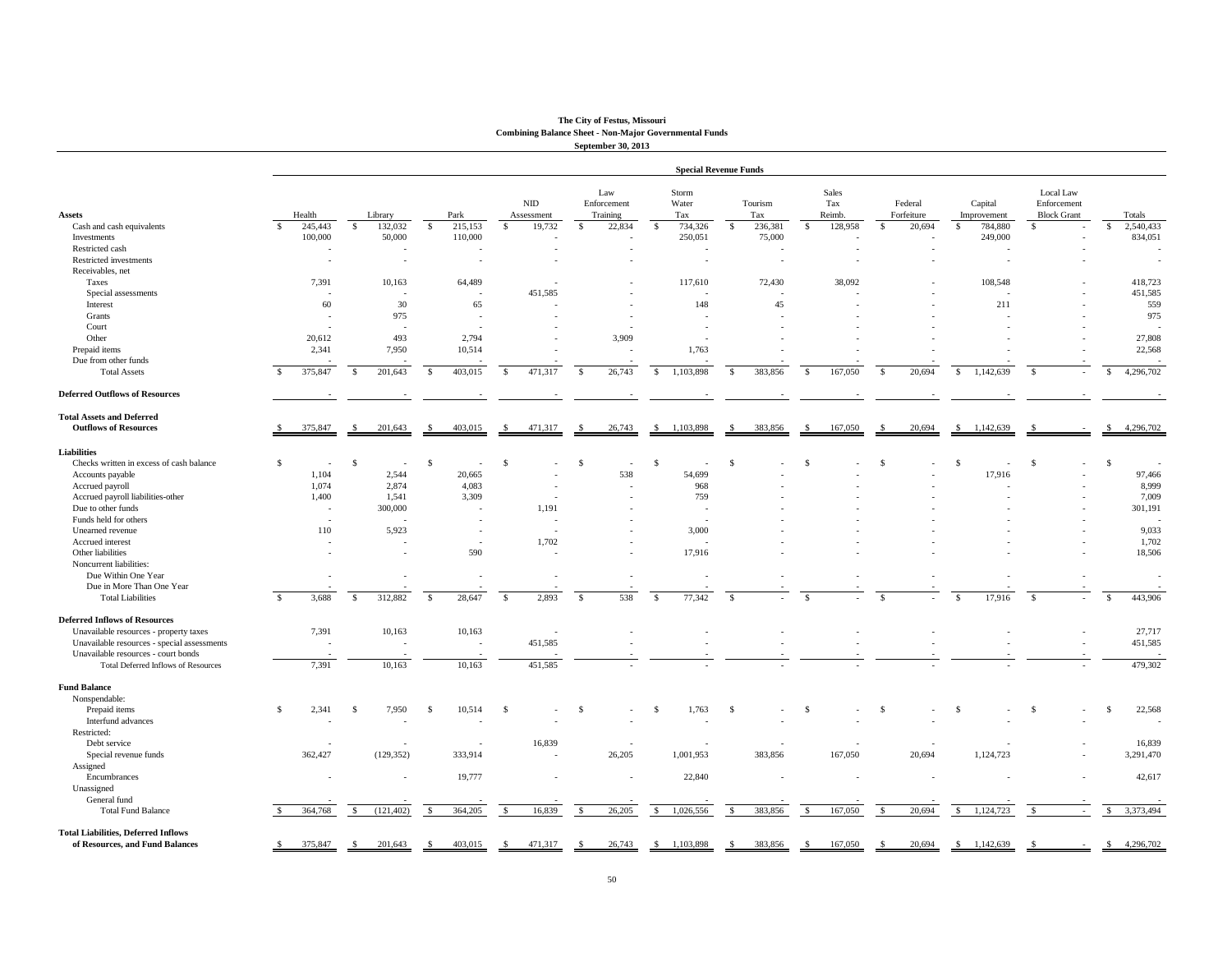#### **The City of Festus, Missouri Combining Schedule of Revenue, Expenditures and Changes in Fund Balances For the year ended September 30, 2013 Non-Major Governmental Funds**

|                                          |               |         |               |                          |               | <b>Special Revenue Funds</b> |               |                          |               |                          |               |                |               |                                     |               |                           |              |            |              |                   |               |                          |                                      |
|------------------------------------------|---------------|---------|---------------|--------------------------|---------------|------------------------------|---------------|--------------------------|---------------|--------------------------|---------------|----------------|---------------|-------------------------------------|---------------|---------------------------|--------------|------------|--------------|-------------------|---------------|--------------------------|--------------------------------------|
|                                          |               |         |               |                          |               |                              |               | <b>NID</b>               |               | Law<br>Enforcement       |               | Storm<br>Water |               | Tourism                             |               | Sales<br>Tax              |              | Federal    |              | Capital           |               | Local Law<br>Enforcement |                                      |
| <b>Revenues</b>                          |               | Health  |               | Library                  |               | Park                         |               | Assessment               |               | Training                 |               | Tax            |               | Tax                                 |               | Reimb.                    |              | Forfeiture |              | Improvement       | $\mathbf{s}$  | <b>Block Grant</b>       | Totals                               |
| Property taxes                           | $\mathbb{S}$  | 135,267 | <sup>\$</sup> | 185,992                  | $\mathbf{s}$  | 185,992                      | <sup>\$</sup> | $\overline{a}$           | $\mathbf{s}$  | $\overline{\phantom{a}}$ | <sup>\$</sup> | 599,899        | \$            | $\overline{\phantom{a}}$<br>206,739 | $\mathbb{S}$  | $\overline{a}$<br>228,542 | $\mathbb{S}$ |            | $\mathbf{s}$ | $\sim$<br>599,156 |               | $\overline{\phantom{a}}$ | 507,251<br><sup>S</sup><br>1,634,336 |
| Taxes - other<br>Intergovernmental       |               | ٠       |               |                          |               |                              |               |                          |               | ч.<br>7,898              |               |                |               |                                     |               |                           |              |            |              |                   |               |                          | 7,898                                |
| Special assessments                      |               |         |               |                          |               |                              |               | $\overline{a}$<br>61,819 |               | $\overline{a}$           |               |                |               | ٠                                   |               |                           |              |            |              |                   |               |                          | 61,819                               |
| Grant revenue                            |               |         |               | 7,485                    |               |                              |               | $\overline{\phantom{a}}$ |               | 3,909                    |               | 40,000         |               |                                     |               |                           |              |            |              |                   |               | 418                      | 51,812                               |
| Licenses and permits                     |               | 482     |               | $\overline{\phantom{a}}$ |               |                              |               |                          |               |                          |               |                |               |                                     |               |                           |              |            |              |                   |               |                          | 482                                  |
| Fines and penalties                      |               | 2,837   |               | 37,339                   |               | 2,564                        |               | 4,076                    |               | ч.                       |               |                |               | 8,444                               |               |                           |              |            |              |                   |               |                          | 55,260                               |
| Investment income                        |               | 654     |               | 367                      |               | 611                          |               | 2                        |               | 29                       |               | 1,741          |               | 500                                 |               | 83                        |              | 24         |              | 1,322             |               |                          | 5,333                                |
| Building lease payments                  |               | ٠       |               | <b>.</b>                 |               |                              |               |                          |               | $\overline{\phantom{a}}$ |               |                |               |                                     |               |                           |              |            |              |                   |               |                          |                                      |
| Other                                    |               | 12,687  |               | 34,164                   |               | 56,421                       |               |                          |               |                          |               |                |               |                                     |               |                           |              | 6,219      |              |                   |               |                          | 109,491                              |
|                                          |               |         |               |                          |               |                              |               |                          |               |                          |               |                |               |                                     |               |                           |              |            |              |                   |               |                          |                                      |
| Service charges<br><b>Total Revenues</b> | $\mathcal{S}$ | 151,927 | -8            | 265,347                  | <sup>\$</sup> | 245,588                      |               | 65,897                   | <sup>\$</sup> | 11,836                   | £.            | 641,640        | -\$           | 215,683                             | $\mathcal{S}$ | 228,625                   | -8           | 6,243      | -8           | 600,478           | - \$          | 418                      | 2,433,682<br>s.                      |
|                                          |               |         |               |                          |               |                              |               |                          |               |                          |               |                |               |                                     |               |                           |              |            |              |                   |               |                          |                                      |
| <b>Expenditures</b>                      |               |         |               |                          |               |                              |               |                          |               |                          |               |                |               |                                     |               |                           |              |            |              |                   |               |                          |                                      |
| Current:                                 |               |         |               |                          |               |                              |               |                          |               |                          |               |                |               |                                     |               |                           |              |            |              |                   |               |                          |                                      |
| Police                                   | $\mathbb{S}$  | ٠       | -S            |                          | $\mathcal{S}$ |                              | $\mathcal{S}$ |                          | $\mathcal{S}$ | 10,447                   | S             |                | $\mathcal{S}$ | $\overline{a}$                      | <sup>\$</sup> |                           | - \$         | 1,529      | - \$         |                   | $\mathcal{S}$ | 465                      | S<br>12,441                          |
| Street                                   |               |         |               |                          |               |                              |               |                          |               |                          |               |                |               |                                     |               |                           |              |            |              |                   |               |                          |                                      |
| Health                                   |               | 96,294  |               |                          |               |                              |               |                          |               |                          |               |                |               |                                     |               |                           |              |            |              |                   |               |                          | 96,294                               |
| Library                                  |               | ٠       |               | 251,164                  |               |                              |               |                          |               |                          |               |                |               |                                     |               |                           |              |            |              |                   |               |                          | 251,164                              |
| Parks                                    |               |         |               | $\overline{\phantom{a}}$ |               | 457,198                      |               |                          |               |                          |               |                |               |                                     |               |                           |              |            |              |                   |               |                          | 457,198                              |
| Non-departmental                         |               |         |               | $\overline{\phantom{a}}$ |               |                              |               | 1,331                    |               |                          |               | 80,506         |               | 2,817                               |               | 192,572                   |              |            |              |                   |               |                          | 277,226                              |
| Capital outlay                           |               |         |               | 12,642                   |               | 203,680                      |               |                          |               |                          |               | 119,368        |               | 9,714                               |               |                           |              | 2,200      |              |                   |               |                          | 347,604                              |
| Debt service:                            |               |         |               |                          |               |                              |               |                          |               |                          |               |                |               |                                     |               |                           |              |            |              |                   |               |                          |                                      |
| Principal                                |               | 41      |               | 204                      |               |                              |               | 32,485                   |               |                          |               |                |               |                                     |               |                           |              |            |              |                   |               |                          | 32,730                               |
| Interest and fiscal charges              |               |         |               |                          |               |                              |               | 21,070                   |               |                          |               |                |               |                                     |               |                           |              |            |              |                   |               |                          | 21,071                               |
| <b>Total Expenditures</b>                | -S            | 96,335  | -S            | 264,011                  | S.            | 660,878                      |               | 54,886                   | -S            | 10,447                   | s             | 199,874        | -S            | 12,531                              | <sup>\$</sup> | 192,572                   | -S           | 3,729      | -S           | $\sim$            | -S            | 465                      | \$1,495,728                          |
|                                          |               |         |               |                          |               |                              |               |                          |               |                          |               |                |               |                                     |               |                           |              |            |              |                   |               |                          |                                      |
| <b>Excess (Deficiency) of Revenues</b>   |               |         |               |                          |               |                              |               |                          |               |                          |               |                |               |                                     |               |                           |              |            |              |                   |               |                          |                                      |
| over Expenditures                        |               | 55,592  |               | 1,336                    |               | (415,290)                    |               | 11,011                   |               | 1,389                    |               | 441,766        |               | 203,152                             |               | 36,053                    |              | 2,514      |              | 600,478           |               | (47)                     | 937,954                              |
|                                          |               |         |               |                          |               |                              |               |                          |               |                          |               |                |               |                                     |               |                           |              |            |              |                   |               |                          |                                      |
| <b>Other Financing Sources (Uses)</b>    |               |         |               |                          |               |                              |               |                          |               |                          |               |                |               |                                     |               |                           |              |            |              |                   |               |                          |                                      |
| Lease purchase proceeds                  | $\mathbb{S}$  |         | -S            | $\overline{\phantom{a}}$ | <sup>\$</sup> |                              | -S            | $\overline{\phantom{a}}$ | -S            |                          | s             |                | -S            | $\overline{a}$                      | -S            |                           | -S           |            | -S           |                   | -S            | $\overline{\phantom{a}}$ | $\mathbb{S}$                         |
| Transfers in                             |               |         |               | 4,000                    |               | 438,664                      |               | 3,984                    |               |                          |               |                |               |                                     |               |                           |              |            |              |                   |               | 47                       | 446,695                              |
| Transfers out                            |               |         |               |                          |               |                              |               |                          |               |                          |               | (299, 957)     |               | (80, 207)                           |               |                           |              |            |              | (345,000)         |               |                          | (725, 164)                           |
| Total Other Financing Sources (Uses)     | $\mathbb{S}$  |         | -S            | 4,000                    | $\mathbf{s}$  | 438,664                      | -S            | 3,984                    | $\mathbf{s}$  |                          | s             | (299, 957)     | - \$          | (80, 207)                           | <sup>\$</sup> |                           | -8           |            | $\mathbf S$  | (345,000)         | -S            | 47                       | (278, 469)<br>$\mathbb{S}$           |
|                                          |               |         |               |                          |               |                              |               |                          |               |                          |               |                |               |                                     |               |                           |              |            |              |                   |               |                          |                                      |
| Net Change in Fund Balance               |               | 55,592  |               | 5,336                    |               | 23,374                       |               | 14,995                   |               | 1,389                    |               | 141,809        |               | 122,945                             |               | 36,053                    |              | 2,514      |              | 255,478           |               |                          | 659,485                              |
| Fund Balance (Deficit), October 1        |               | 309,176 |               | (126, 738)               |               | 340,831                      |               | 1,844                    |               | 24,816                   |               | 884,747        |               | 260,911                             |               | 130,997                   |              | 18,180     |              | 869,245           |               |                          | 2,714,009                            |
| Fund Balance (Deficit), September 30     | <sup>\$</sup> | 364,768 | -S            | (121, 402)               | -S            | 364,205                      |               | 16,839                   | -S            | 26,205                   |               | \$1,026,556    | -S            | 383,856                             | -S            | 167,050                   | - \$         | 20,694     |              | \$1,124,723       | - S           |                          | \$ 3,373,494                         |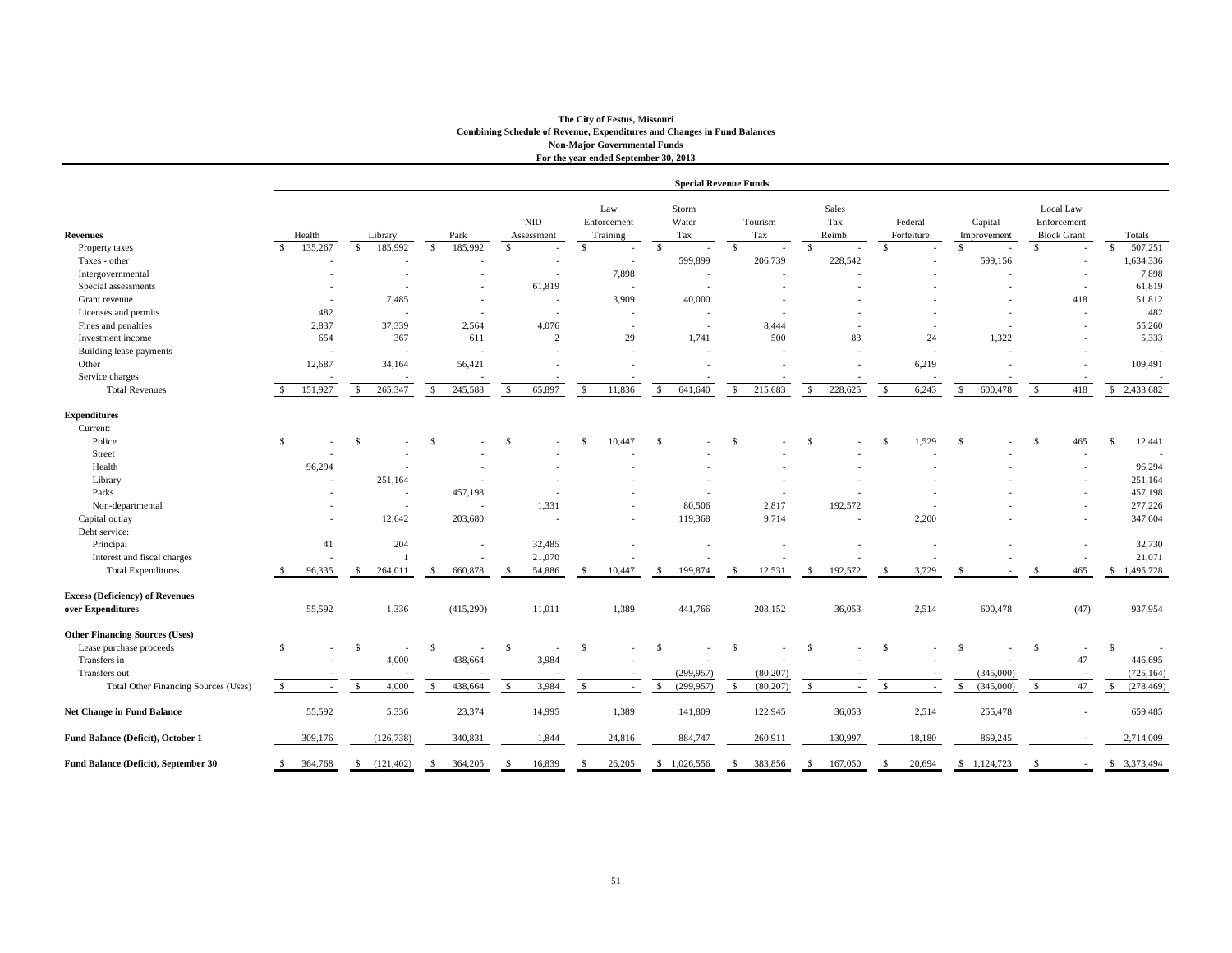# **City of Festus, Missouri Statement of Revenue, Expenditures and Changes in Fund Balance - Budget and Actual Health Special Revenue Fund For the year ended September 30, 2013**

|                                             |                          |                         |                 |              |                          |         |                           | Variance with<br><b>Final Budget</b> |
|---------------------------------------------|--------------------------|-------------------------|-----------------|--------------|--------------------------|---------|---------------------------|--------------------------------------|
|                                             |                          | <b>Budgeted Amounts</b> |                 |              |                          |         | Over                      |                                      |
| <b>Revenues</b>                             |                          | Original                |                 | Final        |                          | Actual  | (Under)                   |                                      |
| Property taxes                              | $\overline{\mathcal{S}}$ | 130,150                 | $\overline{\$}$ | 130,150      | $\overline{\mathcal{S}}$ | 135,267 | $\overline{\mathcal{S}}$  | 5,117                                |
| Taxes - other                               |                          |                         |                 |              |                          |         |                           |                                      |
| Intergovernmental                           |                          |                         |                 |              |                          |         |                           |                                      |
| Special assessments                         |                          |                         |                 |              |                          |         |                           |                                      |
| Grant revenue                               |                          |                         |                 |              |                          |         |                           |                                      |
| Licenses and permits                        |                          | 100                     |                 | 100          |                          | 482     |                           | 382                                  |
| Fines and penalties                         |                          | 2,750                   |                 | 2,750        |                          | 2,837   |                           | 87                                   |
| Investment income                           |                          | 500                     |                 | 500          |                          | 654     |                           | 154                                  |
| Building lease payments                     |                          |                         |                 |              |                          |         |                           |                                      |
| Other                                       |                          | 9,000                   |                 | 9,000        |                          | 12,687  |                           | 3,687                                |
| Service charges                             |                          |                         |                 |              |                          |         |                           |                                      |
| <b>Total Revenues</b>                       | $\mathcal{S}$            | 142,500                 | $\sqrt{\ }$     | 142,500      | $\$\,$                   | 151,927 | \$                        | 9,427                                |
| <b>Expenditures</b>                         |                          |                         |                 |              |                          |         |                           |                                      |
| Current:                                    |                          |                         |                 |              |                          |         |                           |                                      |
| Police                                      | \$                       |                         | \$              |              | \$                       |         | \$                        |                                      |
| <b>Street</b>                               |                          |                         |                 |              |                          |         |                           |                                      |
| Health                                      |                          | 117,824                 |                 | 117,824      |                          | 96,294  |                           | (21, 530)                            |
| Library                                     |                          |                         |                 |              |                          |         |                           |                                      |
| Parks                                       |                          |                         |                 |              |                          |         |                           |                                      |
| Non-departmental                            |                          |                         |                 |              |                          |         |                           |                                      |
| Capital outlay                              |                          |                         |                 |              |                          |         |                           |                                      |
| Debt Service:                               |                          |                         |                 |              |                          |         |                           |                                      |
| Principal                                   |                          | 41                      |                 | 41           |                          | 41      |                           |                                      |
| Interest and fiscal charges                 |                          | 1                       |                 | $\mathbf{1}$ |                          |         |                           | (1)                                  |
| <b>Total Expenditures</b>                   | $\mathcal{S}$            | 117,866                 | $\$\,$          | 117,866      | $\mathbb{S}$             | 96,335  | $\overline{\mathbb{S}}$   | (21, 531)                            |
| <b>Excess (Deficiency) of Revenues</b>      |                          |                         |                 |              |                          |         |                           |                                      |
| over Expenditures                           |                          | 24,634                  |                 | 24,634       |                          | 55,592  |                           | 30,958                               |
| <b>Other Financing Sources (Uses)</b>       |                          |                         |                 |              |                          |         |                           |                                      |
| Lease purchase proceeds                     |                          |                         |                 |              |                          |         |                           |                                      |
| Transfers in                                |                          |                         |                 |              |                          |         |                           |                                      |
| Transfers out                               |                          |                         |                 |              |                          |         |                           |                                      |
| <b>Total Other Financing Sources (Uses)</b> |                          |                         |                 |              |                          |         |                           |                                      |
| <b>Net Change in Fund Balance</b>           | \$                       | 24,634                  | \$              | 24,634       | \$                       | 55,592  | $\boldsymbol{\mathsf{S}}$ | 30,958                               |
| <b>Fund Balance, October 1</b>              |                          |                         |                 |              |                          | 309,176 |                           |                                      |
| <b>Fund Balance, September 30</b>           |                          |                         |                 |              | <sup>2</sup>             | 364,768 |                           |                                      |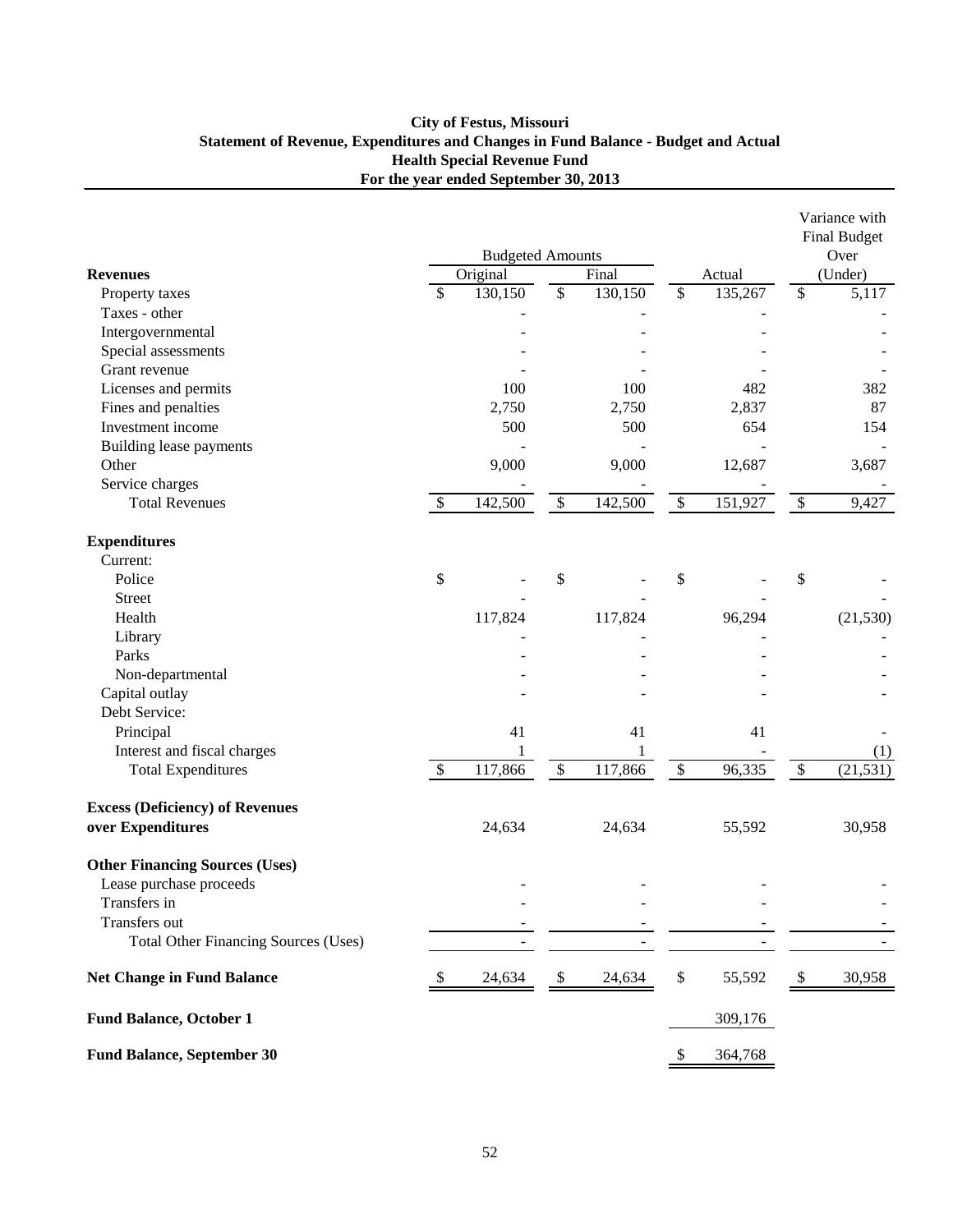# **City of Festus, Missouri Statement of Revenue, Expenditures and Changes in Fund Balance - Budget and Actual Library Special Revenue Fund For the year ended September 30, 2013**

|                                             |                           |                         |                           |           |                 |            |                             | Variance with |
|---------------------------------------------|---------------------------|-------------------------|---------------------------|-----------|-----------------|------------|-----------------------------|---------------|
|                                             |                           | <b>Budgeted Amounts</b> |                           |           |                 |            | <b>Final Budget</b><br>Over |               |
| <b>Revenues</b>                             |                           | Original                |                           | Final     |                 | Actual     |                             | (Under)       |
| Property taxes                              | $\overline{\mathcal{S}}$  | 178,930                 | $\overline{\$}$           | 178,930   | $\overline{\$}$ | 185,992    | $\overline{\mathcal{S}}$    | 7,062         |
| Taxes - other                               |                           |                         |                           |           |                 |            |                             |               |
| Intergovernmental                           |                           |                         |                           |           |                 |            |                             |               |
| Special assessments                         |                           |                         |                           |           |                 |            |                             |               |
| Grant revenue                               |                           | 7,400                   |                           | 7,400     |                 | 7,485      |                             | 85            |
| Licenses and permits                        |                           |                         |                           |           |                 |            |                             |               |
| Fines and penalties                         |                           | 33,000                  |                           | 33,000    |                 | 37,339     |                             | 4,339         |
| Investment income                           |                           | 600                     |                           | 600       |                 | 367        |                             | (233)         |
| Building lease payments                     |                           |                         |                           |           |                 |            |                             |               |
| Other                                       |                           | 29,500                  |                           | 34,327    |                 | 34,164     |                             | (163)         |
| Service charges                             |                           |                         |                           |           |                 |            |                             |               |
| <b>Total Revenues</b>                       | $\mathcal{S}$             | 249,430                 | $\mathbb{S}$              | 254,257   | $\mathbb{S}$    | 265,347    | $\overline{\mathcal{L}}$    | 11,090        |
| <b>Expenditures</b>                         |                           |                         |                           |           |                 |            |                             |               |
| Current:                                    |                           |                         |                           |           |                 |            |                             |               |
| Police                                      | \$                        |                         | \$                        |           | \$              |            | \$                          |               |
| <b>Street</b>                               |                           |                         |                           |           |                 |            |                             |               |
| Health                                      |                           |                         |                           |           |                 |            |                             |               |
| Library                                     |                           | 268,498                 |                           | 268,498   |                 | 251,164    |                             | (17, 334)     |
| Parks                                       |                           |                         |                           |           |                 |            |                             |               |
| Non-departmental                            |                           |                         |                           |           |                 |            |                             |               |
| Capital outlay                              |                           | 6,000                   |                           | 10,827    |                 | 12,642     |                             | 1,815         |
| Debt Service:                               |                           |                         |                           |           |                 |            |                             |               |
| Principal                                   |                           | 204                     |                           | 204       |                 | 204        |                             |               |
| Interest and fiscal charges                 |                           | 2                       |                           | 2         |                 | 1          |                             | (1)           |
| <b>Total Expenditures</b>                   | $\boldsymbol{\mathsf{S}}$ | 274,704                 | $\boldsymbol{\mathsf{S}}$ | 279,531   | \$              | 264,011    | $\$\,$                      | (15,520)      |
| <b>Excess (Deficiency) of Revenues</b>      |                           |                         |                           |           |                 |            |                             |               |
| over Expenditures                           |                           | (25, 274)               |                           | (25, 274) |                 | 1,336      |                             | 26,610        |
| <b>Other Financing Sources (Uses)</b>       |                           |                         |                           |           |                 |            |                             |               |
| Lease purchase proceeds                     |                           |                         |                           |           |                 |            |                             |               |
| Transfers in                                |                           | 11,007                  |                           | 7,007     |                 | 4,000      |                             | (3,007)       |
| Transfers out                               |                           |                         |                           |           |                 |            |                             |               |
| <b>Total Other Financing Sources (Uses)</b> |                           | 11,007                  |                           | 7,007     |                 | 4,000      |                             | (3,007)       |
| <b>Net Change in Fund Balance</b>           |                           | (14,267)                | $\mathcal{S}$             | (18, 267) | $\$$            | 5,336      | \$                          | 23,603        |
| <b>Fund Balance, October 1</b>              |                           |                         |                           |           |                 | (126, 738) |                             |               |
| <b>Fund Balance, September 30</b>           |                           |                         |                           |           |                 | (121, 402) |                             |               |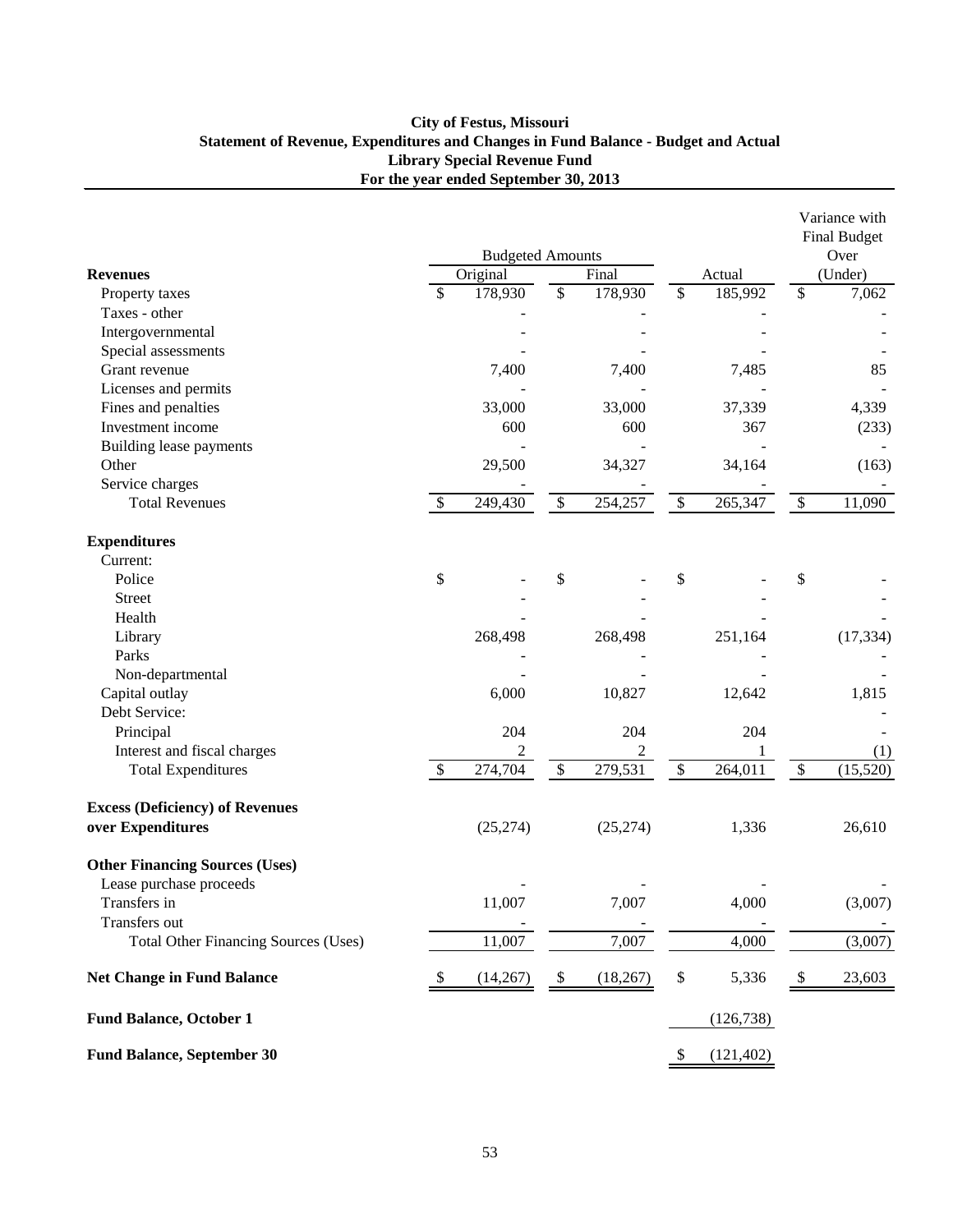# **City of Festus, Missouri Statement of Revenue, Expenditures and Changes in Fund Balance - Budget and Actual Park Special Revenue Fund For the year ended September 30, 2013**

|                                             |               |                         |                 |              |              | Variance with<br><b>Final Budget</b> |                            |           |
|---------------------------------------------|---------------|-------------------------|-----------------|--------------|--------------|--------------------------------------|----------------------------|-----------|
|                                             |               | <b>Budgeted Amounts</b> |                 |              |              |                                      |                            | Over      |
| <b>Revenues</b>                             |               | Original                |                 | Final        |              | Actual                               |                            | (Under)   |
| Property taxes                              | $\mathcal{S}$ | 178,930                 | $\overline{\$}$ | 178,930      | \$           | 185,992                              | \$                         | 7,062     |
| Taxes - other                               |               |                         |                 |              |              |                                      |                            |           |
| Intergovernmental                           |               |                         |                 |              |              |                                      |                            |           |
| Special assessments                         |               |                         |                 |              |              |                                      |                            |           |
| Grant revenue                               |               |                         |                 |              |              |                                      |                            |           |
| Licenses and permits                        |               |                         |                 |              |              |                                      |                            |           |
| Fines and penalties<br>Investment income    |               | 2,000<br>800            |                 | 2,000<br>800 |              | 2,564<br>611                         |                            | 564       |
|                                             |               |                         |                 |              |              |                                      |                            | (189)     |
| Building lease payments                     |               | 49,000                  |                 | 49,000       |              |                                      |                            |           |
| Other                                       |               |                         |                 |              |              | 56,421                               |                            | 7,421     |
| Service charges<br><b>Total Revenues</b>    | $\mathcal{S}$ | 230,730                 | $\$\,$          | 230,730      | \$           | 245,588                              | $\overline{\mathcal{S}}$   | 14,858    |
|                                             |               |                         |                 |              |              |                                      |                            |           |
| <b>Expenditures</b>                         |               |                         |                 |              |              |                                      |                            |           |
| Current:                                    |               |                         |                 |              |              |                                      |                            |           |
| Police                                      | \$            |                         | \$              |              | \$           |                                      | \$                         |           |
| <b>Street</b>                               |               |                         |                 |              |              |                                      |                            |           |
| Health                                      |               |                         |                 |              |              |                                      |                            |           |
| Library                                     |               |                         |                 |              |              |                                      |                            |           |
| Parks                                       |               | 529,728                 |                 | 529,728      |              | 457,198                              |                            | (72, 530) |
| Non-departmental                            |               |                         |                 |              |              |                                      |                            |           |
| Capital outlay                              |               | 143,000                 |                 | 189,000      |              | 203,680                              |                            | 14,680    |
| Debt Service:                               |               |                         |                 |              |              |                                      |                            |           |
| Principal                                   |               |                         |                 |              |              |                                      |                            |           |
| Interest and fiscal charges                 |               |                         |                 |              |              |                                      |                            |           |
| <b>Total Expenditures</b>                   | $\mathcal{S}$ | 672,728                 | $\mathbb{S}$    | 718,728      | $\mathbb{S}$ | 660,878                              | $\mathbb{S}$               | (57, 850) |
| <b>Excess (Deficiency) of Revenues</b>      |               |                         |                 |              |              |                                      |                            |           |
| over Expenditures                           |               | (441,998)               |                 | (487,998)    |              | (415,290)                            |                            | 72,708    |
| <b>Other Financing Sources (Uses)</b>       |               |                         |                 |              |              |                                      |                            |           |
| Lease purchase payments                     |               |                         |                 |              |              |                                      |                            |           |
| Transfers in                                |               | 406,000                 |                 | 452,000      |              | 438,664                              |                            | (13, 336) |
| Transfers out                               |               |                         |                 |              |              |                                      |                            |           |
| <b>Total Other Financing Sources (Uses)</b> |               | 406,000                 |                 | 452,000      |              | 438,664                              |                            | (13, 336) |
| <b>Net Change in Fund Balance</b>           | -S            | (35,998)                | $\mathcal{S}$   | (35,998)     | \$           | 23,374                               | $\boldsymbol{\mathsf{\$}}$ | 59,372    |
| <b>Fund Balance, October 1</b>              |               |                         |                 |              |              | 340,831                              |                            |           |
| <b>Fund Balance, September 30</b>           |               |                         |                 |              |              | 364,205                              |                            |           |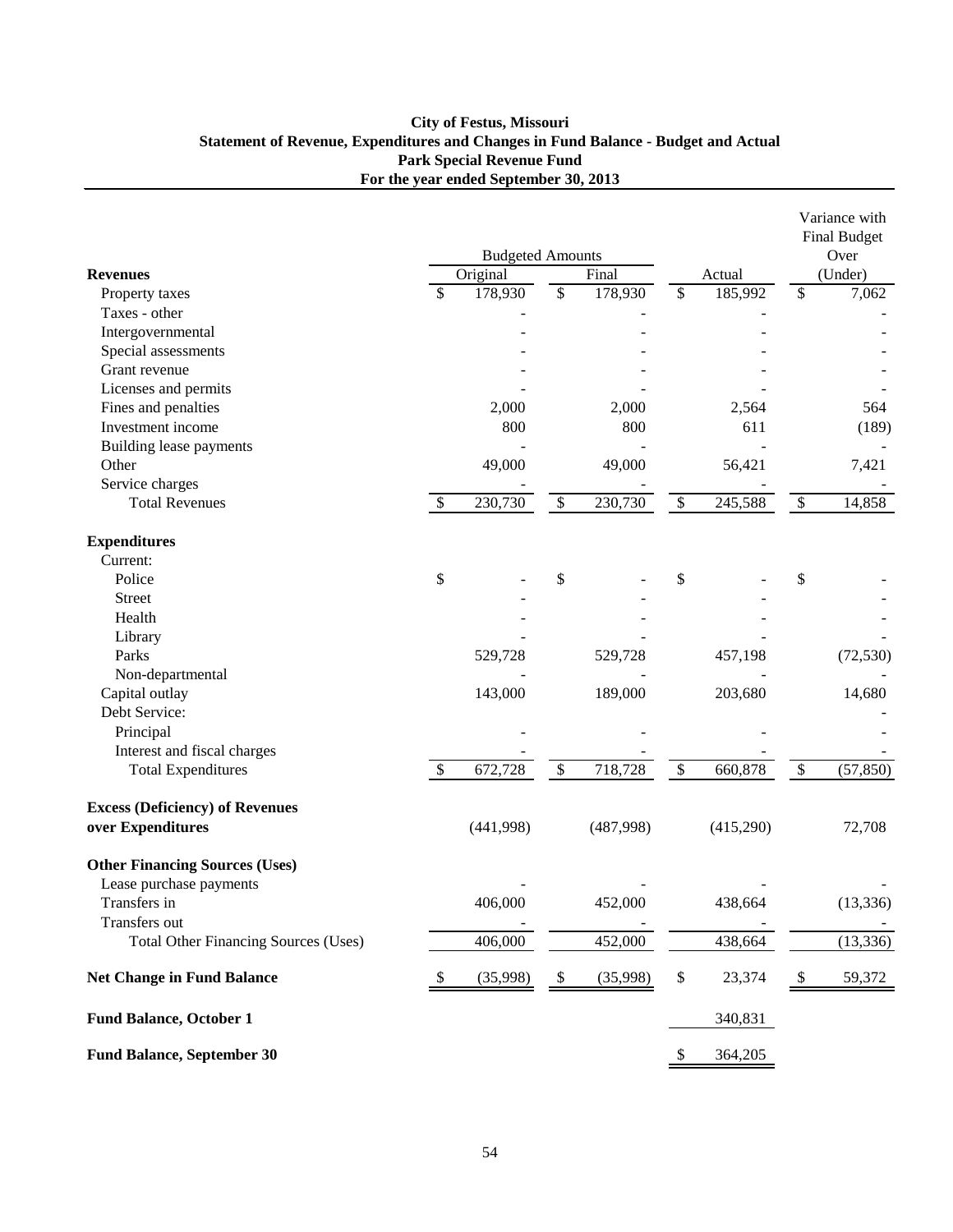# **City of Festus, Missouri Statement of Revenue, Expenditures and Changes in Fund Balance - Budget and Actual NID Assessment Special Revenue Fund For the year ended September 30, 2013**

|                                             |                          |                                     |                 |         |              |        |                                        | Variance with |
|---------------------------------------------|--------------------------|-------------------------------------|-----------------|---------|--------------|--------|----------------------------------------|---------------|
|                                             |                          |                                     |                 |         |              |        | <b>Final Budget</b><br>Over<br>(Under) |               |
| <b>Revenues</b>                             |                          | <b>Budgeted Amounts</b><br>Original |                 | Final   |              |        |                                        |               |
|                                             | $\overline{\mathcal{S}}$ |                                     | $\overline{\$}$ |         | \$           | Actual | \$                                     |               |
| Property taxes<br>Taxes - other             |                          |                                     |                 |         |              |        |                                        |               |
|                                             |                          |                                     |                 |         |              |        |                                        |               |
| Intergovernmental                           |                          |                                     |                 |         |              |        |                                        |               |
| Special assessments                         |                          | 49,938                              |                 | 49,938  |              | 61,819 |                                        | 11,881        |
| Grant revenue                               |                          |                                     |                 |         |              |        |                                        |               |
| Licenses and permits                        |                          |                                     |                 |         |              |        |                                        |               |
| Fines and penalties                         |                          |                                     |                 |         |              | 4,076  |                                        | 4,076         |
| Investment income                           |                          | 200                                 |                 | 200     |              | 2      |                                        | (198)         |
| Building lease payments                     |                          |                                     |                 |         |              |        |                                        |               |
| Other                                       |                          |                                     |                 |         |              |        |                                        |               |
| Service charges                             |                          |                                     |                 |         |              |        |                                        |               |
| <b>Total Revenues</b>                       | $\mathcal{S}$            | 50,138                              | $\$\,$          | 50,138  | $\mathbb{S}$ | 65,897 | $\$\,$                                 | 15,759        |
| <b>Expenditures</b>                         |                          |                                     |                 |         |              |        |                                        |               |
| Current:                                    |                          |                                     |                 |         |              |        |                                        |               |
| Police                                      | $\$$                     |                                     | \$              |         | \$           |        | \$                                     |               |
| <b>Street</b>                               |                          |                                     |                 |         |              |        |                                        |               |
| Health                                      |                          |                                     |                 |         |              |        |                                        |               |
| Library                                     |                          |                                     |                 |         |              |        |                                        |               |
| Parks                                       |                          |                                     |                 |         |              |        |                                        |               |
| Non-departmental                            |                          | 1,000                               |                 | 1,400   |              | 1,331  |                                        | (69)          |
| Capital outlay                              |                          |                                     |                 |         |              |        |                                        |               |
| Debt Service:                               |                          |                                     |                 |         |              |        |                                        |               |
| Principal                                   |                          | 32,485                              |                 | 32,485  |              | 32,485 |                                        |               |
| Interest and fiscal charges                 |                          | 21,200                              |                 | 21,200  |              | 21,070 |                                        | (130)         |
| <b>Total Expenditures</b>                   | $\mathcal{S}$            | 54,685                              | $\frac{1}{2}$   | 55,085  | $\$\,$       | 54,886 | $\mathcal{S}$                          | (199)         |
| <b>Excess (Deficiency) of Revenues</b>      |                          |                                     |                 |         |              |        |                                        |               |
| over Expenditures                           |                          | (4,547)                             |                 | (4,947) |              | 11,011 |                                        | 15,958        |
| <b>Other Financing Sources (Uses)</b>       |                          |                                     |                 |         |              |        |                                        |               |
| Lease purchase proceeds                     |                          |                                     |                 |         |              |        |                                        |               |
| Transfers in                                |                          | 3,984                               |                 | 3,984   |              | 3,984  |                                        |               |
| Transfers out                               |                          |                                     |                 |         |              |        |                                        |               |
| <b>Total Other Financing Sources (Uses)</b> |                          | 3,984                               |                 | 3,984   |              | 3,984  |                                        | $\sim$        |
| <b>Net Change in Fund Balance</b>           | -S                       | (563)                               | $\mathcal{S}$   | (963)   | $\$$         | 14,995 | $\mathcal{S}$                          | 15,958        |
| <b>Fund Balance, October 1</b>              |                          |                                     |                 |         |              | 1,844  |                                        |               |
| <b>Fund Balance, September 30</b>           |                          |                                     |                 |         | -\$          | 16,839 |                                        |               |
|                                             |                          |                                     |                 |         |              |        |                                        |               |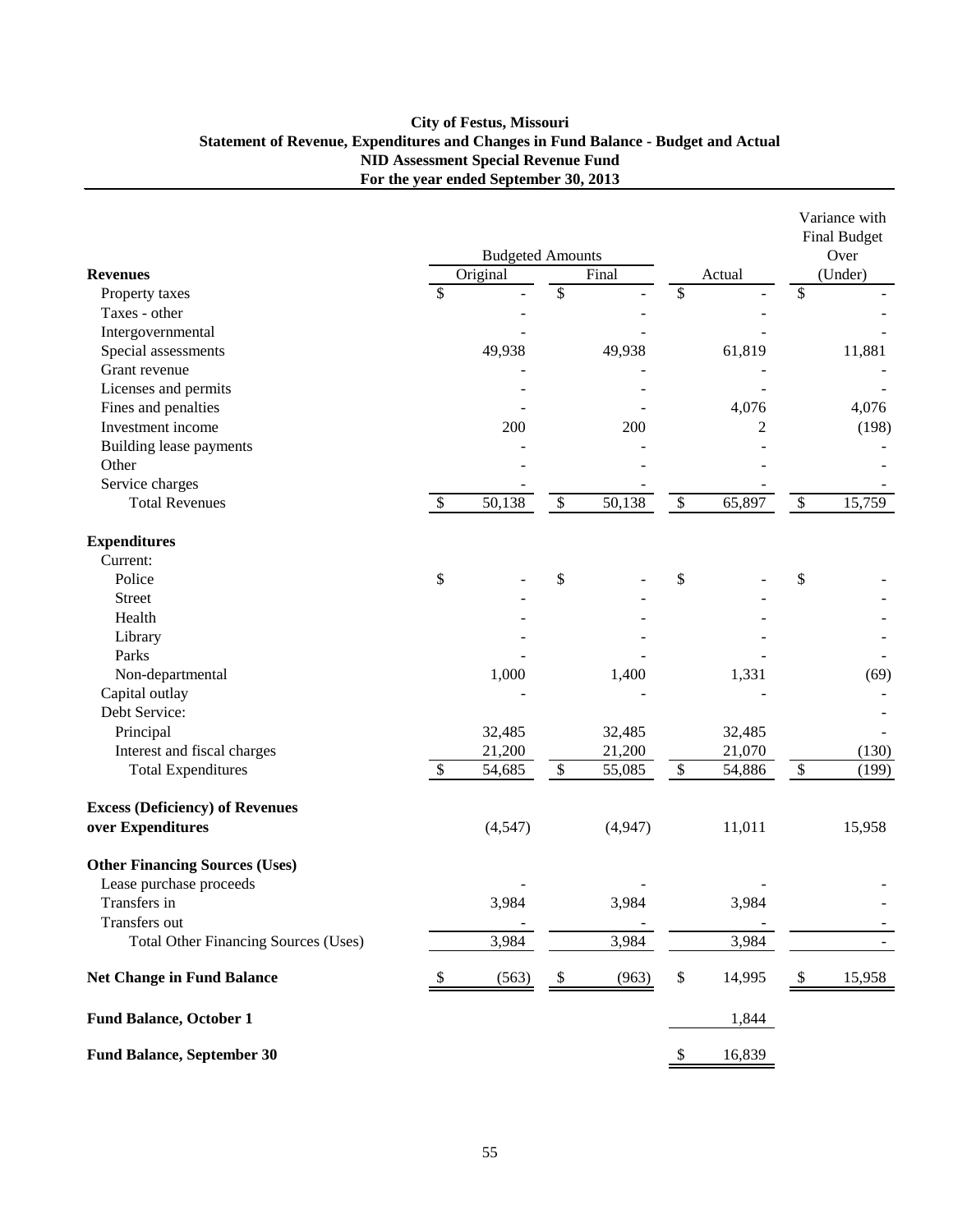# **City of Festus, Missouri Statement of Revenue, Expenditures and Changes in Fund Balance - Budget and Actual Law Enforcement Training Special Revenue Fund For the year ended September 30, 2013**

|                                             |               |                         |                           |         |                 |        | Variance with<br><b>Final Budget</b> |          |
|---------------------------------------------|---------------|-------------------------|---------------------------|---------|-----------------|--------|--------------------------------------|----------|
|                                             |               | <b>Budgeted Amounts</b> |                           |         |                 |        |                                      | Over     |
| <b>Revenues</b>                             | $\mathcal{S}$ | Original                | \$                        | Final   | \$              | Actual | $\boldsymbol{\mathsf{S}}$            | (Under)  |
| Property taxes<br>Taxes - other             |               |                         |                           |         |                 |        |                                      |          |
| Intergovernmental                           |               | 9,000                   |                           | 9,000   |                 | 7,898  |                                      | (1,102)  |
| Special assessments                         |               |                         |                           |         |                 |        |                                      |          |
| Grant revenue                               |               |                         |                           |         |                 | 3,909  |                                      | 3,909    |
| Licenses and permits                        |               |                         |                           |         |                 |        |                                      |          |
| Fines and penalties                         |               |                         |                           |         |                 |        |                                      |          |
| Investment income                           |               |                         |                           |         |                 | 29     |                                      | 29       |
| Building lease payments                     |               |                         |                           |         |                 |        |                                      |          |
| Other                                       |               |                         |                           |         |                 |        |                                      |          |
| Service charges                             |               |                         |                           |         |                 |        |                                      |          |
| <b>Total Revenues</b>                       | $\mathcal{S}$ | 9,000                   | $\overline{\$}$           | 9,000   | $\overline{\$}$ | 11,836 | $\overline{\mathcal{L}}$             | 2,836    |
|                                             |               |                         |                           |         |                 |        |                                      |          |
| <b>Expenditures</b>                         |               |                         |                           |         |                 |        |                                      |          |
| Current:                                    |               |                         |                           |         |                 |        |                                      |          |
| Police                                      | \$            | 12,000                  | \$                        | 12,000  | \$              | 10,447 | \$                                   | (1,553)  |
| <b>Street</b>                               |               |                         |                           |         |                 |        |                                      |          |
| Health                                      |               |                         |                           |         |                 |        |                                      |          |
| Library                                     |               |                         |                           |         |                 |        |                                      |          |
| Parks                                       |               |                         |                           |         |                 |        |                                      |          |
| Non-departmental                            |               |                         |                           |         |                 |        |                                      |          |
| Capital outlay                              |               |                         |                           |         |                 |        |                                      |          |
| Debt Service:                               |               |                         |                           |         |                 |        |                                      |          |
| Principal                                   |               |                         |                           |         |                 |        |                                      |          |
| Interest and fiscal charges                 |               |                         |                           |         |                 |        |                                      |          |
| <b>Total Expenditures</b>                   | $\mathcal{S}$ | 12,000                  | $\mathbb{S}$              | 12,000  | $\mathbb{S}$    | 10,447 | $\$\,$                               | (1, 553) |
| <b>Excess (Deficiency) of Revenues</b>      |               |                         |                           |         |                 |        |                                      |          |
| over Expenditures                           |               | (3,000)                 |                           | (3,000) |                 | 1,389  |                                      | 4,389    |
|                                             |               |                         |                           |         |                 |        |                                      |          |
| <b>Other Financing Sources (Uses)</b>       |               |                         |                           |         |                 |        |                                      |          |
| Lease purchase proceeds                     |               |                         |                           |         |                 |        |                                      |          |
| Transfers in                                |               |                         |                           |         |                 |        |                                      |          |
| Transfers out                               |               |                         |                           |         |                 |        |                                      |          |
| <b>Total Other Financing Sources (Uses)</b> |               |                         |                           |         |                 |        |                                      |          |
| <b>Net Change in Fund Balance</b>           |               | (3,000)                 | $\boldsymbol{\mathsf{S}}$ | (3,000) | \$              | 1,389  | -\$                                  | 4,389    |
| <b>Fund Balance, October 1</b>              |               |                         |                           |         |                 | 24,816 |                                      |          |
| <b>Fund Balance, September 30</b>           |               |                         |                           |         |                 | 26,205 |                                      |          |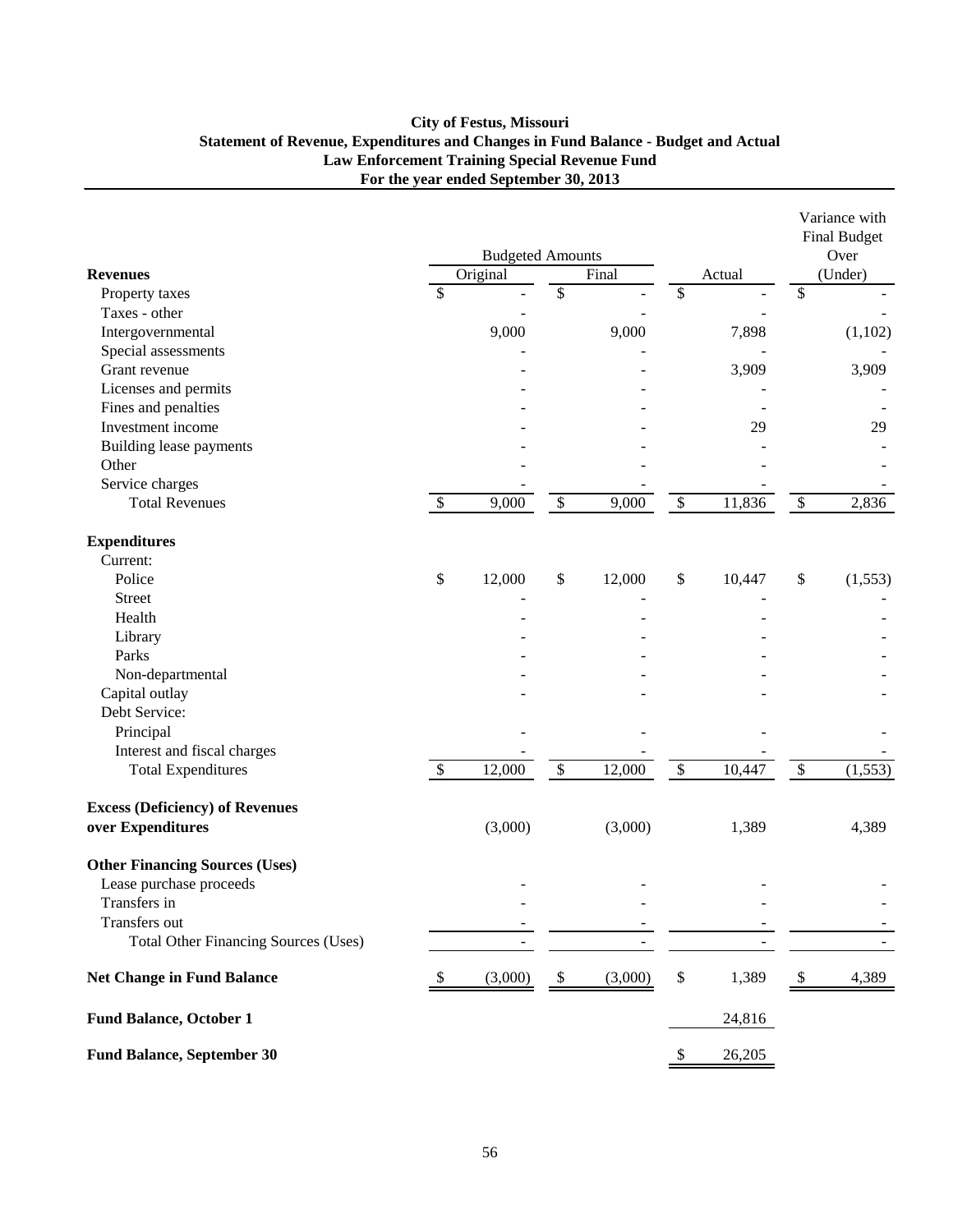# **City of Festus, Missouri Statement of Revenue, Expenditures and Changes in Fund Balance - Budget and Actual Storm Water Special Revenue Fund For the year ended September 30, 2013**

|                                             |                           |                         |                         |           |              |            |                          | Variance with<br><b>Final Budget</b> |
|---------------------------------------------|---------------------------|-------------------------|-------------------------|-----------|--------------|------------|--------------------------|--------------------------------------|
|                                             |                           | <b>Budgeted Amounts</b> |                         |           |              |            |                          | Over                                 |
| <b>Revenues</b>                             |                           | $\overline{O}$ riginal  |                         | Final     |              | Actual     |                          | (Under)                              |
| Property taxes                              | $\mathbb{S}$              |                         | $\overline{\$}$         |           | \$           |            | $\overline{\mathcal{S}}$ |                                      |
| Taxes - other                               |                           | 578,000                 |                         | 578,000   |              | 599,899    |                          | 21,899                               |
| Intergovernmental                           |                           |                         |                         |           |              |            |                          |                                      |
| Special assessments                         |                           |                         |                         |           |              |            |                          |                                      |
| Grant revenue                               |                           |                         |                         |           |              | 40,000     |                          | 40,000                               |
| Licenses and permits                        |                           |                         |                         |           |              |            |                          |                                      |
| Fines and penalties                         |                           |                         |                         |           |              |            |                          |                                      |
| Investment income                           |                           | 2,000                   |                         | 2,000     |              | 1,741      |                          | (259)                                |
| Building lease payments                     |                           |                         |                         |           |              |            |                          |                                      |
| Other                                       |                           |                         |                         |           |              |            |                          |                                      |
| Service charges                             |                           |                         |                         |           |              |            |                          |                                      |
| <b>Total Revenues</b>                       | $\mathcal{S}$             | 580,000                 | $\mathbb{S}$            | 580,000   | \$           | 641,640    | $\$\,$                   | 61,640                               |
| <b>Expenditures</b>                         |                           |                         |                         |           |              |            |                          |                                      |
| Current:                                    |                           |                         |                         |           |              |            |                          |                                      |
| Police                                      | \$                        |                         | \$                      |           | \$           |            | \$                       |                                      |
| <b>Street</b>                               |                           |                         |                         |           |              |            |                          |                                      |
| Health                                      |                           |                         |                         |           |              |            |                          |                                      |
| Library                                     |                           |                         |                         |           |              |            |                          |                                      |
| Parks                                       |                           |                         |                         |           |              |            |                          |                                      |
| Non-departmental                            |                           | 163,555                 |                         | 163,555   |              | 80,506     |                          | (83,049)                             |
| Capital outlay                              |                           | 125,000                 |                         | 125,000   |              | 119,368    |                          | (5,632)                              |
| Debt Service:                               |                           |                         |                         |           |              |            |                          |                                      |
| Principal                                   |                           |                         |                         |           |              |            |                          |                                      |
| Interest and fiscal charges                 |                           |                         |                         |           |              |            |                          |                                      |
| <b>Total Expenditures</b>                   | $\mathcal{S}$             | 288,555                 | $\sqrt[6]{\frac{1}{2}}$ | 288,555   | $\mathbb{S}$ | 199,874    | $\mathbb{S}$             | (88, 681)                            |
| <b>Excess (Deficiency) of Revenues</b>      |                           |                         |                         |           |              |            |                          |                                      |
| over Expenditures                           |                           | 291,445                 |                         | 291,445   |              | 441,766    |                          | 150,321                              |
| <b>Other Financing Sources (Uses)</b>       |                           |                         |                         |           |              |            |                          |                                      |
| Lease purchase proceeds                     |                           |                         |                         |           |              |            |                          |                                      |
| Transfers in                                |                           |                         |                         |           |              |            |                          |                                      |
| Transfers out                               |                           | (289,000)               |                         | (289,000) |              | (299, 957) |                          | (10, 957)                            |
| <b>Total Other Financing Sources (Uses)</b> |                           | (289,000)               |                         | (289,000) |              | (299, 957) |                          | (10, 957)                            |
| <b>Net Change in Fund Balance</b>           | $\boldsymbol{\mathsf{S}}$ | 2,445                   | $\frac{1}{2}$           | 2,445     | \$           | 141,809    | $\mathcal{S}$            | 139,364                              |
| <b>Fund Balance, October 1</b>              |                           |                         |                         |           |              | 884,747    |                          |                                      |
| <b>Fund Balance, September 30</b>           |                           |                         |                         |           | \$           | 1,026,556  |                          |                                      |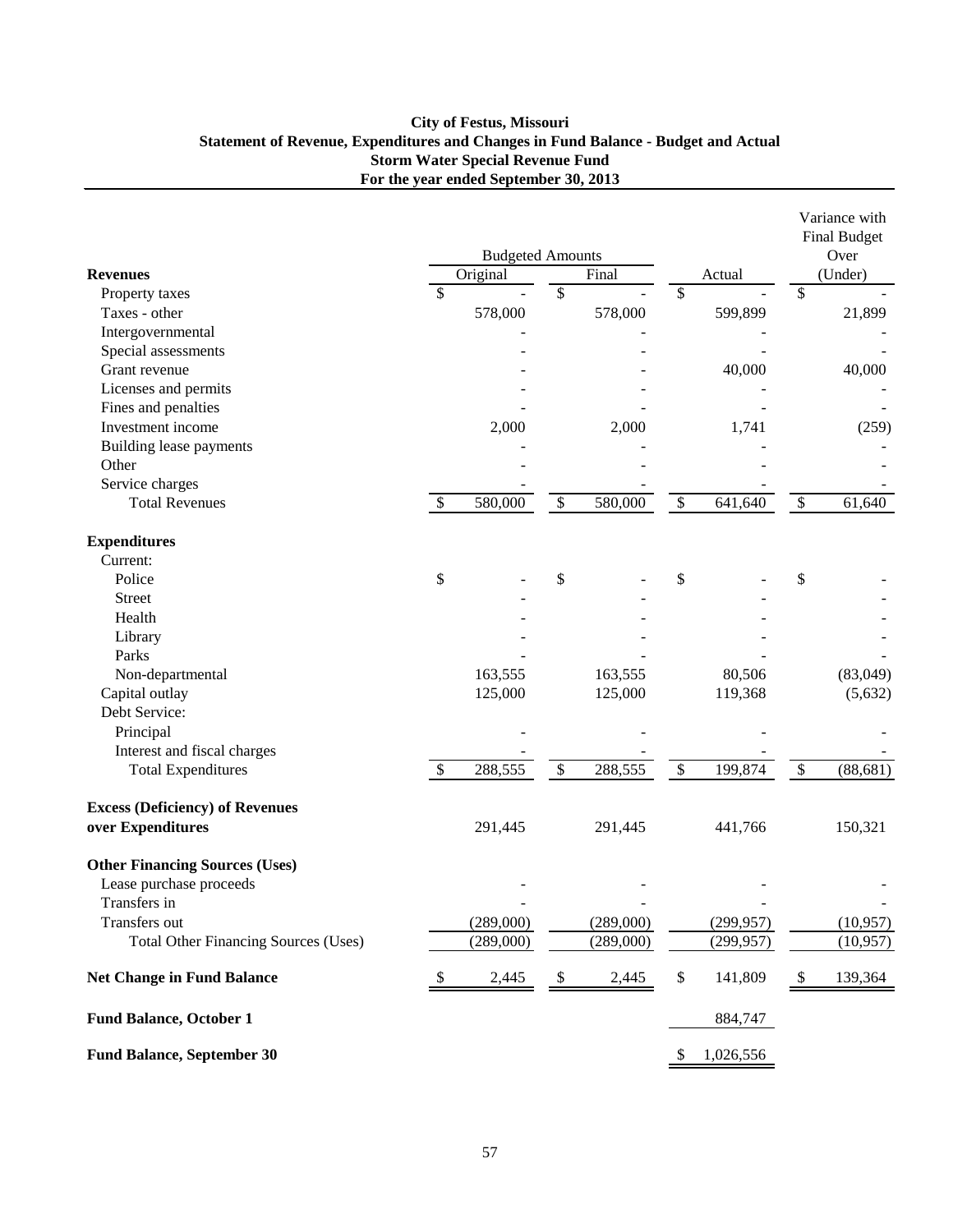# **City of Festus, Missouri Statement of Revenue, Expenditures and Changes in Fund Balance - Budget and Actual Tourism Tax Special Revenue Fund For the year ended September 30, 2013**

|                                             |               | <b>Budgeted Amounts</b> |                 |            |              |           | Variance with<br><b>Final Budget</b><br>Over |           |
|---------------------------------------------|---------------|-------------------------|-----------------|------------|--------------|-----------|----------------------------------------------|-----------|
| <b>Revenues</b>                             |               | Original                |                 | Final      |              | Actual    |                                              | (Under)   |
| Property taxes                              | $\mathbb{S}$  |                         | $\overline{\$}$ |            | \$           |           | $\overline{\mathcal{S}}$                     |           |
| Taxes - other                               |               | 120,000                 |                 | 120,000    |              | 206,739   |                                              | 86,739    |
| Intergovernmental                           |               |                         |                 |            |              |           |                                              |           |
| Special assessments                         |               |                         |                 |            |              |           |                                              |           |
| Grant revenue                               |               |                         |                 |            |              |           |                                              |           |
| Licenses and permits                        |               |                         |                 |            |              |           |                                              |           |
| Fines and penalties                         |               |                         |                 |            |              | 8,444     |                                              | 8,444     |
| Investment income                           |               | 500                     |                 | 500        |              | 500       |                                              |           |
| Building lease payments                     |               |                         |                 |            |              |           |                                              |           |
| Other                                       |               |                         |                 |            |              |           |                                              |           |
| Service charges                             |               |                         |                 |            |              |           |                                              |           |
| <b>Total Revenues</b>                       | $\mathcal{S}$ | 120,500                 | $\$\,$          | 120,500    | \$           | 215,683   | $\sqrt{3}$                                   | 95,183    |
| <b>Expenditures</b>                         |               |                         |                 |            |              |           |                                              |           |
| Current:                                    |               |                         |                 |            |              |           |                                              |           |
| Police                                      | \$            |                         | \$              |            | \$           |           | \$                                           |           |
| <b>Street</b>                               |               |                         |                 |            |              |           |                                              |           |
| Health                                      |               |                         |                 |            |              |           |                                              |           |
| Library                                     |               |                         |                 |            |              |           |                                              |           |
| Parks                                       |               |                         |                 |            |              |           |                                              |           |
| Non-departmental                            |               | 14,050                  |                 | 14,050     |              | 2,817     |                                              | (11,233)  |
| Capital outlay                              |               | 28,950                  |                 | 18,950     |              | 9,714     |                                              | (9,236)   |
| Debt Service:                               |               |                         |                 |            |              |           |                                              |           |
| Principal                                   |               |                         |                 |            |              |           |                                              |           |
| Interest and fiscal charges                 |               |                         |                 |            |              |           |                                              |           |
| <b>Total Expenditures</b>                   | $\mathcal{S}$ | 43,000                  | $\mathbb{S}$    | 33,000     | $\mathbb{S}$ | 12,531    | $\mathbb{S}$                                 | (20, 469) |
| <b>Excess (Deficiency) of Revenues</b>      |               |                         |                 |            |              |           |                                              |           |
| over Expenditures                           |               | 77,500                  |                 | 87,500     |              | 203,152   |                                              | 115,652   |
| <b>Other Financing Sources (Uses)</b>       |               |                         |                 |            |              |           |                                              |           |
| Lease purchase proceeds                     |               |                         |                 |            |              |           |                                              |           |
| Transfers in                                |               |                         |                 |            |              |           |                                              |           |
| Transfers out                               |               | (58, 500)               |                 | (104, 500) |              | (80, 207) |                                              | 24,293    |
| <b>Total Other Financing Sources (Uses)</b> |               | (58, 500)               |                 | (104, 500) |              | (80, 207) |                                              | 24,293    |
| <b>Net Change in Fund Balance</b>           | $\mathcal{S}$ | 19,000                  | $\mathcal{S}$   | (17,000)   | \$           | 122,945   | $\boldsymbol{\mathcal{S}}$                   | 139,945   |
| <b>Fund Balance, October 1</b>              |               |                         |                 |            |              | 260,911   |                                              |           |
| <b>Fund Balance, September 30</b>           |               |                         |                 |            |              | 383,856   |                                              |           |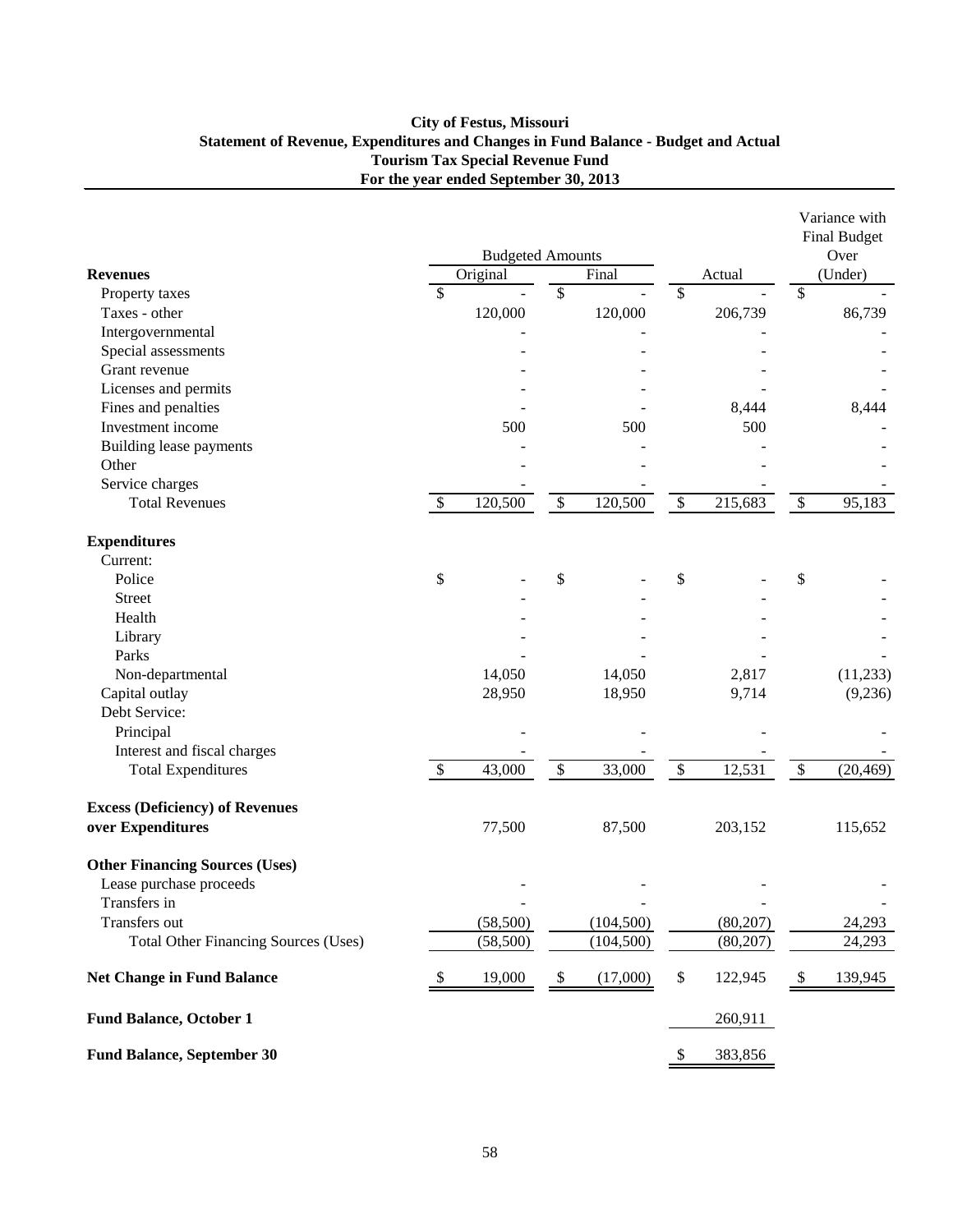# **City of Festus, Missouri Statement of Revenue, Expenditures and Changes in Fund Balance - Budget and Actual Sales Tax Reimbursement Special Revenue Fund For the year ended September 30, 2013**

|                                             |                           |                         |                           |         |                 |         | Variance with<br><b>Final Budget</b> |           |
|---------------------------------------------|---------------------------|-------------------------|---------------------------|---------|-----------------|---------|--------------------------------------|-----------|
|                                             |                           | <b>Budgeted Amounts</b> |                           |         |                 |         |                                      | Over      |
| <b>Revenues</b>                             | \$                        | Original                | $\overline{\mathcal{S}}$  | Final   | $\overline{\$}$ | Actual  | $\overline{\$}$                      | (Under)   |
| Property taxes<br>Taxes - other             |                           | 230,000                 |                           | 230,000 |                 | 228,542 |                                      | (1, 458)  |
| Intergovernmental                           |                           |                         |                           |         |                 |         |                                      |           |
| Special assessments                         |                           |                         |                           |         |                 |         |                                      |           |
| Grant revenue                               |                           |                         |                           |         |                 |         |                                      |           |
| Licenses and permits                        |                           |                         |                           |         |                 |         |                                      |           |
| Fines and penalties                         |                           |                         |                           |         |                 |         |                                      |           |
| Investment income                           |                           |                         |                           |         |                 | 83      |                                      | 83        |
| Building lease payments                     |                           |                         |                           |         |                 |         |                                      |           |
| Other                                       |                           |                         |                           |         |                 |         |                                      |           |
| Service charges                             |                           |                         |                           |         |                 |         |                                      |           |
| <b>Total Revenues</b>                       | $\mathcal{S}$             | 230,000                 | $\boldsymbol{\mathsf{S}}$ | 230,000 | $\$\,$          | 228,625 | $\$\,$                               | (1,375)   |
| <b>Expenditures</b>                         |                           |                         |                           |         |                 |         |                                      |           |
| Current:                                    |                           |                         |                           |         |                 |         |                                      |           |
| Police                                      | \$                        |                         | \$                        |         | \$              |         | \$                                   |           |
| <b>Street</b>                               |                           |                         |                           |         |                 |         |                                      |           |
| Health                                      |                           |                         |                           |         |                 |         |                                      |           |
| Library                                     |                           |                         |                           |         |                 |         |                                      |           |
| Parks                                       |                           |                         |                           |         |                 |         |                                      |           |
| Non-departmental                            |                           | 230,000                 |                           | 230,000 |                 | 192,572 |                                      | (37, 428) |
| Capital outlay                              |                           |                         |                           |         |                 |         |                                      |           |
| Debt Service:                               |                           |                         |                           |         |                 |         |                                      |           |
| Principal                                   |                           |                         |                           |         |                 |         |                                      |           |
| Interest and fiscal charges                 |                           |                         |                           |         |                 |         |                                      |           |
| <b>Total Expenditures</b>                   | $\boldsymbol{\mathsf{S}}$ | 230,000                 | $\boldsymbol{\$}$         | 230,000 | $\$\,$          | 192,572 | $\boldsymbol{\mathsf{S}}$            | (37, 428) |
| <b>Excess (Deficiency) of Revenues</b>      |                           |                         |                           |         |                 |         |                                      |           |
| over Expenditures                           |                           |                         |                           |         |                 | 36,053  |                                      | 36,053    |
| <b>Other Financing Sources (Uses)</b>       |                           |                         |                           |         |                 |         |                                      |           |
| Lease purchase proceeds                     |                           |                         |                           |         |                 |         |                                      |           |
| Transfers in                                |                           |                         |                           |         |                 |         |                                      |           |
| Transfers out                               |                           |                         |                           |         |                 |         |                                      |           |
| <b>Total Other Financing Sources (Uses)</b> |                           |                         |                           |         |                 |         |                                      |           |
| <b>Net Change in Fund Balance</b>           |                           |                         |                           |         | \$              | 36,053  | \$                                   | 36,053    |
| <b>Fund Balance, October 1</b>              |                           |                         |                           |         |                 | 130,997 |                                      |           |
| <b>Fund Balance, September 30</b>           |                           |                         |                           |         |                 | 167,050 |                                      |           |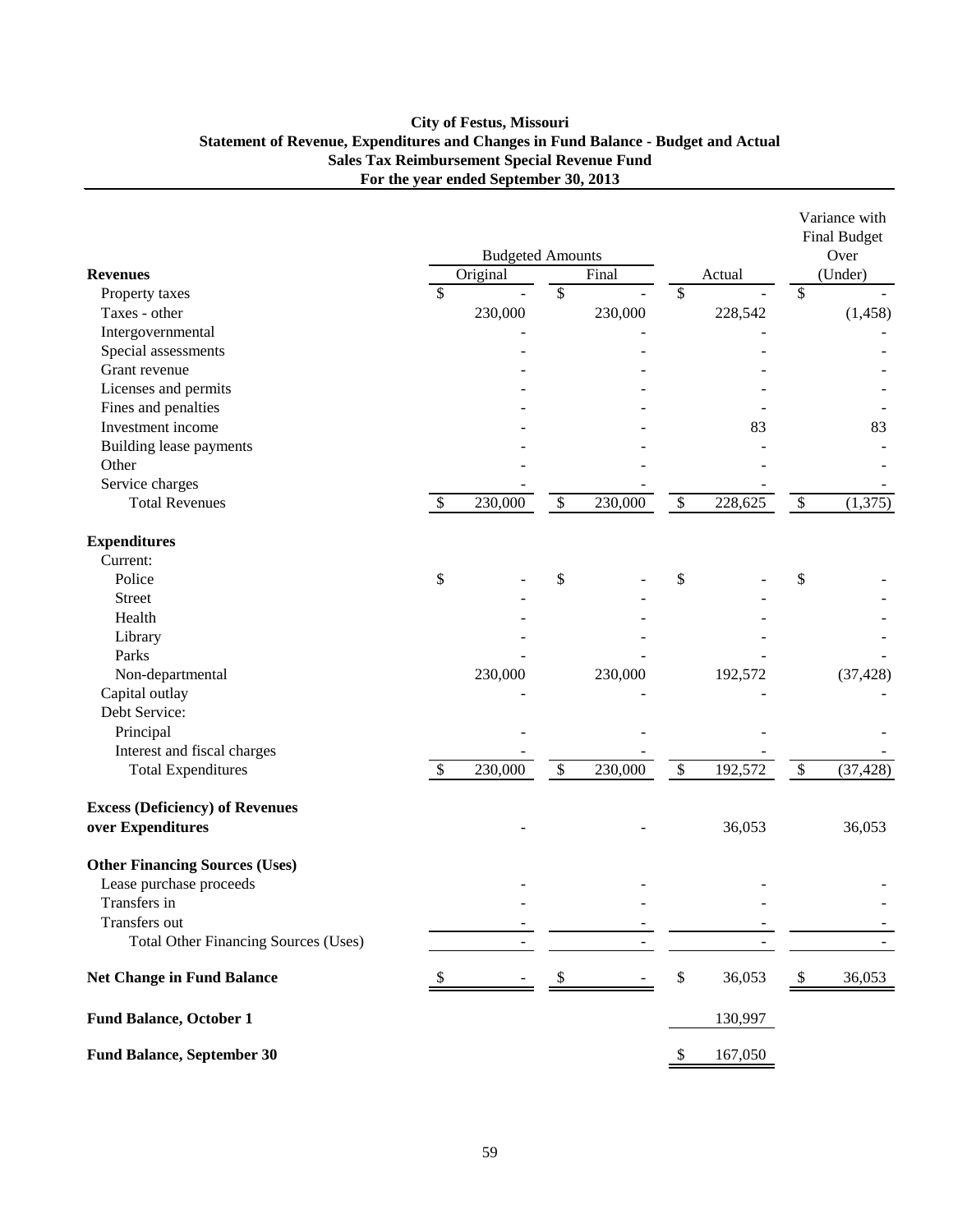# **City of Festus, Missouri Statement of Revenue, Expenditures and Changes in Fund Balance - Budget and Actual Federal Forfeiture Special Revenue Fund For the year ended September 30, 2013**

|                                             |               | <b>Budgeted Amounts</b> |                            |         |              | Variance with<br><b>Final Budget</b><br>Over |                          |          |
|---------------------------------------------|---------------|-------------------------|----------------------------|---------|--------------|----------------------------------------------|--------------------------|----------|
| <b>Revenues</b>                             |               | Original                |                            | Final   |              | Actual                                       |                          | (Under)  |
| Property taxes                              | $\mathcal{S}$ |                         | \$                         |         | \$           |                                              | \$                       |          |
| Taxes - other                               |               |                         |                            |         |              |                                              |                          |          |
| Intergovernmental                           |               |                         |                            |         |              |                                              |                          |          |
| Special assessments                         |               |                         |                            |         |              |                                              |                          |          |
| Grant revenue                               |               |                         |                            |         |              |                                              |                          |          |
| Licenses and permits                        |               |                         |                            |         |              |                                              |                          |          |
| Fines and penalties                         |               |                         |                            |         |              |                                              |                          |          |
| Investment income                           |               |                         |                            |         |              | 24                                           |                          | 24       |
| Building lease payments                     |               |                         |                            |         |              |                                              |                          |          |
| Other                                       |               |                         |                            | 2,915   |              | 6,219                                        |                          | 3,304    |
| Service charges                             |               |                         |                            |         |              |                                              |                          |          |
| <b>Total Revenues</b>                       | $\mathcal{S}$ |                         | \$                         | 2,915   | \$           | 6,243                                        | $\overline{\mathcal{S}}$ | 3,328    |
| <b>Expenditures</b>                         |               |                         |                            |         |              |                                              |                          |          |
| Current:                                    |               |                         |                            |         |              |                                              |                          |          |
| Police                                      | \$            | 2,653                   | \$                         | 2,653   | \$           | 1,529                                        | \$                       | (1, 124) |
| <b>Street</b>                               |               |                         |                            |         |              |                                              |                          |          |
| Health                                      |               |                         |                            |         |              |                                              |                          |          |
| Library                                     |               |                         |                            |         |              |                                              |                          |          |
| Parks                                       |               |                         |                            |         |              |                                              |                          |          |
| Non-departmental                            |               |                         |                            |         |              |                                              |                          |          |
| Capital outlay                              |               |                         |                            | 2,200   |              | 2,200                                        |                          |          |
| Debt Service:                               |               |                         |                            |         |              |                                              |                          |          |
| Principal                                   |               |                         |                            |         |              |                                              |                          |          |
| Interest and fiscal charges                 |               |                         |                            |         |              |                                              |                          |          |
| <b>Total Expenditures</b>                   | $\mathcal{S}$ | 2,653                   | $\sqrt{3}$                 | 4,853   | $\mathbb{S}$ | 3,729                                        | $\sqrt{3}$               | (1, 124) |
| <b>Excess (Deficiency) of Revenues</b>      |               |                         |                            |         |              |                                              |                          |          |
| over Expenditures                           |               | (2,653)                 |                            | (1,938) |              | 2,514                                        |                          | 4,452    |
| <b>Other Financing Sources (Uses)</b>       |               |                         |                            |         |              |                                              |                          |          |
| Lease purchase proceeds                     |               |                         |                            |         |              |                                              |                          |          |
| Transfers in                                |               |                         |                            |         |              |                                              |                          |          |
| Transfers out                               |               |                         |                            |         |              |                                              |                          |          |
| <b>Total Other Financing Sources (Uses)</b> |               |                         |                            |         |              |                                              |                          |          |
| <b>Net Change in Fund Balance</b>           | <sup>8</sup>  | (2,653)                 | $\boldsymbol{\mathcal{S}}$ | (1,938) | \$           | 2,514                                        | -\$                      | 4,452    |
| <b>Fund Balance, October 1</b>              |               |                         |                            |         |              | 18,180                                       |                          |          |
| <b>Fund Balance, September 30</b>           |               |                         |                            |         | \$           | 20,694                                       |                          |          |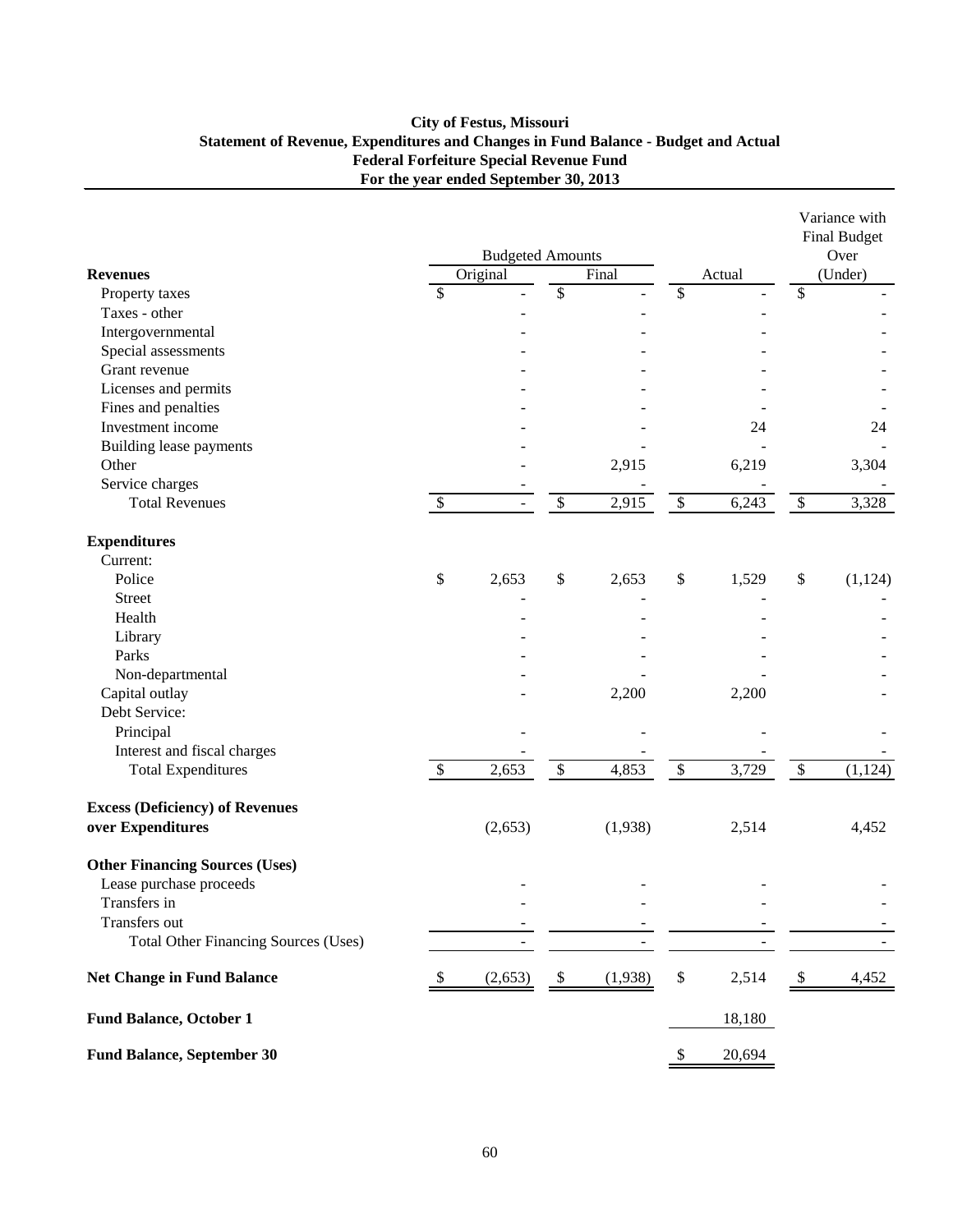# **City of Festus, Missouri Statement of Revenue, Expenditures and Changes in Fund Balance - Budget and Actual Capital Improvement Special Revenue Fund For the year ended September 30, 2013**

|                                             |                          |                         |                         |           |              |           | Variance with<br><b>Final Budget</b> |         |
|---------------------------------------------|--------------------------|-------------------------|-------------------------|-----------|--------------|-----------|--------------------------------------|---------|
|                                             |                          | <b>Budgeted Amounts</b> |                         |           |              |           |                                      | Over    |
| <b>Revenues</b>                             | $\overline{\mathcal{S}}$ | Original                | $\overline{\$}$         | Final     | \$           | Actual    | $\overline{\$}$                      | (Under) |
| Property taxes<br>Taxes - other             |                          | 578,000                 |                         | 578,000   |              | 599,156   |                                      | 21,156  |
| Intergovernmental                           |                          |                         |                         |           |              |           |                                      |         |
| Special assessments                         |                          |                         |                         |           |              |           |                                      |         |
| Grant revenue                               |                          |                         |                         |           |              |           |                                      |         |
| Licenses and permits                        |                          |                         |                         |           |              |           |                                      |         |
| Fines and penalties                         |                          |                         |                         |           |              |           |                                      |         |
| Investment income                           |                          | 500                     |                         | 500       |              | 1,322     |                                      | 822     |
| Building lease payments                     |                          |                         |                         |           |              |           |                                      |         |
| Other                                       |                          |                         |                         |           |              |           |                                      |         |
| Service charges                             |                          |                         |                         |           |              |           |                                      |         |
| <b>Total Revenues</b>                       | $\mathcal{S}$            | 578,500                 | $\$\,$                  | 578,500   | $\$$         | 600,478   | $\$\,$                               | 21,978  |
|                                             |                          |                         |                         |           |              |           |                                      |         |
| <b>Expenditures</b>                         |                          |                         |                         |           |              |           |                                      |         |
| Current:                                    |                          |                         |                         |           |              |           |                                      |         |
| Police                                      | $\$\,$                   |                         | \$                      |           | \$           |           | \$                                   |         |
| <b>Street</b>                               |                          |                         |                         |           |              |           |                                      |         |
| Health                                      |                          |                         |                         |           |              |           |                                      |         |
| Library                                     |                          |                         |                         |           |              |           |                                      |         |
| Parks                                       |                          |                         |                         |           |              |           |                                      |         |
| Non-departmental                            |                          |                         |                         |           |              |           |                                      |         |
| Capital outlay                              |                          |                         |                         |           |              |           |                                      |         |
| Debt Service:                               |                          |                         |                         |           |              |           |                                      |         |
| Principal                                   |                          |                         |                         |           |              |           |                                      |         |
| Interest and fiscal charges                 |                          |                         |                         |           |              |           |                                      |         |
| <b>Total Expenditures</b>                   | $\mathcal{S}$            |                         | $\sqrt[6]{\frac{1}{2}}$ |           | $\mathbb{S}$ |           | $\mathbb{S}$                         |         |
|                                             |                          |                         |                         |           |              |           |                                      |         |
| <b>Excess (Deficiency) of Revenues</b>      |                          |                         |                         |           |              |           |                                      |         |
| over Expenditures                           |                          | 578,500                 |                         | 578,500   |              | 600,478   |                                      | 21,978  |
| <b>Other Financing Sources (Uses)</b>       |                          |                         |                         |           |              |           |                                      |         |
| Lease purchase proceeds                     |                          |                         |                         |           |              |           |                                      |         |
| Transfers in                                |                          |                         |                         |           |              |           |                                      |         |
| Transfers out                               |                          | (345,000)               |                         | (345,000) |              | (345,000) |                                      |         |
| <b>Total Other Financing Sources (Uses)</b> |                          | (345,000)               |                         | (345,000) |              | (345,000) |                                      |         |
|                                             |                          |                         |                         |           |              |           |                                      |         |
| <b>Net Change in Fund Balance</b>           | $\sqrt{2}$               | 233,500                 | $\mathcal{S}$           | 233,500   | \$           | 255,478   | \$                                   | 21,978  |
| <b>Fund Balance, October 1</b>              |                          |                         |                         |           |              | 869,245   |                                      |         |
| <b>Fund Balance, September 30</b>           |                          |                         |                         |           |              | 1,124,723 |                                      |         |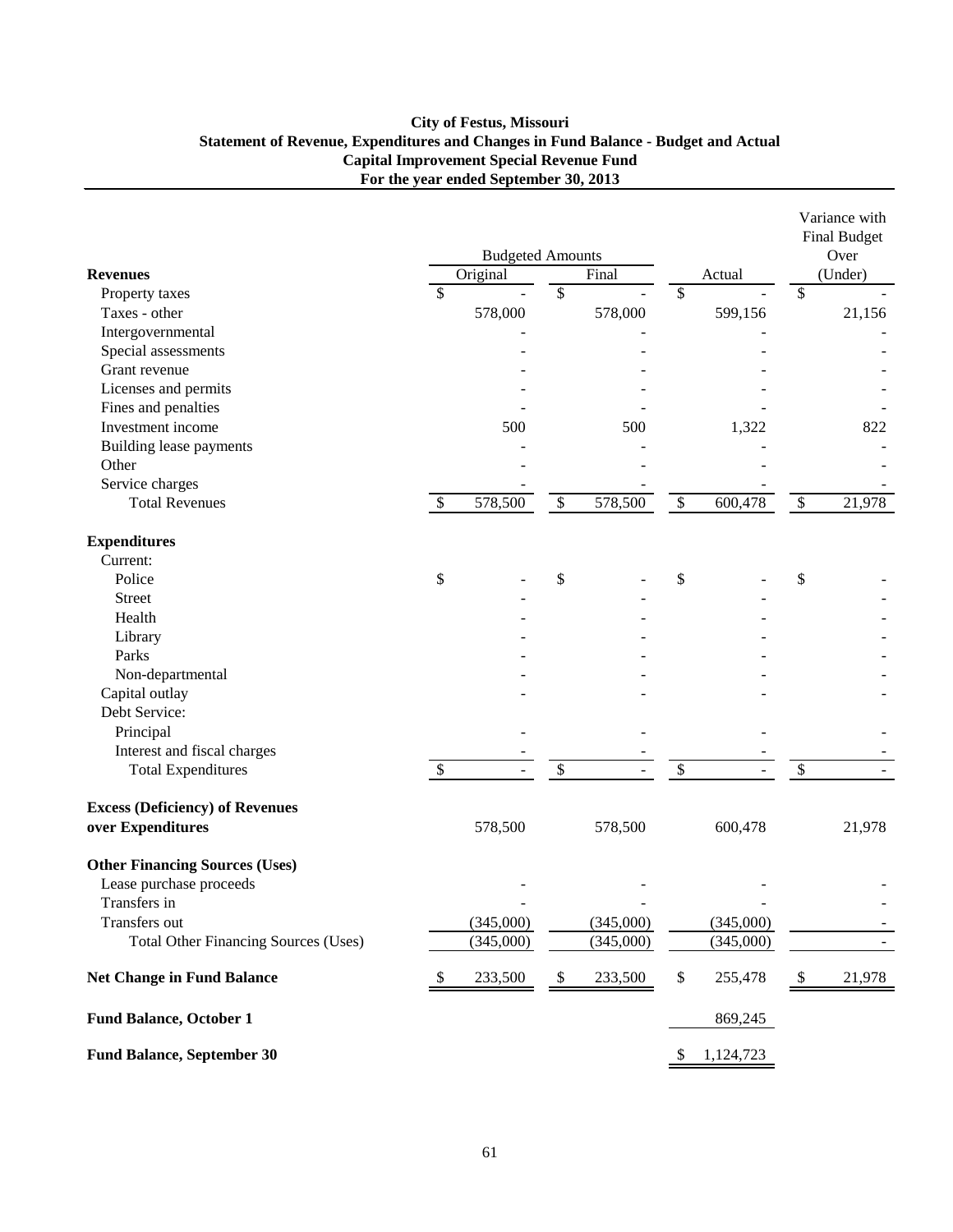# **City of Festus, Missouri Statement of Revenue, Expenditures and Changes in Fund Balance - Budget and Actual Local Law Enforcement Block Grant Special Revenue Fund For the year ended September 30, 2013**

|                                             |                          |                         |                          |         |                 |                          | Variance with<br><b>Final Budget</b> |           |
|---------------------------------------------|--------------------------|-------------------------|--------------------------|---------|-----------------|--------------------------|--------------------------------------|-----------|
|                                             |                          | <b>Budgeted Amounts</b> |                          |         |                 |                          |                                      | Over      |
| <b>Revenues</b>                             | $\mathcal{S}$            | Original                | \$                       | Final   | \$              | Actual<br>$\overline{a}$ | \$                                   | (Under)   |
| Property taxes<br>Taxes - other             |                          |                         |                          |         |                 |                          |                                      |           |
| Intergovernmental                           |                          |                         |                          |         |                 |                          |                                      |           |
| Special assessments                         |                          |                         |                          |         |                 |                          |                                      |           |
| Grant revenue                               |                          | 13,500                  |                          | 13,500  |                 | 418                      |                                      | (13,082)  |
| Licenses and permits                        |                          |                         |                          |         |                 |                          |                                      |           |
| Fines and penalties                         |                          |                         |                          |         |                 |                          |                                      |           |
| Investment income                           |                          |                         |                          |         |                 |                          |                                      |           |
| Building lease payments                     |                          |                         |                          |         |                 |                          |                                      |           |
| Other                                       |                          |                         |                          |         |                 |                          |                                      |           |
| Service charges                             |                          |                         |                          |         |                 |                          |                                      |           |
| <b>Total Revenues</b>                       | $\overline{\mathcal{S}}$ | 13,500                  | $\overline{\mathcal{S}}$ | 13,500  | $\overline{\$}$ | 418                      | $\overline{\$}$                      | (13,082)  |
|                                             |                          |                         |                          |         |                 |                          |                                      |           |
| <b>Expenditures</b>                         |                          |                         |                          |         |                 |                          |                                      |           |
| Current:                                    |                          |                         |                          |         |                 |                          |                                      |           |
| Police<br><b>Street</b>                     | \$                       |                         | \$                       |         | \$              | 465                      | \$                                   | 465       |
| Health                                      |                          |                         |                          |         |                 |                          |                                      |           |
| Library                                     |                          |                         |                          |         |                 |                          |                                      |           |
| Parks                                       |                          |                         |                          |         |                 |                          |                                      |           |
| Non-departmental                            |                          |                         |                          |         |                 |                          |                                      |           |
| Capital outlay                              |                          | 15,000                  |                          | 15,000  |                 |                          |                                      | (15,000)  |
| Debt Service:                               |                          |                         |                          |         |                 |                          |                                      |           |
| Principal                                   |                          |                         |                          |         |                 |                          |                                      |           |
| Interest and fiscal charges                 |                          |                         |                          |         |                 |                          |                                      |           |
| <b>Total Expenditures</b>                   | $\mathcal{S}$            | 15,000                  | $\boldsymbol{\$}$        | 15,000  | $\$\,$          | 465                      | $\mathbb{S}$                         | (14, 535) |
| <b>Excess (Deficiency) of Revenues</b>      |                          |                         |                          |         |                 |                          |                                      |           |
| over Expenditures                           |                          | (1,500)                 |                          | (1,500) |                 | (47)                     |                                      | 1,453     |
| <b>Other Financing Sources (Uses)</b>       |                          |                         |                          |         |                 |                          |                                      |           |
| Lease purchase proceeds                     |                          |                         |                          |         |                 |                          |                                      |           |
| Transfers in                                |                          | 1,500                   |                          | 1,500   |                 | 47                       |                                      | (1, 453)  |
| Transfers out                               |                          |                         |                          |         |                 |                          |                                      |           |
| <b>Total Other Financing Sources (Uses)</b> |                          | 1,500                   |                          | 1,500   |                 | 47                       |                                      | (1,453)   |
| <b>Net Change in Fund Balance</b>           | \$                       |                         | \$                       |         | \$              |                          | \$                                   |           |
| <b>Fund Balance, October 1</b>              |                          |                         |                          |         |                 |                          |                                      |           |
| <b>Fund Balance, September 30</b>           |                          |                         |                          |         |                 |                          |                                      |           |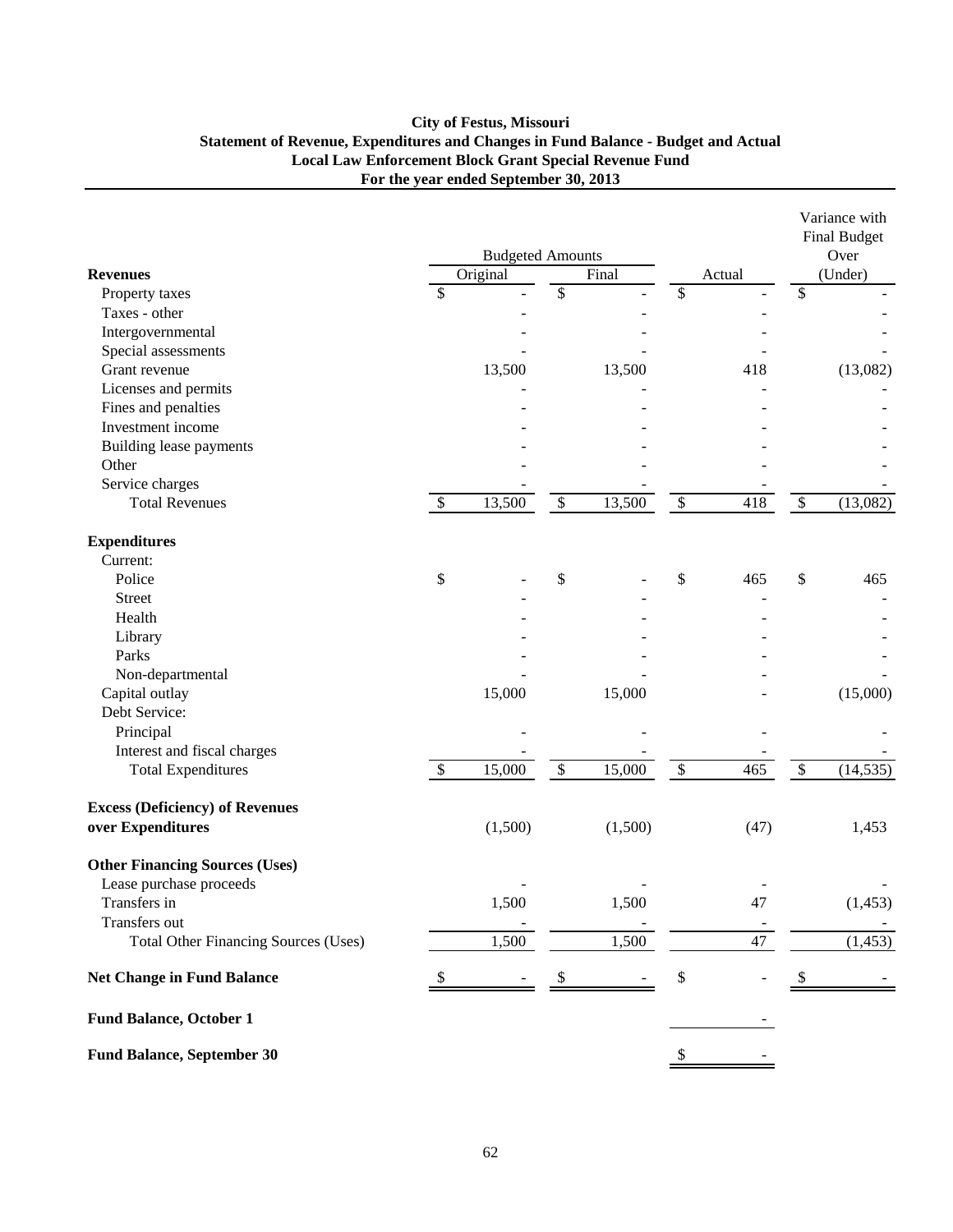

10425 Old Olive **Street Road**, Suite 101

Creve Coeur, Missouri 63141

PHONE: 314-569-3800 FAX: 314-569-0020

www.nsvcpa.com

# INDEPENDENT AUDITOR'S REPORT ON INTERNAL CONTROL OVER FINANCIAL REPORTING AND ON COMPLIANCE AND OTHER MATTERS BASED ON AN AUDIT OF FINANCIAL STATEMENTS PERFORMED IN ACCORDANCE WITH *GOVERNMENT AUDITING STANDARDS*

Honorable Mayor and City Council City of Festus, Missouri

We have audited, in accordance with the auditing standards generally accepted in the United States of America and the standards applicable to financial audits contained in *Government Auditing Standards* issued by the Comptroller General of the United States, the financial statements of the governmental activities, the business-type activities, each major fund, and the aggregate remaining fund information of City of Festus, Missouri, as of and for the year ended September 30, 2013, and the related notes to the financial statements, which collectively comprise City of Festus, Missouri's basic financial statements and have issued our report thereon dated May 22, 2014.

# **Internal Control over Financial Reporting**

In planning and performing our audit of the financial statements, we considered City of Festus, Missouri's internal control over financial reporting (internal control) to determine the audit procedures that are appropriate in the circumstances for the purpose of expressing our opinions on the financial statements, but not for the purpose of expressing an opinion on the effectiveness of City of Festus, Missouri's internal control. Accordingly, we do not express an opinion on the effectiveness of City of Festus, Missouri's internal control.

A *deficiency in internal control* exists when the design or operation of a control does not allow management or employees, in the normal course of performing their assigned functions, to prevent, or detect and correct, misstatements on a timely basis. A *material weakness* is a deficiency, or a combination of deficiencies, in internal control such that there is a reasonable possibility that a material misstatement of the entity's financial statements will not be prevented, or detected and corrected on a timely basis. A *significant deficiency* is a deficiency, or a combination of deficiencies, in internal control that is less severe than a material weakness, yet important enough to merit attention by those charged with governance.

Our consideration of internal control was for the limited purpose described in the first paragraph of this section and was not designed to identify all deficiencies in internal control that might be material weaknesses or significant deficiencies and therefore, material weaknesses or significant deficiencies may exist that were not identified. Given these limitations, during our audit we did not identify any deficiencies in internal control that we consider to be material weaknesses. However, material weaknesses may exist that have not been identified. We did identify a deficiency in internal control, described in the accompanying schedule of findings and questioned costs as item 2013-2 that we consider to be a significant deficiency.

# **Compliance and Other Matters**

As part of obtaining reasonable assurance about whether City of Festus, Missouri's financial statements are free from material misstatement, we performed tests of its compliance with certain provisions of laws, regulations, contracts, and grant agreements, noncompliance with which could have a direct and material effect on the determination of financial statement amounts. However, providing an opinion on compliance with those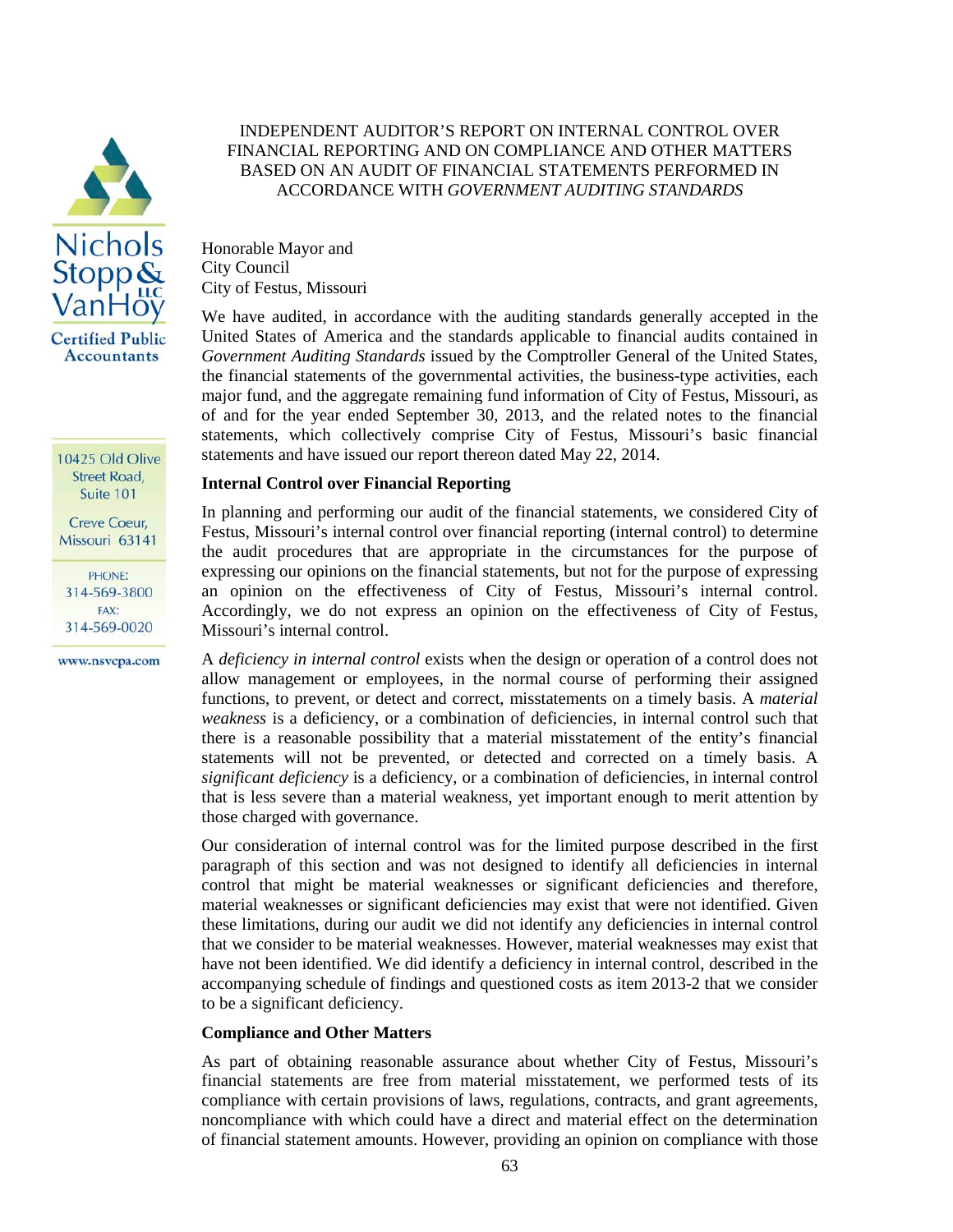provisions was not an objective of our audit, and accordingly, we do not express such an opinion. The results of our tests disclosed an instance of noncompliance or other matters that are required to be reported under *Government Auditing Standards* and which are described in the accompanying schedule of findings and questioned costs as item 2013-1.

### **City of Festus, Missouri's Response to Findings**

City of Festus, Missouri's response to the findings identified in our audit is described in the accompanying schedule of findings and questioned costs. City of Festus, Missouri's response was not subjected to the auditing procedures applied in the audit of the financial statements and, accordingly, we express no opinion on it.

#### **Purpose of this Report**

The purpose of this report is solely to describe the scope of our testing of internal control and compliance and the results of that testing, and not to provide an opinion on the effectiveness of the entity's internal control or on compliance. This report is an integral part of an audit performed in accordance with *Government Auditing Standards* in considering the entity's internal control and compliance. Accordingly, this communication is not suitable for any other purpose.

Nuchols, Stopp, & Vantlay, S.L.C.

Creve Coeur, Missouri May 22, 2014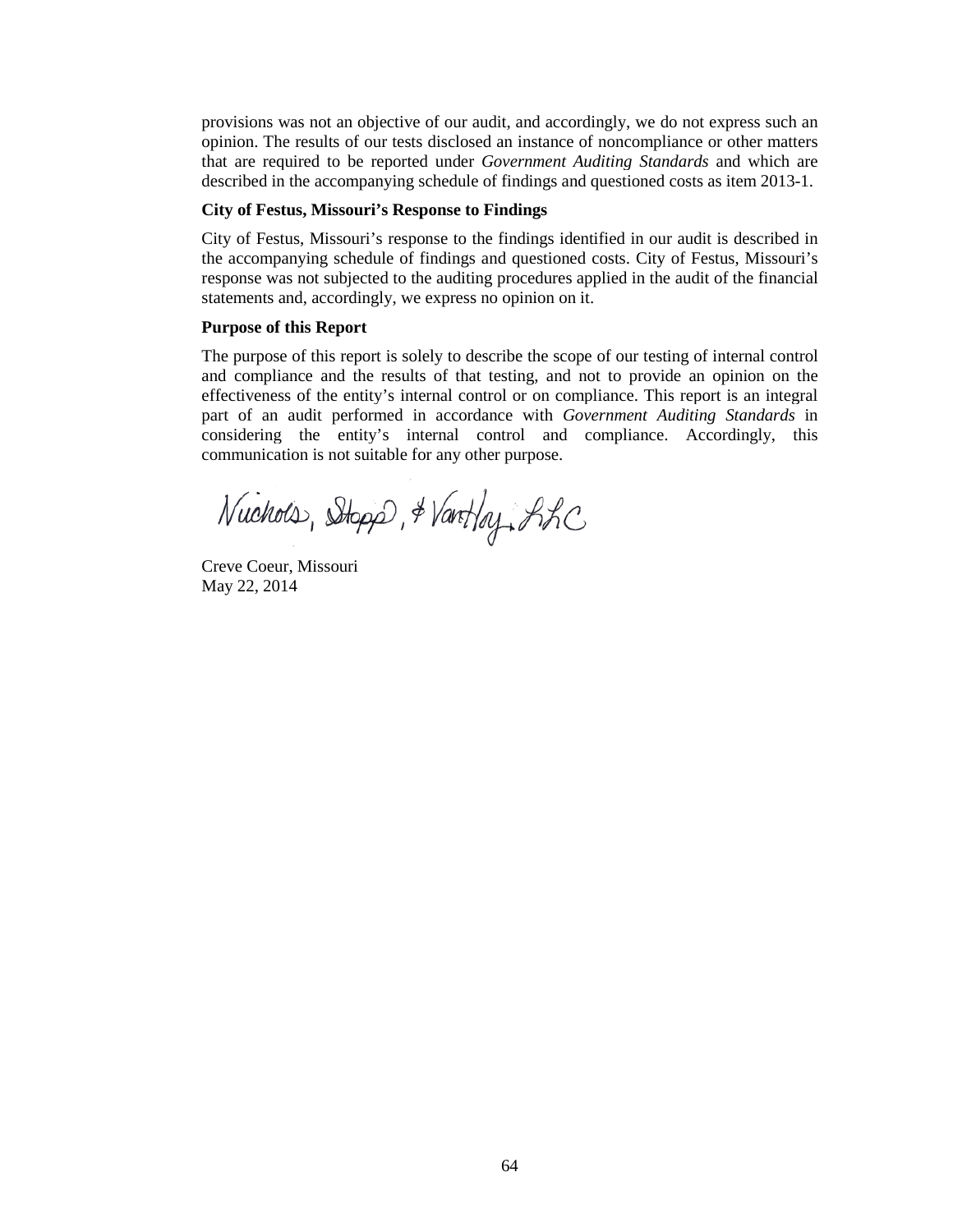

10425 Old Olive Street Road, Suite 101

**Creve Coeur,** Missouri 63141

PHONE: 314-569-3800 FAX<sup>\*</sup> 314-569-0020

www.nsvcpa.com

# INDEPENDENT AUDITOR'S REPORT ON COMPLIANCE FOR EACH MAJOR PROGRAM AND ON INTERNAL CONTROL OVER COMPLIANCE REQUIRED BY OMB CIRCULAR A-133

Honorable Mayor and City Council City of Festus, Missouri

# **Report on Compliance for Each Major Federal Program**

We have audited City of Festus, Missouri's compliance with the types of compliance requirements described in the *OMB Circular A-133 Compliance Supplement* that could have a direct and material effect on each of City of Festus, Missouri's major federal programs for the year ended September 30, 2013. City of Festus, Missouri's major federal programs are identified in the summary of auditor's results section of the accompanying schedule of findings and questioned costs.

# *Management's Responsibility*

Management is responsible for compliance with the requirements of laws, regulations, contracts, and grants applicable to its federal programs.

# *Auditor's Responsibility*

Our responsibility is to express an opinion on compliance for each of City of Festus, Missouri's major federal programs based on our audit of the types of compliance requirements referred to above. We conducted our audit of compliance in accordance with auditing standards generally accepted in the United States of America; the standards applicable to financial audits contained in *Government Auditing Standards*, issued by the Comptroller General of the United States; and OMB Circular A-133, *Audits of States, Local Governments, and Non-Profit Organizations*. Those standards and OMB Circular A-133 require that we plan and perform the audit to obtain reasonable assurance about whether noncompliance with the types of compliance requirements referred to above that could have a direct and material effect on a major federal program occurred. An audit includes examining, on a test basis, evidence about City of Festus, Missouri's compliance with those requirements and performing such other procedures as we considered necessary in the circumstances.

We believe that our audit provides a reasonable basis for our opinion on compliance for each major federal program. However, our audit does not provide a legal determination of City of Festus, Missouri's compliance.

# *Opinion on Each Major Federal Program*

In our opinion, City of Festus, Missouri's, complied, in all material respects, with the types of compliance requirements referred to above that could have a direct and material effect on each of its major federal programs for the year ended September 30, 2013.

# **Report on Internal Control over Compliance**

Management of City of Festus, Missouri, is responsible for establishing and maintaining effective internal control over compliance with the types of compliance requirements referred to above. In planning and performing our audit of compliance, we considered City of Festus, Missouri's internal control over compliance with the types of requirements that could have a direct and material effect on each major federal program to determine the auditing procedures that are appropriate in the circumstances for the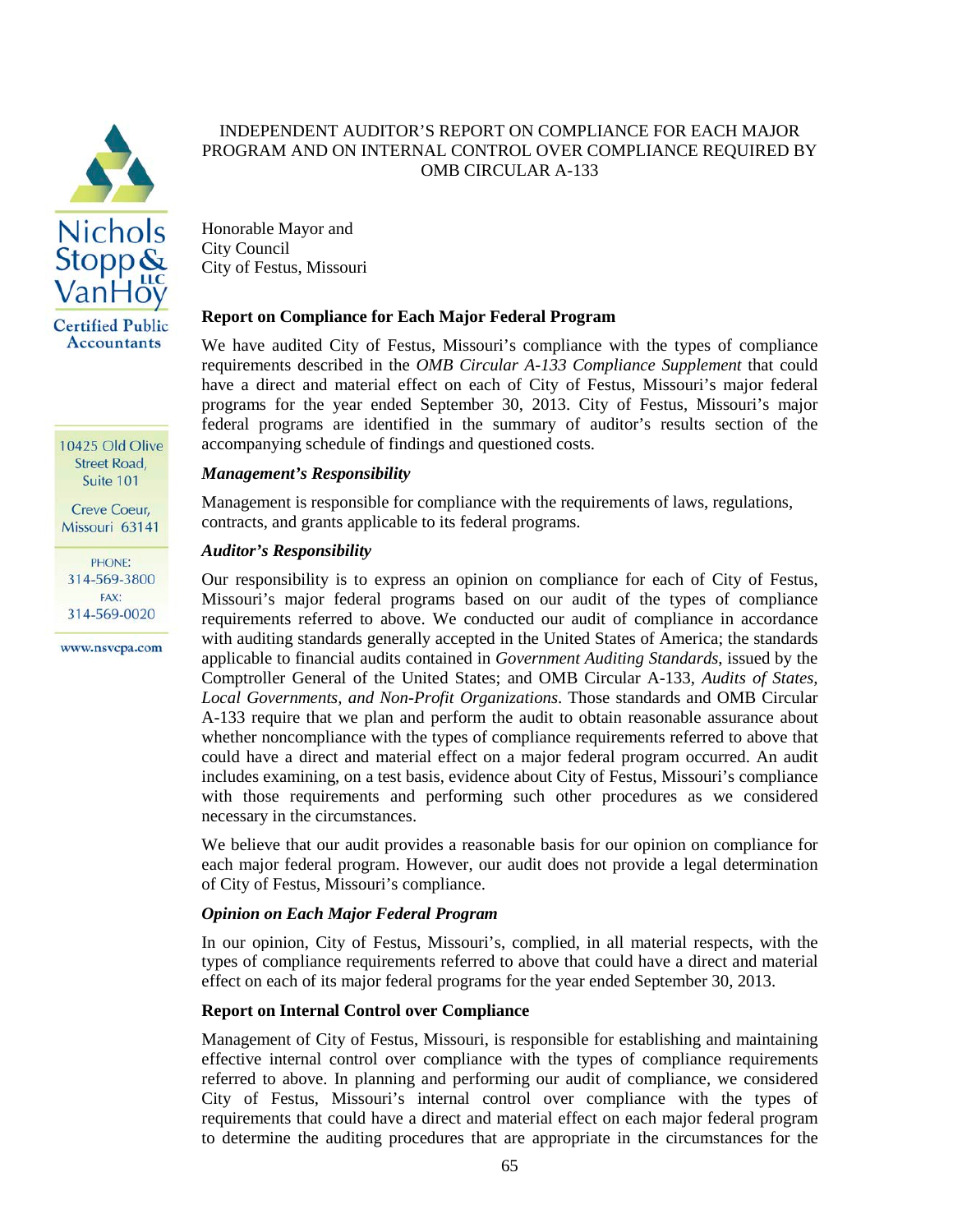purpose of expressing an opinion on compliance for each major federal program and to test and report on internal control over compliance in accordance with OMB Circular A-133, but not for the purpose of expressing an opinion on the effectiveness of internal control over compliance. Accordingly, we do not express an opinion on the effectiveness of City of Festus, Missouri's internal control over compliance.

A *deficiency in internal control over compliance* exists when the design or operation of a control over compliance does not allow management or employees, in the normal course of performing their assigned functions, to prevent, or detect and correct, noncompliance with a type of compliance requirement of a federal program on a timely basis. A *material weakness in internal control over compliance* is a deficiency, or combination of deficiencies, in internal control over compliance, such that there is a reasonable possibility that material noncompliance with a type of compliance requirement of a federal program will not be prevented, or detected and corrected, on a timely basis. A *significant deficiency in internal control over compliance* is a deficiency, or a combination of deficiencies, in internal control over compliance with a type of compliance requirement of a federal program that is less severe than a material weakness in internal control over compliance, yet important enough to merit attention by those charged with governance.

Our consideration of internal control over compliance was for the limited purpose described in the first paragraph of this section and was not designed to identify all deficiencies in internal control over compliance that might be material weaknesses or significant deficiencies. We did not identify any deficiencies in internal control over compliance that we consider to be material weaknesses. However, material weaknesses may exist that have not been identified.

The purpose of this report on internal control over compliance is solely to describe the scope of our testing of internal control over compliance and the results of that testing based on the requirements of OMB Circular A-133. Accordingly, this report is not suitable for any other purpose.

Nuchols, Stopp, # Vantlay, SLC

Creve Coeur, Missouri May 22, 2014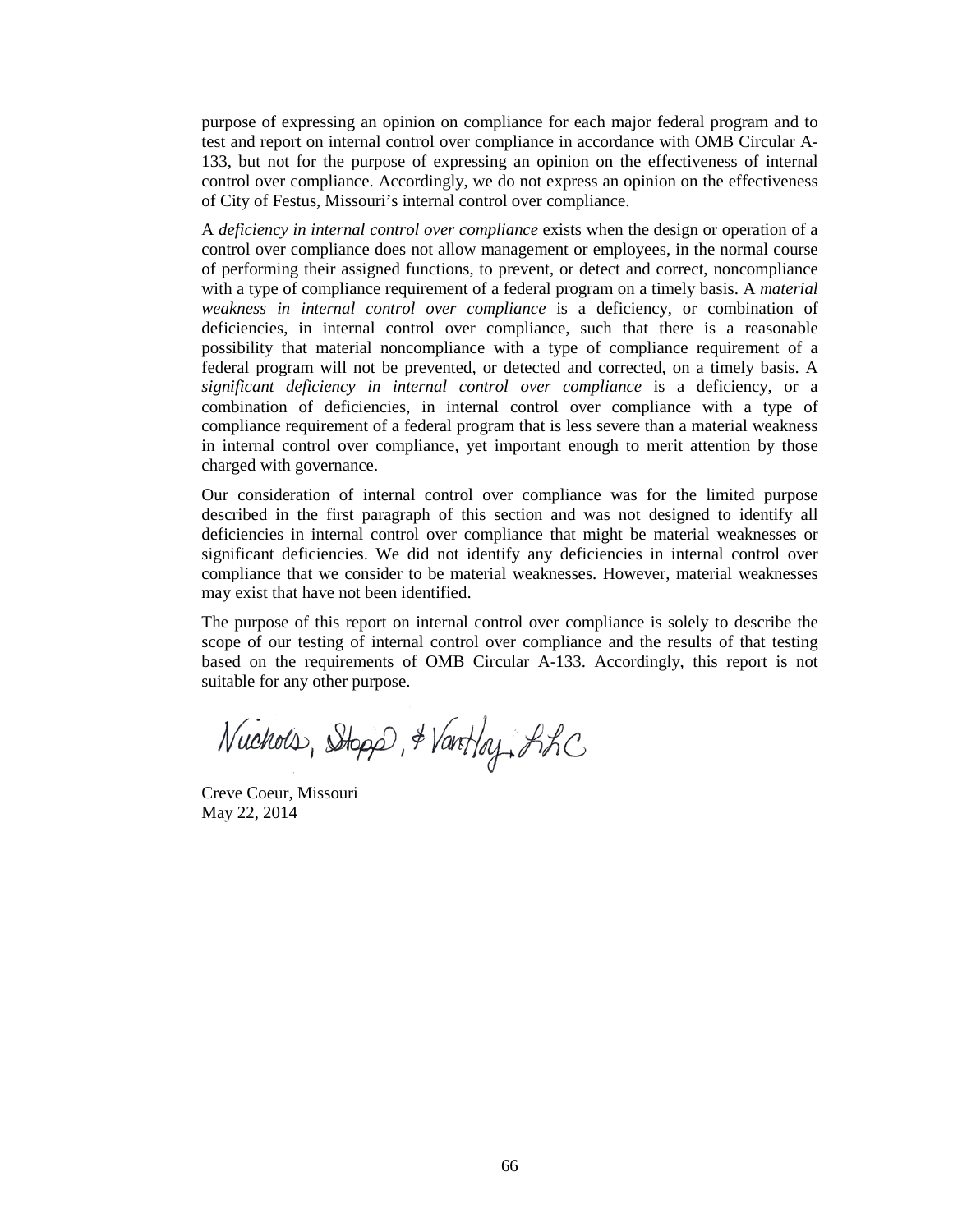| Federal Grantor/Pass-Through<br>Grantor/Program Title                      | <b>CFDA</b><br>Number | Identifying<br>Number |                         | Federal<br>Expenditures |
|----------------------------------------------------------------------------|-----------------------|-----------------------|-------------------------|-------------------------|
| <b>U.S. Department of Housing and Urban Development</b><br>Passed through: |                       |                       |                         |                         |
| Jefferson County, Missouri -                                               |                       |                       |                         |                         |
| Community Development Block Grant/Entitlement Grant                        | 14.218                | N/A                   | $\sqrt[6]{\frac{1}{2}}$ | 40,000                  |
| Total U.S Department of Housing and<br>Urban Development                   |                       |                       |                         | 40,000                  |
| <b>U.S. Department of Justice</b><br>Direct programs:                      |                       |                       |                         |                         |
| Edward Byrne Memorial Justice Assistance Grant Program                     | 16.738                | 2012-LLEBG-022        |                         | 419                     |
| <b>Equitable Sharing Program</b>                                           | 16.922                | MO 0500 300           |                         | 5,183                   |
| FY2012 Task Force Overtime                                                 | 16.XXX                | S-11-0136             |                         | 3,362                   |
| Total U.S. Department of Justice                                           |                       |                       |                         | 8,964                   |
| <b>U.S. Department of Transportation</b>                                   |                       |                       |                         |                         |
| <b>Highway Safety Cluster</b>                                              |                       |                       |                         |                         |
| Passed through:                                                            |                       |                       |                         |                         |
| Missouri Department of Transportation Highway                              |                       |                       |                         |                         |
| Safety Division -                                                          |                       |                       |                         |                         |
| State and Community Highway Safety                                         | 20.600                | 13-PT-02-078          |                         | 12,446                  |
| Alcohol Impaired Driving Countermeasures                                   |                       |                       |                         |                         |
| <b>Incentive Grants</b>                                                    | 20.601                | 13K8-03-035           |                         | 15,756                  |
| <b>Total Highway Safety Cluster</b>                                        |                       |                       |                         | 28,202                  |
| Passed through:                                                            |                       |                       |                         |                         |
| Missouri Department of Transportation Highway                              |                       |                       |                         |                         |
| Safety Division -                                                          |                       |                       |                         |                         |
| Feasibility Study                                                          | <b>20.XXX</b>         | AIR 056-114A          |                         | 2,700                   |
| Central Missouri State University -                                        |                       |                       |                         |                         |
| <b>Alcohol Open Container Requirements</b>                                 | 20.607                | 12-154-AL-083         |                         | 697                     |
| Missouri Highways and Transportation Commission -                          |                       |                       |                         |                         |
| Highway Planning and Construction                                          | 20.205                | STP-2600(604)         |                         | 625,000                 |
| Highway Planning and Construction                                          | 20.205                | N/A                   |                         | 4,585                   |
| Total U.S. Department of Transportation                                    |                       |                       |                         | 661,184                 |

# **The City of Festus, Missouri Schedule of Expenditures of Federal Awards For the year ended September 30, 2013**

See Notes to the Schedule of Expenditures of Federal Awards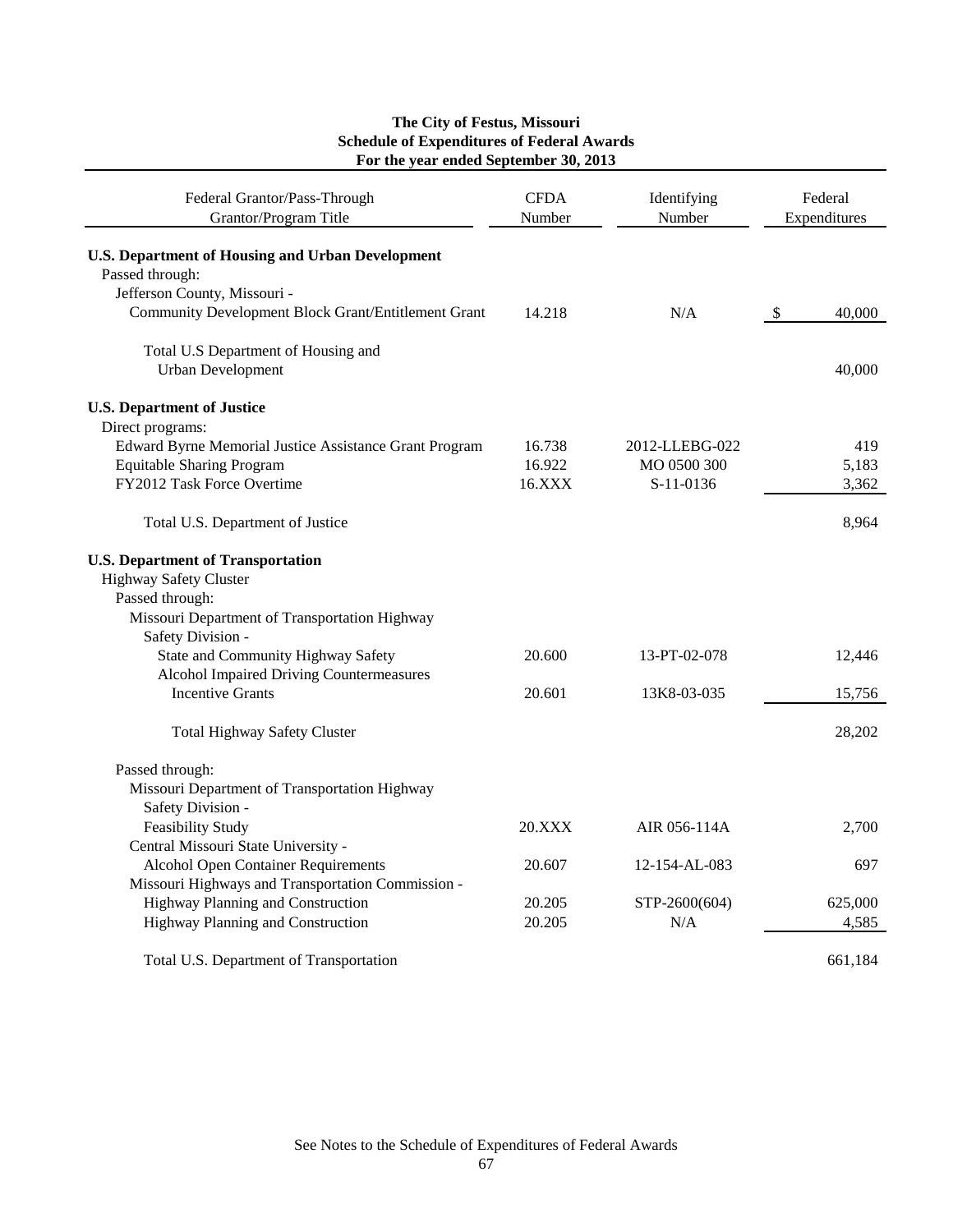| Federal Grantor/Pass-Through<br>Grantor/Program Title | <b>CFDA</b><br>Number | Identifying<br>Number   | Federal<br>Expenditures |         |
|-------------------------------------------------------|-----------------------|-------------------------|-------------------------|---------|
| <b>Institute of Museum and Library Services</b>       |                       |                         |                         |         |
| Passed through:                                       |                       |                         |                         |         |
| State of Missouri -                                   |                       |                         |                         |         |
| <b>Grants to States</b>                               | 45.310                | 2013-LBE2-EEXC2CN2-7001 |                         | 975     |
| <b>Total Institue of Museum and Library Services</b>  |                       |                         |                         | 975     |
| <b>U.S. Environmental Protection Agency</b>           |                       |                         |                         |         |
| Passed through:                                       |                       |                         |                         |         |
| Missouri Department of Natural Resources -            |                       |                         |                         |         |
| <b>Capitalization Grants for Drinking</b>             |                       |                         |                         |         |
| Water State Revolving Funds                           | 66.468                | ER12-DWSA-MO6010276     |                         | 42,403  |
| Total U.S. Environmental Protection Agency            |                       |                         |                         | 42,403  |
| Total Schedule of Expenditures of Federal Awards      |                       |                         |                         | 753,526 |

# **The City of Festus, Missouri Schedule of Expenditures of Federal Awards For the year ended September 30, 2013**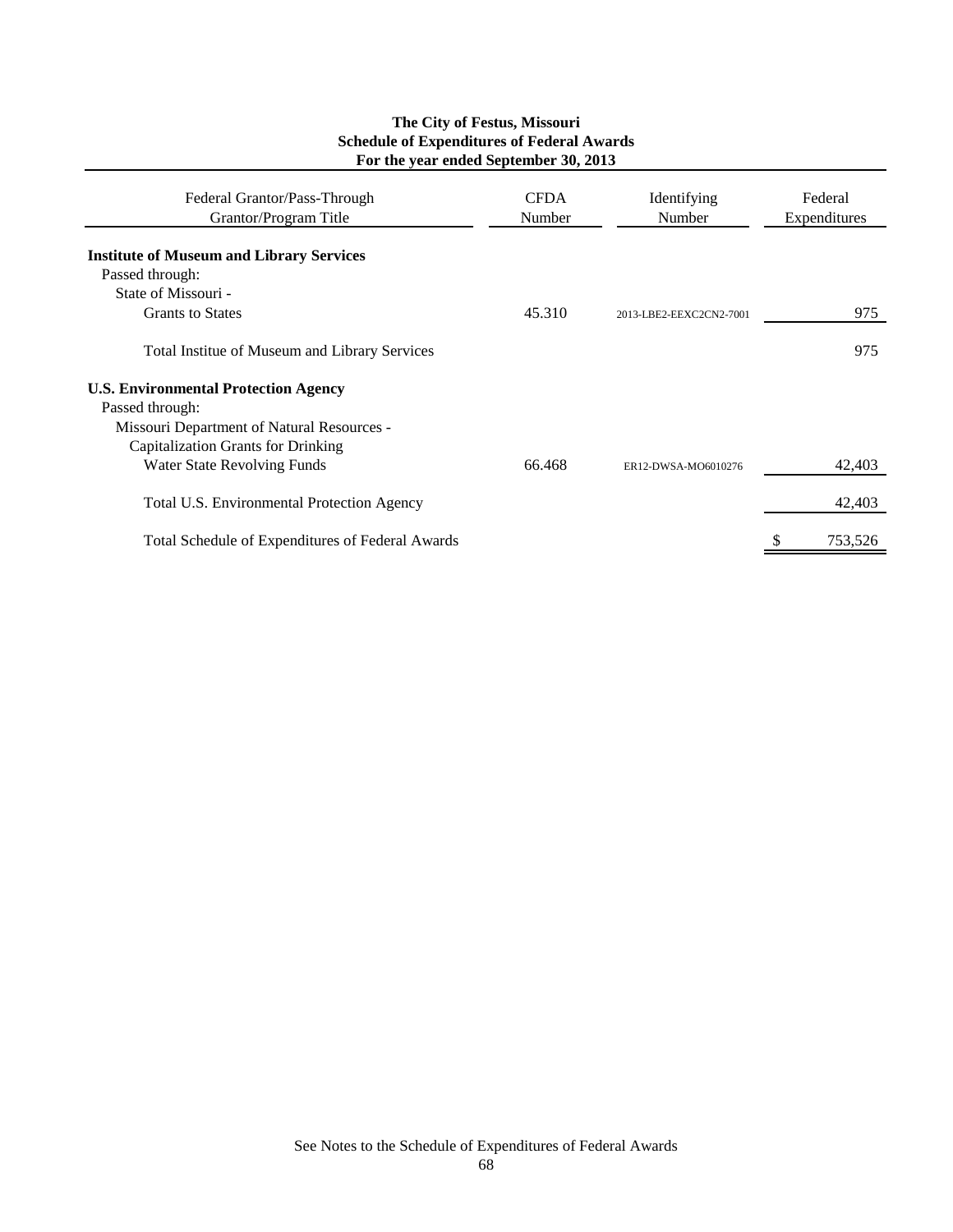### **Note 1 - General**

The accompanying Schedule of Expenditures of Federal Awards has been prepared to comply with the requirements of OMB Circular A-133. This circular requires a schedule that provides total federal awards expended for each federal program and the Catalog of Federal Domestic Assistance (CFDA) number or other identifying number when the CFDA information is not available. This Schedule includes all federal awards administered by the City.

## **Note 2 - Basis of Presentation**

OMB Circular A-133 includes these definitions, which govern the contents of the schedule:

Federal financial assistance means assistance that non-federal entities receive or administer in the form of grants, loans, loan guarantees, property, (including donated surplus property), cooperative agreements, interest subsidies, insurance, food commodities, direct appropriations, and other assistance, but does not include amounts received as reimbursement for services rendered to individuals.

Federal award means federal financial assistance and Federal cost-reimbursement contracts that non-federal entities receive directly from federal awarding agencies or indirectly from pass-through entities. It does not include procurement contracts, under grants or contracts, used to buy goods or services from vendors.

Accordingly, the Schedule includes expenditures of both cash and noncash awards.

### **Note 3 - Basis of Accounting**

The accompanying Schedule of Expenditures of Federal Awards is presented using the accrual basis of accounting, which is described in Note 1 to the City's accompanying financial statements.

### **Note 4 - Relationship to Federal Financial Reports**

Amounts reported in the accompanying schedule agree with the amounts reported in the related federal financial reports except for changes made to reflect amounts in accordance with generally accepted accounting principles.

### **Note 5 - Matching Revenues**

For those funds that have matching revenues and state funding, federal expenditures were determined by deducting matching revenues from total expenditures.

### **Note 6 - Subrecipients**

During the year ended September 30, 2013, the City passed through \$3,131 of federal funds under the Alcohol Impaired Driving Countermeasures Incentive Grant (CFDA #20.601) to another local city.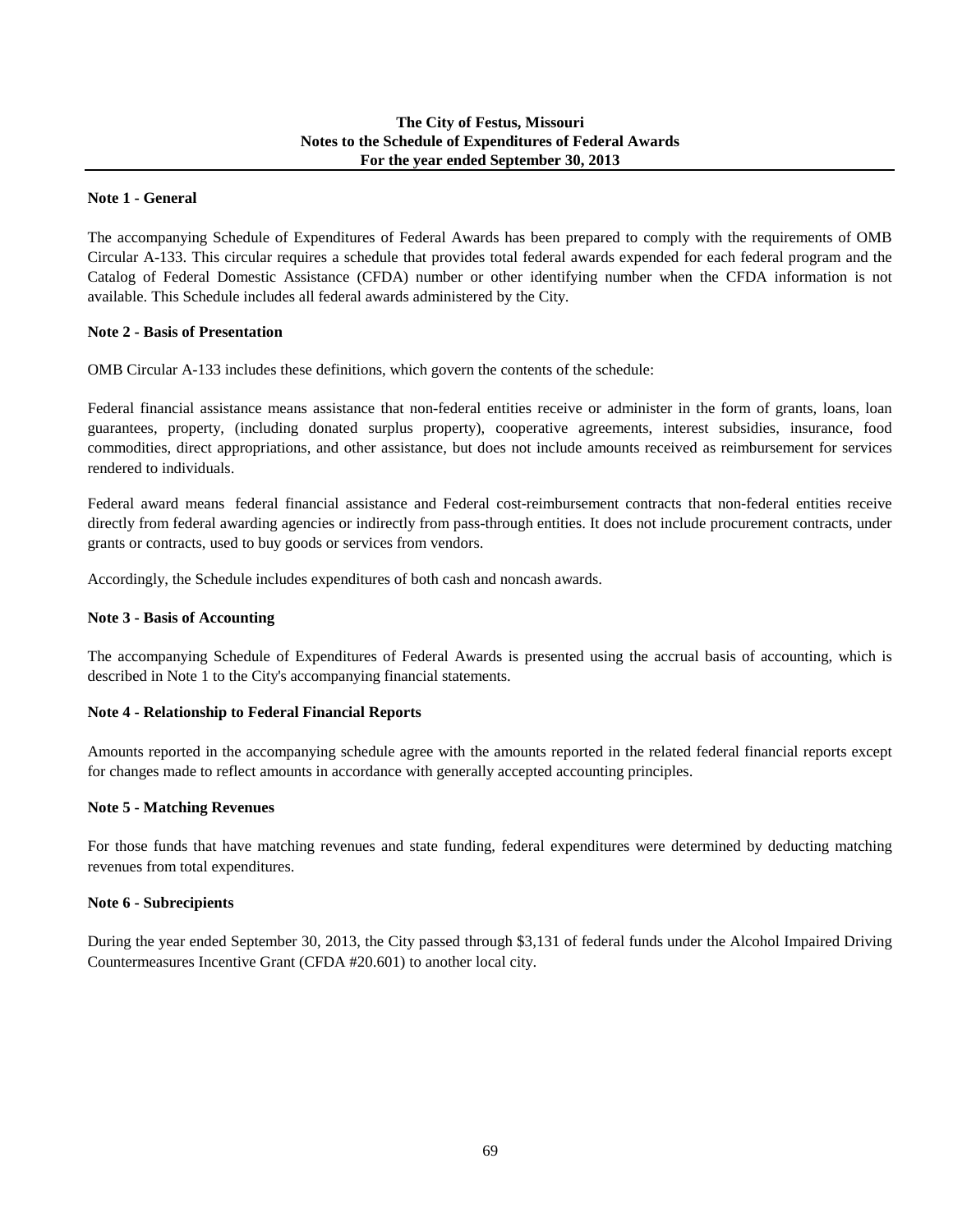# **The City of Festus, Missouri Schedule of Findings and Questioned Costs For the year ended September 30, 2013**

# **Section 1 - Summary of Auditor's Results**

| <b>Financial Statements</b>                                                                                            |                                                                         |                     |
|------------------------------------------------------------------------------------------------------------------------|-------------------------------------------------------------------------|---------------------|
| Type of auditor's report issued:                                                                                       | Modified                                                                |                     |
| Internal control over financial reporting:                                                                             |                                                                         |                     |
| Material Weakness(es) identified?                                                                                      | Yes                                                                     | X<br>No             |
| Significant Deficiencies identified?                                                                                   | X<br>Yes                                                                | None Reported       |
| Noncompliance material to financial statements noted?                                                                  | X<br>Yes                                                                | No                  |
| Federal Awards                                                                                                         |                                                                         |                     |
| Internal control over major programs:                                                                                  |                                                                         |                     |
| Material Weakness(es) identified?                                                                                      | Yes                                                                     | X<br>No             |
| Significant Deficiencies identified?                                                                                   | Yes                                                                     | None Reported<br>X  |
| Type of auditor's report issued on compliance for major programs:                                                      | Unmodified                                                              |                     |
| Any audit findings disclosed that are required to be reported<br>in accordance with section 510 (a) of Circular A-133? | Yes                                                                     | X<br>N <sub>0</sub> |
| Identification of major programs:                                                                                      |                                                                         |                     |
| $CFDA$ Numbers $(s)$<br>20.205                                                                                         | Name of Federal Program or Cluster<br>Highway Planning and Construction |                     |
| Dollar threshold used to distinguish between type A and type B programs:                                               |                                                                         | 300,000<br>\$       |
| Auditee qualified as low-risk auditee?                                                                                 | Yes                                                                     | No<br>X             |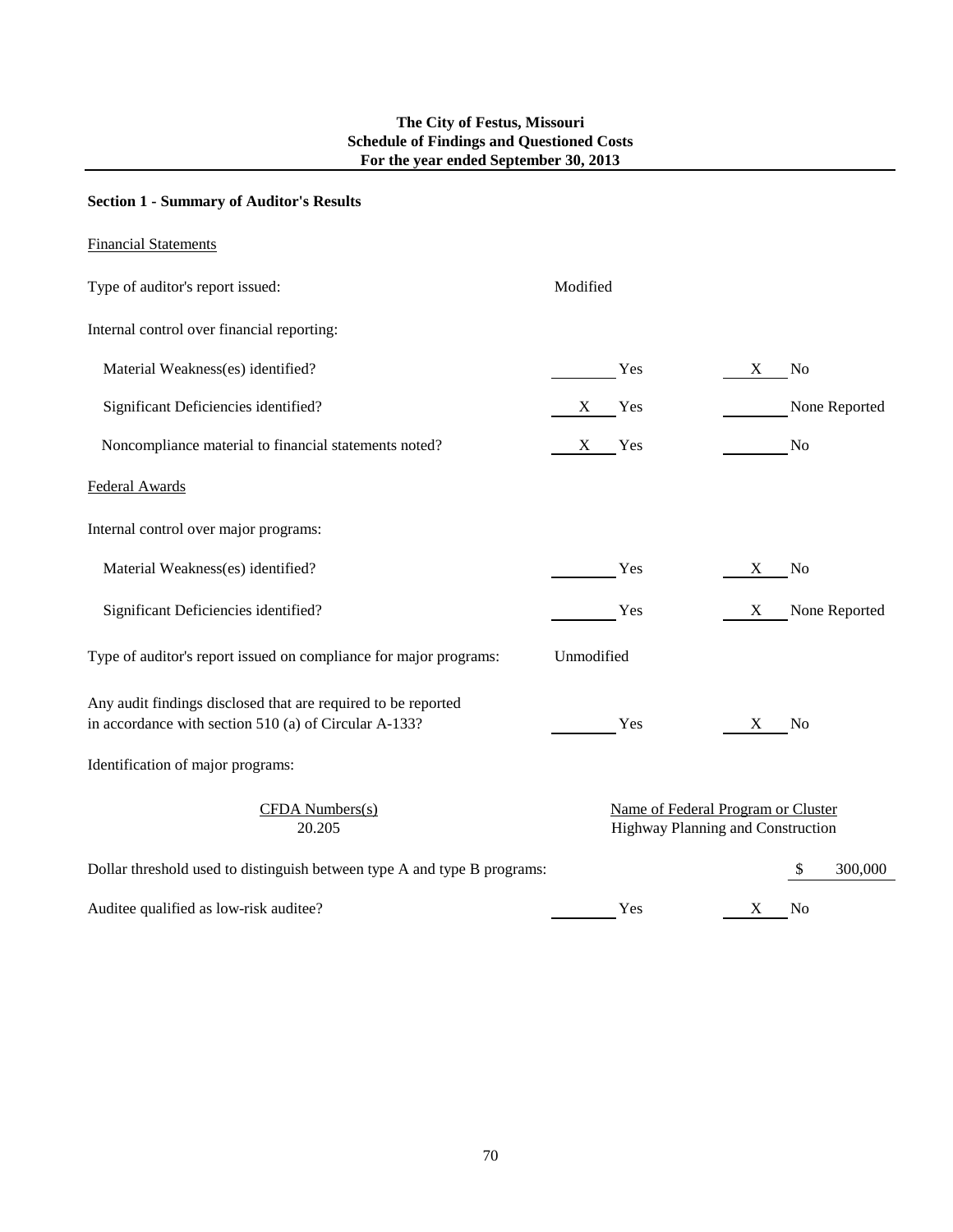#### **Section 2 - Financial Statement Findings**

2013-1 **Condition:** An actuarial valuation has not been obtained for other post employment benefits.

> **Criteria:** Governmental Accounting Standards Board Statement No. 45, *"Accounting and Financial Reporting by Employers for Post-Employment Benefits Other Than Pensions,"* is effective for periods ending on or after December 15, 2008.

**Cause:** The City of Festus has not obtained an actuarial valuation of its other post employment benefits (OPEB).

**Effect:** Liabilities could be understated due to not recording OPEB liability in the financial statements.

**Recommendation:** We recommend the City of Festus obtain an actuarial valuation of its other post employment benefits to be in compliance with GASB 45.

**Management's Response:** Due to budgetary restraints, management has again determined that the value of the actuarial valuation of the other post employment benefits did not warrant the cost. The City will re-evaluate the benefits versus the cost for the next year, and will issue a RFP for actuarial services if it is deemed to be of value to the City and its citizens. The contact person is Patricia Parsons, Finance Director.

2013-2 **Condition:** During our audit, we noted there is no formal risk assessment in place.

> **Criteria:** A risk assessment is part of the overall system of internal controls established to achieve reliability of financial reporting, effectiveness and efficiency of operations, and compliance with applicable laws and regulations.

> **Cause:** Management has not prepared documentation of risk assessment, including identified risk and mitigation controls.

> **Effect:** Not performing an risk assessment may result in certain risk not being identified by the City's management. Opportunities to commit and conceal a fraud or irregularity may go undetected by management without proper risk assessment procedures.

> **Recommendation:** We recommend that the City perform a risk assessment to address various risk including the risk of fraud and develop a plan to manage identified risk.

> **Management's Response:** The City will look at performing an annual risk assessment and will include it in the internal control policy. The contact person is Patricia Parsons, Finance Director.

## **Section 3 - Federal Award Findings and Questioned Cost**

None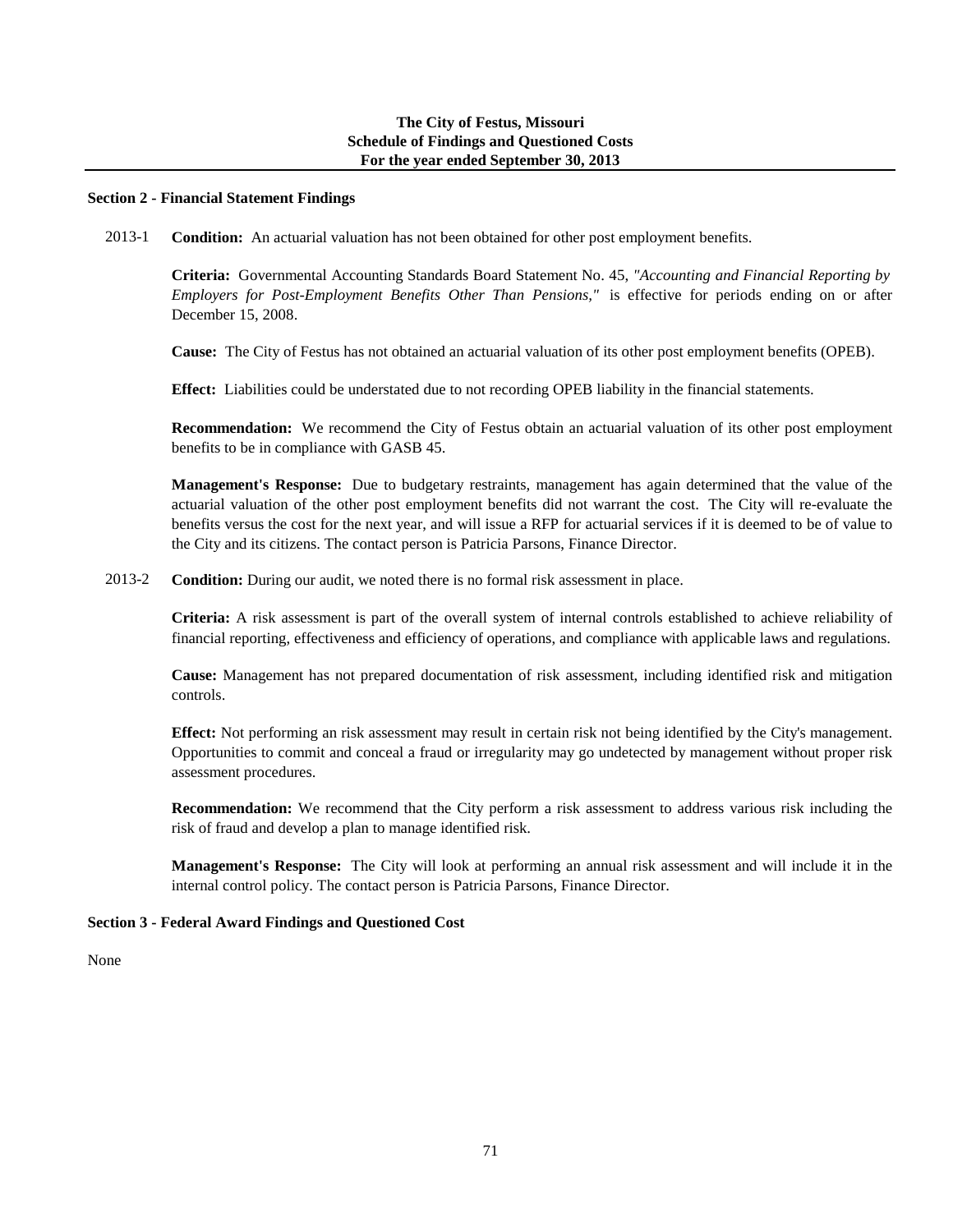In accordance with Government Auditing Standards, this section reports the auditor's follow-up on action taken by the City of Festus, Missouri, on the applicable findings in the prior audit report issued for the year end September 30, 2011.

# **Prior Year Financial Statement Findings**

2012-1 **Condition:** An actuarial valuation has not been obtained for other post employment benefits.

> **Criteria:** Governmental Accounting Standards Board Statement No. 45, *"Accounting and Financial Reporting by Employers for Post-Employment Benefits Other Than Pensions,"* is effective for periods ending on or after December 15, 2008.

**Cause:** The City of Festus has not obtained an actuarial valuation of its other post employment benefits (OPEB).

**Effect:** Liabilities could be understated due to not recording OPEB liability in the financial statements.

**Recommendation:** We recommend the City of Festus obtain an actuarial valuation of its other post employment benefits to be in compliance with GASB 45.

**Management's Response:** Due to budgetary restraints, management has again determined that the value of the actuarial valuation of the other post employment benefits did not warrant the cost. The City will re-evaluate the benefits versus the cost for the next year, and will issue a RFP for actuarial services if it is deemed to be of value to the City and its citizens. The contact person is Patricia Parsons, Finance Director.

Status: Management has not implemented a corrective action plan, therefore, this finding is repeated in the current year at 2013-1.

2012-2 **Condition:** During our audit, we noted there is no formal risk assessment in place.

> **Criteria:** A risk assessment is part of the overall system of internal controls established to achieve reliability of financial reporting, effectiveness and efficiency of operations, and compliance with applicable laws and regulations.

> **Cause:** Management has not prepared documentation of risk assessment, including identified risk and mitigation controls.

> **Effect:** Not performing an risk assessment may result in certain risk not being identified by the City's management. Opportunities to commit and conceal a fraud or irregularity may go undetected by management without proper risk assessment procedures.

> **Recommendation:** We recommend that the City perform a risk assessment to address various risk including the risk of fraud and develop a plan to manage identified risk.

> **Management's Response:** The City will look at performing an annual risk assessment and will include it in the internal control policy. The contact person is Patricia Parsons, Finance Director.

> **Status:** Management has not implemented a corrective action plan, therefore, this finding is repeated in the current year at 2013-2.